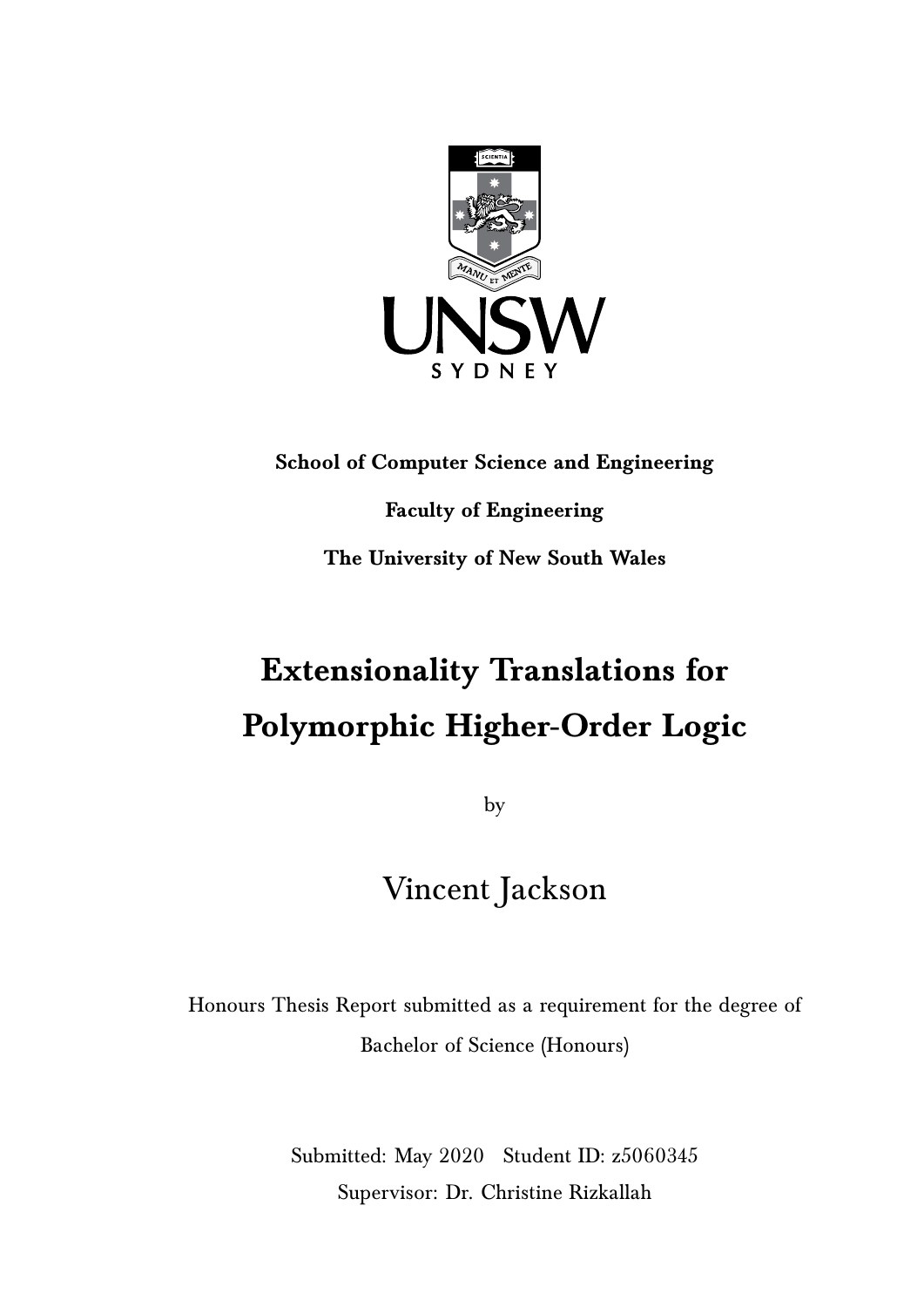## **Abstract**

Translations between logics have been studied for almost as long a modern logic itself, the standard example being Glivenko's 1929 translation from classical to intuitionistic propositional logic. Translations show how to convert proofs in one logical system to proofs in another, demonstrating an embedding between these logics. They are thus an important tool in understanding the relationship between different logics. In the study of higher-order logics, there are several results [Gandy, 19[56;](#page-49-0) Rizkallah, 2009] detailing the translation from logics with function-extensionality to those without. This thesis extends these translation results to the elimination of function-extensionality in a higher-order logic with type-polymorphism, similar to HOL2P [Völker, [2007](#page-49-1)][.](#page-49-1)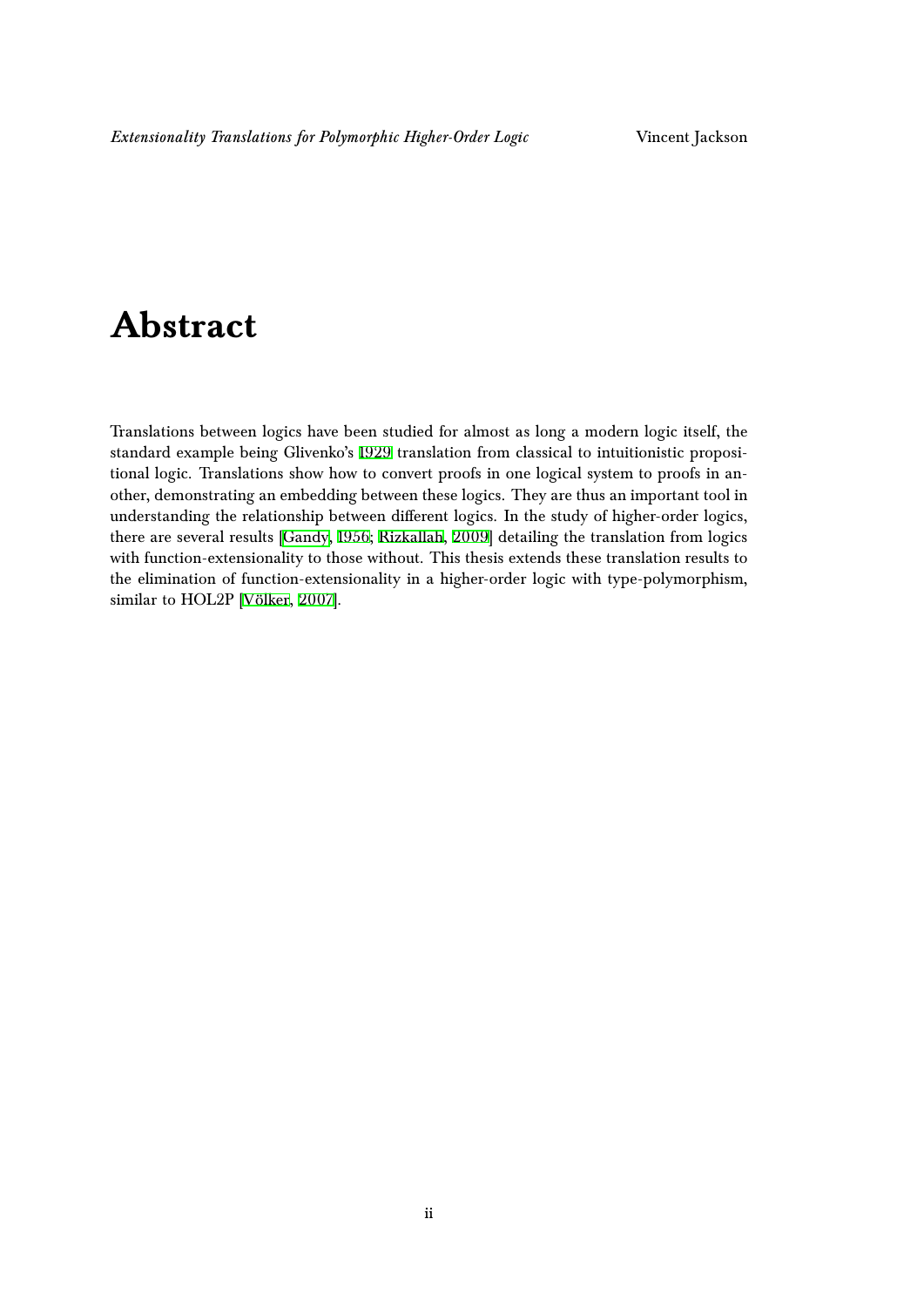## **Contents**

| 1        |     | Introduction         |                                                         | $\mathbf{1}$     |
|----------|-----|----------------------|---------------------------------------------------------|------------------|
| $\bf{2}$ |     | <b>Foundations</b>   |                                                         | $\bf{2}$         |
|          | 2.1 |                      |                                                         | $\boldsymbol{2}$ |
|          | 2.2 |                      |                                                         | 3                |
|          | 2.3 |                      | The Polymorphic Lambda Calculus: System F               | $\overline{4}$   |
|          |     | 2.3.1                |                                                         | $\sqrt{5}$       |
|          |     | 2.3.2                |                                                         | 6                |
|          |     | 2.3.3                |                                                         | 6                |
|          | 2.4 |                      | Extensional Polymorphic Higher-Order Logic              | $\overline{7}$   |
|          |     | 2.4.1                |                                                         | $\, 8$           |
|          |     | 2.4.2                |                                                         | $\boldsymbol{9}$ |
|          |     | 2.4.3                |                                                         | 12               |
|          |     | 2.4.4                |                                                         | 13               |
|          | 2.5 |                      |                                                         | 14               |
|          | 2.6 |                      |                                                         | 14               |
| 3        |     | <b>Previous Work</b> |                                                         | 16               |
|          | 3.1 |                      | The Removal of Functional Extensionality by Translation | 16               |
|          |     | 3.1.1                | Extensionality Translations in Type Theory              | 20               |
|          |     |                      |                                                         |                  |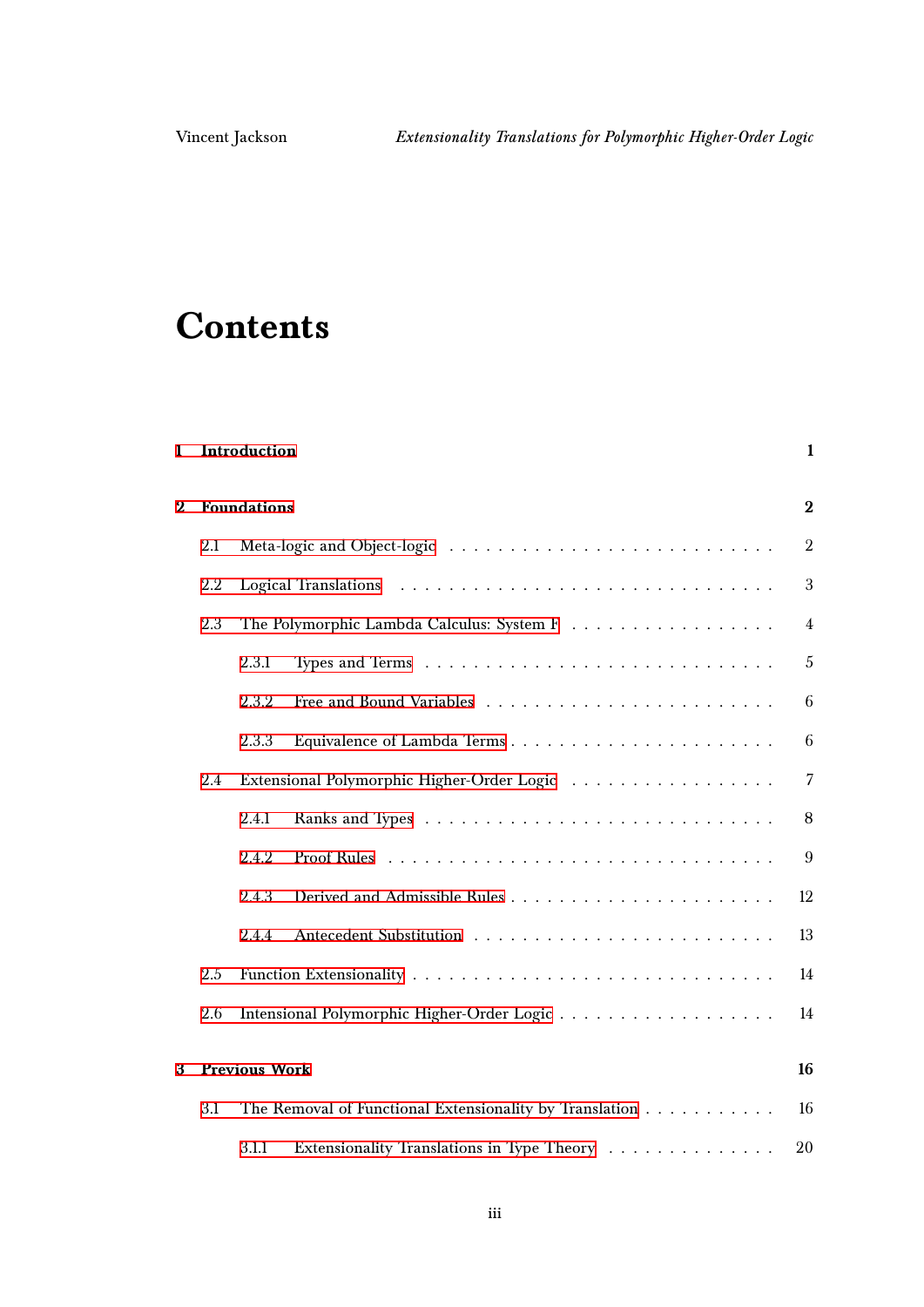| 4 |     | Translation |                                         | 21     |
|---|-----|-------------|-----------------------------------------|--------|
|   | 4.1 |             |                                         | 21     |
|   |     | 4.1.1       |                                         | 21     |
|   | 4.2 |             |                                         | 23     |
|   |     | 4.2.1       |                                         | 23     |
|   |     | 4.2.2       |                                         | 24     |
|   |     | 4.2.3       | Dropping Unused Translation Antecedents | 24     |
|   |     | 4.2.4       |                                         | 26     |
|   |     | 4.2.5       |                                         | 26     |
|   |     | 4.2.6       |                                         | 26     |
|   |     | 4.2.7       | The Substitution Lemma                  | 27     |
|   | 4.3 |             |                                         | 29     |
|   |     | 4.3.1       |                                         | 29     |
|   |     | 4.3.2       |                                         | 30     |
|   |     | 4.3.3       |                                         | 30     |
|   |     | 4.3.4       |                                         | 31     |
|   |     | 4.3.5       |                                         | 32     |
|   |     | 4.3.6       | beta.                                   | 33     |
|   |     | 4.3.7       |                                         | 33     |
|   |     | 4.3.8       |                                         | 34     |
|   |     | 4.3.9       |                                         | 35     |
|   |     | 4.3.10      |                                         | $35\,$ |
|   |     | 4.3.11      |                                         | 36     |
|   |     | 4.3.12      |                                         | 36     |
|   |     | 4.3.13      |                                         | 37     |
|   |     | 4.3.14      |                                         | 38     |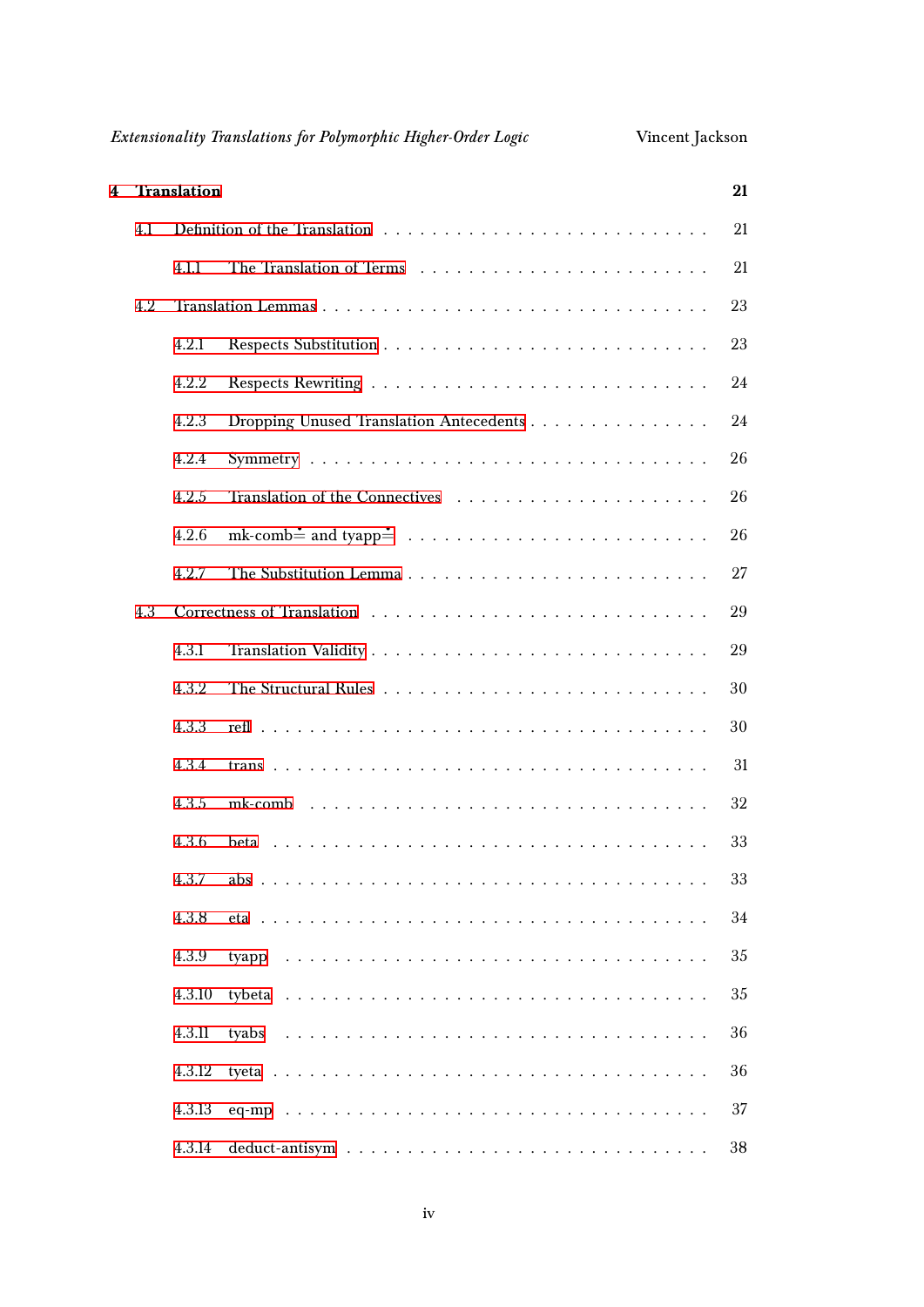|   |     | 4.3.15            |                                                                                               | 38 |
|---|-----|-------------------|-----------------------------------------------------------------------------------------------|----|
|   |     | 4.3.16            |                                                                                               | 39 |
| 5 |     |                   | <b>Conclusion and Future Work</b>                                                             | 40 |
|   |     | Bibliography      |                                                                                               | 42 |
|   |     | <b>Appendix A</b> |                                                                                               | 45 |
|   | A.1 |                   |                                                                                               | 45 |
|   |     | A.1.1             | Extensional Polymorphic Higher-Order Logic                                                    | 45 |
|   |     | A.1.2             | Intensional Polymorphic Higher-Order Logic                                                    | 47 |
|   |     |                   |                                                                                               | 48 |
|   |     | A.2.1             |                                                                                               | 48 |
|   |     | A.2.2             | In PHOL $\dots \dots \dots \dots \dots \dots \dots \dots \dots \dots \dots \dots \dots \dots$ | 50 |
|   |     | A.2.3             |                                                                                               | 51 |
|   | A.3 |                   |                                                                                               | 51 |
|   |     | A.3.1             |                                                                                               | 51 |
|   |     | A.3.2             | Functional and Type-Functional Extensionality                                                 | 52 |
|   |     | A.3.3             |                                                                                               | 52 |
|   | A.4 |                   |                                                                                               | 53 |
|   |     | A.4.1             |                                                                                               | 53 |
|   |     | A.4.2             | Other Useful Results About the Connectives                                                    | 59 |
|   |     | A.4.3             |                                                                                               | 59 |
|   | A.5 |                   |                                                                                               | 60 |
|   |     | A.5.1             |                                                                                               | 60 |
|   |     | A.5.2             |                                                                                               | 64 |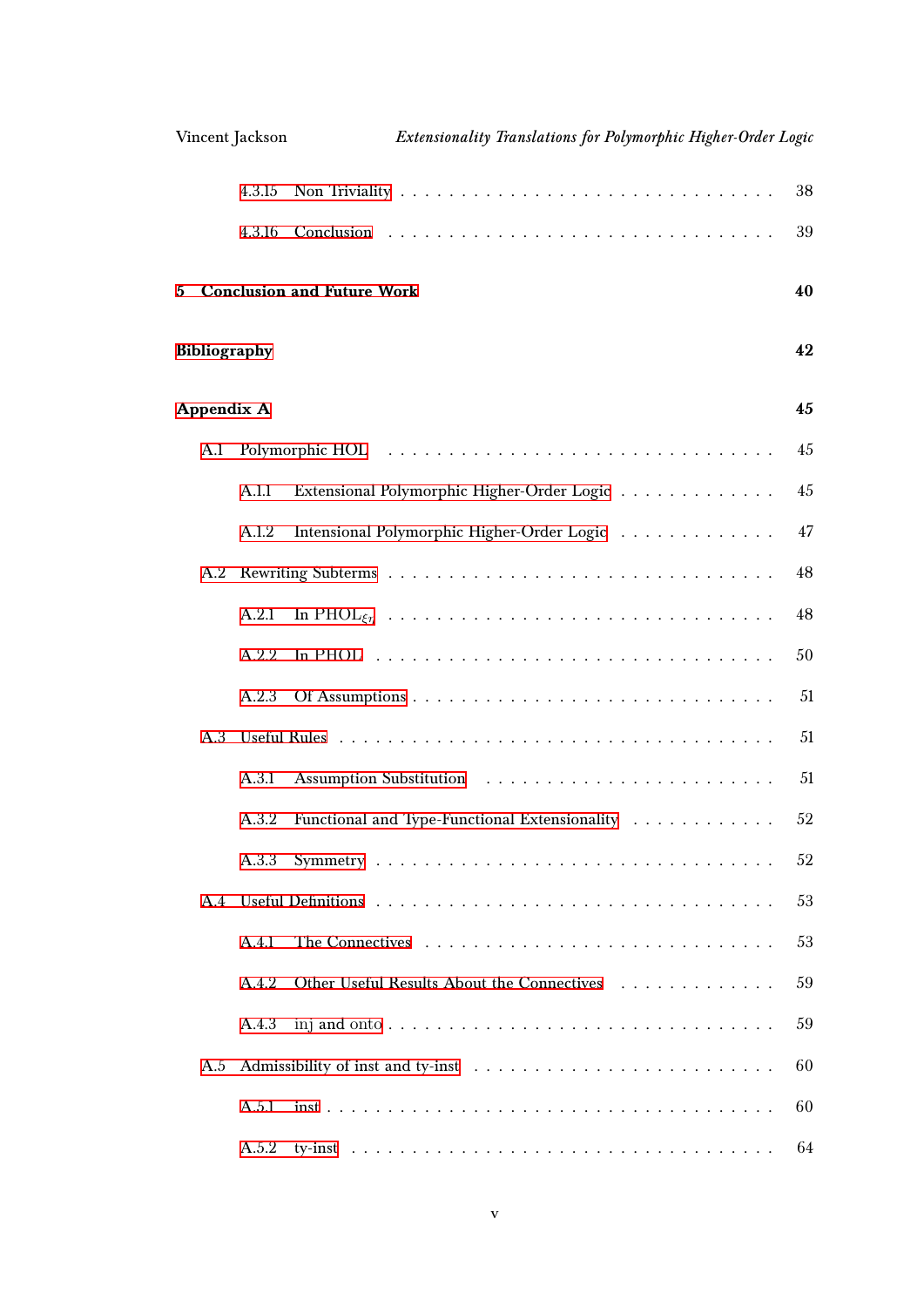| <b>Appendix B</b> |        |                                                                                                     | 68 |
|-------------------|--------|-----------------------------------------------------------------------------------------------------|----|
| B.1               |        |                                                                                                     | 68 |
|                   | B.1.1  |                                                                                                     | 68 |
|                   | B.1.2  | Eq Set $\ldots \ldots \ldots \ldots \ldots \ldots \ldots \ldots \ldots \ldots \ldots \ldots \ldots$ | 68 |
|                   | B.1.3  |                                                                                                     | 69 |
|                   | B.1.4  |                                                                                                     | 69 |
| B.2               |        |                                                                                                     | 70 |
|                   | B.2.1  |                                                                                                     | 70 |
|                   | B.2.2  |                                                                                                     | 72 |
|                   | B.2.3  |                                                                                                     | 73 |
|                   | B.2.4  |                                                                                                     | 73 |
|                   | B.2.5  |                                                                                                     | 75 |
|                   | B.2.6  |                                                                                                     | 77 |
|                   | B.2.7  |                                                                                                     | 77 |
|                   | B.2.8  |                                                                                                     | 78 |
|                   | B.2.9  |                                                                                                     | 79 |
|                   | B.2.10 |                                                                                                     | 84 |
|                   | B.2.11 |                                                                                                     | 85 |
|                   |        |                                                                                                     | 85 |
| Appendix C        |        |                                                                                                     | 89 |
| C.1               |        |                                                                                                     | 89 |
|                   | C.1.1  |                                                                                                     | 89 |
|                   | C.1.2  |                                                                                                     | 90 |
|                   | C.1.3  |                                                                                                     | 90 |
|                   | C.1.4  |                                                                                                     | 90 |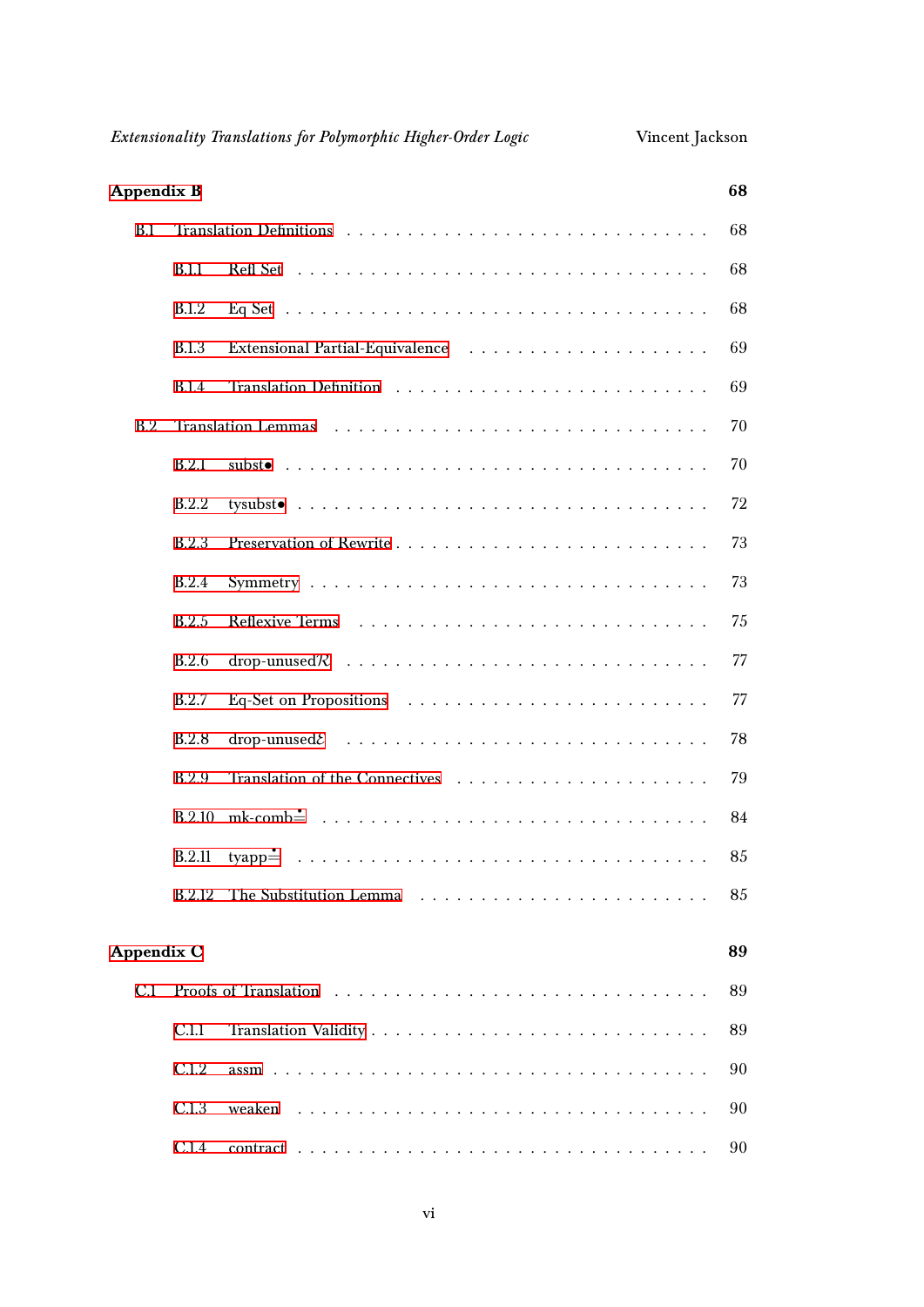|     | C.1.5  |         | 91  |
|-----|--------|---------|-----|
|     | C.1.6  |         | 91  |
|     | C.1.7  | mk-comb | 93  |
|     | C.1.8  |         | 94  |
|     | C.1.9  |         | 94  |
|     | C.1.10 |         | 95  |
|     | C.1.11 |         | 96  |
|     | C.1.12 |         | 96  |
|     | C.1.13 |         | 97  |
|     | C.1.14 |         | 97  |
|     | C.1.15 |         | 98  |
|     | C.1.16 |         | 99  |
|     | C.1.17 |         | 100 |
|     | C.1.18 |         | 100 |
| C.2 |        |         | 101 |
|     | C.2.1  |         | 101 |
|     | C.2.2  |         | 105 |
|     | C.2.3  |         | 105 |
|     | C.2.4  |         | 105 |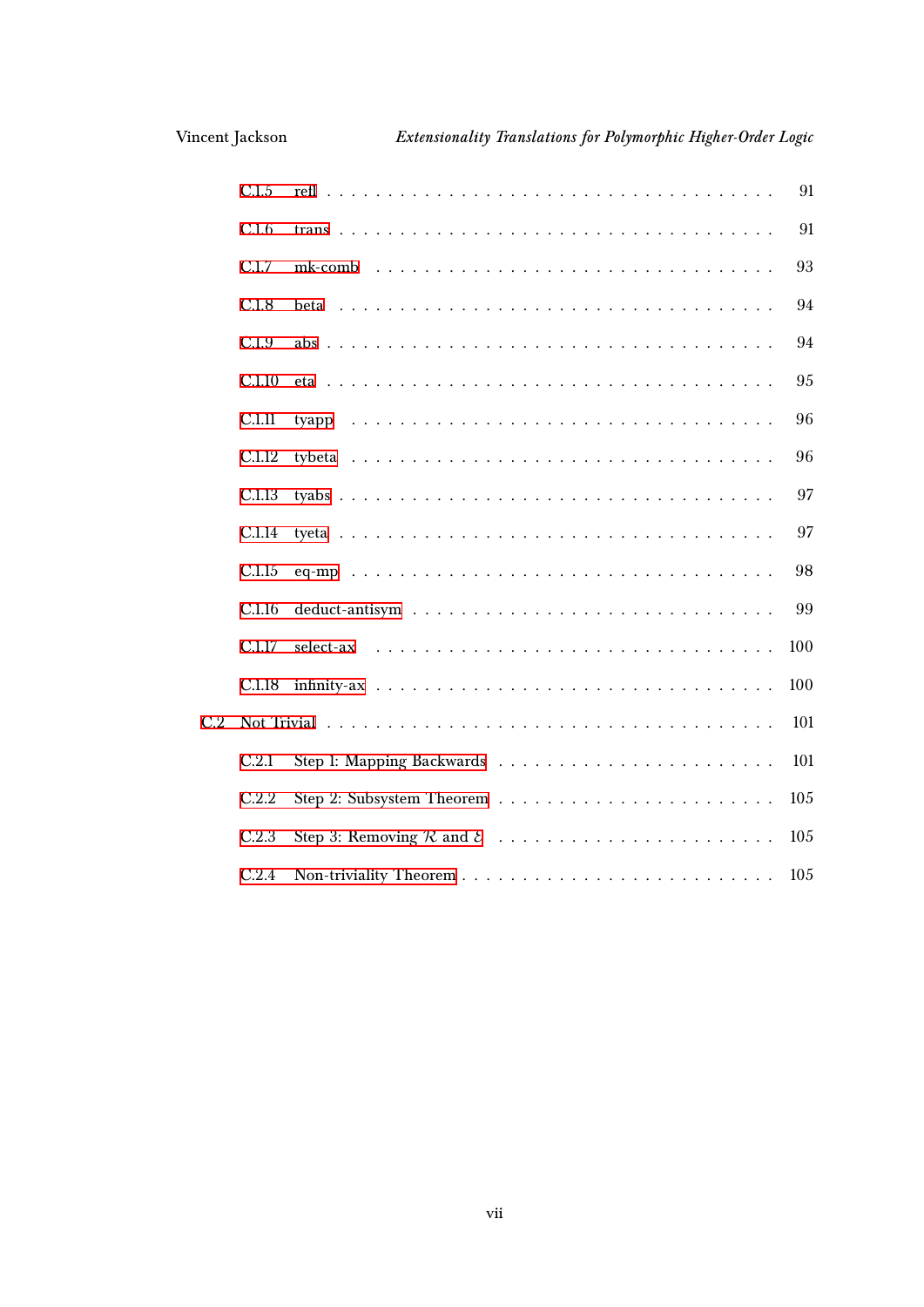*Extensionality Translations for Polymorphic Higher-Order Logic* Vincent Jackson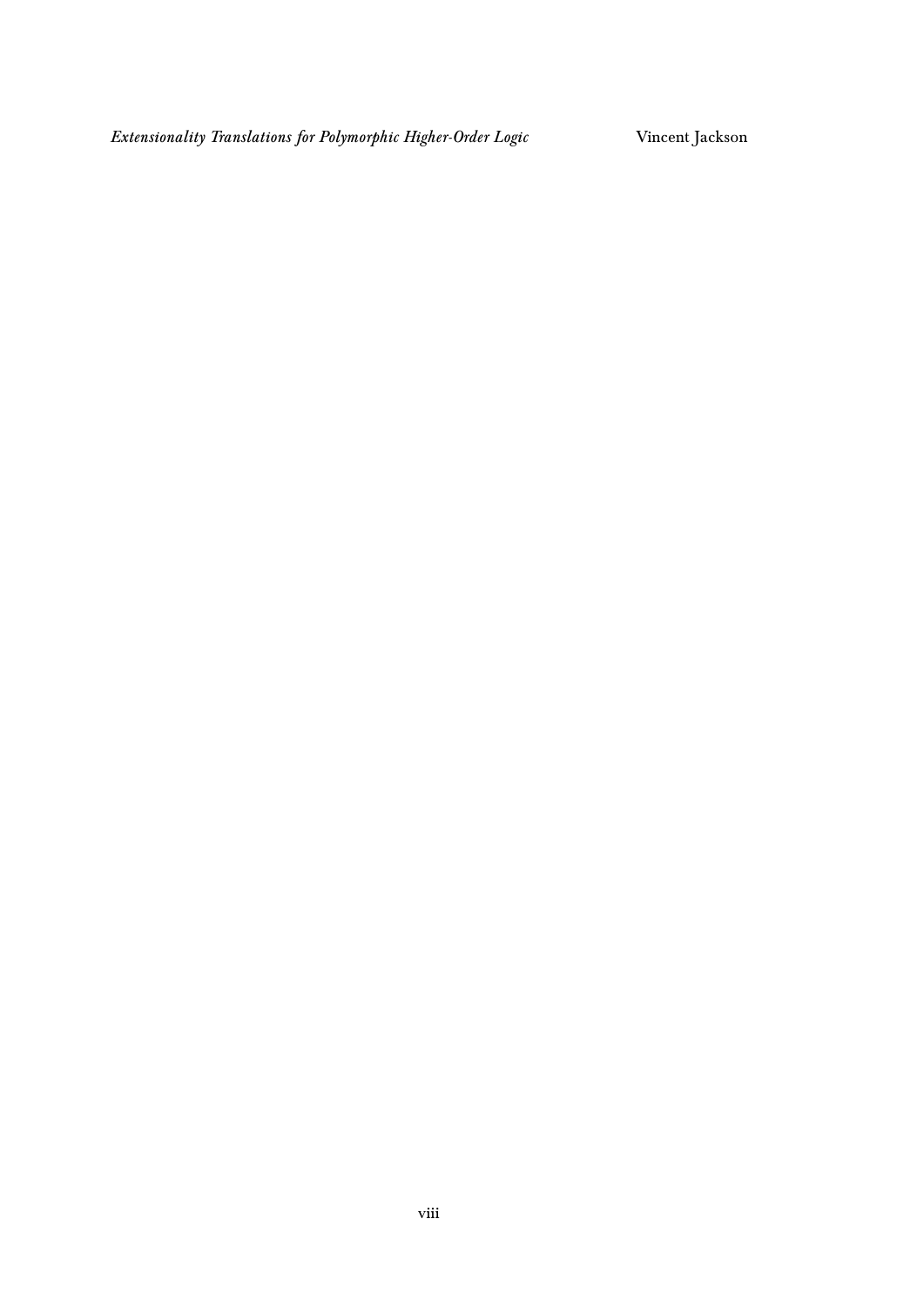## **Chapter 1**

## **Introduction**

1.0*⟨*1*⟩* This thesis outlines a translation of theorems from an function-extensional to a function-intensional higher-order logic both with type-level polymorphism, by removing the axioms that imply functional extensionality in the translation.

1.0*⟨*2*⟩* Functional extensionality is a property of equality that says if two functions have in equal outputs for every equal inputs, the functions are equal. Adding functional extensionality to a logic prevents the expression of more fine properties of functions which are dependent on how they are defined, such as run-time and structural properties.

1.0*⟨*3*⟩* There are many translations that remove functional extensionality from higher-order logic [Gandy, 1956; Luckhardt, 1973; Rizkallah, 2009]. These translations map the extensional equality of the extensional logic into an extensional equivalence in the intensional logic, which is weaker than the equality of the target logic, but that acts like extensional equali[ty under cert](#page-49-1)a[in assumpt](#page-50-0)i[ons.](#page-50-0)

1.0*⟨*4*⟩* This report extends previous function-extensionality translation results to a higherorder logic with type-level polymorphism, based on the HOL2P logic of Völker [2007]. This entails dealing with a number of details, such as how to deal with abstract type-variables, which have not been addressed in previous translations.

1.0*⟨*5*⟩* Chapter 2 outlines the foundations of this research, giving an [in-dep](#page-50-1)t[h defi](#page-50-1)nition of translations of logics, higher-order logic, and function extensionality. Chapter 3 contains a summary of the previous work into extensionality translations in higher-order logic, describing previous translations which remove function-extensionality in higher-order logic. Chapter 4 [explains](#page-9-0) the translation result, containg a prose description o[f the proof](#page-23-0)s. Chapter 5 gives the conclusions from this research.

1.0*⟨*6*⟩* The appendices contain detailed natural deduction proofs of the translation. Ap[pendix A](#page-28-0) contains the fundamental definitions and lemmas about the polymorphic [higher](#page-47-0)[order](#page-47-0) logics. Appendix B contains fundamental definitions and lemmas necessary to perform the translation. Appendix C contains proofs of the correctness of the translation.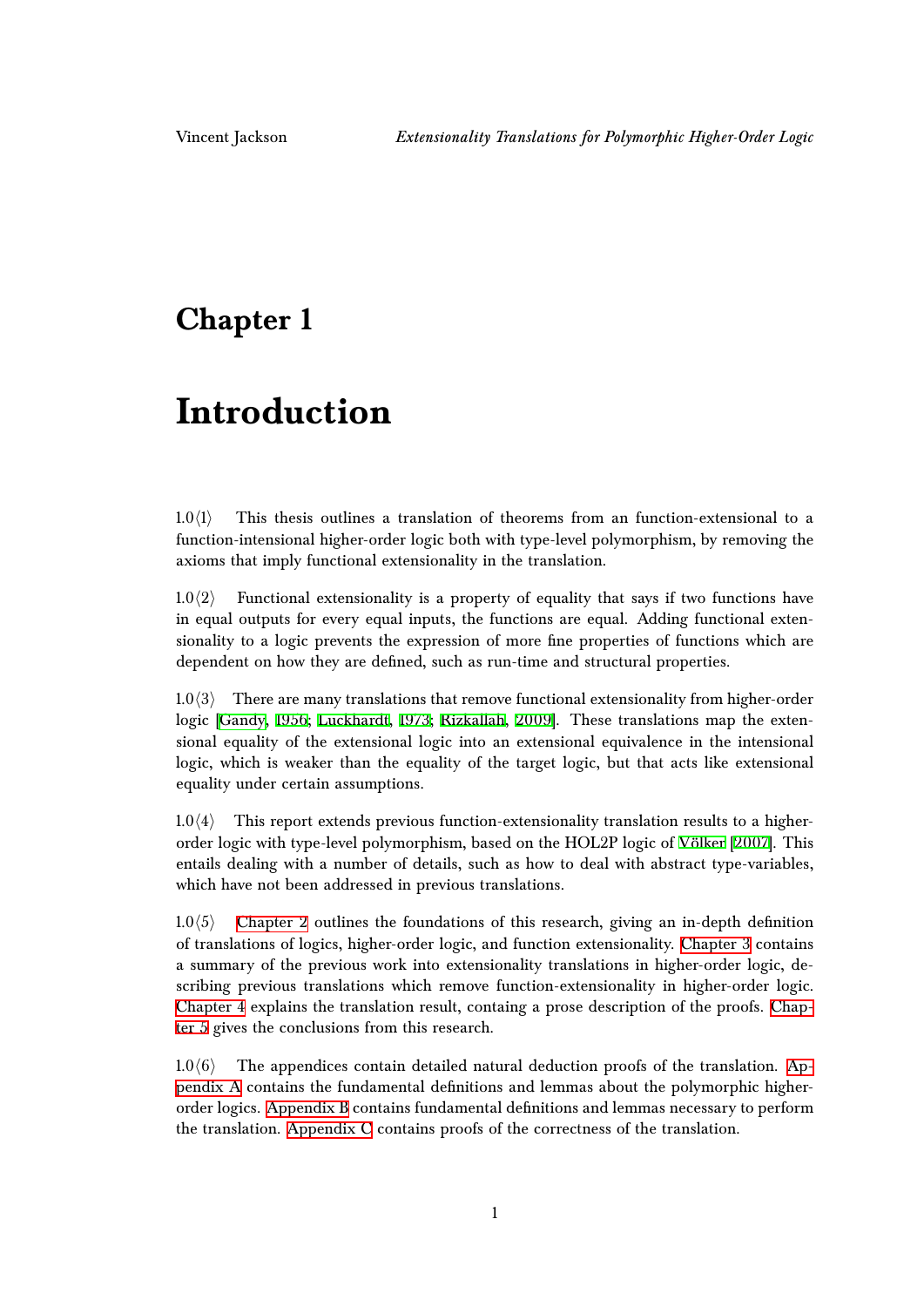## <span id="page-9-0"></span>**Chapter 2**

## **Foundations**

2.0<sup> $\langle$ </sup>1<sup> $\rangle$ </sup> The purpose of this chapter is to provide an overview of the topic of this thesis—the translation of extensionality in polymorphic higher order logic. To understand this we will first need to understand three things: what a translation is, what functional extensionality is, and what polymorphic higher-order logic is.

2.0*⟨*2*⟩* To begin, we will discuss a general description of logical translations. Then, starting with a description of the polymorphic lambda calculus, System F, develop a polymorphic HOL based on Völker's HOL2P [Völker, 2007]. Then we will discuss functional extensionality, and use this understanding to produce an intensional version of polymorphic HOL.

## **2.1 Meta-logic and Object-logic**

<span id="page-9-1"></span> $2.1\langle 1 \rangle$  Before we begin, it is best to clarify the conventions we shall use for our logic and meta-logic. When describing a logic, there is a difference between the logic which we describe, and the logic we describe it in; these are the *logic* and *meta-logic* respectively.

2.1*⟨*2*⟩* We will use the symbols *≡* for meta-level equality and =*⇒* for meta-level implication. The notion of object-logic provability we will use is syntactic consequence in a natural deduction system, where *⊢*; to elaborate, Γ *⊢ p* has the general meaning "assuming the formulas in the (multi)set of formulas Γ, *p* is derivable", by rules which manipulate the formula *p*. Lastly, Γ *⊢ <sup>∗</sup>* ∆ is an extension of the *⊢* syntax to mean that each formula in ∆ can be proven from Γ.

2.1*⟨*3*⟩* Especially when dealing with theorems of the object-logic, we will write meta-level implication in Gentzen notation. In Gentzen notation, an implication  $A_1 \implies A_2 \implies$  $\cdots \Longrightarrow A_n \Longrightarrow C$  is written

$$
\begin{array}{cccc}\nA_1 & A_2 & \cdots & A_n \\
\hline\nC & & & & \\
\end{array}
$$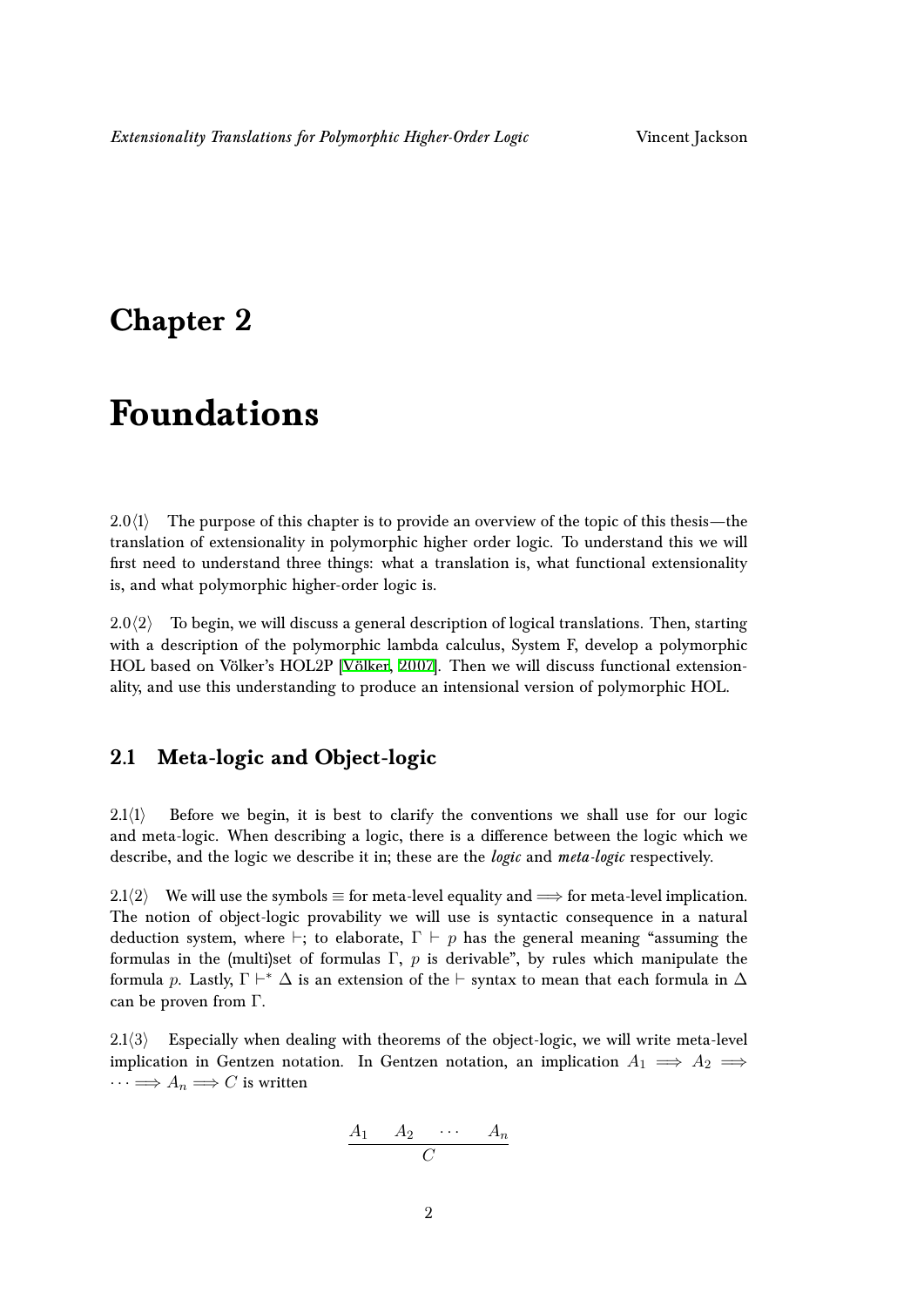When there are no assumptions, as in

$$
\overline{C}
$$

this signifies that  $C$  is true or derivable. As a convention of speech, this report uses "hypothesis" and "conclusion" to refer to the assumptions and conclusions of the meta-logical arrow (=*⇒*), and "antecedents" and "consequent" to refer to the assumed formulae and proved formula of syntactic consequence (*⊢*).

2.1*⟨*4*⟩* Gentzen inferences can be chained to form a proof tree. Consider the rule *trans*,

$$
\frac{\Gamma \vdash s = t \quad \Delta \vdash t = u}{\Gamma, \Delta \vdash s = u} \text{ trans}
$$

which describes the transitivity of equality. To show the proof of  $s = v$  from the antecedents  $s = t$ ,  $t = u$ , and  $u = v$ , we can write the following proof-tree

$$
\underbrace{\frac{t=u\vdash t=u}{t=u,u\vdash t=u}}_{s=t,\,t=u,\,u=v\vdash s=v}\begin{array}{l} \text{assm} \\ \hline u=v\vdash u=v\\ \text{trans} \end{array}\text{trans}
$$

2.1*⟨*5*⟩* In addition to these general conventions, we will define some abbreviations to simplify long derivations. If a rule is applied repeatedly, such as trans in the last example, we may denote this using the syntax  $<sup>+</sup>$  on the rule-name to denote repeated application, or</sup> *∗* to represent zero-or-many applications (this is used when such applications depend on the presence of antecedents which may not be present in all derivations). Using this to simplify the previous derivation would result in

$$
\frac{1}{s=t\vdash s=t} \text{ assume } \frac{t=u\vdash t=u}{s=t, t=u, u=v\vdash s=v} \text{ atoms} + \frac{u=v\vdash u=v}{\text{trans}} \text{trans}
$$

## <span id="page-10-0"></span>**2.2 Logical Translations**

2.2*⟨*1*⟩* A logical translation is a mapping of theorems between two systems of logic. To be more precise, given two systems of logic, *System S* (for source) and *System T* (for target), a logical translation maps all true theorems of *System S* to true theorems in *System T*. Moreover, to prevent trivial transformations such as mapping every formula from *System S* to 'True', we also require that any theorem whose translation is provable in *System T* must be provable in *System S*.

2.2 $\langle 2 \rangle$  If we consider theorems as natural deduction sequents, we can represent any general logical translation in the following manner. A translation between logical systems can be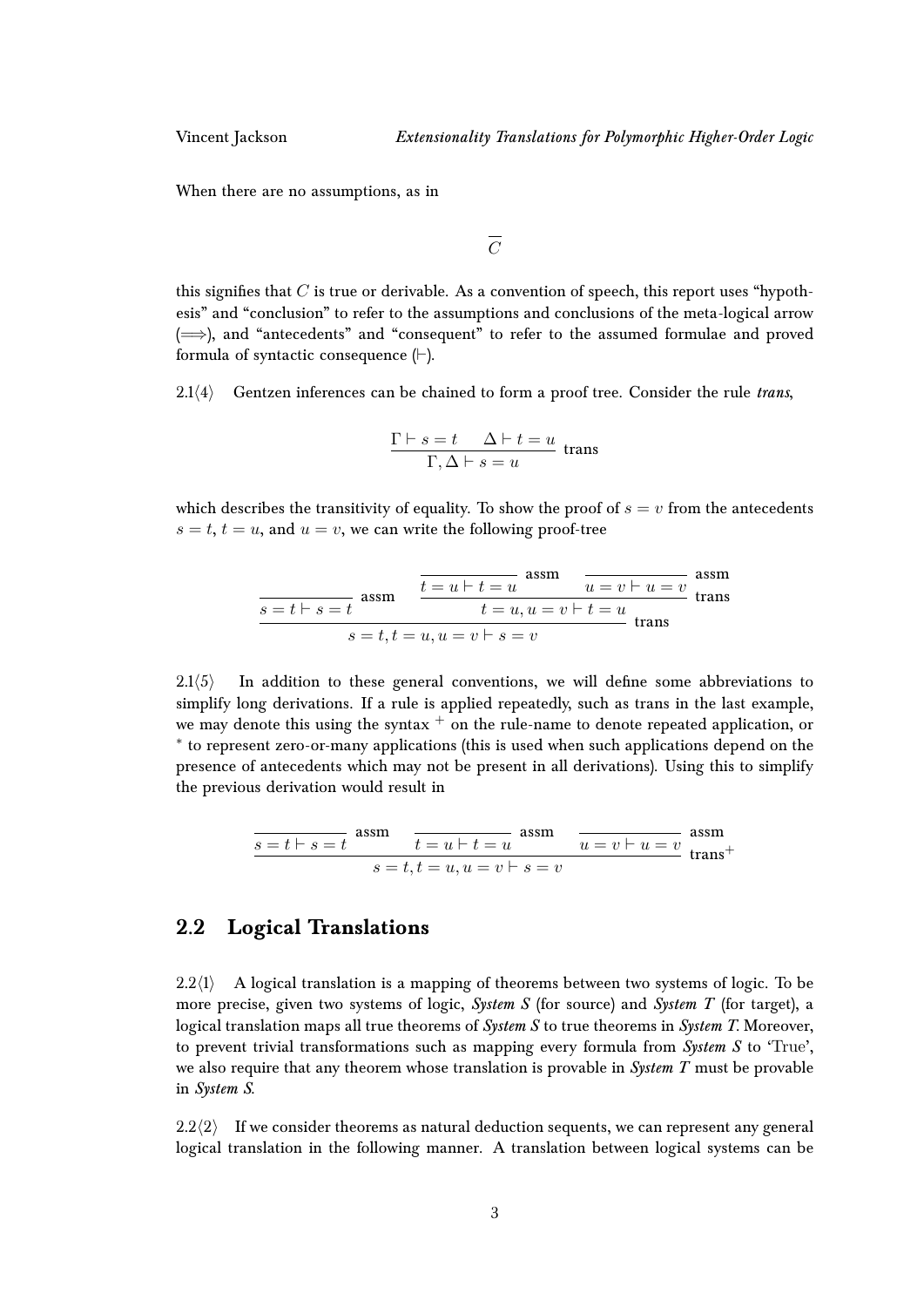considered as two functions  $A : \mathcal{P}(\text{Term}) \times \text{Term} \rightarrow \mathcal{P}(\text{Term})$ , which generates a set of translated antecedents, and  $C : \mathcal{P}(\text{Term}) \times \text{Term} \rightarrow \text{Term}$ , which generates a translated consequent. The reason for such generality in these functions is that we may want the translated antecedents or consequent to depend on the original antecedents in a more complex manner than simply translating each antecedents and consequent term individually.

2.2*⟨*3*⟩* The translation must satisfy the following conditions:

$$
\Gamma \vdash_S s \Longrightarrow \mathcal{A}(\Gamma, p) \vdash_T \mathcal{C}(\Gamma, p)
$$
 (Preserves Validity)  

$$
\mathcal{A}(\Gamma, p) \vdash_T \mathcal{C}(\Gamma, p) \Longrightarrow \Gamma \vdash_S s
$$
 (Not Trivial)

2.2*⟨*4*⟩* As this is a very abstract definition, it is helpful to consider a concrete example. We will specify Gödel's translation [Gödel, 1933] between the classical and intuitionistic propositional logic in this framework. This translation takes theorems of classical propositional logic to theorems in intuitionistic propositional logic (that is, the propositional logic without the law of excluded middle).

2.2*⟨*5*⟩* To begin, we define a mapping (*−*) *•* on propositional formulas as follows

$$
x^{\bullet} \triangleq x
$$

$$
(p \to q)^{\bullet} \triangleq \neg(p^{\bullet} \land \neg q^{\bullet})
$$

$$
(p \lor q)^{\bullet} \triangleq \neg(\neg p^{\bullet} \land \neg q^{\bullet})
$$

$$
(p \land q)^{\bullet} \triangleq p^{\bullet} \land q^{\bullet}
$$

$$
(\neg p)^{\bullet} \triangleq \neg p^{\bullet}
$$

In addition, we need to extend (*−*) *•* to sets of formulae by applying it to each element of the set.

2.2*⟨*6*⟩* We can then define Gödel's translation in terms of our translation framework as

$$
\mathcal{A}(\Gamma, p) \triangleq \Gamma^{\bullet}
$$

$$
\mathcal{C}(\Gamma, p) \triangleq p^{\bullet}
$$

That this translation preserves validity is a theorem of Gödel's [1933], and non-triviality follows from the fact that (*−*) *•* maps formulae into classically equivalent formulae.

## **2.3 The Polymorphic Lambda Calculus: Syst[em F](#page-49-2)**

<span id="page-11-0"></span>2.3*⟨*1*⟩* To discuss functional extensionality, we must first have a way to discuss functions. In computer science and logic, one of the main theoretical frameworks for describing functions is the lambda calculus. In particular, as we will be considering a polymorphic HOL, we shall consider the polymorphic lambda calculus: System F. For a more in-depth discussion of the lambda-calculus, see Barendregt's "The Lambda Calculus: Its Syntax and Semantics" [Barendregt, 1981], and for System F, Pierce's "Types and Programming Languages" [Pierce, 2002].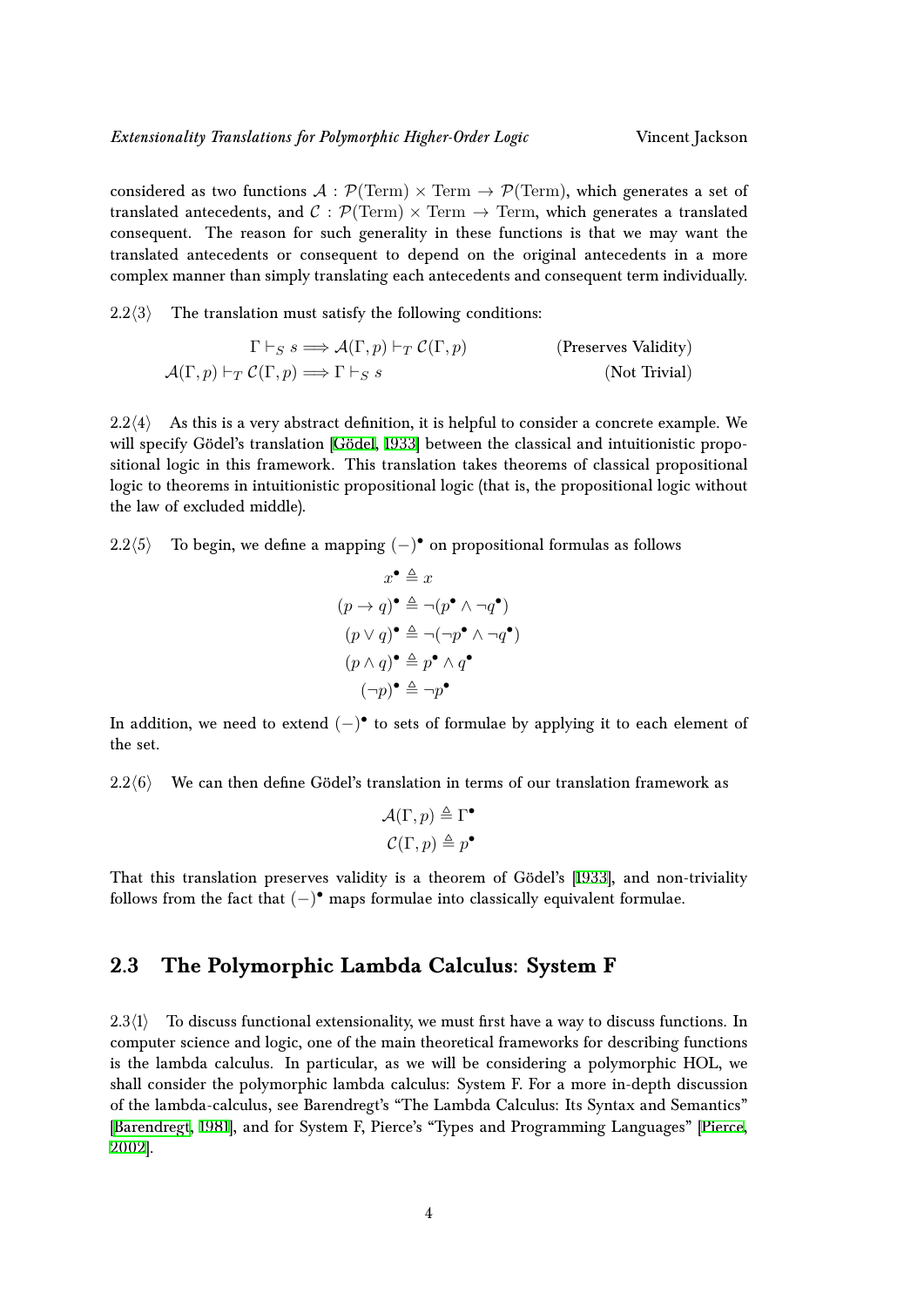### **2.3.1 Types and Terms**

<span id="page-12-0"></span>2.3*⟨*2*⟩* System F is an extension to the lambda calculus which adds *types*, which can be constructed in three basic ways:

| (type variables)         | $\tau,\sigma \mathrel{\mathop:}= \alpha$ |  |  |
|--------------------------|------------------------------------------|--|--|
| (functions)              | $\tau \Rightarrow \sigma$                |  |  |
| (polymorphic functions). | $\prod \alpha$ . s                       |  |  |

2.3 $\langle 3 \rangle$  Type variables (we will use  $\alpha$ ,  $\beta$ , and  $\gamma$  to stand for type-variables) represent a type about which which we know nothing, except that it may—in future—be substituted for by a more concrete type. Function types are written  $\tau \Rightarrow \sigma$ , which represents the type of a function term which takes a term of type *τ* and returns a term of type *σ*. Lastly, the type of polymorphic functions  $\Pi\alpha$ .  $\tau$ , is the type of a function which is abstracted over some type, represented by the variable  $\alpha$ , and which returns a type  $\tau$ , which may contain  $\alpha$ .

2.3*⟨*4*⟩* In System F, there are five basic ways to form *terms*

| (variables)          | $s,t \mathrel{\mathop:}= x_\tau$ |  |  |
|----------------------|----------------------------------|--|--|
| (lambda abstraction) | $\lambda x_{\tau}$ . s           |  |  |
| (application)        | $ s\>t$                          |  |  |
| (type abstraction)   | $\big  \Lambda \alpha$ . s       |  |  |
| (type application).  | $ s :\tau:$                      |  |  |

Variables (we will use *x*, *y*, and *z* to stand for variables) represent a variable, annotated with their type. It should be noted that the variable  $x_{\tau}$  is distinct from  $x_{\sigma}$  when  $\tau \neq \sigma$ . *λx<sup>τ</sup> . s* represents a function which takes some input *x* of type *τ* and then proceeds with the computation *s*. Application applies a term *t* to a function *s*. The polymorphic function Λ*α. s* takes some type *α*, and proceeds with the computation *s*. Lastly, *s* [:*τ* :] represents the application of a type to a polymorphic function.

2.3 $\langle 5 \rangle$  For convenience, we define the following abbreviations

$$
\lambda x_{\tau}. \lambda y_{\sigma}. s \rightsquigarrow \lambda x_{\tau} y_{\sigma}. s
$$

$$
\Lambda \alpha. \Lambda \beta. s \rightsquigarrow \Lambda \alpha \beta. s
$$

$$
(s t) u \rightsquigarrow s t u
$$

$$
(s [\tau \tau]) [\cdot \sigma \cdot] \rightsquigarrow s [\cdot \tau \cdot] [\cdot \sigma \cdot]
$$

$$
(s [\cdot \tau \cdot]) u \rightsquigarrow s [\cdot \tau \cdot] u
$$

$$
(s t) [\cdot \sigma \cdot] \rightsquigarrow s t [\cdot \sigma \cdot]
$$

2.3*⟨*6*⟩* Types are associated with terms according to a set of typing rules (Figure 2.1). In short *λ*-abstractions are typed to functions, and Λ-abstractions are typed to polymorphic functions. An application (*s t*) passes the argument *t* to a function *s*, which results in a term of the return type of that function. Finally a type-application  $s$  [: $\sigma$ :] applies  $\sigma$  to a polymorphic function *s*, and results in a term of a type specialised to the inpu[t type:](#page-13-2) *s*[*σ/α*].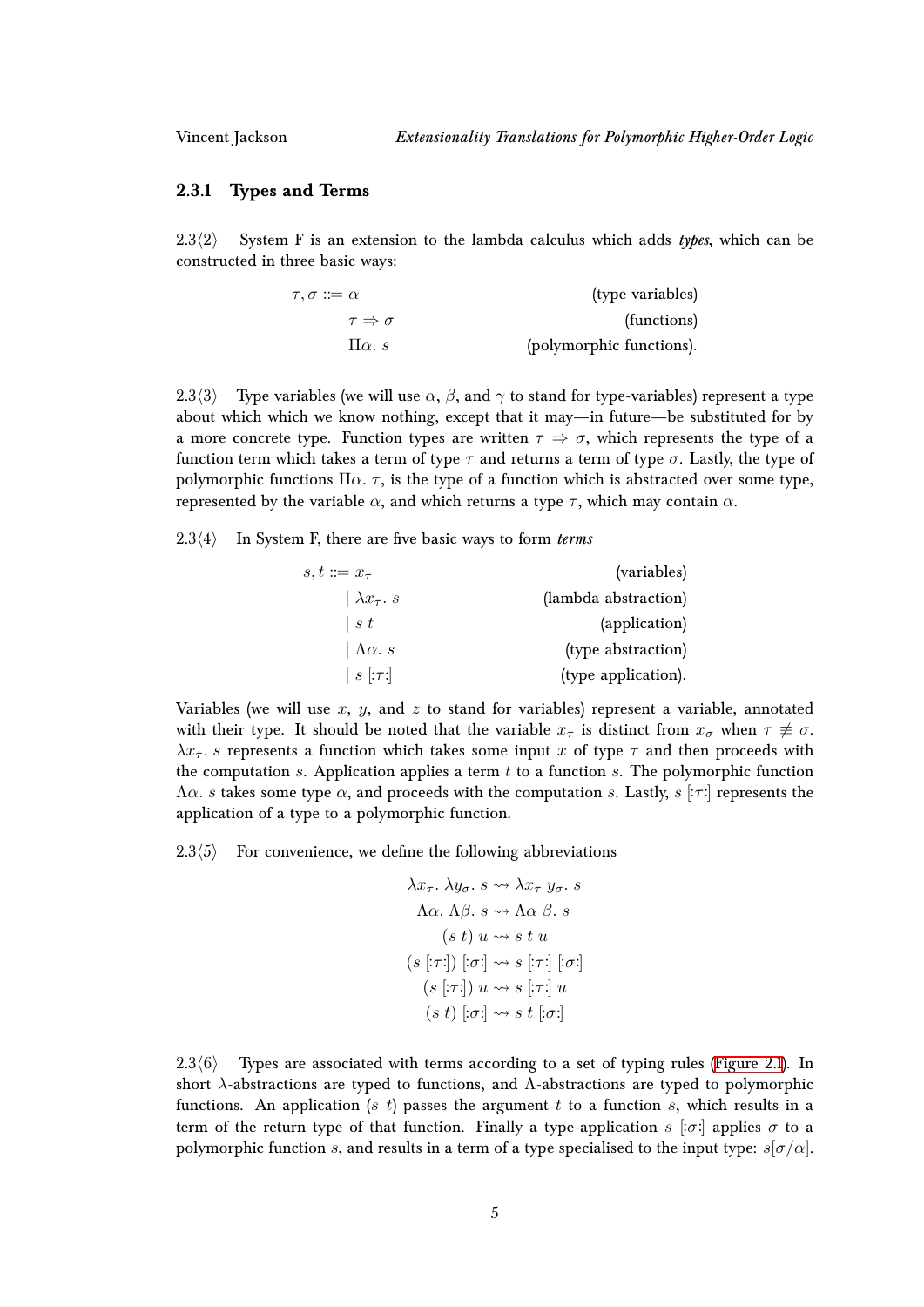*Extensionality Translations for Polymorphic Higher-Order Logic* Vincent Jackson

$$
\frac{\vdash x_{\tau} : \tau}{\vdash \lambda x_{\tau_1} . s : \tau_1 \Rightarrow \tau_2} \qquad \frac{\vdash s : \tau_1 \Rightarrow \tau_2 \quad \vdash t : \tau_1}{\vdash s t : \tau_2}
$$
\n
$$
\frac{\vdash s : \tau}{\vdash \Lambda \alpha . s : \Pi \alpha . \tau} \qquad \frac{\vdash s : \Pi \alpha . \tau}{\vdash s [:\sigma] : \tau [\sigma/\alpha]}
$$

<span id="page-13-2"></span>Figure 2.1: The Typing Rules of System F

## <span id="page-13-0"></span>**2.3.2 Free and Bound Variables**

2.3*⟨*7*⟩* An important aspect of variables is whether they are bound or free. We say that a variable is *bound* when it occurs under a lambda that binds that variable; for example *x<sup>τ</sup>* is bound in  $\lambda x_{\tau}$ .  $x_{\tau}$ , and  $x$ ,  $y$ , and  $\alpha$  are bound in  $\Lambda \alpha$ .  $\lambda y_{\alpha}$   $x_{\alpha \Rightarrow \alpha}$ ,  $y_{\alpha}$ ,  $x_{\alpha \Rightarrow \alpha}$ , Contrarily, a variable is *free* if it does *not* occur under a lambda that binds it, For example  $y<sub>\tau</sub>$  is free in  $y_{\tau}$  ( $\lambda x_{\tau}$ ,  $x_{\tau}$ ), and  $x_{\tau}$  is bound and  $y_{\tau}$  is free in  $\lambda x_{\tau}$ ,  $x_{\tau}$   $y_{\tau}$ . The meta-logic function FV(*−*) takes a term to the set of the free variables in it; the meta-logic function FV<sub>ty</sub>(−) takes a type to the set of the free variables in it. Moreover, we can extend  $FV_{tv}(-)$  to terms by taking all free variables in all types occurring in that term (including on variables).

2.3*⟨*8*⟩* A variable that is free is considered to be different to bound variables with the same name. For example, the lambda term  $x_{\tau}$  ( $\lambda x_{\tau}$ ,  $x_{\tau}$ ) should be read  $x_{\tau}$  ( $\lambda x_{\tau}$ ,  $x_{\tau}$ ). Moreover, variables that are bound multiple times are associated with the last lambda binder under which they appear; for example  $\lambda x_{\tau}$ .  $(\lambda x_{\tau}$ .  $(\lambda x_{\tau}$ .  $x_{\tau})$   $x_{\tau}$  should be read as  $\lambda x_{\tau}$ .  $(\lambda \underline{x_{\tau}} \cdot (\lambda \underline{x_{\tau}} \cdot \underline{x_{\tau}}) \underline{x_{\tau}}) x_{\tau}$ .

2.3*⟨*9*⟩* As ascribing every variable with a type is tiresome and occasionally distracting, we will write bare variables x when their types do not matter, or can be ascertained from the context. In these cases, we will always assume a bound *x* has the *same type* as any other bound *x* (according to the conventions discussed above), and a free *x* has the same type as any other free *x*. To clarify with an example, the bare term  $\lambda x$ . *x* ( $\lambda x$ . *y x*) should be read as  $\lambda x_{\sigma \Rightarrow \tau_2}$ .  $x_{\sigma \Rightarrow \tau_2}$  ( $\lambda x_{\tau}$ .  $y_{\tau \Rightarrow \sigma}$   $x_{\tau}$ ).

### <span id="page-13-1"></span>**2.3.3 Equivalence of Lambda Terms**

2.3*⟨*10*⟩* The notion of *substitution* of a variable is critical to the lambda calculus. In System F, there are two notions of substitution, substitution of variables and substitution of type variables.

2.3*⟨*11*⟩* Substitution of *variables* is written [*s/x*], and represents the capture-avoiding substitution of the term *s* for the variable *x* (where *s* and *x* agree on their type). Capture-avoiding means that  $(\lambda x. s)[t/x]$  will result in the term  $(\lambda x. s x)$ , and *not*  $(\lambda x. s t)$ . We will abstract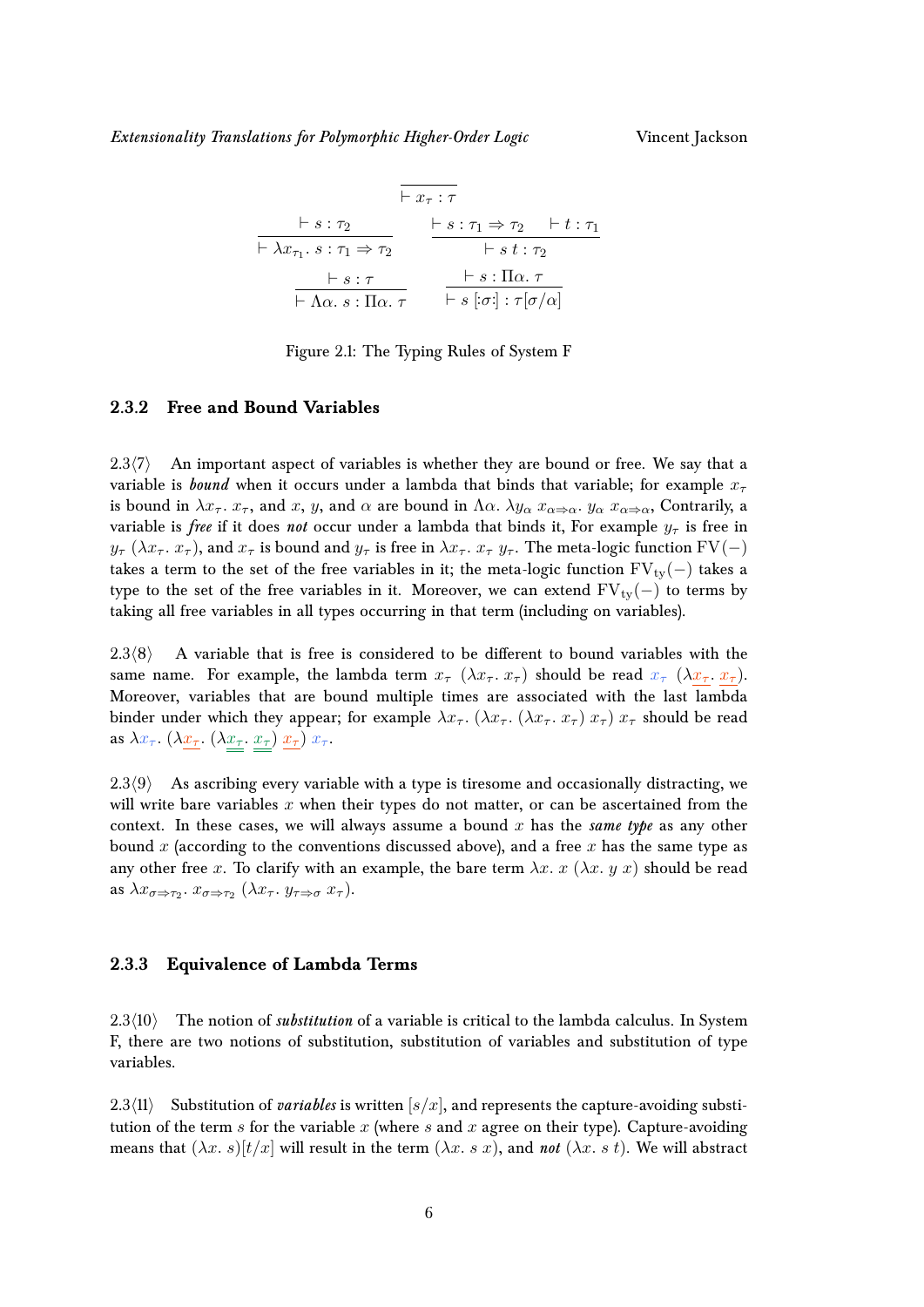over repeated term-substitution with the letter  $\theta$ —e.g.  $\theta \equiv (s_1/x_1, s_2/x_2, \ldots, s_n/x_n)$ .

2.3*⟨*12*⟩* Substitution of *type-variables* is written [*τ /α*], and represents the capture-avoiding substitution of the type  $\tau$  for the type-variable  $\alpha$ . On types, a type substitution replaces free type variables with the given type, respecting the Π binder. On *terms*, type substitution changes variables, turning  $x_\tau$  into  $x_{\tau[\sigma/\alpha]}$ , but respecting the binder Λ. We will abstract over repeated type-substitution with the letter  $\phi$ —e.g.  $\phi \equiv (\sigma_1/\alpha_1, \sigma_2/\alpha_2, \dots, \sigma_n/\alpha_n)$ .

#### **Alpha Equivalence**

2.3*⟨*13*⟩* A *change in bound variables* of a term *s* is the replacement of a subterm of the form *λx. t* or Λ*α. t*, with *λy. t*[*y/x*] or Λ*β. t*[*β/α*] respectively, where *y* or *α* does not occur *at all* in in *t*. Moreover, a change in bound variables can also be applied to polymorphic-function types, rewriting Π*α. τ* to Π*β. τ* [*β/α*].

2.3*⟨*14*⟩* We say that two terms (or two types) are *alpha equivalent* when either of the terms can be transformed into the other by a sequence of changes of bound variables. For example  $(\lambda x \ y. x) \equiv (\lambda y \ x. y)$  and  $(\Lambda \alpha. x_{\alpha}) \equiv (\Lambda \beta. x_{\beta})$ , but  $(\lambda x. x \ y) \neq (\lambda y. y \ y)$ . Note that  $x (\lambda z, z)$  is *not* alpha equivalent to  $y (\lambda z, z)$ , as  $x$  and  $y$  are free. From this point, we will consider all terms and types up to alpha equivalence.

#### **Beta Equivalence**

2.3*⟨*15*⟩* The next fundamental concept in the lambda calculus is beta reduction. A *beta reduction* of a term *s* to a term *s'* is the replacement of some subterm of the form  $(\lambda x. u) v$ with  $u[v/x]$ , or some subterm of the form  $(\Lambda \alpha, u)$  [:*τ*:] with  $u[\tau/\alpha]$ . For example, a betareduction of the term  $(Λα. (λx<sub>α</sub>. x<sub>α</sub>))$  [:*τ*:] *s* is as follows

$$
(\Lambda \alpha. (\lambda x_{\alpha}. x_{\alpha})) [\tau:] s \equiv (\lambda x_{\tau}. x_{\tau}) s
$$
  

$$
\equiv s
$$

2.3*⟨*16*⟩* A term with no beta-reducts is said to be in *normal form*. It is widely-known that beta reduction of System F is *confluent*—that is, all terms eventually reduce to a normal form, and any sequence of beta reductions will eventually arrive at that same normal form [Sørensen and Urzyczyn, 1998].

## **[2.4 Extensional Poly](#page-50-2)morphic Higher-Order Logic**

<span id="page-14-0"></span>2.4*⟨*1*⟩* The first logic we will consider is the extensional variant of the polymorphic HOL. We will call this logic PHOL*ξη*, for reasons that will be discussed later (see Section 2.5).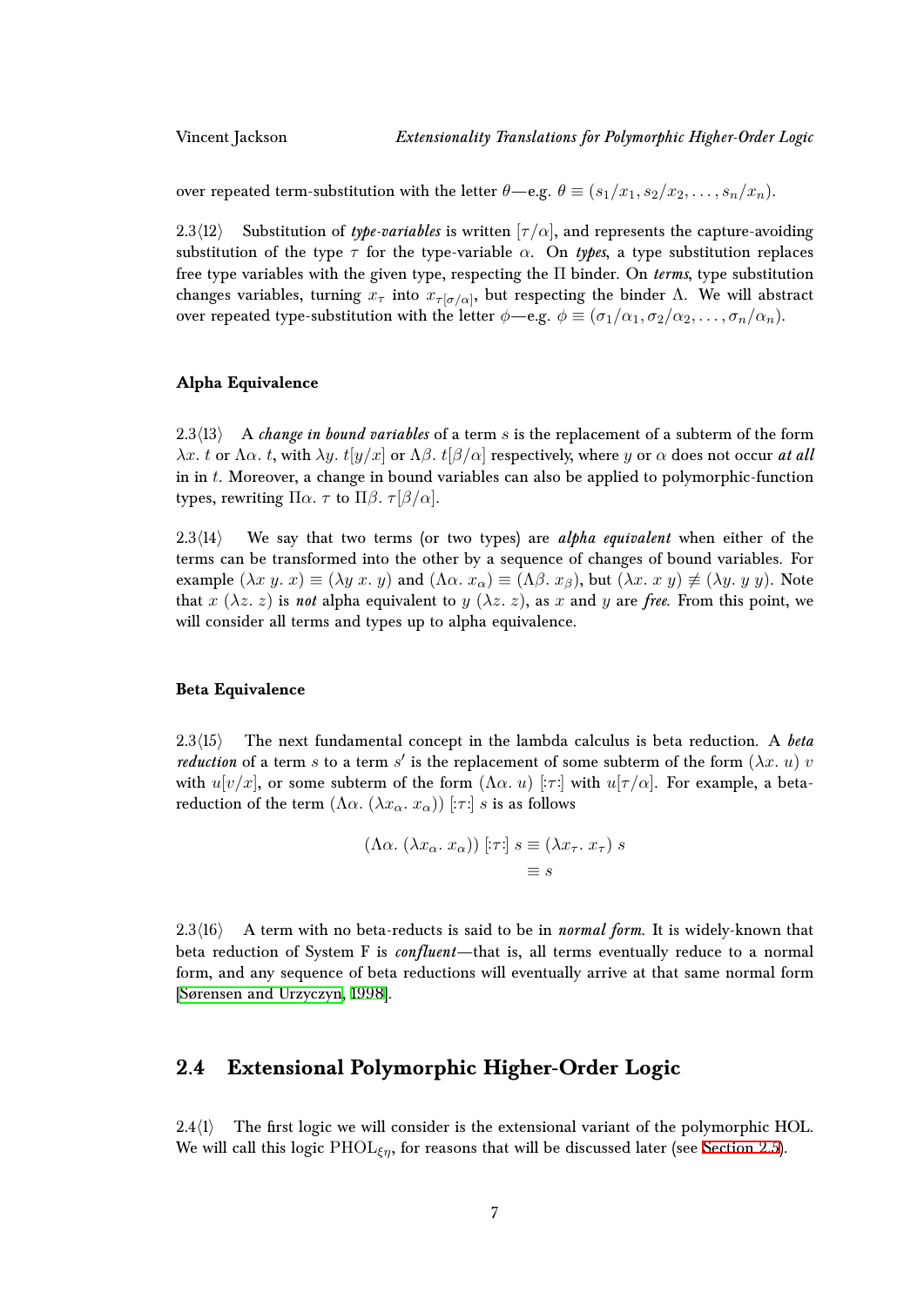| (prop. formulas)        | $\tau, \sigma \mathrel{\mathop:}= o$ |  |
|-------------------------|--------------------------------------|--|
| (individuals)           | $\lfloor t \rfloor$                  |  |
| (functions)             | $\tau \Rightarrow \sigma$            |  |
| (type variables)        | $\alpha$                             |  |
| (polymorphic functions) | $\Pi$ $\alpha$ . $\tau$              |  |

Figure 2.2: Type Syntax of Polymorphic Higher-Order Logic

<span id="page-15-1"></span>

| $\mathfrak{R} \vdash o :_{\sf R} \sf S$                                | $\Re\vdash\iota:_{\scriptscriptstyle\mathsf{R}}\mathsf{S}$                    |
|------------------------------------------------------------------------|-------------------------------------------------------------------------------|
| $\mathfrak{R} \vdash \tau_1 :_{\mathsf{R}} r_1$                        | $\mathfrak{R} \vdash \tau_2 :_{\mathsf{R}} r_2$                               |
| $\Re\vdash \tau_1 \Rightarrow \tau_2 :_{\mathsf{R}} (r_1 \sqcup r_2)$  |                                                                               |
|                                                                        | $\mathfrak{R}, \alpha :_{\mathsf{R}} \mathsf{S} \vdash \tau :_{\mathsf{R}} r$ |
| $\mathfrak{R}, \alpha :_{\mathsf{R}} r \vdash \alpha :_{\mathsf{R}} r$ | $\mathfrak{R} \vdash (\Pi \alpha. \tau) :_{\mathsf{R}} \mathsf{L}$            |

<span id="page-15-2"></span>Figure 2.3: The Ranking Rules of Polymorphic HOL

## **2.4.1 Ranks and Types**

<span id="page-15-0"></span>2.4*⟨*2*⟩* Polymorphic Higher-Order Logic adds two additional types to System F: the type *o* of propositional formulas, those terms which have a truth value, and the type *ι* of individuals, the type of basic objects. The grammar of these types is described in Figure 2.2.

2.4*⟨*3*⟩* Simply extending higher-order logic with type polymorphism is widely-known to be inconsistent [Coquand, 1995; Geuvers, 2007; Hurkens, 1995]. The approach we will take to resolve this is similar to the approach taken by HOL2P. We divide [types into](#page-15-1) two ranks: large (L) and small (S), with S *≤* L. Every type is ascribed one of these ranks, with Π*α. τ* always creating a type of rank L, but requiring an *α* of rank S. In addition, type substitution is now required [to respect](#page-49-3) [ranks](#page-49-3). [The rul](#page-49-4)e[s of th](#page-49-4)[e ranking syste](#page-50-3)m is described in Figure 2.3.

2.4*⟨*4*⟩* The cause of the inconsistency has to do with impredicative polymorphism—that is, the ability to instantiate a polymorphic type with another polymorphic type. As the type variable of any polymorphic function must be S, but all types containing polymo[rphism are](#page-15-2) L, such impredicative instantiations are forbidden in polymorphic HOL.

## **Types and Terms**

2.4*⟨*5*⟩* As with all higher-order logics, we extend the lambda calculus with additional primitive terms representing logical connectives. In extensional polymorphic higher-order logic, the term syntax is extended with the equality symbol  $[=]_{\tau}$  and the indefinite description symbol  $[\varepsilon]_{\tau}$ , for each type  $\tau$ . The term grammar is given in Figure 2.4.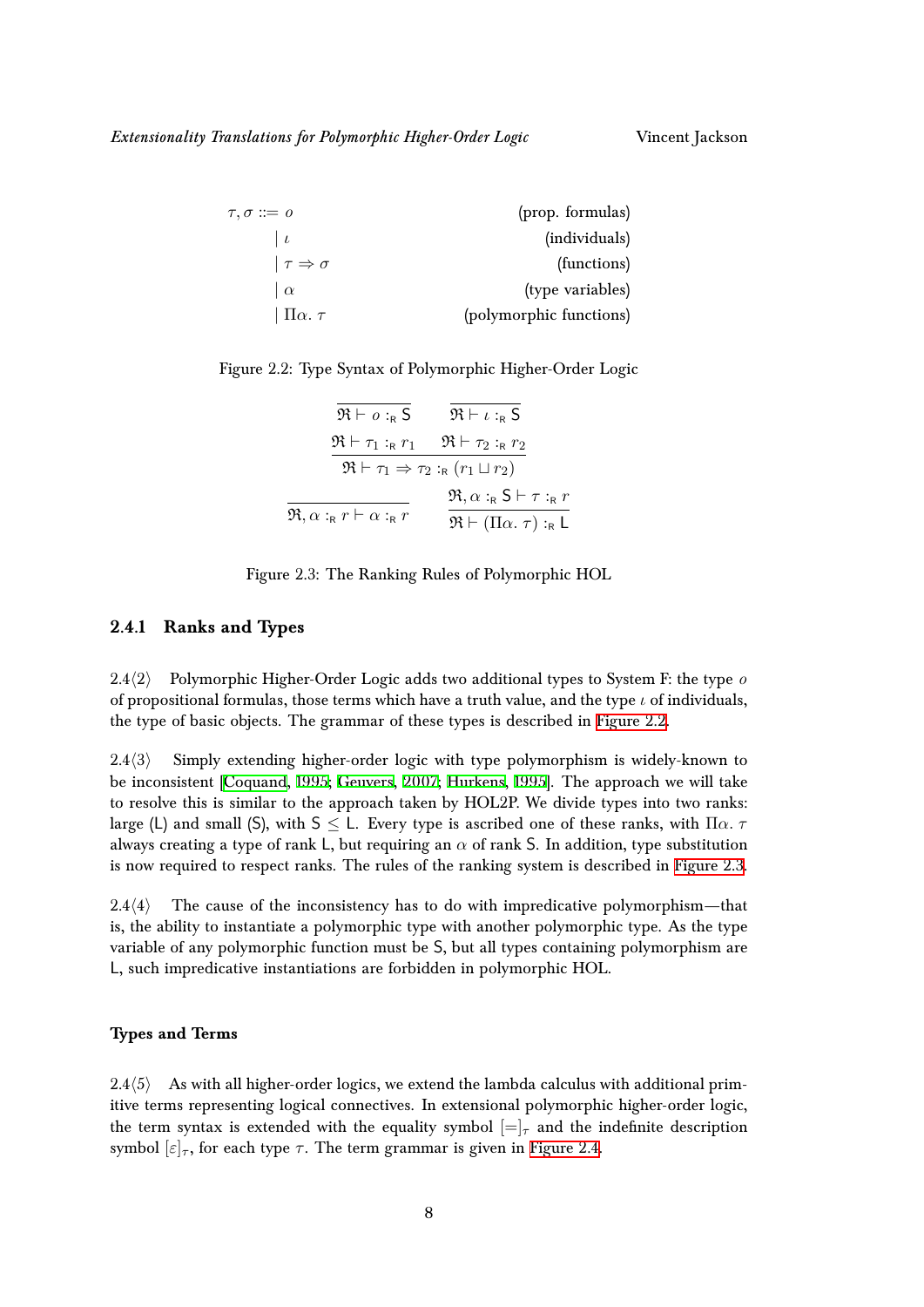| (variables)              | $s, t, u, v \mathrel{\mathop:}= x_{\tau}$ |  |
|--------------------------|-------------------------------------------|--|
| (lambda abstraction)     | $\lambda x_{\tau}$ . s                    |  |
| (application)            | s t                                       |  |
| (type abstraction)       | $\Lambda$ $\alpha$ . s                    |  |
| (type application)       | $ s :\tau:$                               |  |
| (equality)               | $ [-]_\tau$                               |  |
| (indefinite description) | $ \epsilon _{\tau}$                       |  |

Figure 2.4: Term Syntax of Polymorphic Higher-Order Logic

2.4 $\langle 6 \rangle$  The binary function  $\left[-\right]$ <sub>*τ*</sub> represents object-logic equality, i.e. the equality provable inside the logic; it has the type  $\tau \Rightarrow \tau \Rightarrow o$ . Equality is usually written an an infix operator  $s = t$ , which we interpret as an abbreviation for  $\left[-\right] s t$ .

2.4*⟨*7*⟩* The function [*ε*]*<sup>τ</sup>* represents 'indefinite description', also known as Hilbert's epsilon operator, and has the type  $(\tau \Rightarrow o) \Rightarrow \tau$ . It is usually written as a binder  $(\varepsilon x. p)$ , which we interpret as an abbreviation for  $\left[\varepsilon\right]_{\tau}$  ( $\lambda x. p$ ).

2.4 $\langle 8 \rangle$  To give some understanding of what indefinite description is,  $\epsilon x_{\tau}$  *p* represents *some* object of type  $\tau$  that satisfies the predicate p. To skip ahead a little, it is completely characterised by the inference rule

$$
\overline{\vdash p s \longrightarrow p \ ( \varepsilon x.\, p \ x)}
$$
 select-ax

which says that to show that  $p \left(\varepsilon x. p x\right)$  holds, it is enough to show that there is *some s* for which *p* holds.

2.4 $\langle 9 \rangle$  As shown in Figure 2.5, just adding  $[=]$  is enough to define the common logical connectives (i.e.  $\land$ ,  $\longrightarrow$ , etc.). In addition, in polymorphic HOL, we can define a polymorphic-forall *∀*ty*α. p*, which expresses that the formula *s* holds for all (small) types. These have the usual introduction and elimination rules (Subsection A.4.1). Moreover, using the connectives, injecti[ve and surje](#page-17-0)ctive functions can be defined in the usual manner.

### **2.4.2 Proof Rules**

<span id="page-16-0"></span>2.4*⟨*10*⟩* The proof rules of PHOL*ξη* (Figure 2.6) belong to thee main groups: the structural rules, the equality rules, and axioms.

2.4*⟨*11*⟩* The *structural* rules clarify how the antecedents may be used in a proof. In interpreting these rules, recall that t[he set of a](#page-18-0)ntecedents (Γ) is a multiset; that is, order doesn't matter, but the amount of elements does. The rule *assm* says that if a formula is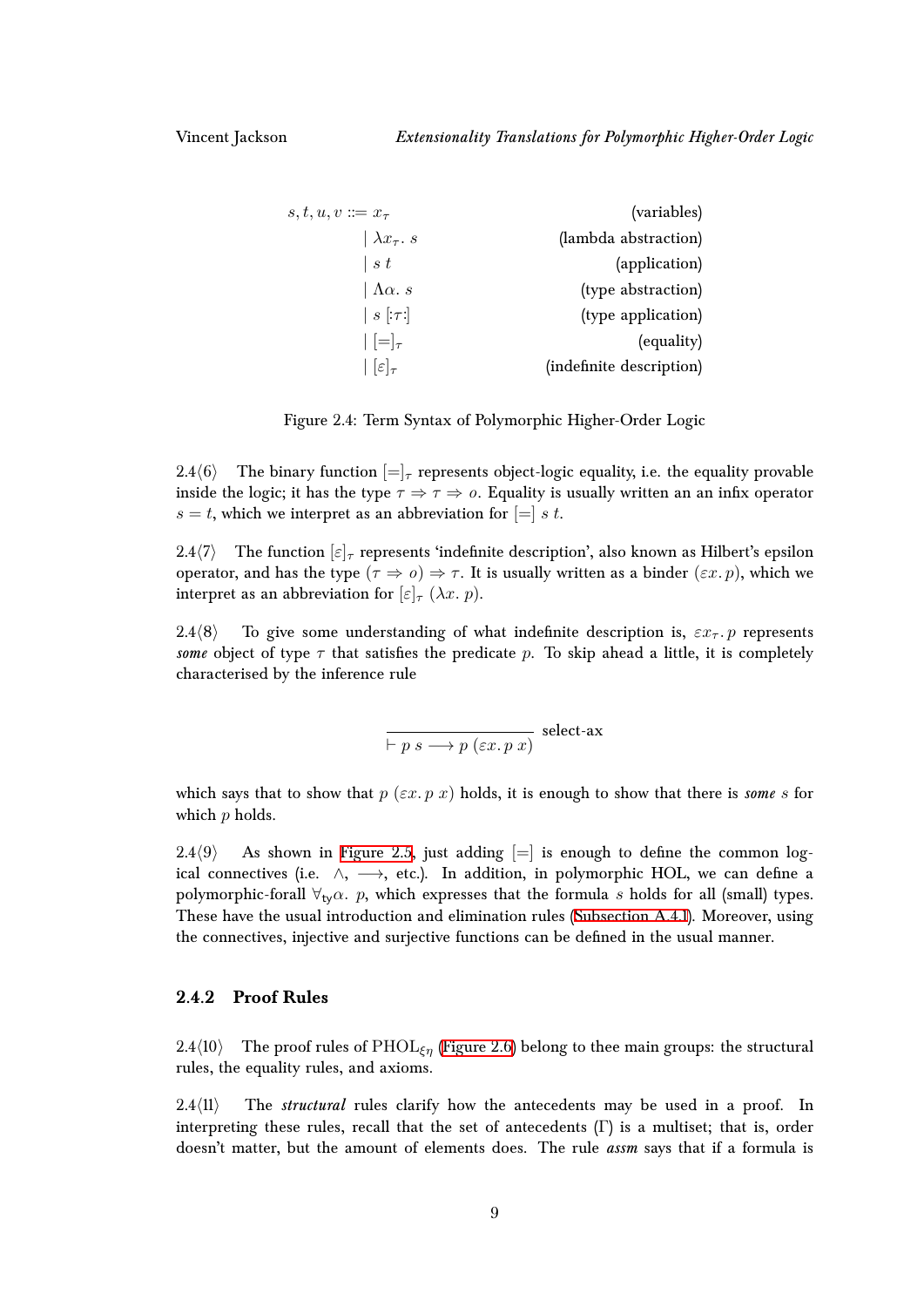$$
\top \triangleq (\lambda p. p) =_{o \Rightarrow o} (\lambda p. p)
$$
\n
$$
p \land q \triangleq (\lambda f. f p q) = (\lambda f. f \top \top)
$$
\n
$$
p \rightarrow q \triangleq (p \land q) = p
$$
\n
$$
[\forall] \triangleq \lambda p. p =_{o \Rightarrow o} (\lambda x. \top)
$$
\n
$$
\forall x. p \triangleq [\forall] (\lambda x. p)
$$
\n
$$
[\exists] \triangleq \lambda p. \forall z_o. (\forall x. p x \rightarrow z_o) \rightarrow z_o
$$
\n
$$
\exists x. p \triangleq [\exists] (\lambda x. p)
$$
\n
$$
p \lor q \triangleq \forall z_o. (p \rightarrow z_o) \rightarrow (q \rightarrow z_o) \rightarrow z_o
$$
\n
$$
\perp \triangleq \forall z_o. z_o
$$
\n
$$
\neg p \triangleq p \rightarrow \perp
$$
\n
$$
[\forall_{\text{ty}}] \triangleq \lambda z. z =_{\text{II}\alpha. o} (\Lambda \alpha. \top)
$$
\n
$$
\forall_{\text{ty}} \alpha. p \triangleq [\forall_{\text{ty}}] (\Lambda \alpha. p)
$$
\n(where p may contain \alpha)

inj *f* ≜ *∀x y. f x* = *f y −→ x* = *y* onto  $f \triangleq \forall y$ .  $\exists x. f x = y$ 

<span id="page-17-0"></span>Figure 2.5: The Connectives defined in Polymorphic Higher-Order Logic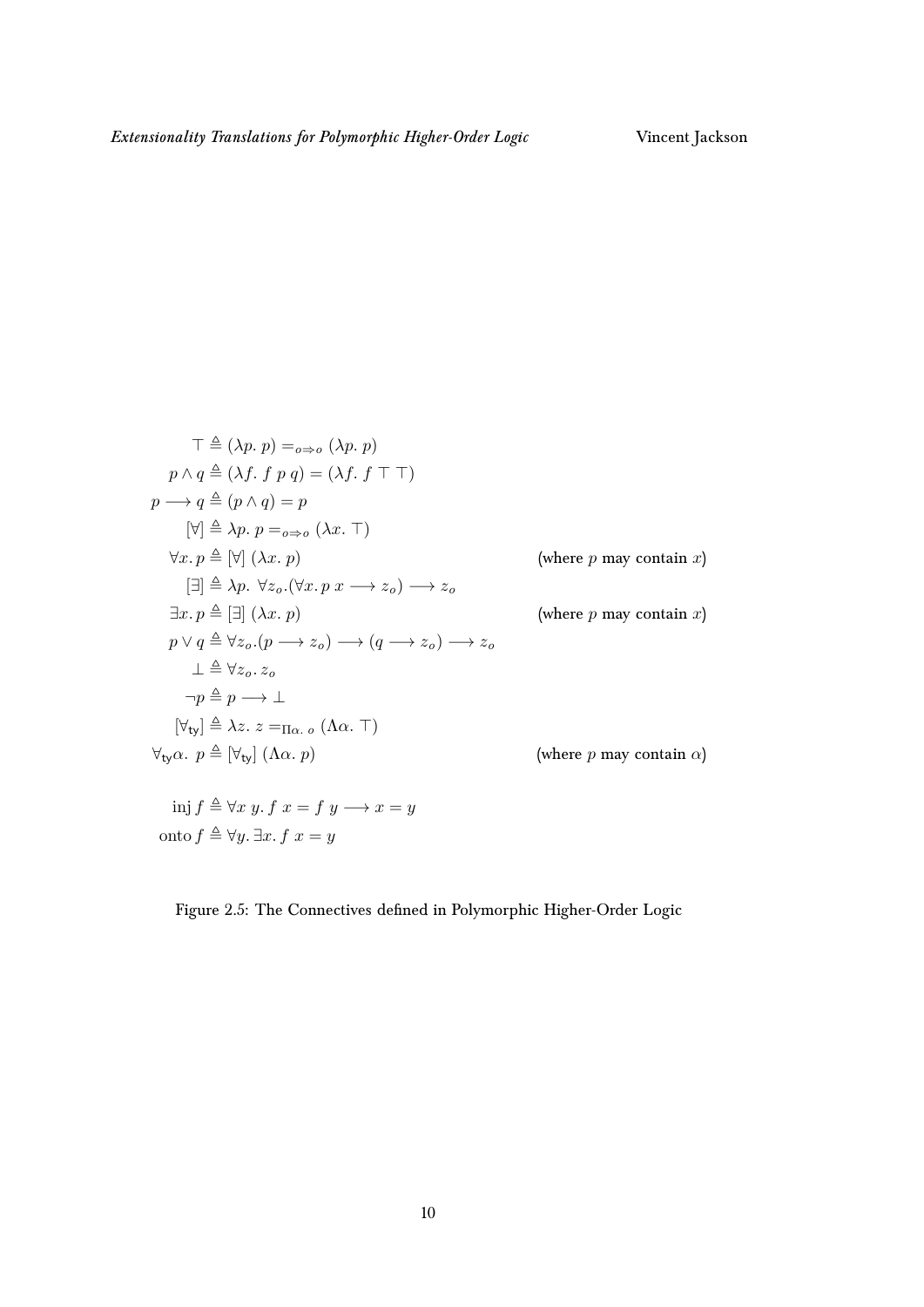| <b>Structural</b>                                                                                                           |                                                                                                               |
|-----------------------------------------------------------------------------------------------------------------------------|---------------------------------------------------------------------------------------------------------------|
| $p \rightarrow p$ assm                                                                                                      |                                                                                                               |
| $\frac{\Gamma \vdash p}{\Gamma, \Delta \vdash p}$ weaken                                                                    | $\frac{\Gamma, \Delta, \Delta \vdash p}{\Gamma, \Delta \vdash p}$ contract                                    |
| <b>Equality</b>                                                                                                             |                                                                                                               |
| $\frac{\Gamma \vdash s = s}{\Gamma, \Delta \vdash y}$ refl                                                                  | $\frac{\Gamma \vdash s = t}{\Gamma, \Delta \vdash s = u}$ trans                                               |
| $\frac{\Gamma \vdash s = t}{\Gamma, \Delta \vdash s u = tv}$ mk-comb                                                        | $\frac{\Gamma \vdash s = t}{\Gamma(\lambda x. s) t = s[t/x]}$ beta                                            |
| $(x \text{ not in } \Gamma) \frac{\Gamma \vdash s = t}{\Gamma \vdash (\lambda x. s) = (\lambda x. t)}$ abs                  | $(x \text{ not in } t) \frac{\Gamma \vdash s = t}{\Gamma(\lambda x. t x) = t}$ eta                            |
| $\frac{\Gamma \vdash s = t}{\Gamma \vdash s [\tau x] = t [\tau x]}$ type                                                    | $\frac{\Gamma(\Lambda \alpha. s) [\sigma x]}{\Gamma(\Lambda \alpha. s) [\sigma x] = s[\sigma/\alpha]}$ typeta |
| $(\alpha \text{ not in } \Gamma) \frac{\Gamma \vdash s = t}{\Gamma \vdash (\Lambda \alpha. s) = (\Lambda \alpha. t)}$ tyabs | $(\alpha \text{ not in } f) \frac{\Gamma(\Lambda \alpha. f [\alpha x]) = f}{\Gamma, \Delta \vdash t}$ tyeta   |
| $\frac{\Gamma \vdash s = o \cdot t \Delta \vdash s}{\Gamma, \Delta \vdash t}$ eq-mp                                         | $\frac{\Gamma, q \vdash p \Delta, p \vdash q}{\Gamma, \Delta \vdash p = o q}$ deduct-antisym                  |
| $(x \text{ not in } p) \frac{\vdash p s \rightarrow p (\varepsilon x. p x)}{\Gamma, \Delta \vdash t}$ select-ax             | $\frac{\exists (f : \iota \Rightarrow \iota) . \text{inj } f \w$                                              |

<span id="page-18-0"></span>Figure 2.6: The proof rules of (Extensional) Polymorphic HOL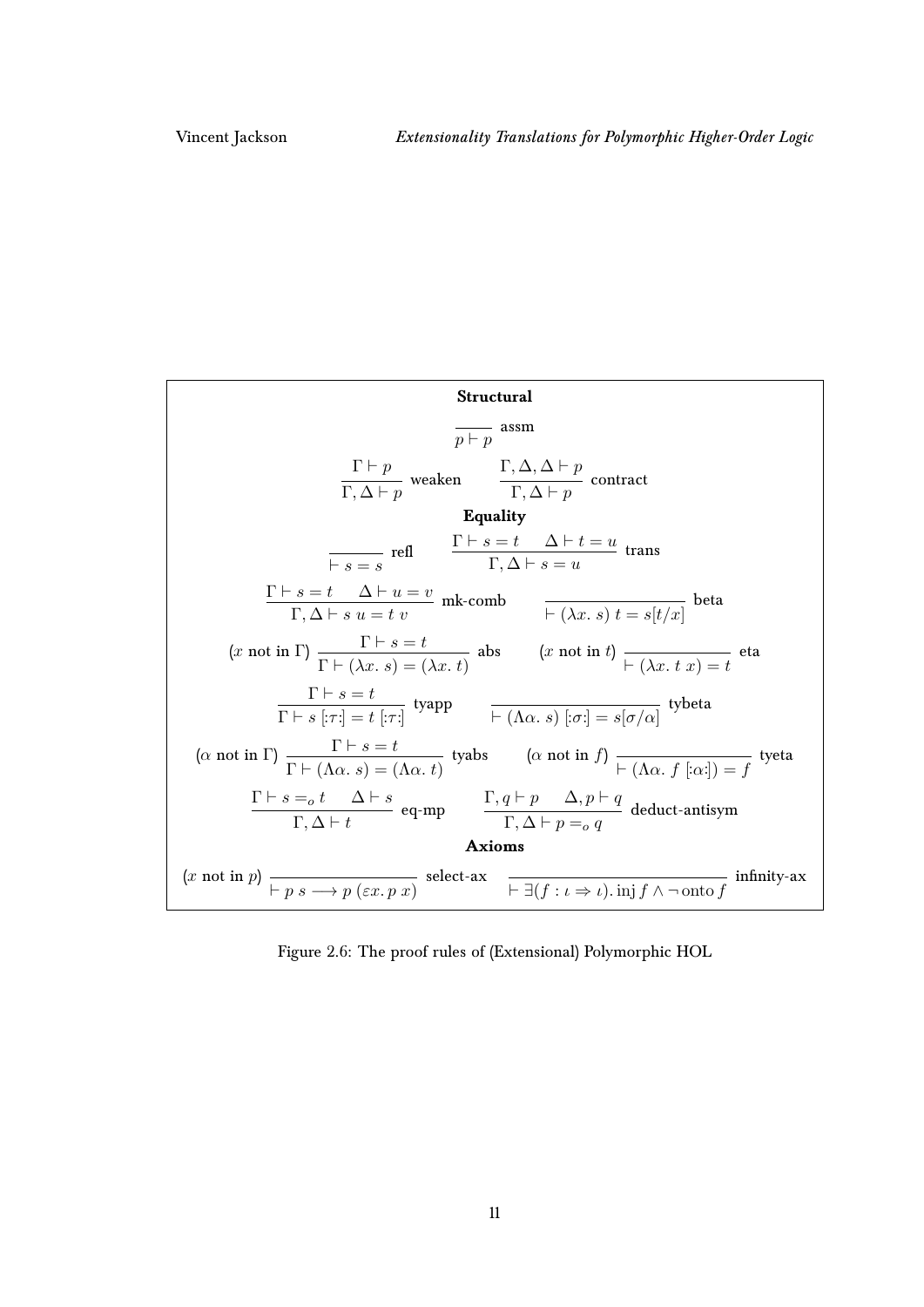assumed, then it can be proven. The rule *contract* says that if a theorem can be proven with duplicated antecedents, then it can be proven with de-duplicated antecedents (this has the effect of making Γ act like a set). The rule *weaken* says that if it is possible to prove a theorem under some antecedents Γ, then the theorem is also provable under all multisets of antecedents that contain Γ.

2.4*⟨*12*⟩* The rules for *equality* specify the behaviour of equality. *refl* says that equality is reflexive, and *trans* says that it's transitive. *mk-comb* says that application is a congruence relation, that is, to show that *s u* is equal to *t v*, is is sufficient to show that *s* is equal to *t*, and *u* to *v*. The rule *abs* says that to show to lambda functions are equal, it is enough to show that their bodies are equal. *eta* says that abstracting and immediately applying the abstracted variable to a function  $f$  (so long as that variable does not occur in  $f$ ), is exactly the same as *f*. The rules *tyapp*, *tyabs*, and *tyeta* are the type-abstraction equivalents of *mk-comb*, *abs*, and *eta*.

2.4*⟨*13*⟩* The rules *eq-mp* and *deduct-antisym* define equality on formulas. *eq-mp* says that if two formulas *p* and *q* are equal, then a proof of *p* is also a proof of *q*. *deduct-antisym* essentially says that if you can show *p* by assuming *q*, and *q* by assuming *p*, then they are equal.

2.4*⟨*14*⟩* Lastly, the *axioms* are rules which define the character of the logic. The rule *selectax* defines the *ε* operator to be the indefinite description operator, and the rule *infinity-ax* enforces that there are a countably infinite number of members of the type *ι*.

### <span id="page-19-0"></span>**2.4.3 Derived and Admissible Rules**

2.4 $\langle 15 \rangle$  With any logical system, there are two ways of demonstrating a proof rule holds (note that theorems of a logic are just proof rules with no assumptions). The first is showing that the proof rule is *derivable*, that is, reasoning from the assumptions, the conclusion can be reached by application of axiomatic or (other) derivable rules.

2.4*⟨*16*⟩* The second is by showing that a rule is *admissible*, that is, that a proof-tree can always be constructed which demonstrates the rule. This is a weaker notion than derivability, as adding additional proof-rules or ways to construct formulae can invalidate the construction. Nevertheless, showing that a rule is admissible still gives license to use it as a derivation step in proof construction.

|  | 2.4 $\langle 17 \rangle$ The following rules are derivable or admissible in PHOL <sub><math>\xi \eta</math></sub> |  |  |  |  |
|--|-------------------------------------------------------------------------------------------------------------------|--|--|--|--|
|--|-------------------------------------------------------------------------------------------------------------------|--|--|--|--|

| $\Gamma \vdash p$<br>inst<br>$\Gamma[\theta] \vdash p[\theta]$                            | $\Gamma \vdash p$<br>$\frac{1+p}{\Gamma[\phi]+p[\phi]}$ ty-inst                |
|-------------------------------------------------------------------------------------------|--------------------------------------------------------------------------------|
| $\Gamma \vdash s = t \quad \Delta \vdash e[s]$<br>rewrite<br>$\Gamma, \Delta \vdash e[t]$ | $\Gamma \vdash s$ $s, \Delta \vdash t$ ante-subst<br>$\Gamma, \Delta \vdash t$ |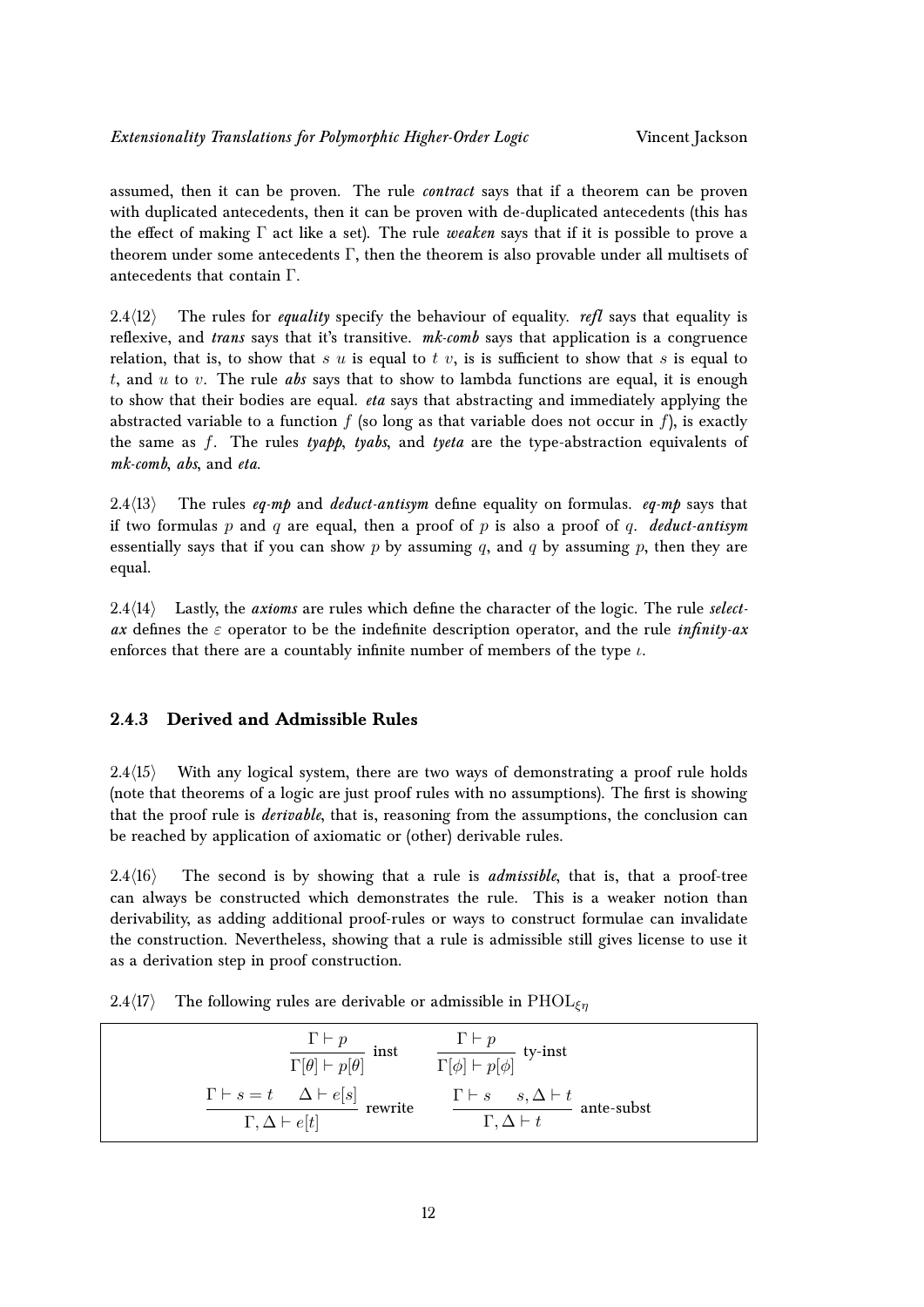#### **Rewriting**

2.4*⟨*18*⟩* If two terms differ only in the structure of some identically-placed subterm, and those subterms are provably equal, it is possible to rewrite the subterm to show the equality of the larger terms. This rule is called *rewrite*

$$
\frac{\Gamma \vdash s = t \quad \Delta \vdash e[s]}{\Gamma, \Delta \vdash e[t]} \text{ rewrite}
$$

where  $e[\cdot]$  represents the common structure surrounding the subterms. The proper formalisation of this rule relies on the notion of a context (that is, a term with a hole, which stands for an unsubstituted subterm, which *may* capture bound variables). A proof of the admissibility of this result is given in Section A.2.

#### **2.4.4 Antecedent Substitution**

<span id="page-20-0"></span>2.4 $\langle 19 \rangle$  The rule of antecedent-substitution says that if you wish to prove  $\Gamma, \Delta \vdash t$ , it is sufficient to show  $s, \Delta \vdash t$  under some antecedent *s*, and that *s* is provable from  $\Gamma$ .

$$
\frac{\Gamma \vdash s \quad s, \Delta \vdash t}{\Gamma, \Delta \vdash t}
$$
ante-subst

*Proof.* The proof is as follows<sup>1</sup>

$$
\frac{\Gamma \vdash s}{\Gamma, t \vdash s} \text{ weaken} \qquad s, \Delta \vdash t
$$
 deduct-antisym  

$$
\frac{\Gamma, \Delta \vdash s =_o t}{\Gamma, \Delta, \Gamma \vdash t} \text{ deduct-antisym}
$$
 
$$
\frac{\Gamma \vdash s}{\Gamma, \Delta \vdash t} \text{ contract}
$$

2.4*⟨*20*⟩* Note that this is not *cut* of the sequent calculus, as this logic is a natural deduction system. The key difference is that reasoning backwards in a sequent calculus with the subformula property cannot introduce any term which does not occur in the conseqents and antecendents already present; this means that a proof of cut-admissibility *must* be done by induction over the proof. The natural deduction calculus has no such restriction (for backwards reasoning, at least) as is evidenced by elimination rules such as *eq-mp* in which the judgement  $\Gamma \vdash s =_o t$  may contain a connective  $(=_o)$  not present in either *s* or *t*.

 $<sup>1</sup>$  My thanks to Johannes Åman Pohjola, who pointed out this simple proof using just the primitive PHOL</sup> rules. Note that a similar derivation can be performed using *∨*I and *∨*E.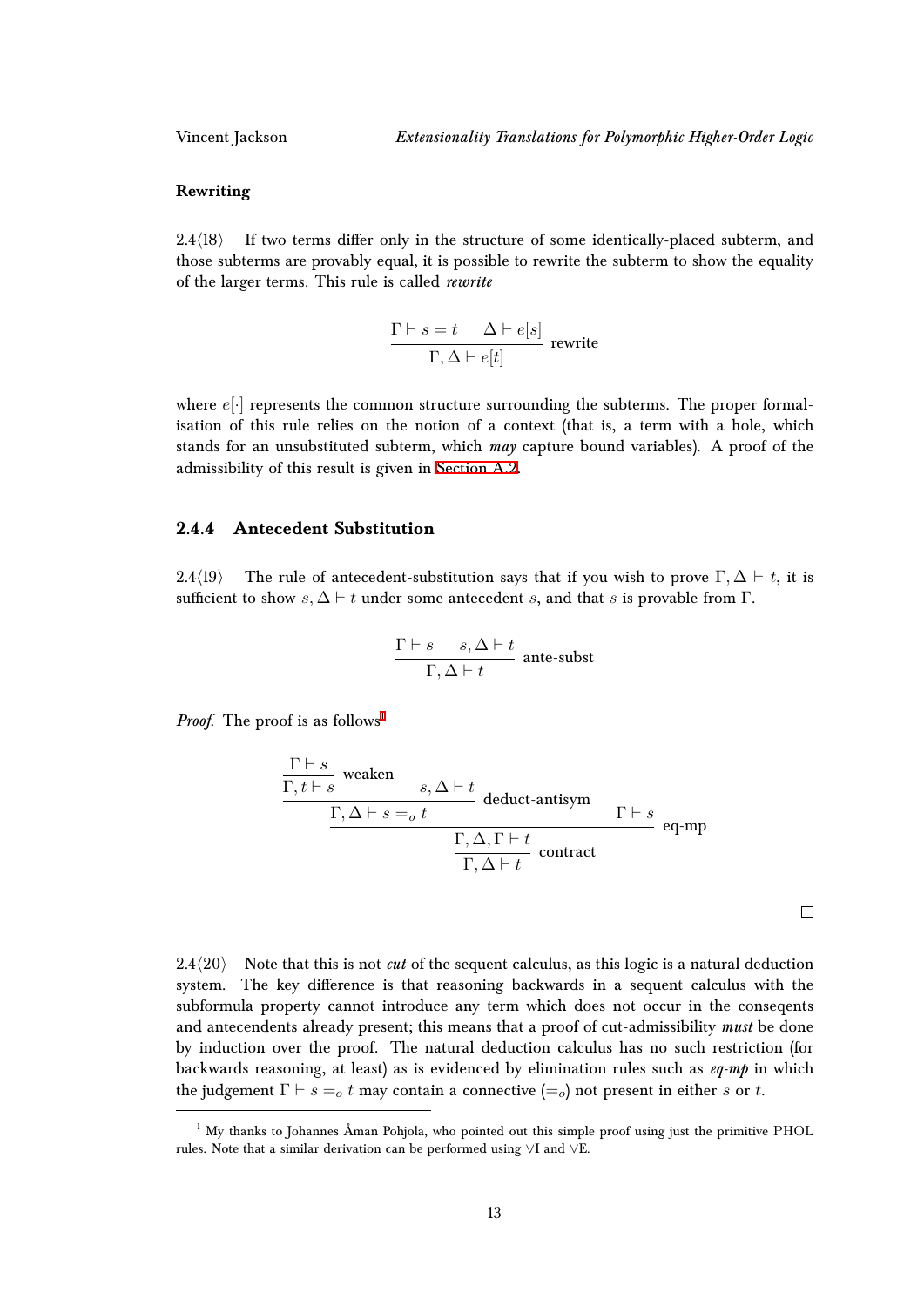#### **Instantiation**

2.4*⟨*21*⟩* The instantiation rules *inst* and *tyinst* state that a general proof of some fact *p* under the antecedents  $\Gamma$  also is a proof of any more specific instantiation of the variables or type-variables of that theorem. These rules are admissible to polymorphic higher-order logic; the proof of this result is a straightforward but mechanical induction over the proof of Γ *⊢ p*, applying the instantiation the the hypotheses that produced the Γ *⊢ p*. A full proof of this can be found in Section A.5. They are stated

$$
\frac{\Gamma \vdash p}{\Gamma[\theta] \vdash p[\theta]} \text{ inst} \qquad \frac{\Gamma \vdash p}{\Gamma[\phi] \vdash p[\phi]} \text{ ty-inst}
$$

## **2.5 Function Extensionality**

2.5*⟨*1*⟩ Functional extensionality* is a property of equality that states that two functions are equal when on equal inputs they produce equal outputs. Formally this rule is written

$$
(x \text{ not free in } \Gamma, f, g) \xrightarrow{\Gamma \vdash f \ x = g \ x} \text{fun-ext}
$$

2.5*⟨*2*⟩* Extensional polymorphic higher-order logic has functional extensionality (as the name implies), as the above rule can be derived from *abs* and *eta* as follows

$$
(x \text{ not free in } f) \xrightarrow[\text{for } ( \lambda x. f x) = f]{} \text{eta} \quad (x \text{ not free in } g) \xrightarrow[\text{for } ( \lambda x. g x) = g]{} \text{eta} \quad (x \text{ not free in } \Gamma) \xrightarrow[\text{for } ( \lambda x. f x) = ( \lambda x. g x) \text{ and } \text{if } ( \lambda x. f x) = ( \lambda x. g x) \text{ and } \text{if } ( \lambda x. f x) = ( \lambda x. g x) \text{ and } \text{if } ( \lambda x. f x) = ( \lambda x. g x) \text{ and } \text{if } ( \lambda x. f x) = ( \lambda x. g x) \text{ and } \text{if } ( \lambda x. f x) = ( \lambda x. g x) \text{ and } \text{if } ( \lambda x. f x) = ( \lambda x. g x) \text{ and } \text{if } ( \lambda x. f x) = ( \lambda x. g x) \text{ and } \text{if } ( \lambda x. f x) = ( \lambda x. g x) \text{ and } \text{if } ( \lambda x. f x) = ( \lambda x. g x) \text{ and } \text{if } ( \lambda x. f x) = ( \lambda x. g x) \text{ and } \text{if } ( \lambda x. f x) = ( \lambda x. g x) \text{ and } \text{if } ( \lambda x. f x) = ( \lambda x. g x) \text{ and } \text{if } ( \lambda x. f x) = ( \lambda x. g x) \text{ and } \text{if } ( \lambda x. f x) = ( \lambda x. g x) \text{ and } \text{if } ( \lambda x. f x) = ( \lambda x. g x) \text{ and } \text{if } ( \lambda x. f x) = ( \lambda x. g x) \text{ and } \text{if } ( \lambda x. f x) = ( \lambda x. g x) \text{ and } \text{if } ( \lambda x. f x) = ( \lambda x. g x) \text{ and } \text{if } ( \lambda x. f x) = ( \lambda x. g x) \text{ and } \text{if } ( \lambda x. f x) = ( \lambda x. g x) \text{ and } \text{if } ( \lambda x. f x) = ( \lambda x. g x) \text{ and } \text{if } ( \lambda x. f x) = ( \lambda x. g x) \text{ and } \text{if } ( \lambda x. f x) = ( \lambda x. g x) \text{ and } \text{if } ( \lambda x. f x) = ( \lambda x. g x
$$

2.5*⟨*3*⟩* In the theory of the lambda calculus, *abs* is also known as weak extensionality (*ξ*). It is a widely-known result that weak extensionality (*ξ*) and eta-equivalence (*η*) are equivalent to function extensionality [Barendregt, 1981, p.32].

## **2.6 Intensional P[olymorphic](#page-49-5) Higher-Order Logic**

2.6*⟨*1*⟩* The intensional polymorphic HOL will be defined by removing the rules *abs* and *eta* (and their polymorphic-function equivalents *tyabs* and *tyeta*). This requires a number of changes to the calculus.

2.6*⟨*2*⟩* Firstly, note that without *abs*, the applicability of the *rewrite* rule is restricted. The rewrite rule can no longer be applied to rewrite any subterm which contains a bound variable (this is related to the notion of weak *λ*-reduction in [Çaman and Hindley, 1998]). Indeed, the rewrite lemma now becomes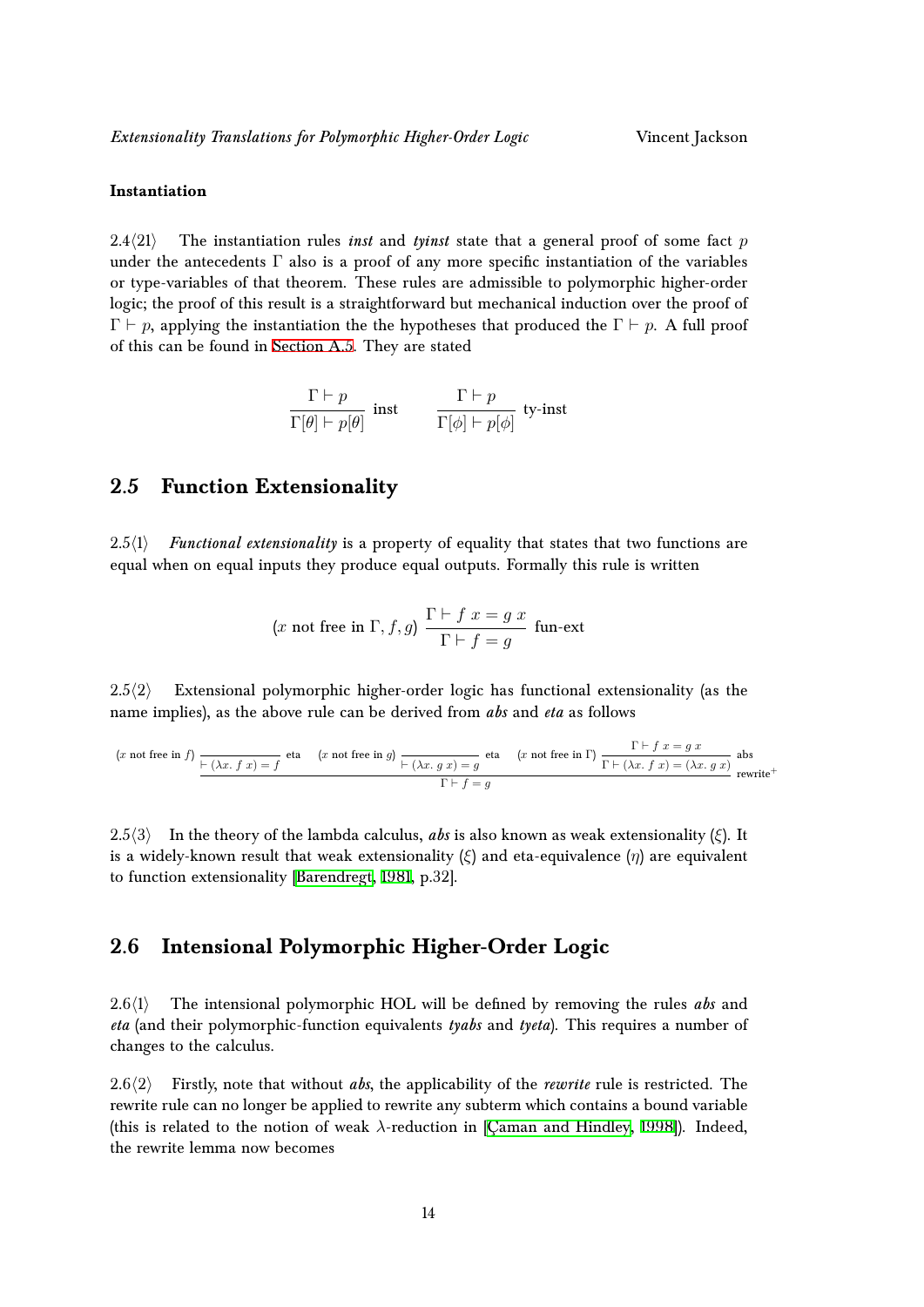$$
(x \text{ is free in } u) \frac{\Gamma \vdash s = t \quad \Delta \vdash u[s/x]}{\Gamma, \Delta \vdash u[t/x]} \text{ rewrite}
$$

using standard capture-avoiding substitution. The admissibility of the rules *inst*, *ty-inst* are not affected by the intensionality.

2.6*⟨*3*⟩* Moreover, the removal of *abs* and *tyabs* results in a problem with the definition of the universal quantifier, as the introduction rules for [*∀*]*<sup>τ</sup>* and [*∀*ty] use *abs* and *tyabs* respectively (Section A.4.1). To address this, we add [*∀*]*<sup>τ</sup>* and [*∀*ty] as primitive symbols to the intensional logic.

$$
s, t, u, v ::= \dots
$$
  
 
$$
| \; [\forall]_{\tau}
$$
  
 
$$
| \; [\forall_{\text{ty}}] \qquad \qquad \text{(type-forall)}
$$

These symbols are associated with the additional rules

| $(x \text{ not in } \Gamma) \frac{\Gamma \vdash p}{\Gamma \vdash \forall x. p} \forall I \quad \frac{\Gamma \vdash [\forall] p}{\Gamma \vdash p s} \forall E$                                                                            |  |
|------------------------------------------------------------------------------------------------------------------------------------------------------------------------------------------------------------------------------------------|--|
| $(\alpha \text{ not in } \Gamma) \frac{\Gamma \vdash p}{\Gamma \vdash \forall_{\mathsf{ty}} \alpha. p} \forall_{\mathsf{ty}} I \quad \frac{\Gamma \vdash [\forall_{\mathsf{ty}}] p}{\Gamma \vdash p \;[:\tau:]} \forall_{\mathsf{ty}} E$ |  |

2.6 $\langle 4 \rangle$  Note that proving that this system actually is intensional is left as future work; reasons why it might not be are if *abs* and *eta* could be derived from  $[\forall], [\forall_{ty}], [\varepsilon],$  or  $[\dot{=}]_{\alpha}$ . One means of demonstrating such a result is to construct an intensional Henkin semantics [Henkin, 1950] for the logic.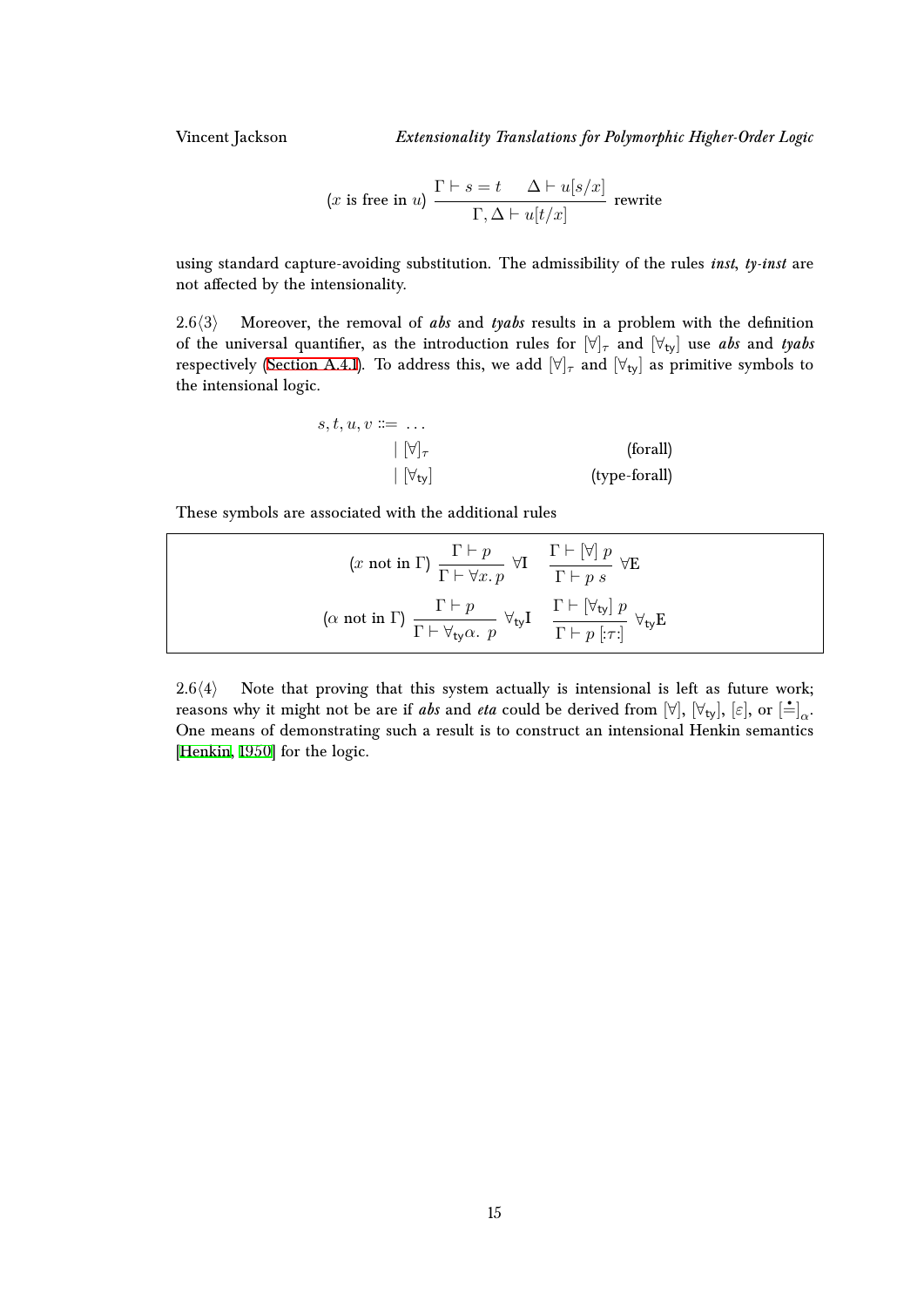## <span id="page-23-0"></span>**Chapter 3**

## **Previous Work**

3.0 $\langle 1 \rangle$  In this chapter, we review previous work on extensionality translations, with a particular focus on higher-order logics.

## **3.1 The Removal of Functional Extensionality by Translation**

3.1*⟨*1*⟩* An interesting fact is that any HOL (without polymorphism or type variables) proof that uses functional extensionality can be embedded into HOL without a functional extensionality rule. This is proven by means of a logical translation between the theorems of the extensional and intensional higher-order logics.

3.1*⟨*2*⟩* As this result is generally useful, a number of variants has been produced [Takeuti, 1953; Gandy, 1956; Luckhardt, 1973; Kohlenbach, 2008; Rizkallah, 2009]. The first translation to demonstrate this results for higher-order logic was Gandy's translation [Gandy, 1956], which uses two mutually recursive relations to define an extensional partial-equivalence and a predicate which verifies whether a term may be treated extensionally. A simpl[er trans](#page-50-4)[lation](#page-50-4) [was present](#page-49-1)ed by [Rizka](#page-50-0)l[lah](#page-50-0) [2[009\], which](#page-50-5) [uses a](#page-50-5) [single recursion](#page-50-6) to d[efine a](#page-49-1) [partia](#page-49-1)l equivalence relation.

3.1*⟨*3*⟩* The crux of all these tr[anslati](#page-50-6)ons is a partial-equivalence acts like extensional equality under certain a[ssumption](#page-50-6)s.

#### **Gandy's Translation**

3.1*⟨*4*⟩* The first translation is one by Gandy [1956], a translation from extensional to intensional versions of Church's Simple Theory of Types. The aim of this work is to reduce a consistency proof of extensional HOL to that of intensional HOL, in that a proof of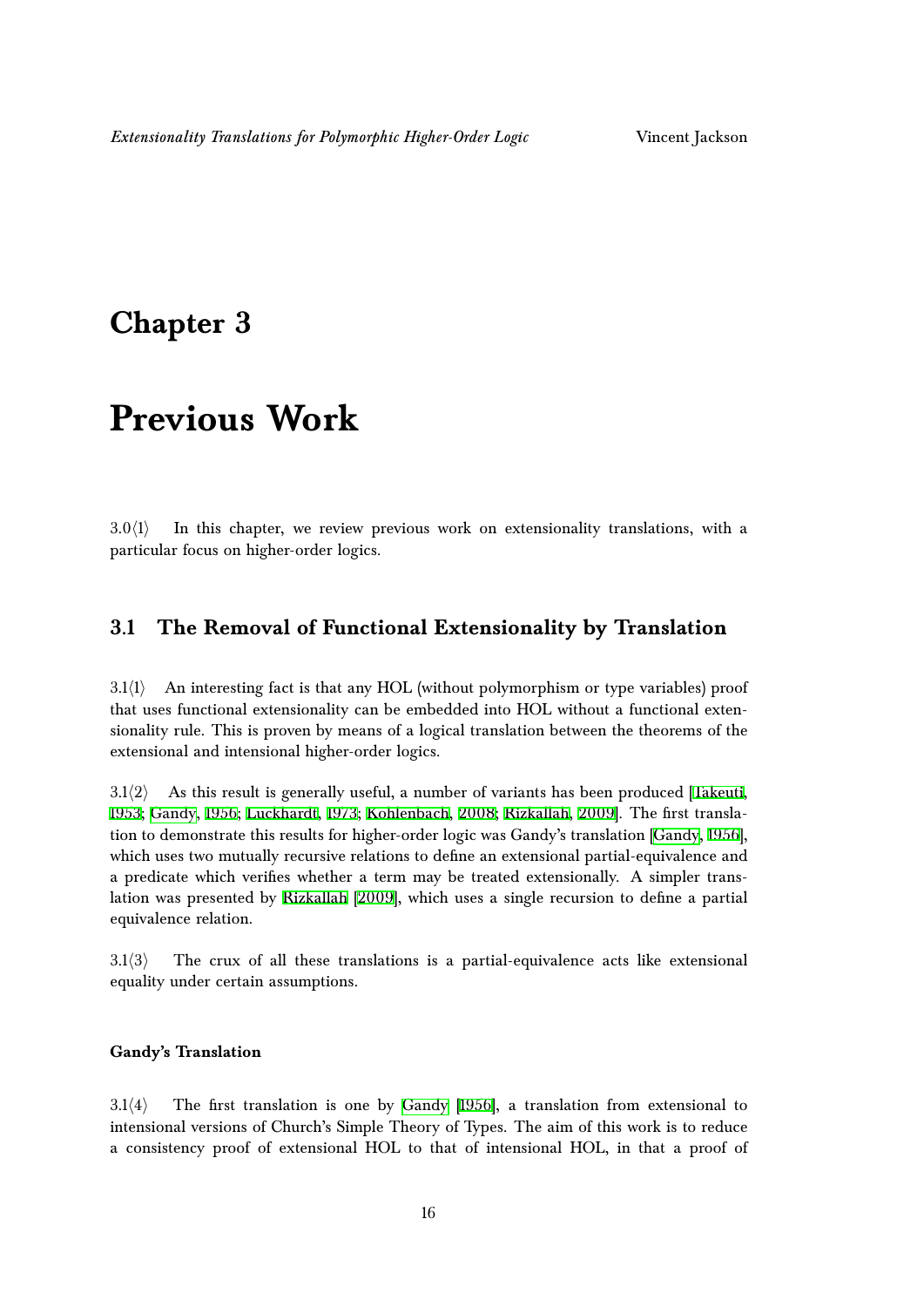

Figure 3.1: A sketch of the [relations betwee](#page-49-7)n the ideas in each paper

consistency of intensional HOL, along with Gandy's translation, immediately allows one to show that extensional HOL is consistent.

3.1*⟨*5*⟩* To see why consistency follows, imagine we had a proof of False in extensional higher order logic, and that intensional HOL was consistent. Then, by the translation, we could obtain some translated proof of False (conditional on the fact that False translates to False) in the intensional HOL, violating consistency.

3.1*⟨*6*⟩* Gandy's version of HOL is based on Church's simple theory of types (the original HOL), which is a classical higher-order logic defined by a Hilbert-system. The significant differences from  $\text{PHOL}_{\xi\eta}$  are as follows: it has only the types *o*, *ι*, and  $\tau_1 \Rightarrow \tau_2$ , and contains a primitive forall [*∀*], disjunction [*∨*], and negation [*¬*]; the rest of the logical connectives are defined in terms of these.

3.1*⟨*7*⟩* Intensional equality is introduced by defining Leibniz equality (that is, objects which agree on all predicates are equal) with the following definition

$$
[=]_\tau \triangleq \lambda s_\tau t_\tau. \ \forall p. \ p \ s \longrightarrow p \ t.
$$

Extensionality is introduced into the logic by defining the relation  $[\frac{\mathrm{E}}=]_{\tau}$  by induction on  $\tau$  as

$$
\begin{aligned}\n[\frac{\mathbf{E}}{=}]_o &\stackrel{\Delta}{=} \lambda p \ q. \ p \longleftrightarrow q \\
[\frac{\mathbf{E}}{=}]_{\tau \Rightarrow \sigma} &\stackrel{\Delta}{=} \lambda f \ g. \ \forall x_\tau. \ f \ x \ \frac{\mathbf{E}}{\sigma} g \ x \\
[\frac{\mathbf{E}}{=}]_l\n\end{aligned}
$$
\n(primitive symbol)

where  $[\frac{\text{E}}{=}]_{{\iota}}$  is axiomatised to be an equivalence relation. (Note that this means that  $[\frac{\text{E}}{=}]_{{\iota}}$  can be coarser than Lebiniz equality.) Finally, the logic is made extensional by adding the axiom  $\forall x \ y. x \stackrel{\text{E}}{=} y \longrightarrow x = y.$ 

3.1*⟨*8*⟩* The main project of Gandy's translation is then to define a translation (*−*) **<sup>F</sup>** such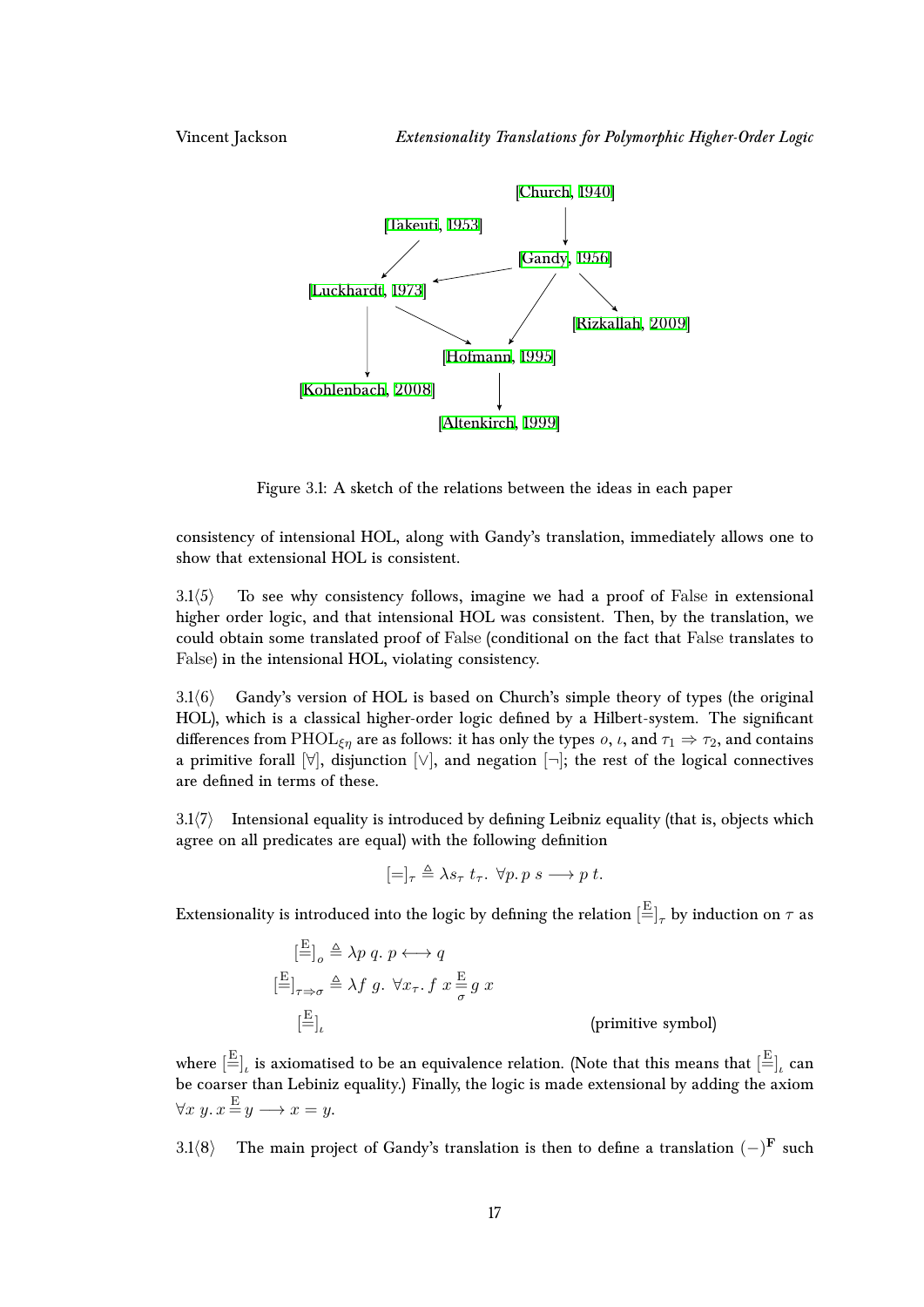that

$$
\vdash (\forall x \ y. \ x \stackrel{\mathcal{E}}{=} y \longrightarrow x = y)^{\mathcal{F}}
$$

is provable in the intensional system. To do this, Gandy defines a relation  $[\frac{G}{=}]_{\tau}$  and a predicate  $Mod_{\tau}$ , by mutual induction over the structure of types.

$$
x \frac{G}{\sigma} y \triangleq x \longleftrightarrow y \qquad \text{Mod}_o x \triangleq x \longleftrightarrow x
$$

$$
x \frac{G}{\tau} y \triangleq x \frac{E}{\tau} y \qquad \text{Mod}_t x \triangleq x \frac{E}{\tau} x
$$

$$
f \frac{G}{\tau \Rightarrow \sigma} g \triangleq \forall x_{\tau}. \text{Mod } x \to f x \frac{G}{\sigma} g x
$$

$$
\text{Mod}_{\tau \Rightarrow \sigma} f \triangleq \forall x y. \text{ Mod } x \land \text{Mod } y \land x \frac{G}{\tau} y \longrightarrow \text{Mod}(f x) \land f x \frac{G}{\tau} f y
$$

3.1*⟨*9*⟩* To give the intuition behind this construction, Mod is an *extensional domain* predicate which is provable exactly when we are allowed to treat an object extensionally or not; i.e. whether it's in the domain of the extensional partial-equivalence.

3.1*⟨*10*⟩* Gandy defined the translation of a term as follows

$$
x^{\mathbf{G}} \triangleq x \qquad \qquad \text{(where } x \text{ is a var)}
$$
\n
$$
(\lambda x. s)^{\mathbf{G}} \triangleq \lambda x. s^{\mathbf{G}}
$$
\n
$$
(st)^{\mathbf{G}} \triangleq s^{\mathbf{G}} t^{\mathbf{G}}
$$
\n
$$
[\rightarrow]^{\mathbf{G}} \triangleq [-\rightarrow]
$$
\n
$$
[\forall]^{\mathbf{G}} \triangleq \lambda f. \forall x. \text{Mod } x \longrightarrow f^{\mathbf{G}} x
$$
\n
$$
[\stackrel{\mathbf{E}}{=}]^{\mathbf{G}} \triangleq [\stackrel{\mathbf{G}}{=}]
$$

Note how [*∀*] has a Mod inserted as a premise that needs to be proven. This restricts the objects the forall can be instantiated with to those which behave extensionally.

3.1*⟨*11*⟩* Finally, Gandy's translation says that if

 $\Gamma \vdash s$ <sub>G-E</sub>

holds in his extensional HOL, then

Mod 
$$
x_1
$$
, Mod  $x_2$ ,..., Mod  $x_n$ ,  $\Gamma^{\mathbf{G}} \underset{G-I}{\vdash} s^{\mathbf{G}}$   
(where  $FV(s) \cup FV(\Gamma) = \{x_1, x_2, ..., x_n\}$ )

in his intensional HOL. This implies that

$$
\vdash (\forall x \ y. \ x \stackrel{\mathcal{E}}{=} y \longrightarrow x = y)^{\mathcal{F}}
$$

holds, as  $\forall x\; y. \, x \mathop{=}^{\mathrm{E}} y \longrightarrow x = y$  has no free variables.

3.1*⟨*12*⟩* Gandy's translation is one of the first translations of extensional HOL. The mutually recursive definition of his extensional partial-equivalence is complicated, but allows a separation between the concepts of being an extensional value, and being extensionally equal.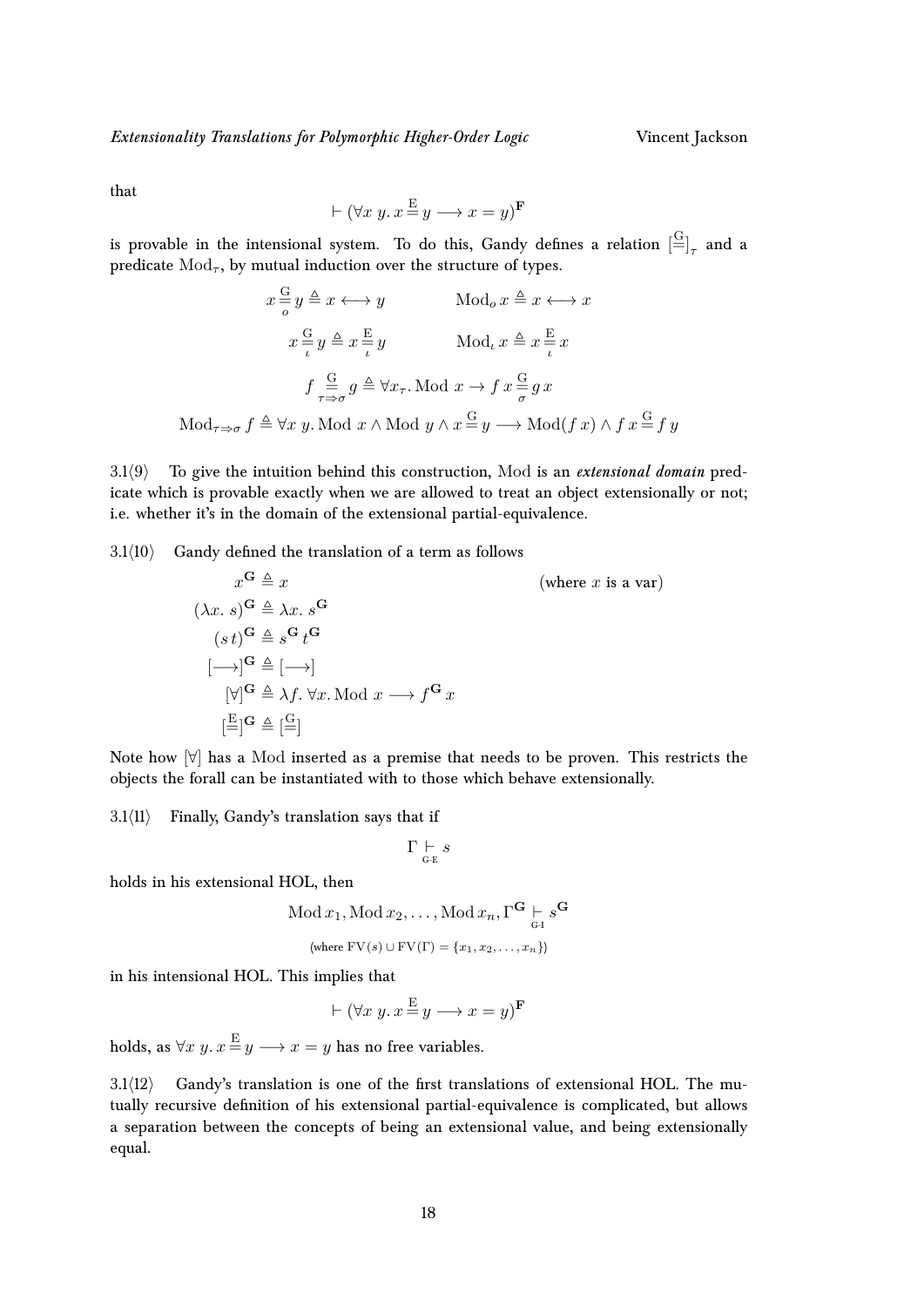#### **Rizkallah's Translation**

3.1*⟨*13*⟩* Rizkallah [2009; Brown and Rizkallah, 2013] presents a translation from an extensional, classical HOL to an intensional intuitionistic HOL. The proofs rules of the former are specified using a tableau calculus, and the latter a natural deduction system. The translation is achieved by combining a double-negation style transformation (a modification of Kuroda's classical [to intuitionistic t](#page-50-6)[ranslation in](#page-49-8) first-orde[r logi](#page-49-8)c [Kuroda, 1951]) and an extensionality translation.

3.1*⟨*14*⟩* The main idea of the extensionality translation is, similar to Gandy [1956], to define an extensional partial-equivalence which simulates ex[tensiona](#page-50-8)l [equ](#page-50-8)ality in the intensional logic. The extensional partial-equivalence is defined as follows

$$
x \frac{R}{\sigma} y \stackrel{\Delta}{=} x \longleftrightarrow y
$$
  
\n
$$
x \frac{R}{\sigma} y \stackrel{\Delta}{=} \forall p. p \ x \longrightarrow p \ y
$$
  
\n
$$
f \frac{R}{\sigma \Rightarrow \sigma} g \stackrel{\Delta}{=} \forall x \ y. x \frac{R}{\tau} y \longrightarrow \neg \neg (f \ x \frac{R}{\sigma} g \ y)
$$

This definition removes the mutually recursive extensional-domain predicate found in Gandy's translation. Instead, in Rizkallah's translation, the formula  $x{\stackrel{\R}{=}}x$  functions as the domain predicate.

3.1*⟨*15*⟩* Terms are mapped in a similar manner to Gandy's translation, however, double negations are added on the forall due to the fact the translation is also mapping into an intuitionistic HOL.

$$
x^{\mathbf{R}} \triangleq x \qquad \qquad \text{(where } x \text{ is a var)}
$$
\n
$$
(\lambda x. s)^{\mathbf{R}} \triangleq \lambda x. s^{\mathbf{G}}
$$
\n
$$
(s t)^{\mathbf{R}} \triangleq s^{\mathbf{G}} t^{\mathbf{G}}
$$
\n
$$
[\rightarrow]^{\mathbf{R}} \triangleq [-\rightarrow]
$$
\n
$$
[\forall]^{\mathbf{R}} \triangleq \lambda f. \forall x. x \triangleq x \longrightarrow \neg\neg(f^{\mathbf{R}} x)
$$
\n
$$
[=]^{\mathbf{R}} \triangleq [\triangleq]
$$

3.1*⟨*16*⟩* Theorems are mapped as follows: if

$$
\Gamma \underset{\text{R-E}}{\vdash} s
$$

holds in extensional, classical HOL, then

$$
x_1 = x_1, x_2 = x_2, \dots, x_n = x_n, \Gamma^{\mathbf{R}}, \neg s^{\mathbf{R}} \vdash_{R_1} \bot
$$
  
(where  $\text{FV}(s) \cup \text{FV}(\Gamma) = \{x_1, x_2, \dots, x_n\}$ )

holds in intensional, intuitionistic HOL.

3.1*⟨*17*⟩* Focusing on the extensionality transformation, this translation represents a useful simplification over Gandy's method, removing the mutual recursion. Rizkallah in particular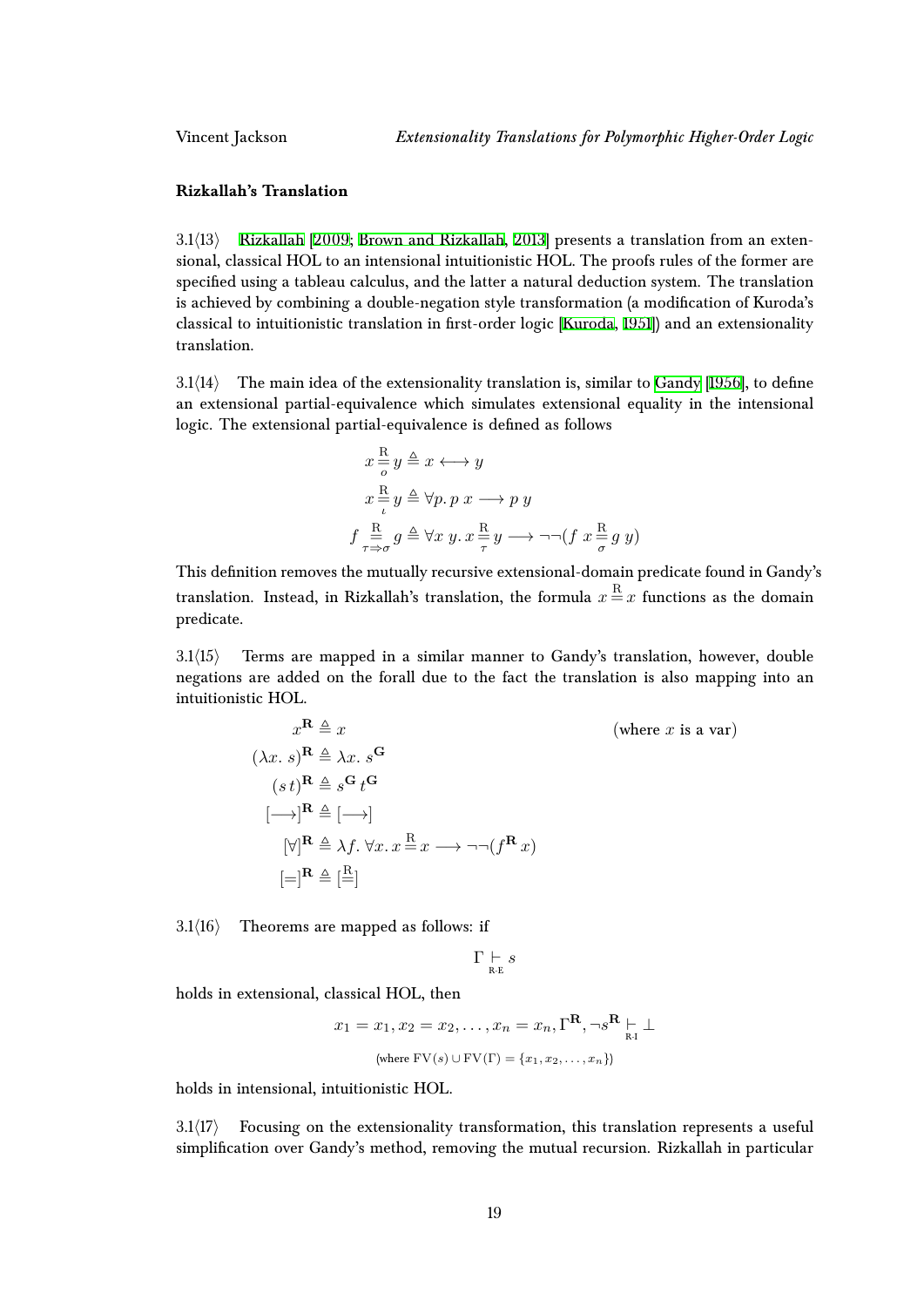points out that the translation of extensional equality into the intensional extensional partialequivalence is a partial equivalence relation, for which reflexivity on terms holds only when every variable in that term can be proven to be reflexive.

## **3.1.1 Extensionality Translations in Type Theory**

<span id="page-27-0"></span>3.1*⟨*18*⟩* Extensionality translations are also a well studied area in *type theory* [Altenkirch, 1999; Hofmann, 1995; Barthe et al., 2003]. In this area, ways to remove extensionality from a type theory are valuable as in extensional type theory, equality and type-checking are undecidable, and introducing an axiomatic extensionality to intensional type th[eory allows](#page-49-7) [the c](#page-49-7)[onstruction of te](#page-50-7)r[ms do not reduce t](#page-49-9)o constructors of their type.

3.1*⟨*19*⟩* These translations are formulated in terms of *setoids* and *partial setoids*, which perform the function of the partial-equivalences used in Gandy's and Rizkallah's translations. A setoid is a collection of objects, called the *carrier*, along with an equivalence relation on the elements of that set, called the *book equality* for that setoid. A partial setoid is like a setoid except it has a *partial* equivalence relation, that is, an equivalence relation without reflexivity. A structure preserving map from one (partial) setoid to another is a translation of equality.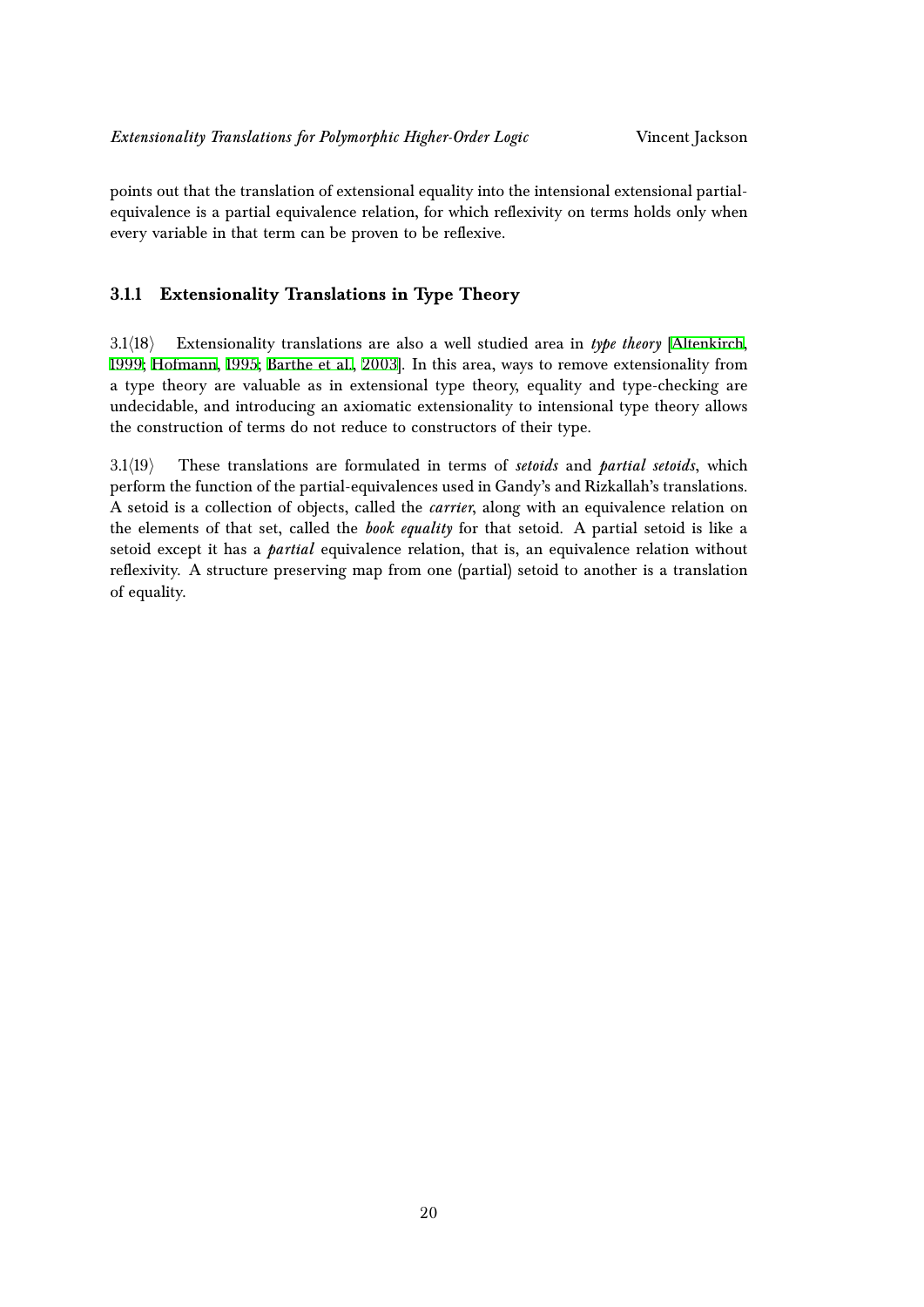## <span id="page-28-0"></span>**Chapter 4**

## **Translation**

4.0*⟨*1*⟩* In this chapter we develop a translation from PHOL*ξη* to PHOL. This translation removes functional extensionality from the logic, and demonstrates an embedding of proofs making use of extensionality into a logic without it.

## <span id="page-28-1"></span>**4.1 Definition of the Translation**

## <span id="page-28-2"></span>**4.1.1 The Translation of Terms**

4.1*⟨*1*⟩* The translation of terms is conceptually very simple, but contains several tricky components. On terms of PHOL*ξη*, the map (*−*) *•* acts in the following manner

$$
\begin{array}{ccc}\nx_{\tau}^{\bullet} & \triangleq & x_{\tau} \\
(\lambda x_{\tau}. s)^{\bullet} & \triangleq & \lambda x_{\tau}. s^{\bullet} \\
(s t)^{\bullet} & \triangleq & s^{\bullet} t^{\bullet} \\
(\Lambda \alpha. s)^{\bullet} & \triangleq & \Lambda \alpha. s^{\bullet} \\
(s [:\tau:])^{\bullet} & \triangleq & s^{\bullet} [:\tau:] \\
([=]_{\tau})^{\bullet} & \triangleq & [\stackrel{\star}{=}]_{\tau}\n\end{array}
$$

this simply replaces every equality of  $\operatorname{PHOL}_{\xi\eta}$  with the symbol  $[\mathring{\equiv}]_{\tau}.$ 

4.1 $\langle 2 \rangle$  The symbol  $[{\stackrel{\centerdot}{=}}]_{\tau}$  represents an extensional partial-equivalence defined in PHOL; that is, a binary relation on terms  $[\dot{=} ]_\tau: \tau \Rightarrow \tau \Rightarrow o$  that is transitive and symmetric, but not necessarily reflexive. This extensional partial equivalence acts like equality with functional extensionality under certain assumptions, but is defined in such a way that it does not add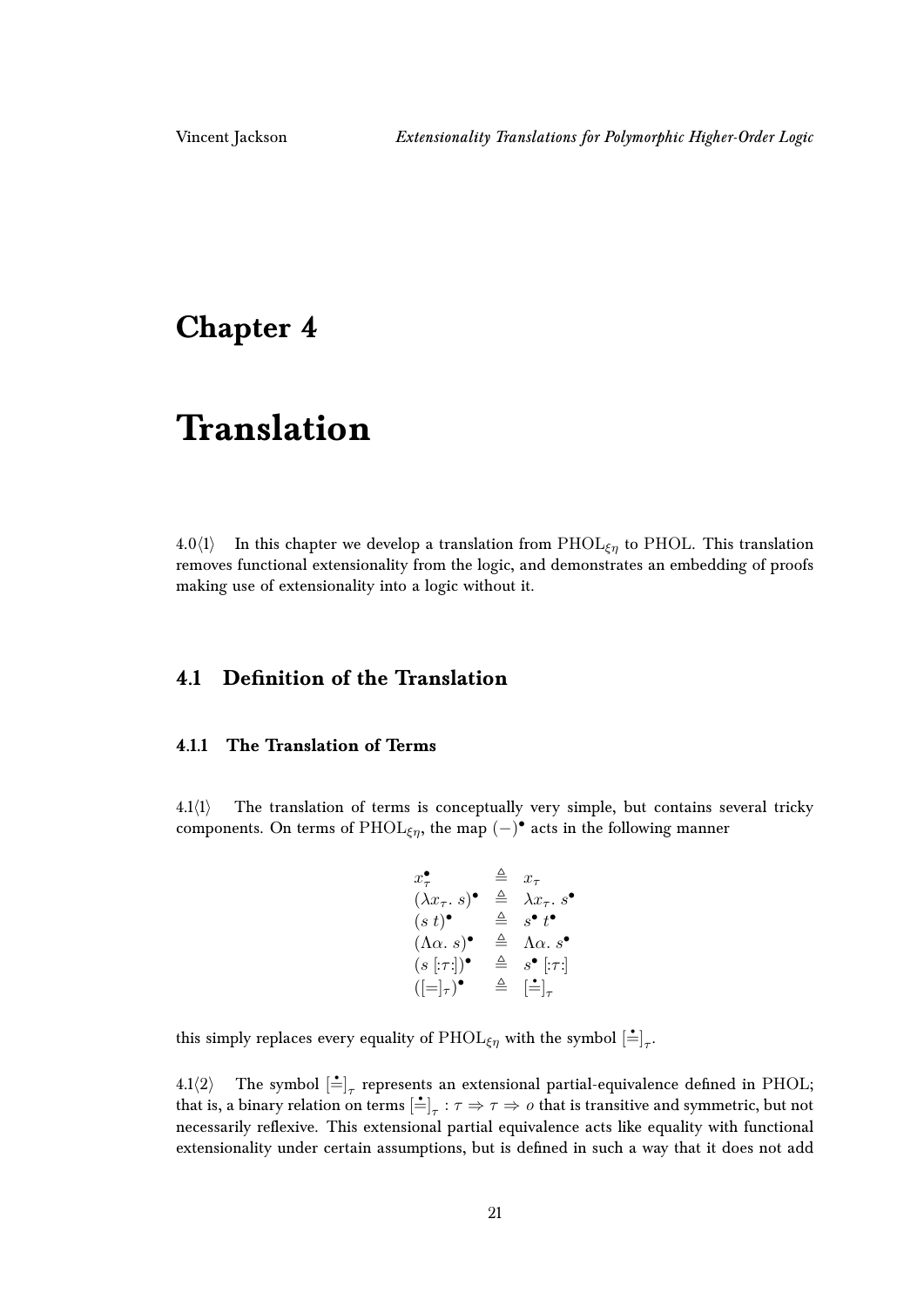any new theorems or terms to the logic.

 $4.1\langle 3\rangle$  The  $[\dot{=}]\tau$  term is defined by recursion on the type  $\tau$  of its argument, as follows

$$
\begin{array}{llll}\n[\mathring{\equiv}]_o & \triangleq & \begin{bmatrix} = \end{bmatrix}_o \\
[\mathring{\equiv}]_l & \triangleq & \begin{bmatrix} = \end{bmatrix}_o \\
[\mathring{\equiv}]_{r_1 \Rightarrow r_2} & \triangleq & \lambda f \ g. \ \forall x \ y. \ x \stackrel{\star}{=}_{r_1} y \longrightarrow f \ x \stackrel{\star}{=}_{r_2} g \ y & \text{(for $x$ and $y$ not free in $f$ and $g$)} \\
[\mathring{\equiv}]_{\Pi\alpha.\ \tau} & \triangleq & \lambda f \ g. \ \forall y\alpha. \ \mathcal{E}(\alpha) \longrightarrow f \ [\alpha:]\n\stackrel{\star}{=}_{\tau} g \ [\alpha:]\n\end{array}\n\quad \text{(for $\alpha$ not free in $f$ and $g$)}\n\text{(primitive symbol)}
$$

 $4.1\langle 4 \rangle$  For this to work, we must amend the terms of PHOL with a new symbol  $\left[\frac{4}{n}\right]_{\alpha}$ , defined for each type variable *α*. The reason for this addition is that our translation must respect type-substitution—that is  $s^\bullet[\tau/\alpha]$  must equal  $(s[\tau/\alpha])^\bullet$ , but nothing in the logic allows us to express this. To ensure the safety of this addition, this symbol is *undefined*, in that no proof rule refers to it explicitly. Note that this constitutes a significant difference to earlier translations—such as Rizkallah's [Rizkallah, 2009]—where  $\left[\frac{\bullet}{-}\right]$  never occurs in any concrete translated theorem.

 $4.1\langle 5\rangle$   $\;$  To ensure the translation respects type-substitution, the symbol  $[{\bf \dot{=}}]_\alpha$  has an interaction with type-substitution. When a type [is substitu](#page-50-6)t[ed for](#page-50-6)  $\alpha$ ,  $[\dot{=}]\alpha$  reduces in the following manner

$$
[\dot{=}]_{\alpha}[o/\alpha] \triangleq [\dot{=}]_{o}
$$

$$
[\dot{=}]_{\alpha}[\iota/\alpha] \triangleq [\dot{=}]_{\iota}
$$

$$
[\dot{=}]_{\alpha}[\tau_{1} \Rightarrow \tau_{2}/\alpha] \triangleq [\dot{=}]_{\tau_{1} \Rightarrow \tau_{2}}
$$

$$
[\dot{=}]_{\alpha}[\Pi\alpha.\ \tau/\alpha] \triangleq [\dot{=}]_{\Pi\alpha.\ \tau}
$$

$$
[\dot{=}]_{\alpha}[\beta/\alpha] \triangleq [\dot{=}]_{\beta}
$$

4.1*⟨*6*⟩* On booleans (*o*) and individuals (*ι*), [ *•*=] is simply the basic equality of HOL without functional extensionality.

4.1 $\langle 7 \rangle$  For functions ( $\tau_1 \Rightarrow \tau_2$ ), two functions f and g are considered equivalent by  $[\stackrel{\bullet}{=}]$ whenever, given two inputs which are extensionally partially-equivalent, the results of their application to *f* and *g* are extensionally partially-equivalent. This is essentially the principle of functional extensionality, but stated explicitly anywhere it could be used.

4.1*⟨*8*⟩* On the polymorphic type (Π*α. τ*1), the left and right terms, *s* and *t*, are considered to be extensionally equivalent when they are extensionally equivalent for all type variables *α* for which  $[\mathring{\equiv}]_\alpha$  is reflexive, transitive, symmetric, and where  $[\mathring{\equiv}]_\alpha$  is extensionally equivalent to itself.

4.1 $\langle 9 \rangle$  These requirements are collected into the formula  $\mathcal{E}(\alpha)$ , defined as the conjunction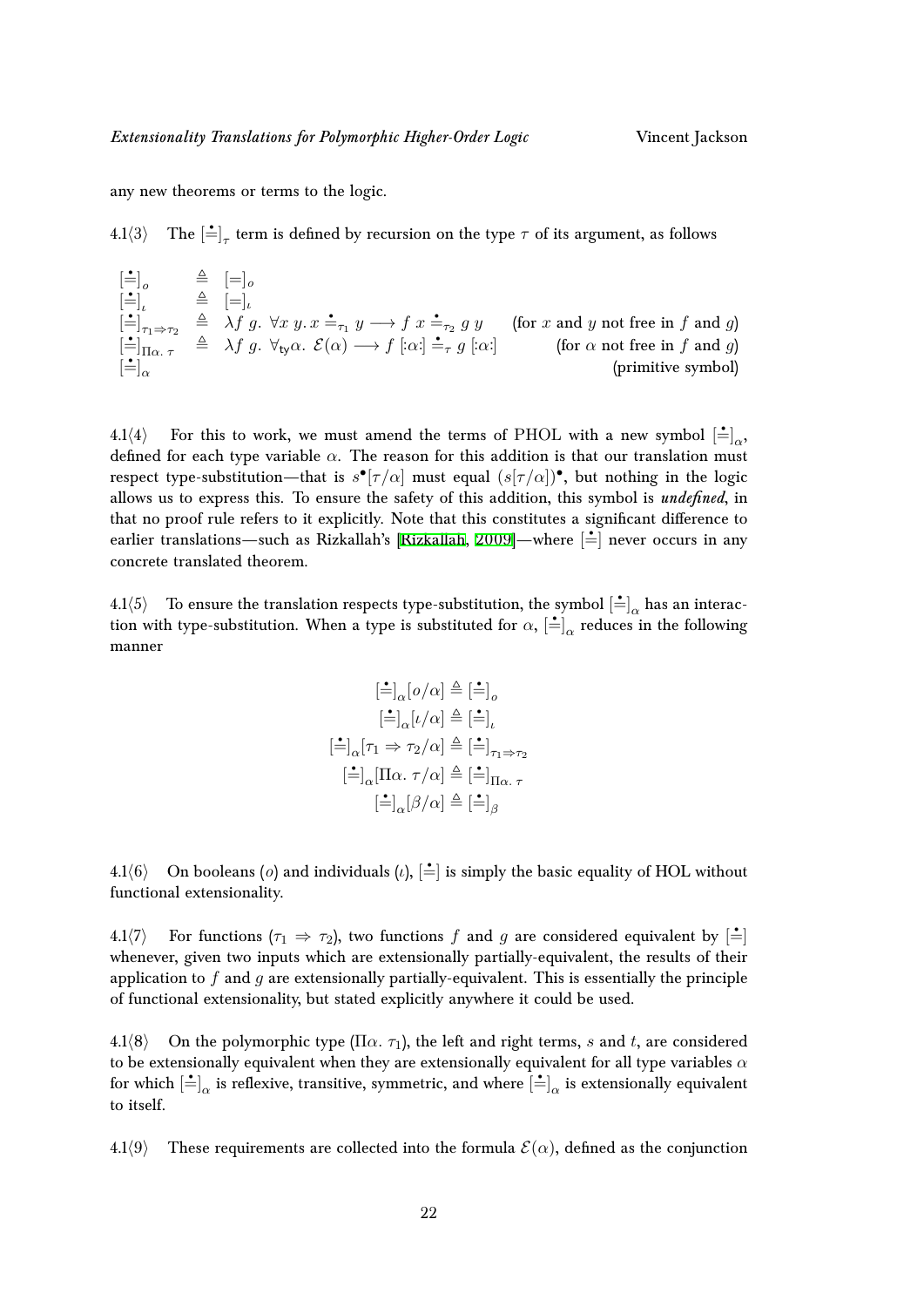of the equations

$$
(\forall x \ y. x \doteq_{\alpha} y \longrightarrow y \doteq_{\alpha} x)
$$
 (symmetric)  
\n
$$
(\forall x \ y \ z. x \doteq_{\alpha} y \longrightarrow y \doteq_{\alpha} z \longrightarrow x \doteq_{\alpha} z)
$$
 (transitive)  
\n
$$
(\exists x. x \doteq_{\alpha} x)
$$
 (existence of a reflexive term)  
\n
$$
([\dot{=}]_{\alpha} \doteq_{\alpha \Rightarrow \alpha \Rightarrow o} [\dot{=}]_{\alpha})
$$
 (extensionally reflexive)

4.1 $\langle 10 \rangle$  Furthermore, we overload *E* to types and terms. On types,  $\mathcal{E}(\tau)$  is simply the multiset of free type-variables in  $\tau$ . On terms, it is simply

$$
\mathcal{E}(s) \triangleq \{\!\!\{\mathcal{E}(\alpha) \mid \alpha \in \mathrm{FV}_{\mathrm{ty}}(s)\}\!\!\}
$$

4.1*⟨*11*⟩* To make this definition work for in the final translation, we also need another set of formulas *R*, that is the collection of all reflexive equivalences on the free variables of a term.

$$
\mathcal{R}(s) \triangleq \{x \triangleq_\tau x \mid x_\tau \in \text{FV}(s)\}
$$

4.1*⟨*12*⟩* The final translation takes a theorem of PHOL*ξη*

 $Γ ⊢$ <sub>PHOL<sub>ξη</sub> *s*</sub>

to the theorem of PHOL

$$
\mathcal{E}(\Gamma^\bullet), \mathcal{E}(s^\bullet), \mathcal{R}(\Gamma^\bullet), \mathcal{R}(s^\bullet), \Gamma^\bullet \vdash_{\text{PHOL}} s^\bullet
$$

 $4.1\langle13\rangle$  A useful specialisation of this to note is when *s* is  $t_1 =_\tau t_2$ . Note that  $\mathcal{E}([\triangleq]_\tau) \equiv$  $\mathcal{E}(\tau)$ , as the only free  $\left[\dot{=} \right]_{\alpha}$  in  $\left[\dot{=} \right]_{\tau}$  are the free type variables in  $\tau$ , and  $\mathcal{R}(\left[\dot{=} \right]_{o})\equiv \emptyset$ , as there are no free variables in  $\left[\frac{1}{n}\right]_{\tau}$ .

$$
\mathcal{E}(\Gamma^\bullet), \mathcal{E}(\tau), \mathcal{E}(t_1^\bullet), \mathcal{E}(t_2^\bullet), \mathcal{R}(\Gamma^\bullet), \mathcal{R}(t_1^\bullet), \mathcal{R}(t_2^\bullet), \Gamma^\bullet \vdash_{\text{PHOL}} t_1^\bullet \doteq_\tau t_2^\bullet
$$

## **4.2 Translation Lemmas**

### <span id="page-30-0"></span>**4.2.1 Respects Substitution**

<span id="page-30-1"></span>4.2*⟨*1*⟩* An important property of the translation of terms is that it respects substitution. This implies that a substitution inside a translation is equivalent to a substitution outside a translation, which allows for the interchange of substitution and translation. These lemmas are important for proving the correct translation of *inst*, *tyinst*, beta-equivalence, and generally anywhere where a substitution occurs under a *•*.

4.2*⟨*2*⟩* The following theorems can be shown by induction on *s*: for term substation,  $(s[t/x])$ <sup>•</sup> is the same as  $s^{\bullet}[t^{\bullet}/x]$  (*subst* $\bullet$ , B.2.1); and for type substitution,  $(s[\tau/\alpha])^{\bullet}$  is the same as  $s^{\bullet}[\tau/\alpha]$ . (*tysubst*•, B.2.2)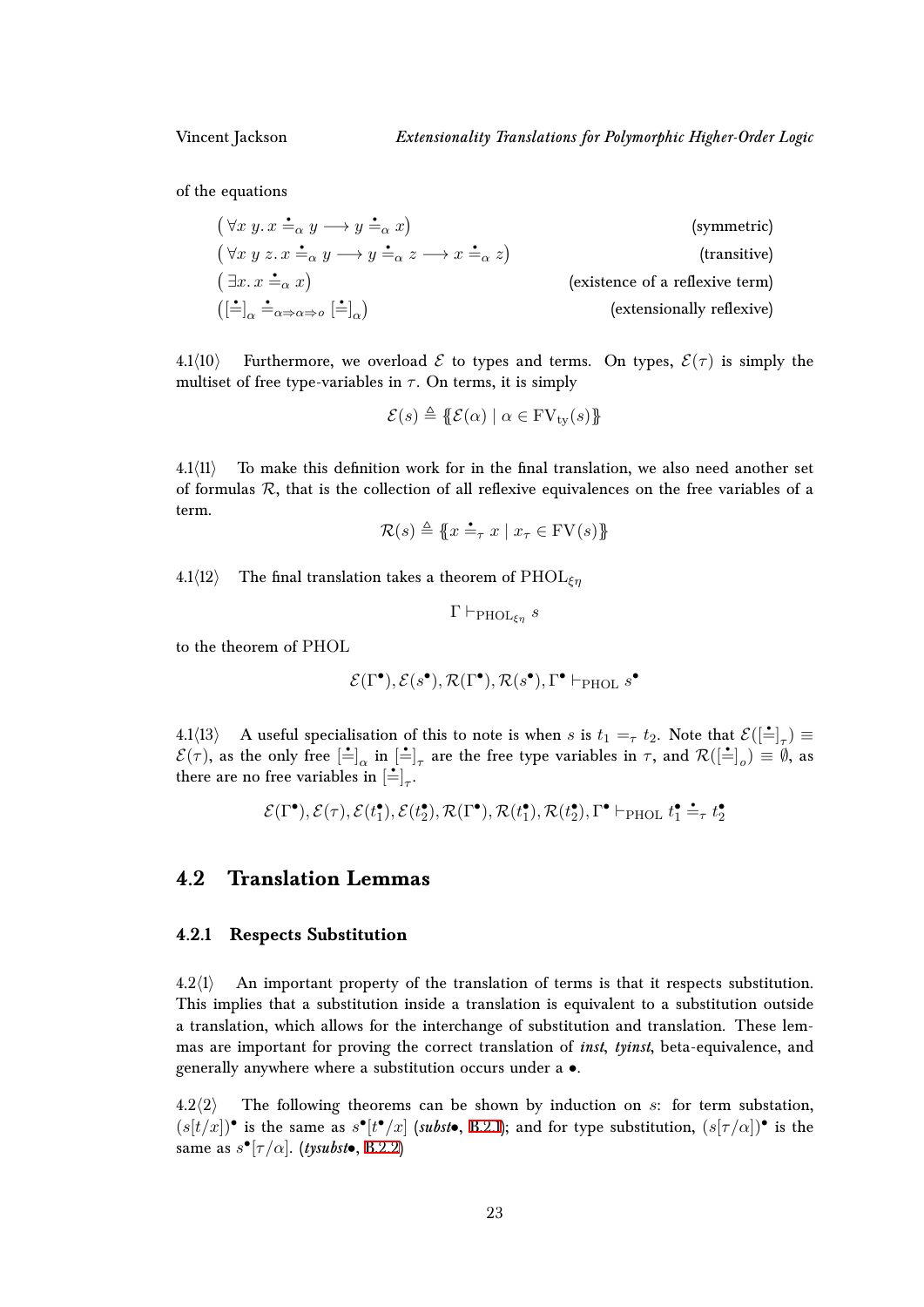### **4.2.2 Respects Rewriting**

<span id="page-31-0"></span>4.2*⟨*3*⟩* As the translation respects substitution it also respects rewriting (B.2.3); that is

$$
\frac{\Gamma \vdash s = t \quad \Delta \vdash (e[s])^{\bullet}}{\Gamma, \Delta \vdash (e[t])^{\bullet}} \text{ rewrite}
$$

(here we overload the rule-name *rewrite* for convenience) The validity of this can be proven by noting that  $e^{\bullet}[t^{\bullet}]$  is  $(e[t])^{\bullet}$  by *subst* $\bullet$ . This rule justifies, among other things, the use of beta underneath translation, as  $((\lambda x. s) t)^{\bullet} =_{\tau} s^{\bullet}[t^{\bullet}/x].$ 

### **4.2.3 Dropping Unused Translation Antecedents**

<span id="page-31-1"></span>4.2*⟨*4*⟩* When showing that the translated rules are provable, some rules—for example, *trans*, *mk-comb*, *eq-mp*—pose a problem, as their hypotheses may contain more variables than their conclusion.

4.2*⟨*5*⟩* This causes a problem as the translation adds the additional antecedents *R* and  $\mathcal E$  which use the variables in a theorem. In order to correctly obtain the conclusion, these additional antecedents must be eliminated in some manner. If this step is not performed, each translated theorem would become dependent on the manner by which it was proven. Note that this cannot be solved by an application of weakening, as weakening adds extra antecedents to the conclusion, not the hypotheses.

4.2*⟨*6*⟩* The solution is to instantiate these leftover antecedents with more concrete terms and types for which  $R$  and  $\mathcal E$  are true. As the variables don't appear in the conclusion, such an instantiation does not affect it. This is why  $R$  and  $\mathcal E$  are assumed for the antecedents as well as the consequent of each theorem. Without these additional antecedents, some antecedents would be changed by this instantiation step.

4.2*⟨*7*⟩* These proofs will require finding terms for *R* which are always reflexive—we call these terms  $Z_{\tau}$ —and finding a type for which  $\mathcal{E}$ —this is simply *o*.

#### **Reflexive Terms**

4.2 $\langle 8 \rangle$  Terms for which  $\cal{R}$  is true can be constructed as follows. Define the term  $Z_{\tau}$  by recursion on its type

$$
Z_o \triangleq T
$$
  
\n
$$
Z_t \triangleq z
$$
 (for some  $z$  in  $\iota$ )  
\n
$$
Z_{\tau \Rightarrow \sigma} \triangleq \lambda x. Z_{\sigma}
$$
 (where  $x \notin \text{FV}(Z_{\sigma})$ )  
\n
$$
Z_{\text{II}\alpha. \tau} \triangleq \Lambda \alpha. Z_{\tau}
$$
  
\n
$$
Z_{\alpha} \triangleq \varepsilon z. z \triangleq_{\alpha} z
$$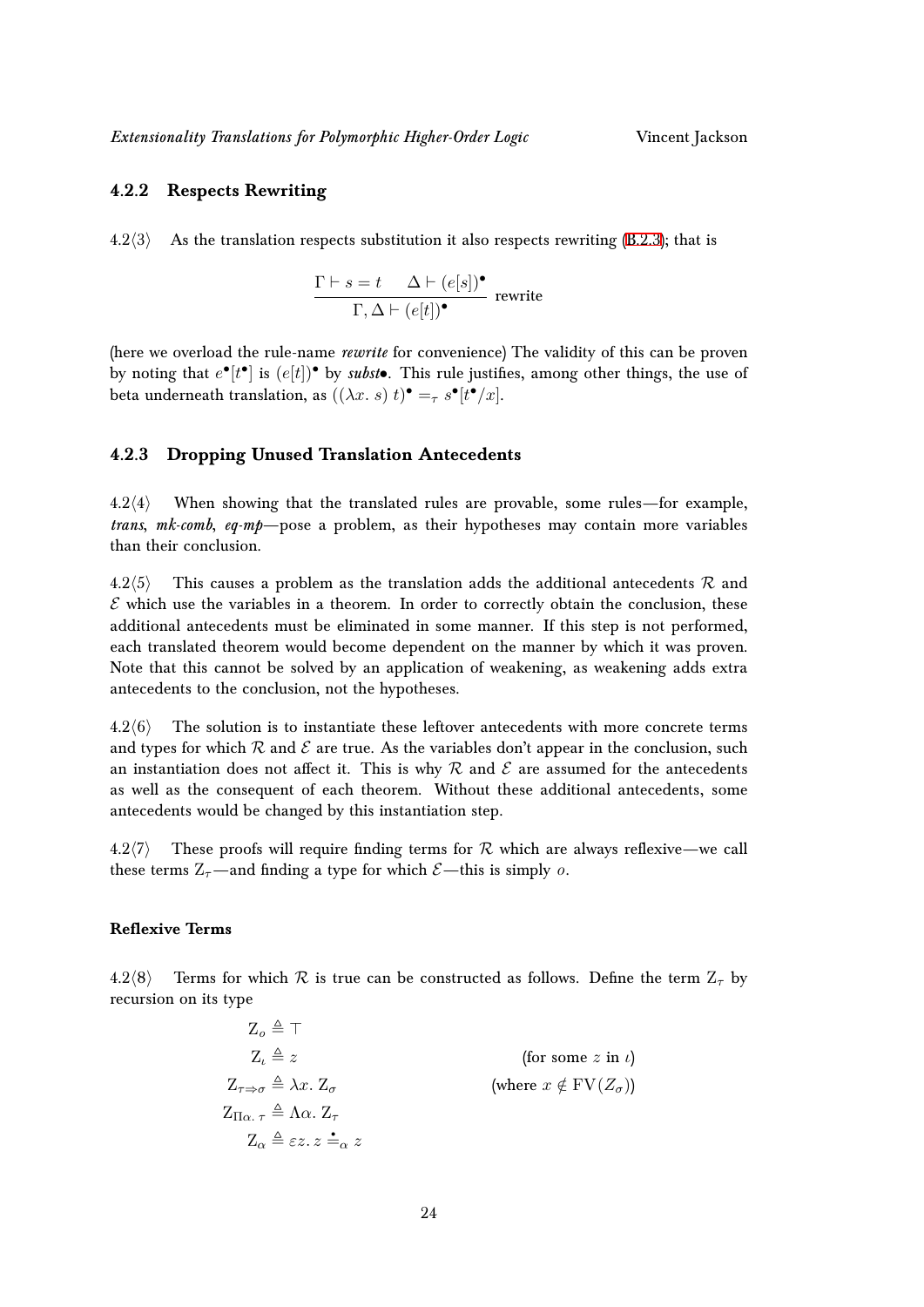Note that this construction depends on the fact that the *ι* type is non-empty, which allows us to pick a *z* for *ι*. Moreover, the  $\alpha$  case uses indefinite description to specify "the term *z* which satisfies  $z = \alpha z^n$ . This works because the *E* antecedents for  $\alpha$  include  $\exists z. z = \alpha z$ , which allows the construction of such a term.

4.2*⟨*9*⟩* Under the assumption of *E* for the type of Z, this term can be proven reflexive; that is

$$
\frac{}{\mathcal{E}(\tau) \vdash Z_{\tau} \stackrel{\bullet}{=} \tau Z_{\tau}} \text{reflZ}
$$

The proof is by induction on  $\tau$ ; the full proof can be found in Subsection B.2.5.

#### **drop-unused***R*

 $4.2\langle10\rangle$  The rule *drop-unusedR* (B.2.6) is

$$
(\overline{x}\cap(\mathrm{FV}(\Gamma)\cup\mathrm{FV}(p))=\emptyset)\ \frac{\mathcal{R}(\overline{x}),\Gamma\vdash p}{\mathcal{E}(\overline{x}),\Gamma\vdash p}\ \text{drop-unused}\mathcal{R}
$$

This rule states that *R* antecedents on variables which do not occur anywhere else in the theorem may be reduced to  $\mathcal E$  on those variables.

4.2 $\langle 11 \rangle$  The proof proceeds by constructing a substitution  $\theta_Z$ , which substitutes  $Z_\tau$  for every  $x_{\tau}$  in  $\overline{x}$ . By inst, we can show

$$
\mathcal{R}(\overline{x})[\theta_{\mathrm{Z}}], \Gamma[\theta_{\mathrm{Z}}] \vdash p[\theta_{\mathrm{Z}}]
$$

and, as no variable of  $\bar{x}$  occurs in  $\Gamma$  or  $p$ , and by unfolding the definition of  $\mathcal{R}$ , this theorem simplifies to

$$
\{\!\!\{\mathbf Z_{\tau} \stackrel{\bullet}{=} \mathbf Z_{\tau} \mid x_{\tau} \in \overline{x}\}\!\!\}, \Gamma \vdash p.
$$

 $4.2\langle12\rangle$  Using the theorem *reflZ*, under the antecedents  $\mathcal{E}(\bar{x})$ , every member of

$$
\{\!\!\{Z_\tau\stackrel{\scriptscriptstyle\bullet}{=} Z_\tau\mid x_\tau\in\overline{x}\}\!\!\}
$$

is true, and thus all these antecedents can be removed by repeated application of *ante-subst*. This completes the proof of *drop-unusedR*

#### **drop-unused***E*

4.2*⟨*13*⟩* Similarly to *drop-unusedR*, we also require a theorem to drop *E* antecedents. The rule *drop-unused* $\mathcal{E}$  (B.2.8) is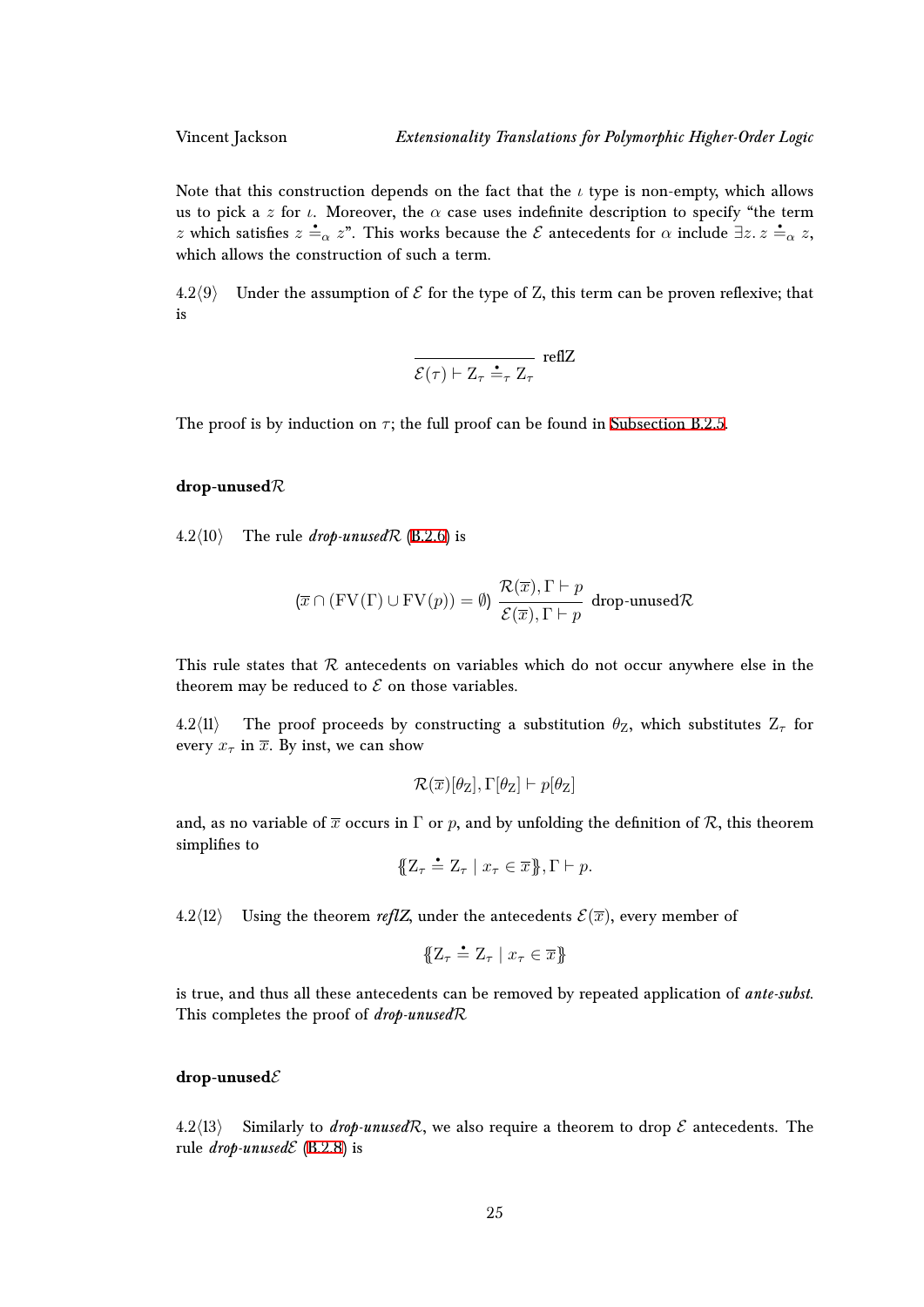$$
(\overline{\alpha} \cap (\mathrm{FV_{ty}}(\Gamma) \cup \mathrm{FV_{ty}}(p))) = \emptyset) \frac{\mathcal{E}(\overline{\alpha}), \Gamma \vdash p}{\Gamma \vdash p} \text{ drop-unused}\mathcal{E}
$$

4.2*⟨*14*⟩* The proof of this lemma depends on the theorem (B.2.7)

*⊢ E*(*α*)[*o/α*]

that is,  $[\stackrel{\bullet}{=}]_o$  is reflexive, transitive, symmetric, and moreover [that](#page-84-1)  $[\stackrel{\bullet}{=}]_o \stackrel{\bullet}{=}_{o \Rightarrow o \Rightarrow o} [\stackrel{\bullet}{=}]_o.$  These are all derivable by unfolding the definitions of [ *•*=].

4.2*⟨*15*⟩* Then the proof of *drop-unusedE* follows in a similar manner to the proof of *dropunusedR*. We construct the substitution  $\phi_o$ , which substitutes *o* for each variable in  $\overline{\alpha}$ . By a similar argument to *drop-unusedR*, each of these antecedents can be proven unconditionally, and removed by *ante-subst*.

### **4.2.4 Symmetry**

<span id="page-33-0"></span> $4.2\langle 16 \rangle$  If  $\mathcal{E}(\tau)$  then the  $\left[\stackrel{\bullet}{=}\right]$  relation is symmetric. This can be show by induction on the type *τ* (see Subsection B.2.4).

$$
\frac{\Gamma \vdash s \doteq_{\tau} t}{\Gamma, \mathcal{E}(\tau) \vdash t \doteq_{\tau} s} \text{ sym} \doteq
$$

Note that this is stronger than the theorem obtained by translating *sym*, as no *R* is needed.

## **4.2.5 Translation of the Connectives**

<span id="page-33-1"></span>4.2*⟨*17*⟩* Another intermediate result is that the translation preserves the connectives. This is needed for the rules *select-ax* and *infinity-ax*. These results only hold when the connectives are fully applied. A statement of the results can be found in Figure 4.1, and full proofs are detailed in Subsection B.2.9.

### **4.2.6** m[k-comb](#page-86-0)= and tyapp=

<span id="page-33-2"></span>The rules

$$
\frac{\Gamma \vdash s \stackrel{\bullet}{=} \tau_1 \Rightarrow \tau_2 \ t \quad \Delta \vdash u \stackrel{\bullet}{=} \tau_1 \ v}{\Gamma, \Delta \vdash s \ u \stackrel{\bullet}{=} \tau_2 \ t \ v} \ \text{mk-comb} \stackrel{\bullet}{=} \frac{\Gamma \vdash s^{\bullet} \stackrel{\bullet}{=} \Lambda \alpha. \ \tau \ t^{\bullet}}{\Gamma, \mathcal{E}(\alpha) \vdash s^{\bullet} \ [\alpha \vdash \mathbf{a}^{\bullet} \ ] \stackrel{\bullet}{=} \tau \ t^{\bullet} \ [\alpha \vdash \mathbf{a}^{\dagger}]}
$$

holds in PHOL. The proof of these rules (B.2.10, B.2.11) follows by unfolding  $[\dot{\bar{}}]$  on  $\tau_1 \Rightarrow \tau_2$ and  $\Pi\alpha$ .  $\tau$ .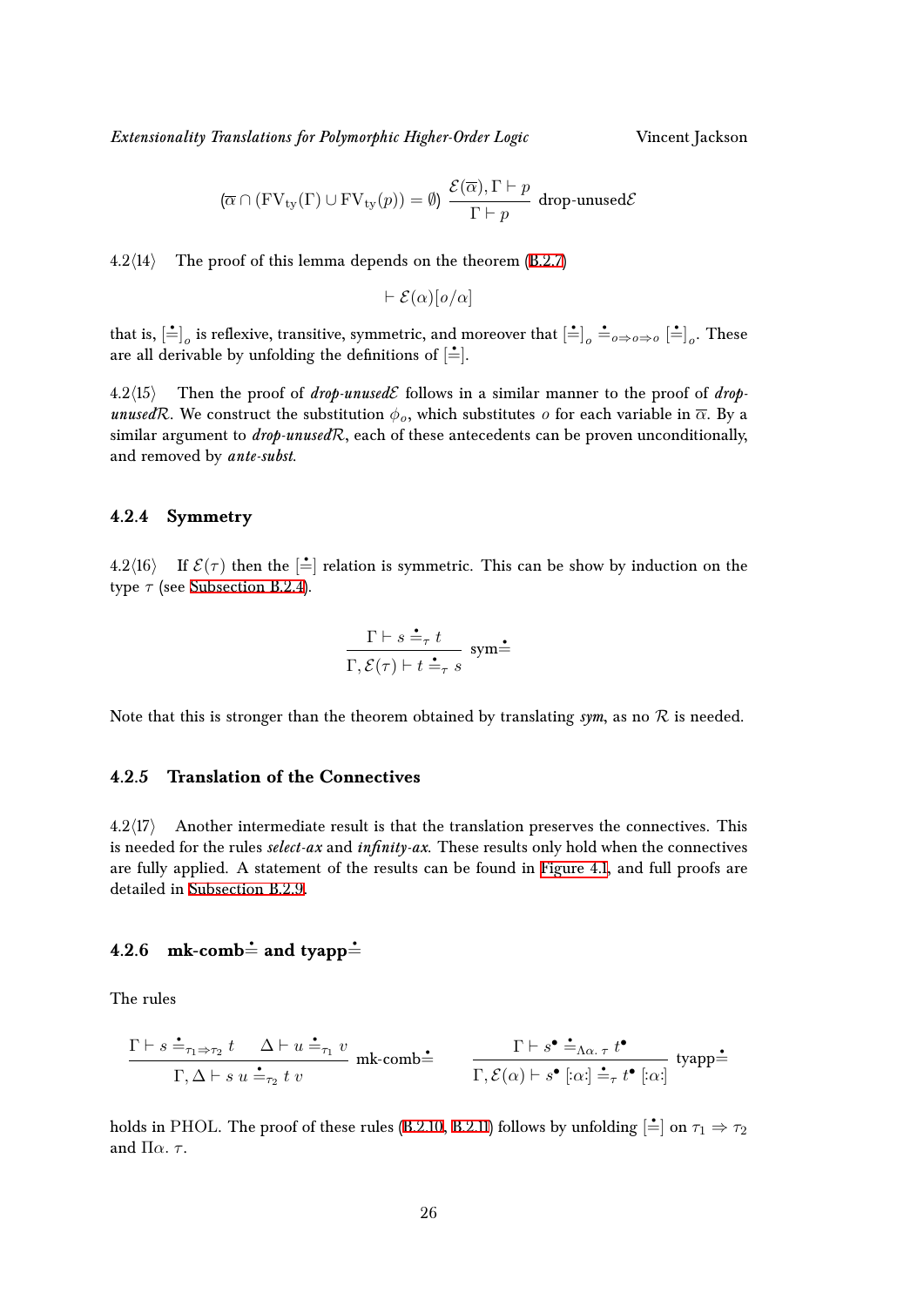$$
\vdash \top^{\bullet} =_{o} \top
$$
\n
$$
\vdash (p \land q)^{\bullet} =_{o} p^{\bullet} \land q^{\bullet}
$$
\n
$$
\vdash (p \rightarrow q)^{\bullet} =_{o} p^{\bullet} \rightarrow q^{\bullet}
$$
\n
$$
\vdash (\forall x. p)^{\bullet} =_{o} (\forall x. x \stackrel{\star}{=}_{\tau} x \rightarrow p^{\bullet})
$$
\n
$$
\vdash (\exists x. p)^{\bullet} =_{o} (\exists x. x \stackrel{\star}{=}_{\tau} x \rightarrow p^{\bullet})
$$
\n
$$
\vdash (p \lor q)^{\bullet} =_{o} p^{\bullet} \lor q^{\bullet}
$$
\n
$$
\vdash \bot^{\bullet} =_{o} \bot
$$
\n
$$
\vdash (\neg p)^{\bullet} =_{o} \neg p^{\bullet}
$$
\n
$$
\vdash (\forall_{\mathsf{ty}} \alpha. p)^{\bullet} =_{o} (\forall_{\mathsf{ty}} \alpha. \ \mathcal{E}(\alpha) \rightarrow p)^{\bullet}
$$

Figure 4.1: Connective Translation Theorems in PHOL

### **4.2.7 The Substitution Lemma**

<span id="page-34-0"></span>4.2*⟨*18*⟩* Perhaps the most critical result of the translation is the following lemma about substitution (see also Subsection B.2.12). To state it, we first define the function  $\Re$  as

$$
\Re(s, \theta_l, \theta_r) \triangleq \{x[\theta_l] \doteq x[\theta_r] \mid x \in \text{FV}(s)\}
$$

This function, when [given a term](#page-92-0) *s* and two substitutions of terms  $\theta_l$  and  $\theta_r$ , generates the multi-set of propositions (one for each free variable in *s*) that assert that for every variable in the term  $s,$  the term  $x[\theta_l]$  is extensionally partially equivalent to the term  $x[\theta_r].$  Note that when these substitutions are empty, this devolves to  $\mathcal{R}(s)$ .

### 4.2*⟨*19*⟩* Given this function, the *substitution lemma* is stated as follows

**Lemma 4.2.1** (The Substitution Lemma)**.** *If s does not contain* [=]*, except on o and ι, then*

$$
\overline{\mathcal{E}(s), \mathfrak{R}(s, \theta_l, \theta_r) \vdash s[\theta_l] \doteq_{\tau} s[\theta_r]}
$$
 *subset.  $lemma$ .*

4.2*⟨*20*⟩* What this says is that, if every variable is extensionally partially-equivalent under the substitutions, then any larger term formed from these variables will result in extensionally partially-equivalent terms when the substitutions are applied.

4.2*⟨*21*⟩* Note that the translation (*−*) *•* removes all [=] except those on *o* and *ι*, which means that when *s* is of the form *t •* , the side condition is satisfied. Further, note that on the empty substitution, R devolves to *R*.

4.2*⟨*22*⟩* The proof proceeds by induction upon the term-structure of *s*. Firstly, the variable case follows immediately by the assumption of equivalence in R.

4.2*⟨*23*⟩* In the lambda case, it is easiest to reason backwards from the goal, which breaks into four sub-cases, depending on whether  $z$  is in  $\text{Vars}(\theta_l)$  or  $\text{Vars}(\theta_r)$ . If  $a/z$  is in  $\theta_l$ ,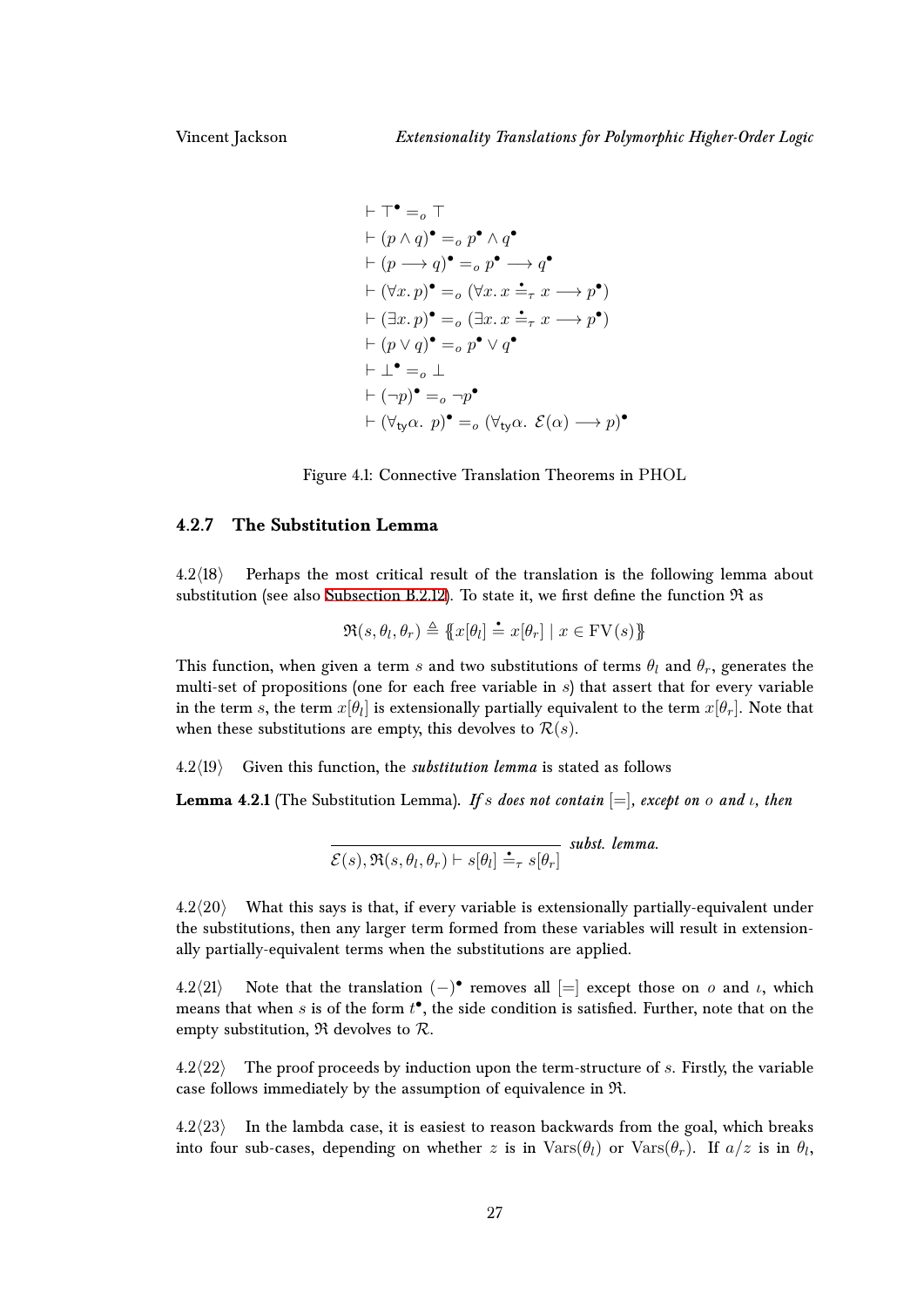we rebind  $\theta_l$  as  $(\theta_l, a/z) := \theta_l$ . Then  $(\lambda z. s)[\theta_l, a/z] \equiv (\lambda z. s[\theta_l])$  by the definition of substitution; if  $b/z$  is in  $\theta_r$ , then we perform a similar step for  $\theta_r$ . In all cases, by this rewriting, the goal is then

$$
\mathcal{E}(s), \Re(\lambda z. \, s, \theta_l, \theta_r) \vdash (\lambda z. \, s[\theta_l]) \triangleq_{\tau_1 \Rightarrow \tau_2} (\lambda z. \, s[\theta_r])
$$

4.2*⟨*24*⟩* By unfolding the definition [ *•*=], and applying *∀I* and *→I*, we obtain the goal

$$
\mathcal{E}(s), \Re(\lambda z.\ s, \theta_l, \theta_r), x \triangleq_{\tau_1} y \vdash (\lambda z.\ s[\theta_l]) \ x \triangleq_{\tau_2} (\lambda z.\ s[\theta_r]) \ y
$$

The key step here is to realise that this is beta-equivalent to

$$
\mathcal{E}(s), \mathfrak{R}(\lambda z. \, s, \theta_l, \theta_r), z[\theta_l, x/z] \triangleq_{\tau_1} z[\theta_l, y/z] \vdash s[\theta_l, x/z] \triangleq_{\tau_2} s[\theta_r, y/z]
$$

4.2*⟨*25*⟩* Considering the definition of R

$$
\Re(s, (\theta_l, x/z), (\theta_r, y/z)) \equiv z[\theta_l, x/z] \doteq_{\tau_1} z[\theta_l, y/z]
$$

and so we obtain the goal

$$
\mathcal{E}(s), \Re(s, (\theta_l, x/z), (\theta_r, y/z)) \vdash s[\theta_l, x/z] \doteq_{\tau_2} s[\theta_r, y/z]
$$

which is provable from the induction hypothesis.

4.2 $\langle 26 \rangle$  The application case is fairly simple. Note that  $\mathcal{E}(s \ t)$  is  $\mathcal{E}(s) \cup \mathcal{E}(t)$ , and  $\mathfrak{R}(s\ t,\theta_l,\theta_r)$  is  $\mathfrak{R}(s,\theta_l,\theta_r)\cup \mathfrak{R}(t,\theta_l,\theta_r).$  This means the goal is equivalent to

$$
\mathcal{E}(s), \mathcal{E}(t), \mathfrak{R}(s, \theta_l, \theta_r), \mathfrak{R}(t, \theta_l, \theta_r) \vdash s[\theta_l] \; t[\theta_l] \stackrel{\bullet}{=} \tau s[\theta_r] \; t[\theta_r]
$$

By an application of  $mk\text{-}comb^{\dagger}$  (4.2.6B.2.10), this reduces to two smaller cases, which are solved by the induction hypothesis.

4.2*⟨*27*⟩* The equality case is tedious, but straightforward. By the precondition, we only need to consider  $[=]_o$  and  $[=]_l$ . [Abstr](#page-33-2)[acting](#page-91-0) over  $o$  and  $\iota$  with  $\chi,$  we note that  $[=]_\chi$  has no free variables, so the goal to prove is

$$
[=]_\chi \stackrel{\bullet}{=}_{o \Rightarrow o \Rightarrow o} [=]_\chi
$$

By expanding out  $\left[\stackrel{\bullet}{=}\right]_{o\Rightarrow o\Rightarrow o},$  this reduces to

$$
\forall x_1 \ y_1 \ldots x_1 =_\chi y_1 \longrightarrow (\forall x_2 \ y_2 \ldots x_2 =_\chi y_2 \longrightarrow (x_1 =_\chi x_2) =_o (y_1 =_\chi y_2))
$$

which is fairly easy (but tedious) to prove from the introduction rules, *sym*, and *trans*.

 $4.2\langle 28 \rangle$  $\boldsymbol{\dot{=}}\vert_{\alpha}$  case follows almost directly from the definition of  $\mathcal{E}(\alpha).$ 

4.2*⟨*29*⟩* The type-lambda case can be shown by reasoning backwards from the conclusion. Firstly, note that if  $\alpha$  occurs in  $\theta_l$  or  $\theta_r$ , we must alpha-rename  $\Lambda \alpha$ . *s* to some variable that does not. Having done this, we may interchange substitution and  $\Lambda$ , to obtain the goal

$$
\mathcal{E}(\Lambda \alpha. s), \Gamma \vdash (\Lambda \alpha. s[\theta_l]) \triangleq_{\Pi \alpha. \tau} (\Lambda \alpha. s[\theta_r]).
$$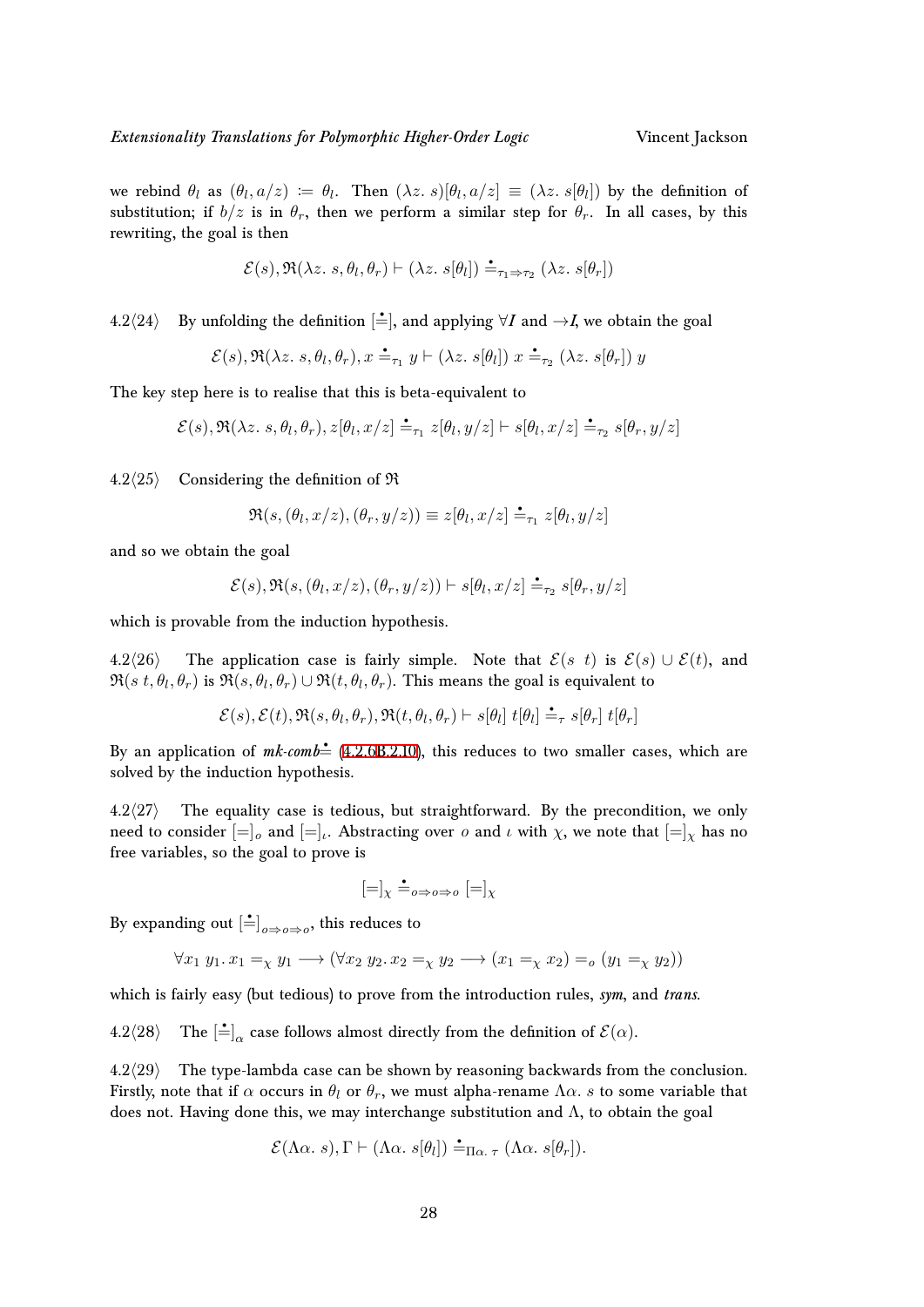4.2*⟨*30*⟩* Unfolding the antecedent [ *•*=] on Π*α.* and applying the introductions to obtain the goal

$$
\mathcal{E}(\Lambda \alpha. s), \mathcal{E}(\alpha), \Gamma \vdash (\Lambda \alpha. s[\theta_l]) [:\alpha] \doteq_{\tau} (\Lambda \alpha. s[\theta_r]) [:\alpha].
$$

Nothing that  $\mathcal{E}(\Lambda \alpha, s), \mathcal{E}(\alpha)$  weakens to  $\mathcal{E}(s)$ , we can then produce

$$
\mathcal{E}(s) \vdash s[\theta_l] \doteq_{\tau} s[\theta_l]
$$

which is provable by the induction hypothesis.

 $4.2\langle 31 \rangle$  We prove the type-application case by first noting that  $\Re(s~[:\sigma;], \theta_l, \theta_r)$  is  $\Re(s, \theta_l, \theta_r)$ and that  $\mathcal{E}(s \mid \sigma!)$  weakens to  $\mathcal{E}(s)$ . By these facts, and the definition of substitution, we simplify the goal to

 $\mathcal{E}(s), \Re(s, \theta_l, \theta_r) \vdash s[\theta_l]$   $\left[ : \sigma : \right] \triangleq_\tau s[\theta_r]$   $\left[ : \sigma : \right]$ 

which, after applying *tyinst*<sup>2</sup>, follows by induction hypothesis.

# **4.3 Correctness of Translation**

4.3*⟨*1*⟩* As discussed in Section 2.2, the correctness of the translation breaks down into two directions, the validity of the translated theorem, and the non-triviality of the translation.

#### **4.3.1 Translation Validity**

4.3*⟨*2*⟩* Recall that to show translation validity, we must show that assuming the source theorem

$$
\Gamma\vdash_{\mathrm{PHOL}_{\xi\eta}} s
$$

the translated theorem

$$
\mathcal{E}(\Gamma^\bullet), \mathcal{E}(s^\bullet), \mathcal{R}(\Gamma^\bullet), \mathcal{R}(s^\bullet), \Gamma^\bullet \vdash_{\mathrm{PHOL}} s^\bullet
$$

is provable.

4.3*⟨*3*⟩* The proof of translation validity proceeds by induction over the derivation of the source theorem, and then further by either induction on the type of an equality, or a direct derivation. Full proofs in natural deduction style are given in Subsection C.1.1. This section contains a prose explanation of these derivations.

4.3*⟨*4*⟩* Firstly, recall the rules of PHOL*ξη*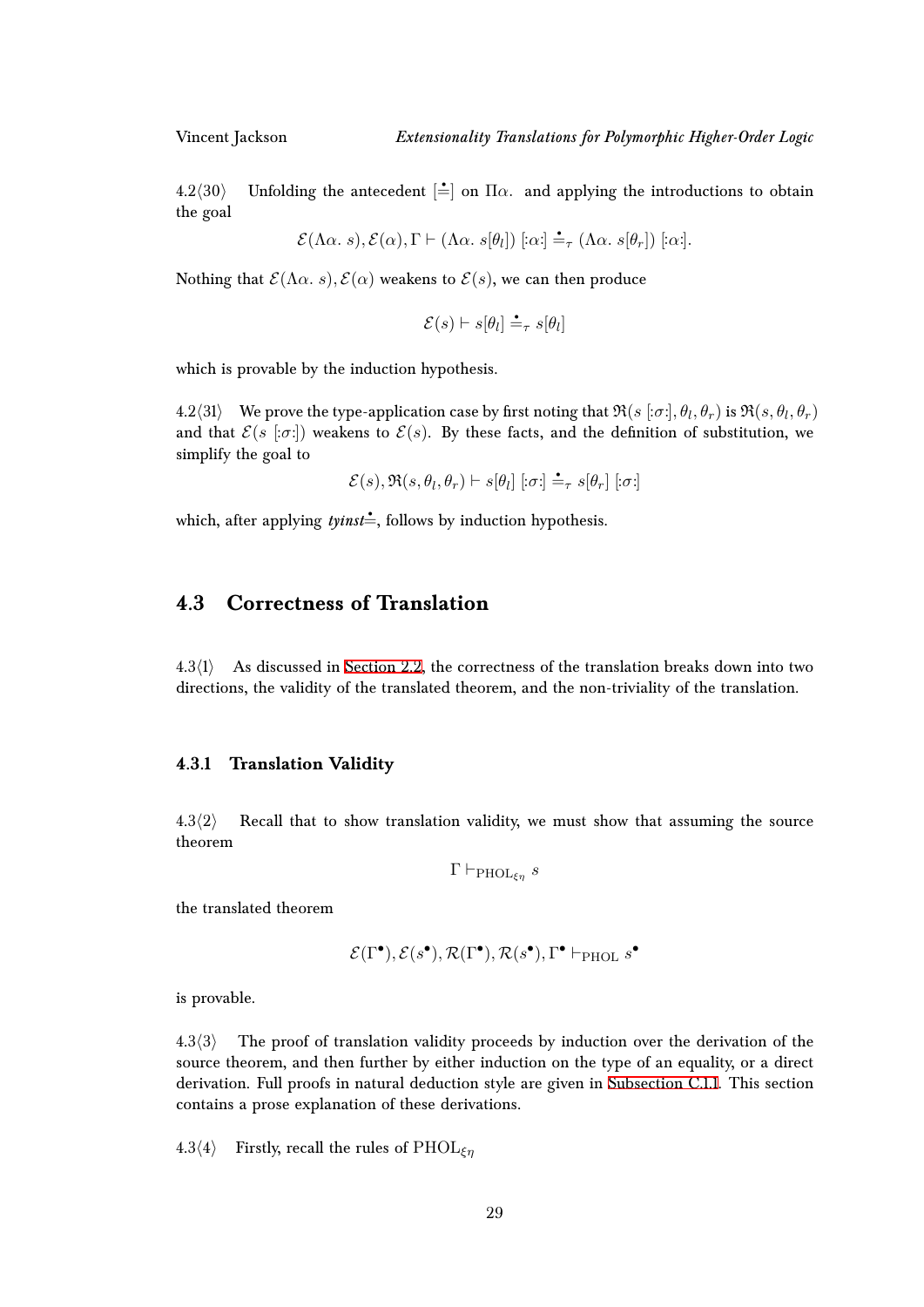| Structural                                                                                                                                                                                                                                              |  |  |
|---------------------------------------------------------------------------------------------------------------------------------------------------------------------------------------------------------------------------------------------------------|--|--|
| $\frac{1}{p+p}$ assm                                                                                                                                                                                                                                    |  |  |
| $\frac{\Gamma \vdash p}{\Gamma, \Delta \vdash p}$ weaken $\qquad \frac{\Gamma, \Delta, \Delta \vdash p}{\Gamma, \Delta \vdash p}$ contract                                                                                                              |  |  |
| Equality                                                                                                                                                                                                                                                |  |  |
| $\cfrac{\Gamma\vdash s=t\quad \Delta\vdash t=u}{\Gamma,\Delta\vdash s=u}\ \ \text{trans}$                                                                                                                                                               |  |  |
| $\frac{\Gamma\vdash s=t\quad \Delta\vdash u=v}{\Gamma,\Delta\vdash s\ u=t\ v}$ mk-comb<br>$\vdash (\lambda x.\ s)\ t=s[t/x]$ beta                                                                                                                       |  |  |
| $(x \text{ not in } \Gamma)$ $\frac{\Gamma \vdash s = t}{\Gamma \vdash (\lambda x. s) = (\lambda x. t)}$ abs $(x \text{ not in } t)$ $\frac{\Gamma \vdash s = t}{\vdash (\lambda x. t x) = t}$ eta                                                      |  |  |
| $\Gamma \vdash s = t$<br>$\Gamma \vdash s \vdash r : \rexists = t \vdash \rexists \rexists$ tyapp<br>$\vdash (\Lambda \alpha. s) \vdash \rexists s \urcorner \sigma / \alpha$ tybeta                                                                    |  |  |
| $(\alpha \text{ not in } \Gamma) \frac{\Gamma \vdash s = t}{\Gamma \vdash (\Lambda \alpha. s) = (\Lambda \alpha. t)} \text{ tyabs} \qquad (\alpha \text{ not in } f) \frac{\Gamma \vdash s = t}{\vdash (\Lambda \alpha. f[:\alpha]) = f} \text{ tyeta}$ |  |  |
| $\frac{\Gamma\vdash s=_o t \quad \Delta\vdash s}{\Gamma,\Delta\vdash t} \text{ eq-mp} \qquad \frac{\Gamma,q\vdash p \quad \Delta,p\vdash q}{\Gamma,\Delta\vdash p=_o q} \text{ deduct-antisym}$                                                         |  |  |
| <b>Axioms</b>                                                                                                                                                                                                                                           |  |  |
| $(x \text{ not in } p)$ $\overline{\vdash p s \rightarrow p (\varepsilon x. p x)}$ select-ax $\overline{\vdash \exists (f : \iota \Rightarrow \iota). \text{inj } f \land \neg \text{onto } f}$ infinity-ax                                             |  |  |

# **4.3.2 The Structural Rules**

4.3*⟨*5*⟩* The structural rules of *assm*, *weaken*, and *contract* are very simple direct proofs from the same rules in PHOL.

## **4.3.3 refl**

4.3*⟨*6*⟩* The admissibility of the translated version of *refl*

$$
\overline{\mathcal{E}(\tau), \mathcal{E}(s^{\bullet}), \mathcal{R}(s^{\bullet}) \vdash s^{\bullet} \xrightarrow{\bullet}_{\tau} s^{\bullet}}
$$
refl $\bullet$ 

follows from the substitution lemma Subsection 4.2.7 (B.2.12), as on an empty substitution, the antecedents become  $\mathcal{E}(\tau), \mathcal{E}(s^{\bullet}), \mathcal{R}(s^{\bullet}).$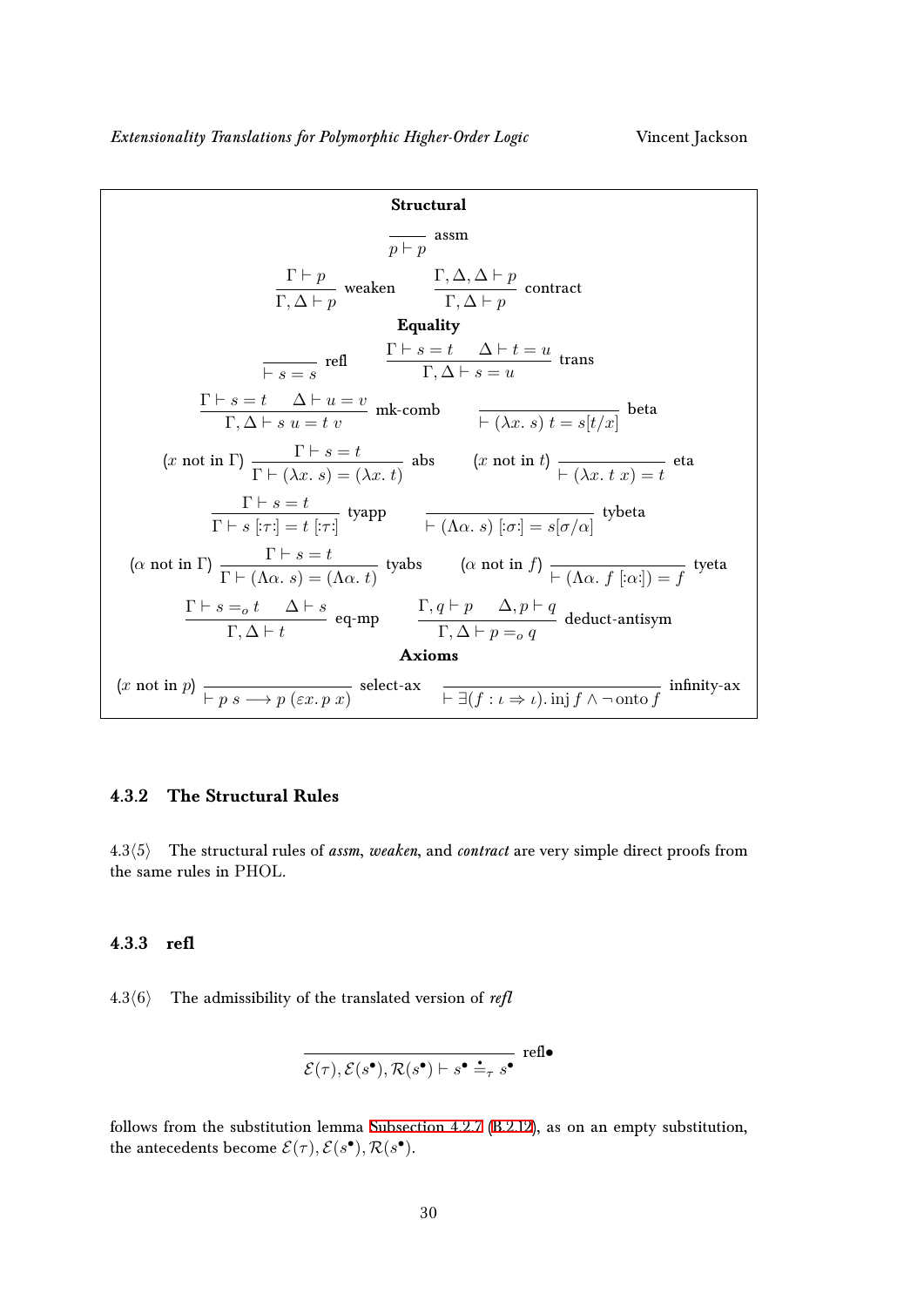## **4.3.4 trans**

4.3*⟨*7*⟩* The translated rule for *trans* is an extremely fiddly proof. To begin, we prove a generalised form of the translated rule: *trans •*=

$$
\frac{\mathcal{E}(\tau), \mathcal{E}(\Gamma, s, t), \mathbf{U}\mathcal{R}_t, \Gamma \vdash s \doteq_{\tau}^{\bullet} t \quad \mathcal{E}(\tau), \mathcal{E}(\Delta, s, t), \mathbf{U}\mathcal{R}_t, \Delta \vdash t \doteq_{\tau}^{\bullet} u}{\mathcal{E}(\tau), \mathcal{E}(\Gamma, \Delta, s, u), \Gamma, \Delta \vdash s \doteq_{\tau}^{\bullet} u} \text{ trans.}
$$

where  $\mathrm{U}\mathcal{R}_{t^{\bullet}}$  is defined as

$$
\mathbf{U}\mathcal{R}_{t^{\bullet}} \triangleq \mathcal{R}(\mathrm{FV}(t^{\bullet}) - \mathrm{FV}(\Gamma, \Delta, s^{\bullet}, t^{\bullet})).
$$

The proof proceeds by induction on *τ* .

4.3 $\langle 8 \rangle$  On the basic types *o* and *ι*, the proof is by unfolding the definition of  $\dot{=}$ , applying the *trans* of PHOL, then removing the unnecessary antecedents using *drop-unusedR* and then *drop-unusedE*.

4.3 $\langle 9 \rangle$  The hardest case is the proof for function types  $\tau_1 \Rightarrow \tau_2$ . Reasoning from the hypotheses, by unfolding the definition of [ *•*=] and eliminating the connectives, we can derive

$$
\mathcal{E}(t),\mathbf{U}\mathcal{R}_t,\mathcal{E}(\tau_2),\mathcal{E}(\tau_1\Rightarrow \tau_2),\mathcal{E}(\Gamma,s),\mathcal{E}(t),\mathbf{U}\mathcal{R}_t,\Gamma,x\circeq_{\tau_1}y\vdash s\ x\circeq_{\tau_2}t\ y
$$

and

$$
\mathcal{E}(t), \mathbf{U}\mathcal{R}_t, \mathcal{E}(\tau_2), \mathcal{E}(\tau_1 \Rightarrow \tau_2), \mathcal{E}(\Delta, u), \Delta, y \doteq_{\tau_1} y \vdash t y \doteq_{\tau_2} u y
$$

4.3*⟨*10*⟩* Applying the induction hypothesis (and contracting) produces

$$
\mathcal{E}(\tau_2), \mathcal{E}(\tau_1 \Rightarrow \tau_2), \mathcal{E}(\Gamma, \Delta, s, u), \Gamma, \Delta, x \triangleq_{\tau_1} y, y \triangleq_{\tau_1} y \vdash s x \triangleq_{\tau_2} u y
$$

which is nearly in the correct form to produce  $s = \frac{1}{\tau_1 \Rightarrow \tau_2} u$ ; however, there is a lingering  $y = r_1$  *y* antecedent which must be removed.

4.3*⟨*11*⟩* To remove this antecedent, we use *ante-subst* with the following lemma.

$$
\mathcal{E}(\tau_1), x \doteq_{\tau_1} y \vdash y \doteq_{\tau_1} y.
$$

This lemma can be derived by using the induction hypothesis on  $y \doteq_{\tau_1} x$  and  $x \doteq_{\tau_1} y,$  which are derivable by contraction and sym<sup>2</sup> (4.2.4). This step is what necessitates the generalised rule.

4.3*⟨*12*⟩* After removing this antecedent, we now have the theorem

$$
\mathcal{E}(\tau_2), \mathcal{E}(\tau_1 \Rightarrow \tau_2), \mathcal{E}(\Gamma, \Delta, s, u), \Gamma, \Delta, x \stackrel{\bullet}{=}_{\tau_1} y \vdash s\ x \stackrel{\bullet}{=}_{\tau_2} u\ y
$$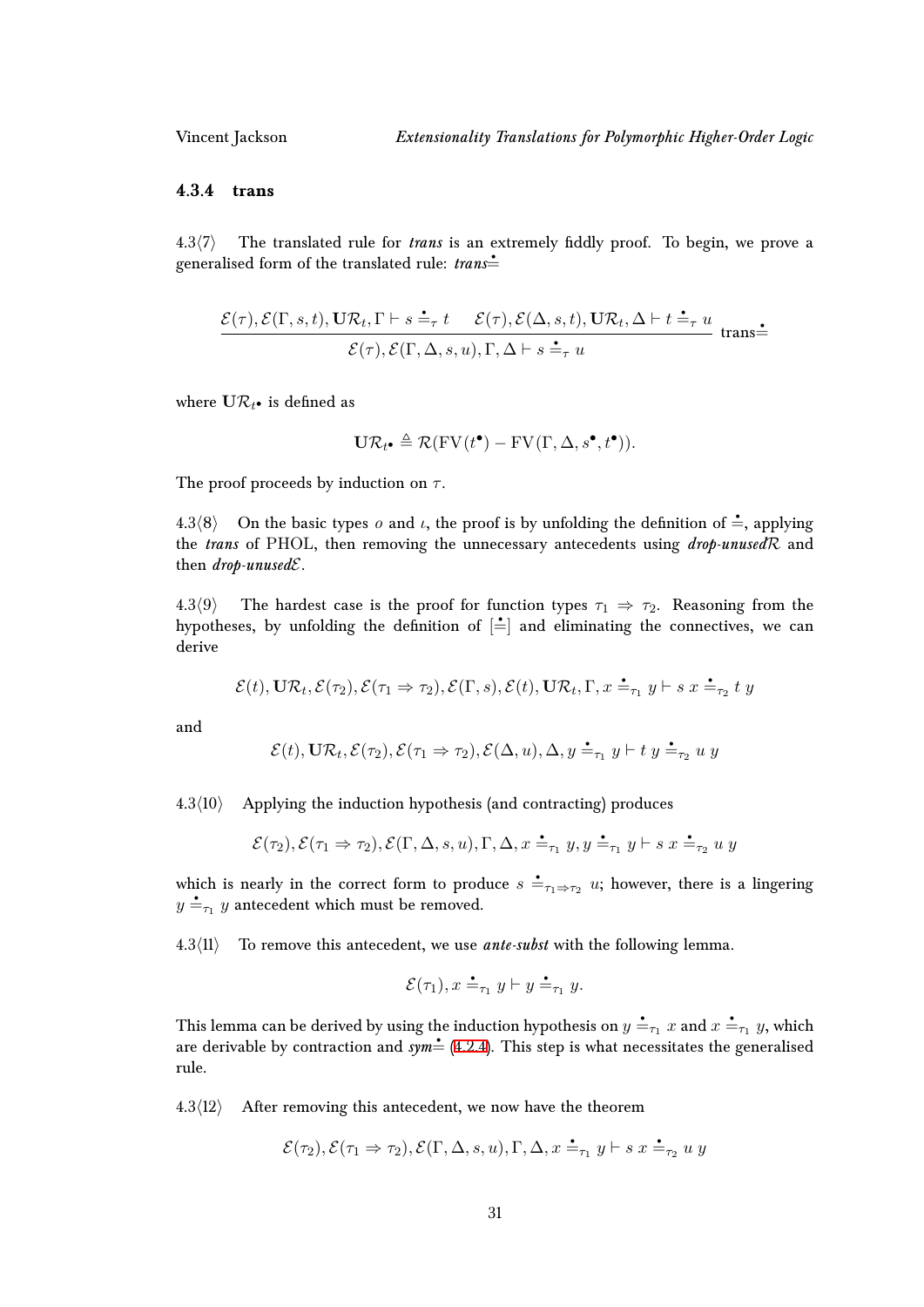from which it is simple to produce the required conclusion by the application of the introduction rules and the definition of [ *•*=].

4.3*⟨*13*⟩* For the polymorphic function types, reasoning for the assumptions, by unfolding [ *•*=] and eliminating the connectives, we obtain the theorems

$$
\mathcal{E}(t~[{\scriptstyle:\!\! \alpha$}{:}]),\mathbf{U}\mathcal{R}_{t~[{\scriptstyle:\!\! \alpha$}{:}]}, \mathcal{E}(\tau), \mathcal{E}(\Gamma,s~[{\scriptstyle:\!\! \alpha$}{:}]), \Gamma, \mathcal{E}(\alpha) \vdash s~[{\scriptstyle:\!\! \alpha$}{:}] \xrightarrow{\bullet} t~[{\scriptstyle:\!\! \alpha$}{:}]
$$

and

$$
\mathcal{E}(t~[:\alpha]),\mathbf{U}\mathcal{R}_{t~[:\alpha]},\mathcal{E}(\tau),\mathcal{E}(\Delta,u~[:\alpha]),\Delta,\mathcal{E}(\alpha)\vdash t~[:\alpha;]\doteq_{\tau} u~[:\alpha].
$$

Applying the inductive hypothesis, we obtain

$$
\mathcal{E}(t~[:\alpha]),\mathbf{U}\mathcal{R}_{t~[:\alpha]},\mathcal{E}(\tau),\mathcal{E}(\Gamma,s~[:\alpha]),\mathcal{E}(\Delta,u~[:\alpha]),\Delta,\Gamma,\mathcal{E}(\alpha)\vdash s~[:\alpha]\triangleq_{\tau} u~[:\alpha]
$$

which, by connective introductions and the definition of  $\stackrel{\bullet}{=}$  produces the required conclusion.

4.3*⟨*14*⟩* For the type-variable case, reasoning forward we use the hypotheses

$$
\mathcal{E}(t),\mathbf{U}\mathcal{R}_t,\mathcal{E}(\alpha),\mathcal{E}(\Gamma,s),\Gamma\vdash s\stackrel{\bullet}{=}_{\alpha}t
$$

and

.

$$
\mathcal{E}(t), \mathbf{U}\mathcal{R}_t, \mathcal{E}(\alpha), \mathcal{E}(\Delta, u), \Delta \vdash t \doteq_{\alpha} u
$$

to discharge the assumptions of

$$
\mathcal{E}(\alpha) \vdash \forall x \ y \ z. \ x \doteq_{\alpha} y \longrightarrow y \doteq_{\alpha} z \longrightarrow x \doteq_{\alpha} z
$$

4.3*⟨*15*⟩* Cleaning up the antecedents with *contract*, this results in the theorem

$$
\mathcal{E}(t),\mathbf{U}\mathcal{R}_t,\mathcal{E}(\alpha),\mathcal{E}(\Gamma,\Delta,u),\mathcal{E}(\Gamma,\Delta,s),\Gamma,\Delta\vdash s\stackrel{\bullet}{=}_{\alpha} u.
$$

Using *drop-unused*<sup>*R*</sup>, we can reduce  $\mathbf{U}\mathcal{R}_t$  to  $\mathcal{E}(\mathbf{U}\mathcal{R}_t)$ . This is absorbed by  $\mathcal{E}(t)$ , which can be reduced to  $\mathbf{U}\mathcal{E}_t$  by *contract*, which may be removed by *drop-unused* $\mathcal{E}$ . This results in the conclusion.

#### **4.3.5 mk-comb**

4.3*⟨*16*⟩* The translation of *mk-comb* is a direct proof from the translated terms. The translated rule is

$$
\frac{\mathcal{E}(\tau_1 \Rightarrow \tau_2), \mathcal{E}(\Gamma^\bullet, s^\bullet, t^\bullet), \mathcal{R}(\Gamma^\bullet, s^\bullet, t^\bullet), \Gamma^\bullet \vdash s^\bullet \doteq_{\tau_1 \Rightarrow \tau_2} t^\bullet \qquad \mathcal{E}(\tau_1), \mathcal{E}(\Delta^\bullet, u^\bullet, v^\bullet), \mathcal{R}(\Delta^\bullet, u^\bullet, v^\bullet), \Delta^\bullet, \vdash u^\bullet \doteq_{\tau_1} v^\bullet}{\mathcal{E}(\tau_2), \mathcal{E}(\Gamma^\bullet, \Delta^\bullet, (s\ u)^\bullet, (t\ v)^\bullet), \mathcal{R}(\Gamma^\bullet, \Delta^\bullet, (s\ u)^\bullet, (t\ v)^\bullet), \Gamma^\bullet, \Delta^\bullet \vdash (s\ u)^\bullet \doteq_{\tau_2} (t\ v)^\bullet}
$$

 $4.3\langle17\rangle$  The proof (C.1.7) proceeds by using the lemma  $mk\text{-}comb\text{-}$  to obtain the theorem

$$
\mathcal{E}(\tau_1 \Rightarrow \tau_2), \mathcal{E}(\tau_2), \mathcal{E}(\Gamma^\bullet, \Delta^\bullet, s^\bullet, u^\bullet, t^\bullet, v^\bullet), \mathcal{R}(\Gamma^\bullet, \Delta^\bullet, s^\bullet, u^\bullet, t^\bullet, v^\bullet), \Gamma^\bullet, \Delta^\bullet \vdash s^\bullet \ u^\bullet \doteq_{\tau_2} t^\bullet \ v^\bullet.
$$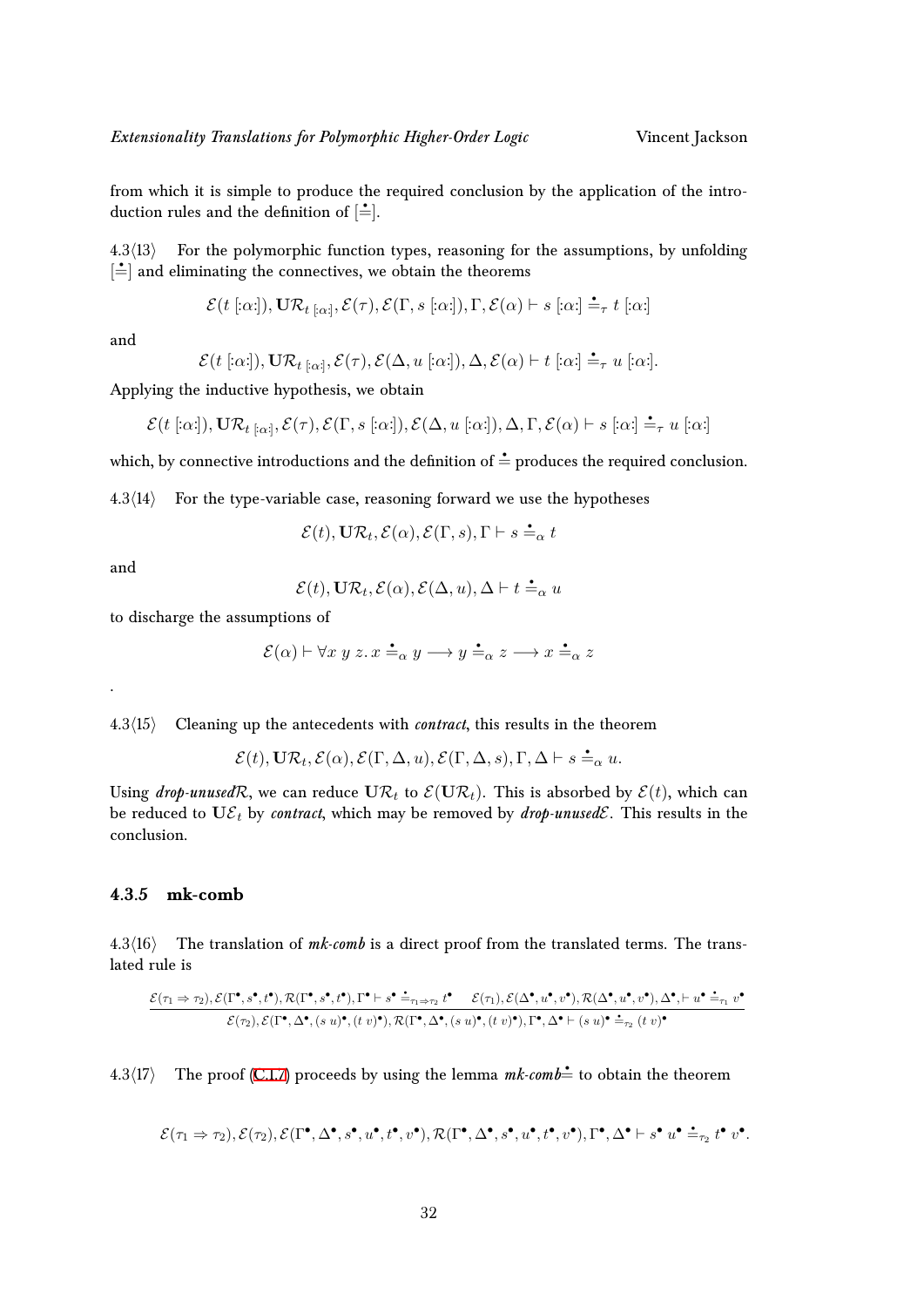The only significant difference between this theorem and the desired conclusion is the presence of  $\mathcal{E}(\tau_1 \Rightarrow \tau_2)$ . This assumption may contain more antecedents than are present in the conclusion. These are removed using *drop-unusedE* (B.2.8), which instantiates any unused type-variable with  $o$ , for which  $E$  holds tautologically.

#### **4.3.6 beta**

4.3*⟨*18*⟩* The translated rule for *beta* is

$$
\mathcal{E}(\tau),\mathcal{E}(((\lambda x.\; s)\; t)^{\bullet},(s[t/x])^{\bullet}),\mathcal{R}(((\lambda x.\; s)\; t)^{\bullet},(s[t/x])^{\bullet}),\vdash ((\lambda x.\; s)\; t)^{\bullet}\xrightarrow[]{\bullet} (s[t/x])^{\bullet}
$$

4.3*⟨*19*⟩* The proof of correctness of translation (see also Subsection C.1.8) proceeds as follows. Reasoning in reverse, by the definition of  $R$  and  $\mathcal{E}$ ,  $((\lambda x. s) t)^{\bullet}$  is equivalent to  $(\lambda x. s^{\bullet})$  *t*<sup>**•**</sup> by definition, and  $(s[t/x])^{\bullet}$  is equivalent to  $s^{\bullet}[t^{\bullet}/x]$  by *subst*•. Then  $(s[t/x])^{\bullet}$ can be expanded by *rewrite* and *beta* to  $(\lambda x. s^{\bullet}) t^{\bullet}$  which pr[oduces \(with weak](#page-101-0)ening)

$$
\mathcal{E}(\tau), \mathcal{E}((\lambda x. s^{\bullet}), t^{\bullet}), \mathcal{R}((\lambda x. s^{\bullet}), t^{\bullet}) \vdash (\lambda x. s^{\bullet}), t^{\bullet} \doteq_{\tau} (\lambda x. s^{\bullet}), t^{\bullet}
$$

which is provable by *refl•*

# **4.3.7 abs**

The translated rule is

$$
(z \text{ not in } \Gamma^{\bullet}) \xrightarrow{\mathcal{E}(\tau_2), \mathcal{E}(\Gamma^{\bullet}, s^{\bullet}, t^{\bullet}), \mathcal{R}(\Gamma^{\bullet}, s^{\bullet}, t^{\bullet}), \Gamma^{\bullet} \vdash s^{\bullet} \doteq_{\tau_2}^{\bullet} t^{\bullet}} \text{abs}^{\bullet}
$$
\n
$$
\mathcal{E}(\tau_1 \Rightarrow \tau_2), \mathcal{E}(\Gamma^{\bullet}, (\lambda z. s)^{\bullet}, (\lambda z. t)^{\bullet}), \mathcal{R}(\Gamma^{\bullet}, (\lambda z. s)^{\bullet}, (\lambda z. t)^{\bullet}), \Gamma^{\bullet} \vdash (\lambda z. s)^{\bullet} \doteq_{\tau_1 \Rightarrow \tau_2} (\lambda z. t)^{\bullet} \text{abs}^{\bullet}
$$

4.3*⟨*20*⟩* Reasoning in a forward direction, we apply *inst* to the assumption to obtain

$$
\mathcal{E}(\tau_2)[x/z], \mathcal{E}(\Gamma^{\bullet}, s^{\bullet}, t^{\bullet})[x/z], \mathcal{R}(\Gamma^{\bullet}, s^{\bullet}, t^{\bullet})[x/z], \Gamma^{\bullet}[x/z] \vdash s^{\bullet}[x/z] \doteq_{\tau_2} t^{\bullet}[x/z]
$$

and then use the definition of  $\mathcal E$  and  $\mathcal R$  to simplify this to

$$
\mathcal{E}(\tau_2), \mathcal{E}(\Gamma^{\bullet}, s^{\bullet}[x/z], t^{\bullet}[x/z]), \mathcal{R}(\Gamma^{\bullet}[x/z], s^{\bullet}[x/z], t^{\bullet}[x/z]), \Gamma^{\bullet}[x/z] \vdash s^{\bullet}[x/z] \doteq_{\tau_2} t^{\bullet}[x/z].
$$

Noting that  $z$  is not in  $\Gamma^\bullet$  (as  $z$  is not in  $\Gamma$ ), this further simplifies to

$$
\mathcal{E}(\tau_2), \mathcal{E}(\Gamma^\bullet, s^\bullet[x/z], t^\bullet[x/z]), \mathcal{R}(\Gamma^\bullet, s^\bullet[x/z], t^\bullet[x/z]), \Gamma^\bullet \vdash s^\bullet[x/z] \doteq_{\tau_2} t^\bullet[x/z]
$$

which is, by *beta* and *contract* is

$$
\mathcal{E}(\tau_2), \mathcal{E}(\Gamma^\bullet, (\lambda z.~t^\bullet)), \mathcal{R}(\Gamma^\bullet, (\lambda z.~t^\bullet)), \Gamma^\bullet, x \doteq x \vdash (\lambda z.~s^\bullet)~x \doteq_{\tau_2} (\lambda z.~t^\bullet)~x.
$$

4.3*⟨*21*⟩* The next step is to derive the theorem

$$
\mathcal{E}(\tau_1), \mathcal{E}(\tau_2), \mathcal{E}(\lambda x. t^{\bullet}), \mathcal{R}(\lambda x. t^{\bullet}), x \doteq_{\tau_1} y \vdash (\lambda z. t^{\bullet}) x \doteq_{\tau_2} (\lambda z. t^{\bullet}) y.
$$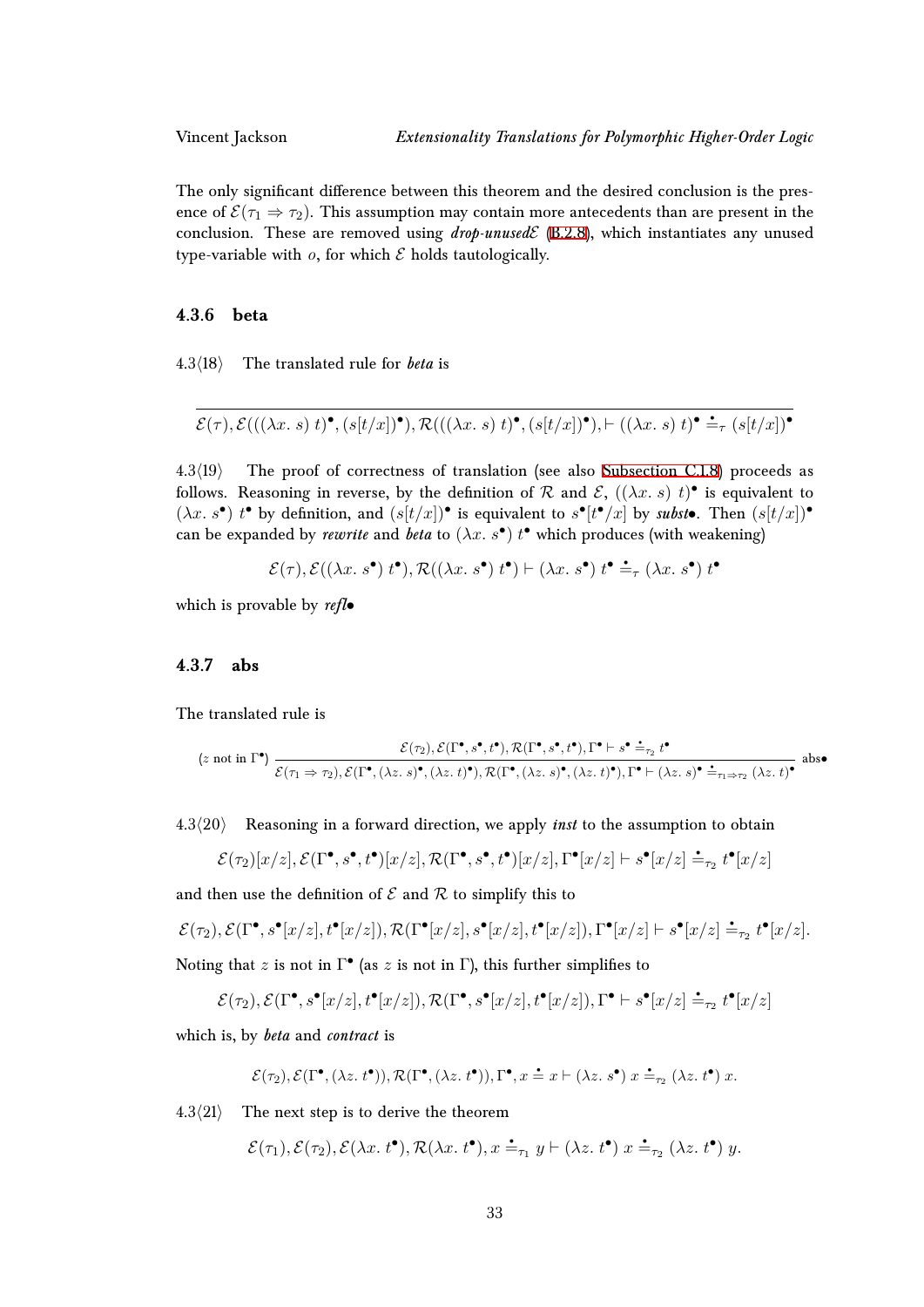This follows from  $mk\text{-}comb\text{-}$  and  $refl\text{-}$  on  $(\lambda z. t\text{-})$ .

 $4.3\langle 22 \rangle$  Then by *trans* •• we can obtain the theorem

$$
\mathcal{E}(\tau_1), \mathcal{E}(\tau_2), \mathcal{E}(\Gamma^{\bullet}, (\lambda z. s^{\bullet}), (\lambda z. t^{\bullet})), \mathcal{R}(\Gamma^{\bullet}, (\lambda z. s^{\bullet}), (\lambda z. t^{\bullet})), \Gamma^{\bullet}, x \doteq_{\tau_1} y, x \doteq_{\tau_1} x \vdash (\lambda z. s^{\bullet}) x \doteq_{\tau_2} (\lambda z. t^{\bullet}) y.
$$

Before continuing we must eliminate  $x = \frac{1}{\tau_1} x$ , which can be achieved—in a similar manner to the proof of trans—by proving the theorem

$$
\mathcal{E}(\tau_1), x \doteq_{\tau_1} y \vdash x \doteq_{\tau_1} x
$$

using *trans*<sup> $\dot{=}$ </sup>, *sym*<sup> $\dot{=}$ </sup>, and then applying *ante-subst*.

4.3*⟨*23*⟩* Finally, by appeal to the connective introduction rules and the definitions of *E* and *•*=.

$$
\mathcal{E}(\tau_1 \Rightarrow \tau_2), \mathcal{E}(\Gamma^{\bullet}, (\lambda z. s^{\bullet}), (\lambda z. t^{\bullet})), \mathcal{R}(\Gamma^{\bullet}, (\lambda z. s^{\bullet}), (\lambda z. t^{\bullet})), \Gamma^{\bullet} \vdash (\lambda z. s^{\bullet}) \doteq_{\tau_1 \Rightarrow \tau_2} (\lambda z. t^{\bullet})
$$

which is the desired conclusion.

# **4.3.8 eta**

4.3*⟨*24*⟩* The translated rule for *eta* is

$$
(x \text{ not in } t^{\bullet})
$$
  $\frac{}{\mathcal{E}(\tau_1 \Rightarrow \tau_2), \mathcal{E}((\lambda x. t^{\bullet} x), t^{\bullet}), \mathcal{R}((\lambda x. t^{\bullet} x), t^{\bullet}) \vdash (\lambda x. t^{\bullet} x) \doteq_{\tau_1 \Rightarrow \tau_2} t^{\bullet}}$ eta

The proof of the translated rule for eta proceeds by direct proof.

4.3*⟨*25*⟩* Reasoning from the goal, we unfold the definition of [ *•*=], apply the connective introduction rules, and weaken to obtain

$$
\mathcal{E}(\tau_1 \Rightarrow \tau_2), \mathcal{E}(t^{\bullet}), \mathcal{R}(t^{\bullet}), y_1 \stackrel{\bullet}{=} \tau_1 y_2 \vdash (\lambda x. t^{\bullet} x) y_1 \stackrel{\bullet}{=} \tau_2 t^{\bullet} y_2
$$

By *beta*,  $(\lambda x. t^{\bullet} x)$  *y*<sub>1</sub> is equivalent to  $t^{\bullet}$  *y*<sub>1</sub>, which can be broken up by *mk-comb*  $\stackrel{\bullet}{=}$  (4.2.6, B.2.10) into the goals

$$
y_1 \doteq_{\tau_1} y_2 \vdash y_1 \doteq_{\tau_1} y_2
$$

[which](#page-91-0) follows by assumption, and

$$
\mathcal{E}(\tau_1 \Rightarrow \tau_2), \mathcal{E}(t^{\bullet}), \mathcal{R}(t^{\bullet}), y_1 \stackrel{\bullet}{=}{}_{\tau_1} y_2 \vdash t^{\bullet} \stackrel{\bullet}{=}{}_{\tau_1 \Rightarrow \tau_2} t^{\bullet}
$$

which follows by *refl•*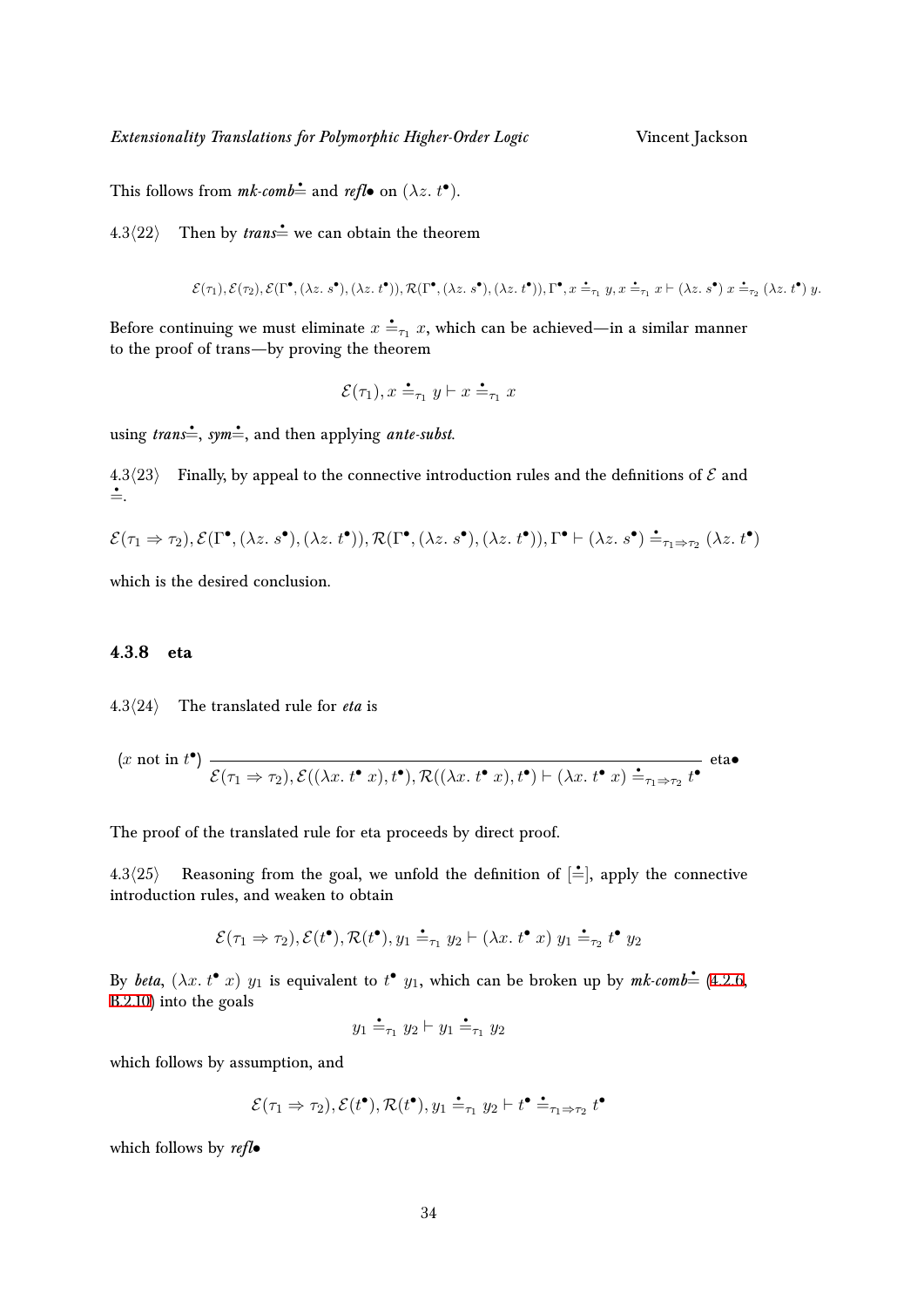#### **4.3.9 tyapp**

4.3*⟨*26*⟩* The translated rule for *tyapp* is

$$
\frac{\mathcal{E}(\Pi\alpha.\ \tau),\mathcal{E}(\Gamma^\bullet,s^\bullet,t^\bullet),\mathcal{R}(\Gamma^\bullet,s^\bullet,t^\bullet),\Gamma^\bullet,\vdash s^\bullet \doteq_{\Pi\alpha.\ \tau} t^\bullet}{\mathcal{E}(\tau),\mathcal{E}(\Gamma^\bullet,(s~[\alpha:])^\bullet,(t~[\alpha:])^\bullet),\mathcal{R}(\Gamma^\bullet,(s~[\alpha:])^\bullet,(t~[\alpha:])^\bullet),\Gamma^\bullet\vdash (s~[\alpha:])^\bullet \doteq_{\tau} (t~[\alpha:])^\bullet}
$$

4.3 $\langle 27 \rangle$  To prove this, we use the generalised *tyapp*  $\triangleq$  (B.2.11)

$$
\frac{\Gamma \vdash s^{\bullet} \doteq_{\Lambda \alpha. \tau} t^{\bullet}}{\mathcal{E}(\alpha), \Gamma \vdash s^{\bullet} \; [:\alpha \cdot] \doteq_{\tau} t^{\bullet} \; [:\alpha \cdot]} \; \text{typp} \dot{=}
$$

which follows by unfolding the definition of  $\stackrel{\bullet}{=}$  on polymorphic functions, and performing routine elimination steps on the connectives.

4.3*⟨*28*⟩* The proof of the translated rule (C.1.11), is fairly simple. Firstly, application of  *• to the hypothesis produces the theorem* 

$$
\mathcal{E}(\Pi\alpha.\ \tau),\mathcal{E}(\alpha),\mathcal{E}(\Gamma^\bullet,s^\bullet,t^\bullet),\mathcal{R}(\Gamma^\bullet,s^\bullet,t^\bullet),\Gamma^\bullet\vdash s^\bullet~[\alpha:]\doteq_\tau t^\bullet~[\alpha:].
$$

The next, slightly subtle, step is realising that  $\mathcal{E}(\Pi\alpha, \tau)$  implies  $\mathcal{E}(\tau)$ . By cases: if  $FV_{ty}(\tau)$ contains *α*, then we may use *weaken* to generate these antecedents; if it does not, then *E*( $\Pi \alpha$ *,*  $\tau$ *)* is equal to  $\mathcal{E}(\tau)$ *.* 

4.3 $\langle 29 \rangle$  From this, the final steps involve manipulation of the  $\mathcal E$  and  $\mathcal R$  antecedents and rewriting by the definition of *•*.

#### **4.3.10 tybeta**

4.3*⟨*30*⟩* The translated rule for *beta* is

 $\mathcal{E}(\tau), \mathcal{E}(((\lambda x. s) t), s[t/x]), \mathcal{R}(((\lambda x. s) t), s[t/x]), \vdash ((\lambda x. s) t) \bullet \doteq_{\tau} (s[t/x]) \bullet$ 

4.3*⟨*31*⟩* The proof of the admissibility of this rule is as follows (see also Subsection C.1.12). Reasoning in reverse, by the definition of  $R$  and  $\mathcal{E}$ ,  $((\Lambda \alpha. s^{\bullet})$   $[\cdot \sigma$ : $])^{\bullet}$  is equivalent to ( $\Lambda$ α. *s*<sup>•</sup>) [:*σ*:] by definition, and  $(s[\sigma/\alpha])$ <sup>•</sup> is equivalent to  $s^{\bullet}[\sigma/\alpha]$  by *tysubst*•. Then  $(s[\sigma/\alpha])^{\bullet}$  can be expanded by *rewrite* with *tybeta* to  $(\Lambda \alpha. s^{\bullet})$  [: $\sigma$ :] whi[ch produces \(with](#page-103-0) weakening)

$$
\mathcal{E}(\tau), \mathcal{E}((\Lambda \alpha. s) [\cdot \sigma]), \mathcal{R}((\Lambda \alpha. s) [\cdot \sigma]) \vdash (\Lambda \alpha. s^{\bullet}) [\cdot \sigma] \stackrel{\bullet}{=} \tau (\Lambda \alpha. s^{\bullet}) [\cdot \sigma]
$$

which is provable by *refl•*.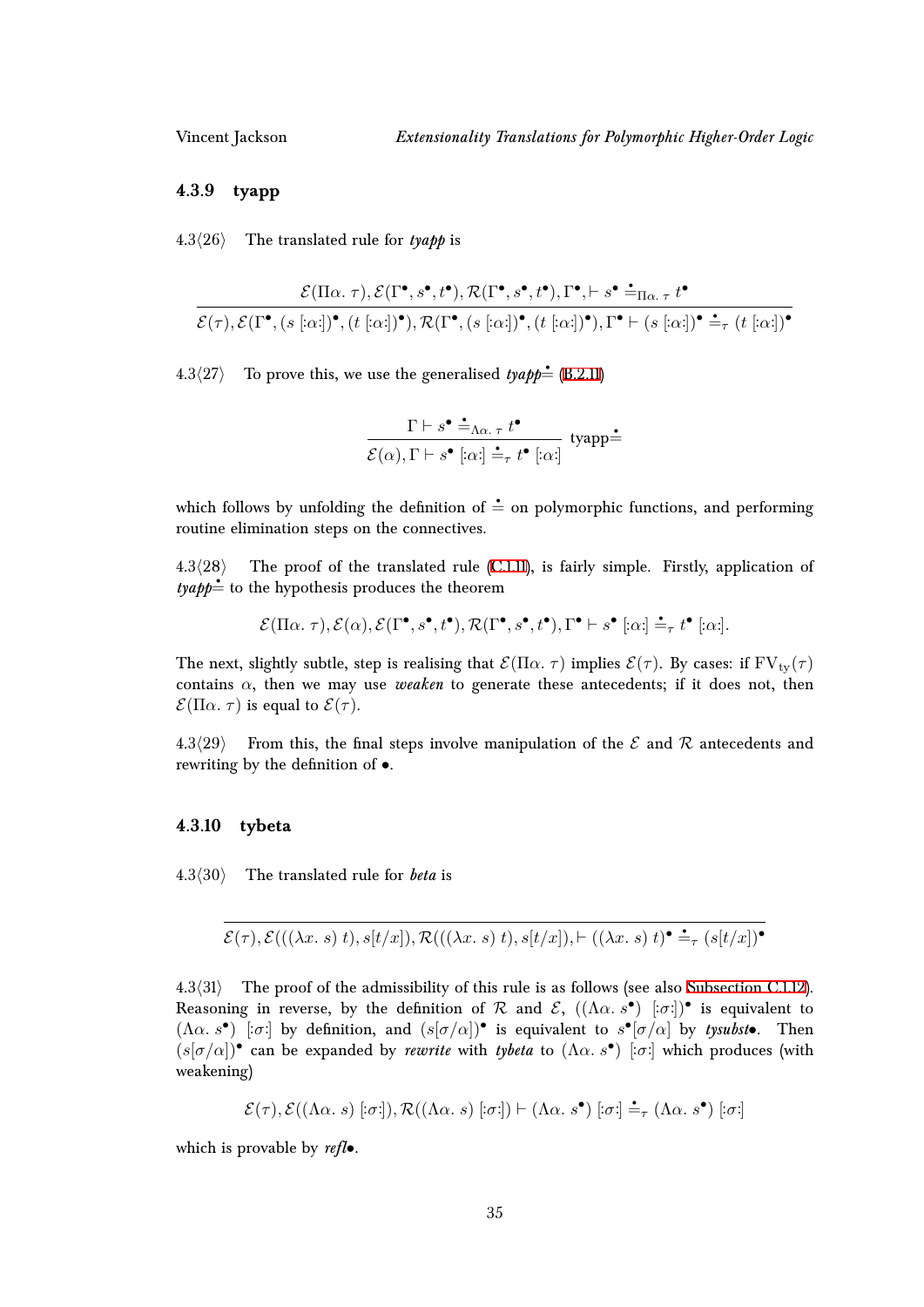#### **4.3.11 tyabs**

4.3*⟨*32*⟩* The translated rule for *tyabs* is

$$
(\alpha \text{ not in } \Gamma^{\bullet}) \xrightarrow{\mathcal{E}(\tau), \mathcal{E}(\Gamma^{\bullet}, s^{\bullet}, t^{\bullet}), \mathcal{R}(\Gamma^{\bullet}, s^{\bullet}, t^{\bullet}), \Gamma^{\bullet} \vdash s^{\bullet} \xrightarrow{\star} t^{\bullet}} \mathcal{E}(\Pi\alpha. \tau), \mathcal{E}(\Gamma^{\bullet}, (\Lambda\alpha. s)^{\bullet}, (\Lambda\alpha. t)^{\bullet}), \mathcal{R}(\Gamma^{\bullet}, (\Lambda\alpha. s)^{\bullet}, (\Lambda\alpha. t)^{\bullet}), \Gamma^{\bullet} \vdash (\Lambda\alpha. s)^{\bullet} \xrightarrow{\star} \Pi\alpha. \tau (\Lambda\alpha. t)^{\bullet} \text{ (yabse)}
$$

4.3*⟨*33*⟩* Starting from the hypothesis, first note the following argument: the antecedents  $\mathcal{E}(s^{\bullet})$  implies the antecedents  $\mathcal{E}(\Lambda \alpha, s^{\bullet}), \mathcal{E}(\alpha)$  (and similarly for *t*). The proof for this is as follows: If *s* contains the free variable  $\alpha$ , then  $\mathcal{E}(s^{\bullet})$  implies  $\mathcal{E}((\Lambda \alpha. s)^{\bullet}), \mathcal{E}(\alpha)$  by contraction. If *s* does not contain the free variable  $\alpha$ , then  $\mathcal{E}((\Lambda \alpha. s)^{\bullet}), \mathcal{E}(\alpha)$  follows by weakening.

 $4.3\langle 34 \rangle$  By this argument, and by further noting  $\mathcal{R}(s^{\bullet})$  is the same as  $(\Lambda \alpha. s^{\bullet})$ , we may derive

$$
\mathcal{E}(\Pi\alpha.\ \tau),\mathcal{E}(\alpha),\mathcal{E}(\Gamma^\bullet,(\Lambda\alpha.\ s^\bullet),(\Lambda\alpha.\ t^\bullet)),\mathcal{R}(\Gamma^\bullet,(\Lambda\alpha.\ s^\bullet),(\Lambda\alpha.\ t^\bullet)),\Gamma^\bullet\vdash s^\bullet\doteq_\tau t^\bullet
$$

4.3 $\langle 35 \rangle$  From this, by  $\rightarrow$ *I* and  $\forall_{\text{tv}}$ *I*, we can derive

$$
\mathcal{E}(\Pi\alpha.\ \tau),\mathcal{E}(\Gamma^\bullet,(\Lambda\alpha.\ s^\bullet),(\Lambda\alpha.\ t^\bullet)),\mathcal{R}(\Gamma^\bullet,(\Lambda\alpha.\ s^\bullet),(\Lambda\alpha.\ t^\bullet)),\Gamma^\bullet\vdash\forall_\mathrm{ty}\alpha.\ \mathcal{E}(\alpha)\longrightarrow(\Lambda\alpha.\ s^\bullet)\;[\alpha]\doteq_\tau(\Lambda\alpha.\ t^\bullet)\;[\alpha]
$$

There is one subtlety to this, which is that  $\forall_{t}$ *I* requires  $\alpha$  free in all the antecedents; this reduces to the fact that '*α* is not it Γ' from the definitions of *E* and *R*.

4.3*⟨*36*⟩* Having done this, by the definition of [ *•*=] on polymorphic types and the definition of *•*, we have produced the required conclusion. A full proof can be found in Subsection C.1.13.

#### **[4.3.12 t](#page-104-0)yeta**

4.3*⟨*37*⟩* The translated rule for *tyeta* is

$$
(\alpha \text{ not in } f^{\bullet}) \xrightarrow[\mathcal{E}(\Pi\alpha.\ \tau),\mathcal{E}((\Lambda\alpha.\ f^{\bullet}\ [\alpha]),f^{\bullet}),\mathcal{R}((\Lambda\alpha.\ f^{\bullet}\ [\alpha]),f^{\bullet})\vdash (\Lambda\alpha.\ f^{\bullet}\ [\alpha])\doteq_{\Pi\alpha.\ \tau}f^{\bullet} \text{ tyeta}
$$

 $4.3\langle 38 \rangle$  Firstly, note that, because  $\alpha$  does not occur in f, it also does not occur in  $f^{\bullet}$ , because (*−*) *•* preserves type variables.

4.3*⟨*39*⟩* Working backwards from the conclusion, *R*(Λ*α. f •* [:*α*:]) can be simplified to  $\mathcal{R}(f^{\bullet})$ , and  $\mathcal{E}((\Lambda \alpha, f^{\bullet} [:\alpha]))$  can be simplified to  $\mathcal{E}(f^{\bullet})$ , because  $\alpha$  does not occur in  $f^{\bullet}$ . Simplifying the antecedents with weakening, we obtain the goal

$$
\mathcal{E}(\Pi\alpha.\ \tau), \mathcal{E}(f^{\bullet}), \mathcal{R}(f^{\bullet}) \vdash (\Lambda\alpha.\ f^{\bullet}~[\alpha\cdot]) \doteq_{\Pi\alpha.\ \tau} f^{\bullet}
$$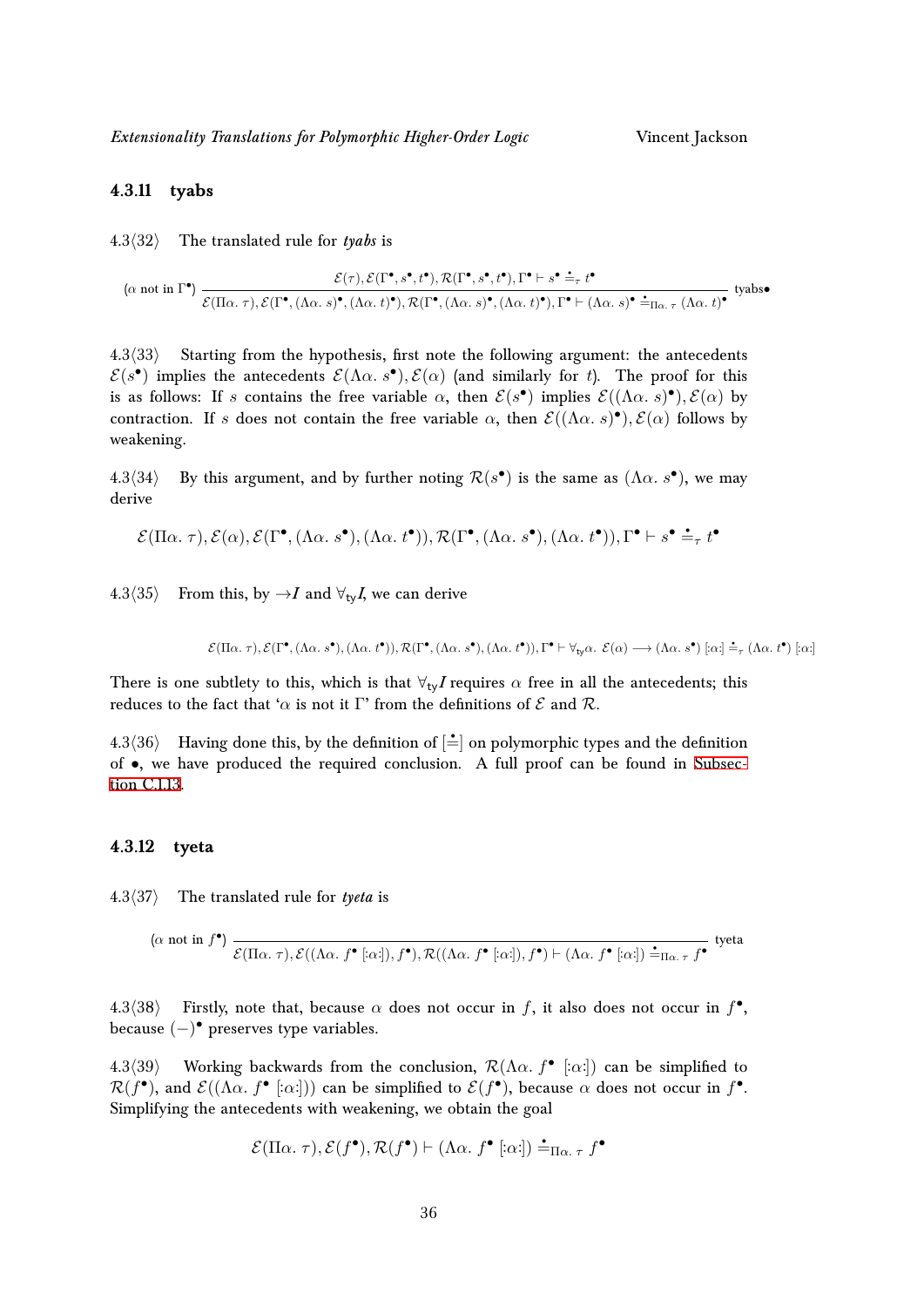4.3*⟨*40*⟩* Unfolding the definition of [ *•*=] on polymorphic functions, and reducing the connectives with *→*I and *∀*tyI, we further reduce the goal to

$$
\mathcal{E}(\Pi\alpha.\ \tau), \mathcal{E}(f^{\bullet}), \mathcal{R}(f^{\bullet}), \mathcal{E}(\alpha) \vdash (\Lambda\alpha.\ f^{\bullet} [\alpha\cdot]) [\cdot \alpha] \doteq_{\tau} f^{\bullet} [\cdot \alpha\cdot]
$$

The  $\forall_{ty}I$  is safe, as  $\alpha$  does not occur in  $\mathcal{E}(\Pi\alpha.\ \tau)$ , and not in  $f^\bullet$ . By *tybeta* and the fact that  $\alpha$  does not occur in  $f^{\bullet}$ , this is equivalent to

$$
\mathcal{E}(\Pi\alpha.\ \tau), \mathcal{E}(f^\bullet), \mathcal{R}(f^\bullet), \mathcal{E}(\alpha) \vdash f^\bullet \; [:\alpha :] \doteq_\tau f^\bullet \; [:\alpha :]
$$

4.3 $\langle 41 \rangle$  Finally, using the facts that  $\mathcal{E}(\Pi \alpha, \tau)$ ,  $\mathcal{E}(\alpha)$  produces  $\mathcal{E}(\tau)$ ,  $\mathcal{E}(\alpha)$  by contraction,  $\mathcal{E}(f), \mathcal{E}(\alpha)$  is equivalent to  $\mathcal{E}(f | \alpha)$ , and  $\mathcal{R}(f)$  is the same as  $\mathcal{R}(f | \alpha)$ , we may rewrite the antecedents into the correct form to apply *refl•*, which completes the proof.

# **4.3.13 eq-mp**

The translated rule for *eq-mp* is

$$
\frac{\mathcal{E}(\Gamma^{\bullet},s^{\bullet},t^{\bullet}),\mathcal{R}(\Gamma^{\bullet},s^{\bullet},t^{\bullet}),\Gamma^{\bullet}\vdash s^{\bullet} \doteq_{o} t^{\bullet}}{\mathcal{E}(\Gamma^{\bullet},\Delta^{\bullet},t^{\bullet}),\mathcal{R}(\Gamma^{\bullet},\Delta^{\bullet},t^{\bullet}),\Gamma^{\bullet},\Delta^{\bullet}\vdash t^{\bullet}} \text{ eq-mpe}
$$

 $4.3\langle 42 \rangle$  Reasoning from the hypothesis, as  $\left[ \dot{=} \right]_o$  is just  $\left[ = \right]_o$  it is quite simple to obtain—by application of *eq-mp* and *contract*—the theorem

$$
\mathcal{E}(s^{\bullet}), \mathcal{R}(s^{\bullet}), \mathcal{E}(\Gamma^{\bullet}, \Delta^{\bullet}, t^{\bullet}), \mathcal{R}(\Gamma^{\bullet}, \Delta^{\bullet}, t^{\bullet}), \Gamma^{\bullet}, \Delta^{\bullet} \vdash t^{\bullet}
$$

However, this has the antecedents  $\mathcal{E}(s^{\bullet})$  and  $\mathcal{R}(s^{\bullet})$ , which must be removed to show the conclusion of the rule.

4.3 $\langle 43 \rangle$  Recalling the *drop-unused* $R$  lemma (9, B.2.6) we divide  $R(s^{\bullet})$  into the propositions also found in  $\mathcal{R}(\Gamma^{\bullet}, \Delta^{\bullet}, t^{\bullet})$ , and those which aren't. The former can be contracted away, leaving only the  $\mathcal{R}$ -antecedents of variable which occur only in  $s^{\bullet}$ ; call these  $\mathrm{U} \mathcal{R}_{s^{\bullet}}$ .

4.3 $\langle 44 \rangle$  Applying *drop-unusedR*, we remove [t](#page-32-0)[hese a](#page-84-0)ntecedents, but are left with  $\mathcal{E}(\mathbf{U}\mathcal{R}_{s^{\bullet}})$ (by the rule) and  $\mathcal{E}(s^{\bullet})$  (from earlier). Doing a similar move to before, we can split these  $\mathcal E$ antecedents into those shared with other antecendents, which we *contract* away, and those which aren't.

4.3*⟨*45*⟩* Finally, we remove these antecedents using *drop-unusedE* (12, B.2.8), which produces the desired conclusion.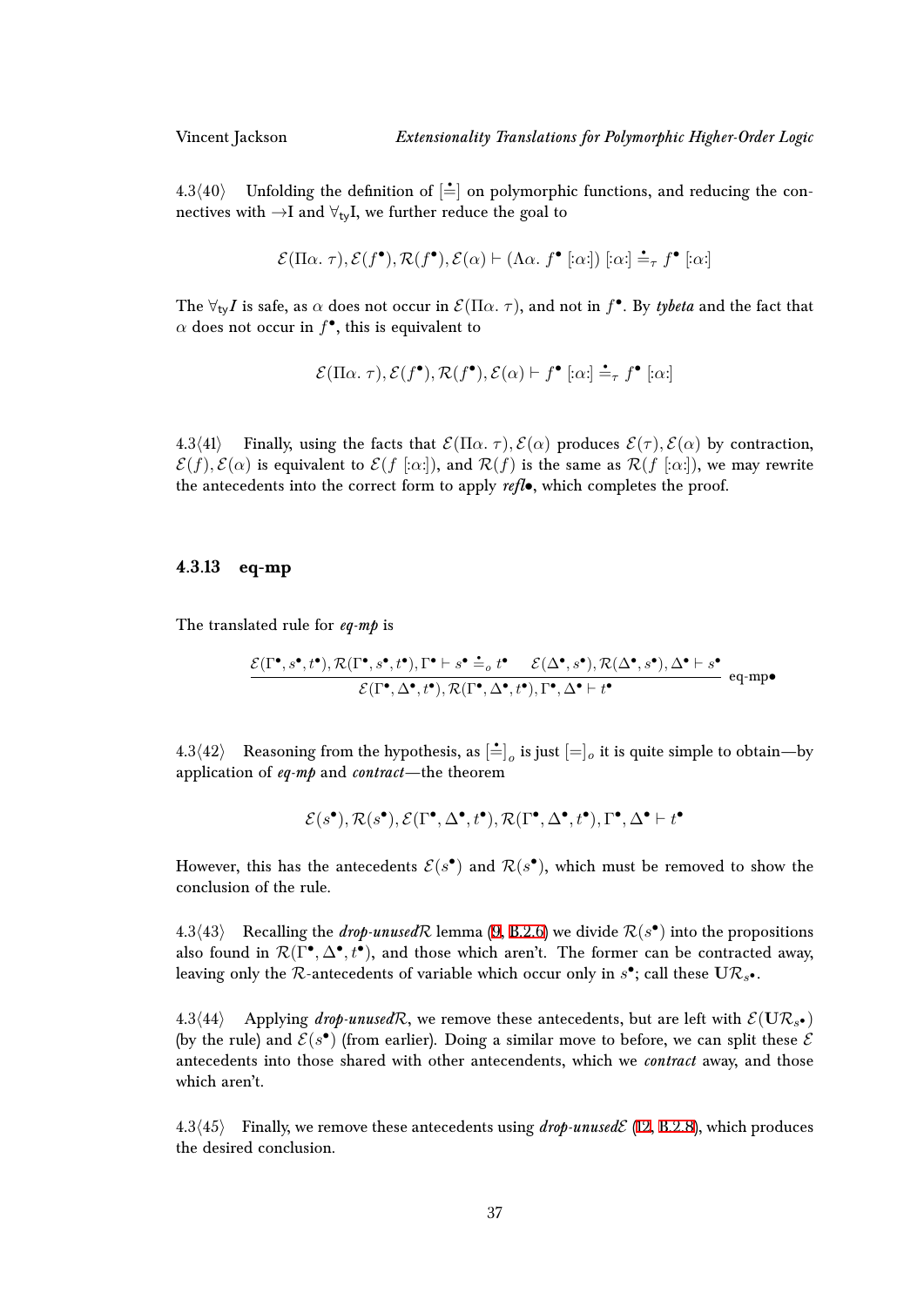#### **4.3.14 deduct-antisym**

4.3*⟨*46*⟩* The translated rule for *deduct-antisym* is

$$
\frac{\mathcal{E}(\Gamma^{\bullet},p^{\bullet},q^{\bullet}), \mathcal{R}(\Gamma^{\bullet},p^{\bullet},q^{\bullet}), \Gamma^{\bullet},q^{\bullet} \vdash p^{\bullet} \qquad \mathcal{E}(\Delta^{\bullet},p^{\bullet},q^{\bullet}), \mathcal{R}(\Delta^{\bullet},p^{\bullet},q^{\bullet}), \Delta^{\bullet},p^{\bullet} \vdash q^{\bullet}}{\mathcal{E}(\Gamma^{\bullet},\Delta^{\bullet},p^{\bullet},q^{\bullet}), \mathcal{R}(\Gamma^{\bullet},\Delta^{\bullet},p^{\bullet},q^{\bullet}), \Gamma^{\bullet},\Delta^{\bullet} \vdash p^{\bullet} =_o q^{\bullet}} \text{ deduct-antisym-}
$$

The proof of this is quite simple, and follows directly from *deduct-antisym* in PHOL, *contract*, and the definition of  $[\stackrel{\bullet}{=}]_o$ .

**The Axioms** 4.3*⟨*47*⟩* The axioms are quite simple. The translation of *select-ax* is proven simply by applying the connective translation lemmas (4.2.5, B.2.9). The translation of *infinity-ax* is only slightly more complex; the proof requires realising that  $\vdash$  ( $f \doteq_{\iota \Rightarrow \iota} f$ ) and *⊤ −→ p* = *p*, which simplifies the connective translation lemmas for [*∀*] and [*∃*].

#### **4.3.15 Non Triviality**

4.3*⟨*48*⟩* To show that the translation is non-trivial, we need to show that if

$$
\mathcal{E}(\Gamma^\bullet), \mathcal{E}(s^\bullet), \mathcal{R}(\Gamma^\bullet), \mathcal{R}(s^\bullet), \Gamma^\bullet \vdash_{\mathrm{PHOL}} s^\bullet
$$

holds in PHOL, then *any* theorem it could have been translated from

$$
\Gamma\vdash_{\mathrm{PHOL}_{\xi\eta}} s
$$

holds in PHOL*ξη*.

4.3*⟨*49*⟩* The proof of this is conceptually quite simple. Firstly, we define a 'reverse translation' (*−*) *◦*

$$
x^{\circ} \triangleq x
$$
  
\n
$$
(\lambda x. s)^{\circ} \triangleq \lambda x. s^{\circ}
$$
  
\n
$$
(s t)^{\circ} \triangleq s^{\circ} t^{\circ}
$$
  
\n
$$
(\Lambda \alpha. s)^{\circ} \triangleq \Lambda \alpha. s^{\circ}
$$
  
\n
$$
(s [:\tau:])^{\circ} \triangleq s^{\circ} [\tau:]
$$
  
\n
$$
([=]_{\tau})^{\circ} \triangleq [=]_{\tau}
$$
  
\n
$$
([\forall]_{\tau})^{\circ} \triangleq [\forall]_{\tau}
$$
  
\n
$$
([\forall_{\tau}])^{\circ} \triangleq [\forall_{\tau}]
$$

This function maps PHOL terms back into PHOL*ξη*, turning equivalent terms to equivalent terms. On the new symbols [*∀*]*<sup>τ</sup>* and [*∀*ty], it maps them to their definitions in PHOL*ξη*, and on  $\left[ \dot{=} \right]_{\alpha}$ —the only  $\left[ \dot{=} \right]$  which remains after translation—it maps it back to the extensional equality  $[=]_{\alpha}$ .

4.3*⟨*50*⟩* The following theorems hold (proofs are in Section C.2)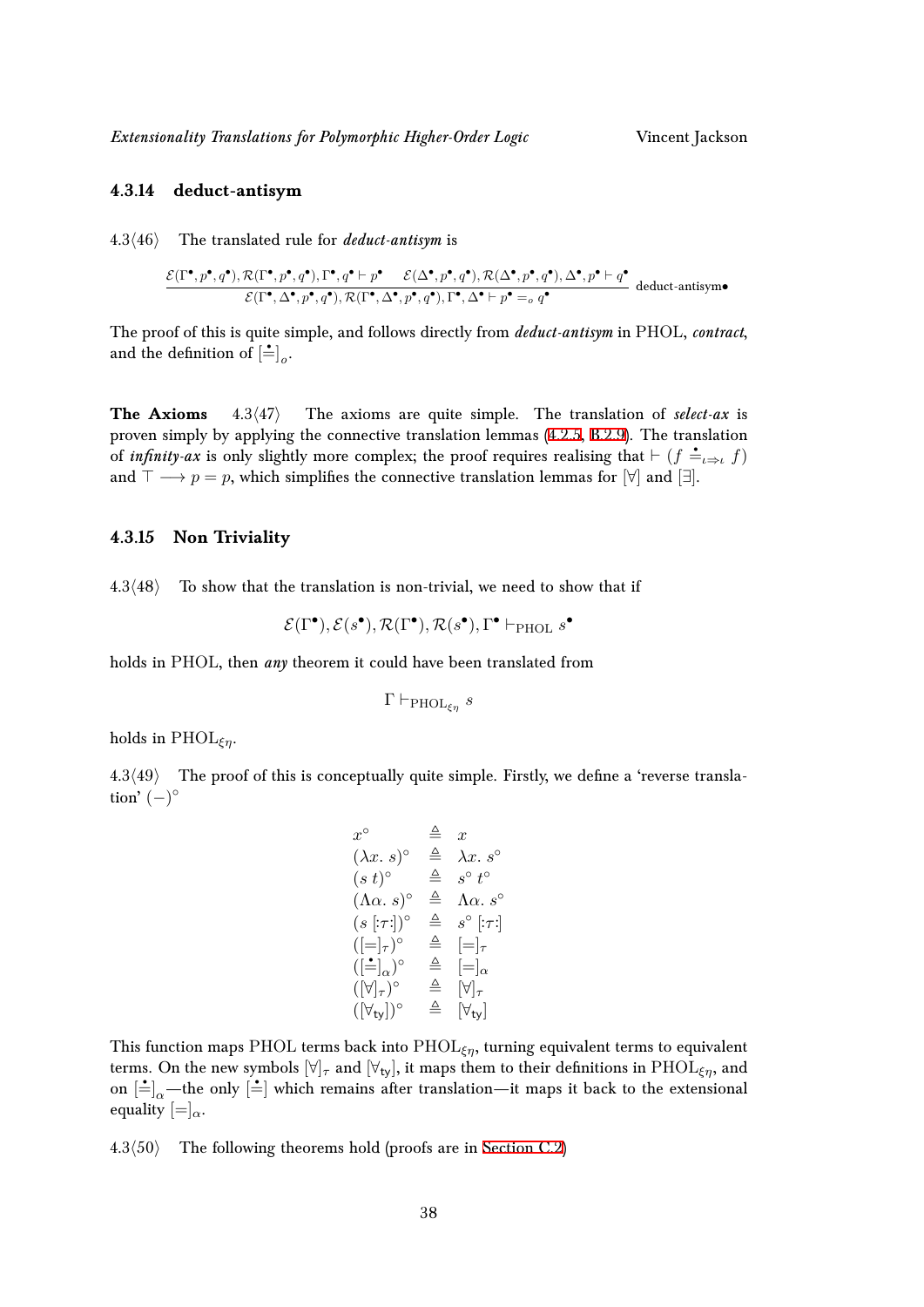- In PHOL<sub> $\xi_{\eta}$ </sub>,  $s^{\bullet \circ} = s$  (this is proven by induction on *s*);
- If Γ *⊦*<sub>PHOL</sub> *p* is a theorem of PHOL, then  $\Gamma^\circ$  *⊢*<sub>PHOL<sub>ξη</sub>,  $p^\circ$  is a theorem of PHOL<sub>ξη</sub>.</sub>
- In  $\mathrm{PHOL}_{\xi\eta}, \mathcal{R}(\overline{x})^{\circ}$  and  $\mathcal{E}(\overline{x})^{\circ}$  are tautologies; and

From these three theorems, non-triviality of the translation can be derived as follows

$$
\frac{\mathcal{E}(\Gamma^{\bullet}) \cdot \mathcal{E}(s^{\bullet}) \cdot \mathcal{R}(s^{\bullet}) \cdot \mathcal{R}(s^{\bullet})}{\mathcal{E}(\Gamma^{\bullet}) \cdot \mathcal{E}(s^{\bullet}) \cdot \mathcal{R}(s^{\bullet})} \cdot \frac{\mathcal{E}(\Gamma^{\bullet}) \cdot \mathcal{E}(s^{\bullet}) \cdot \mathcal{R}(s^{\bullet}) \cdot \mathcal{R}(s^{\bullet}) \cdot \Gamma^{\bullet} + \text{PHOL } s^{\bullet}}{\mathcal{E}(\Gamma^{\bullet}) \cdot \mathcal{E}(s^{\bullet}) \cdot \mathcal{R}(\Gamma^{\bullet}) \cdot \mathcal{R}(s^{\bullet}) \cdot \Gamma^{\bullet \circ} + \text{PHOL}_{\xi_{\eta}} s^{\bullet \circ}} \text{ subsystem} \cdot \frac{\Gamma^{\bullet \circ} + \text{PHOL}_{\xi_{\eta}} s^{\bullet \circ}}{\Gamma + \text{PHOL}_{\xi_{\eta}} s} \text{ amte-subst*}
$$

# **4.3.16 Conclusion**

4.3*⟨*51*⟩* With these two proofs, the correctness and non-triviality of the translation has been shows. This means that proofs in  $PHOL_{\xi\eta}$ , including those that use extensional rules such as *eta* and *abs*, can be translated into equivalent theorems in PHOL with the  $\left[\frac{4}{3}\right]_{\alpha}$ symbol—an intensional logic.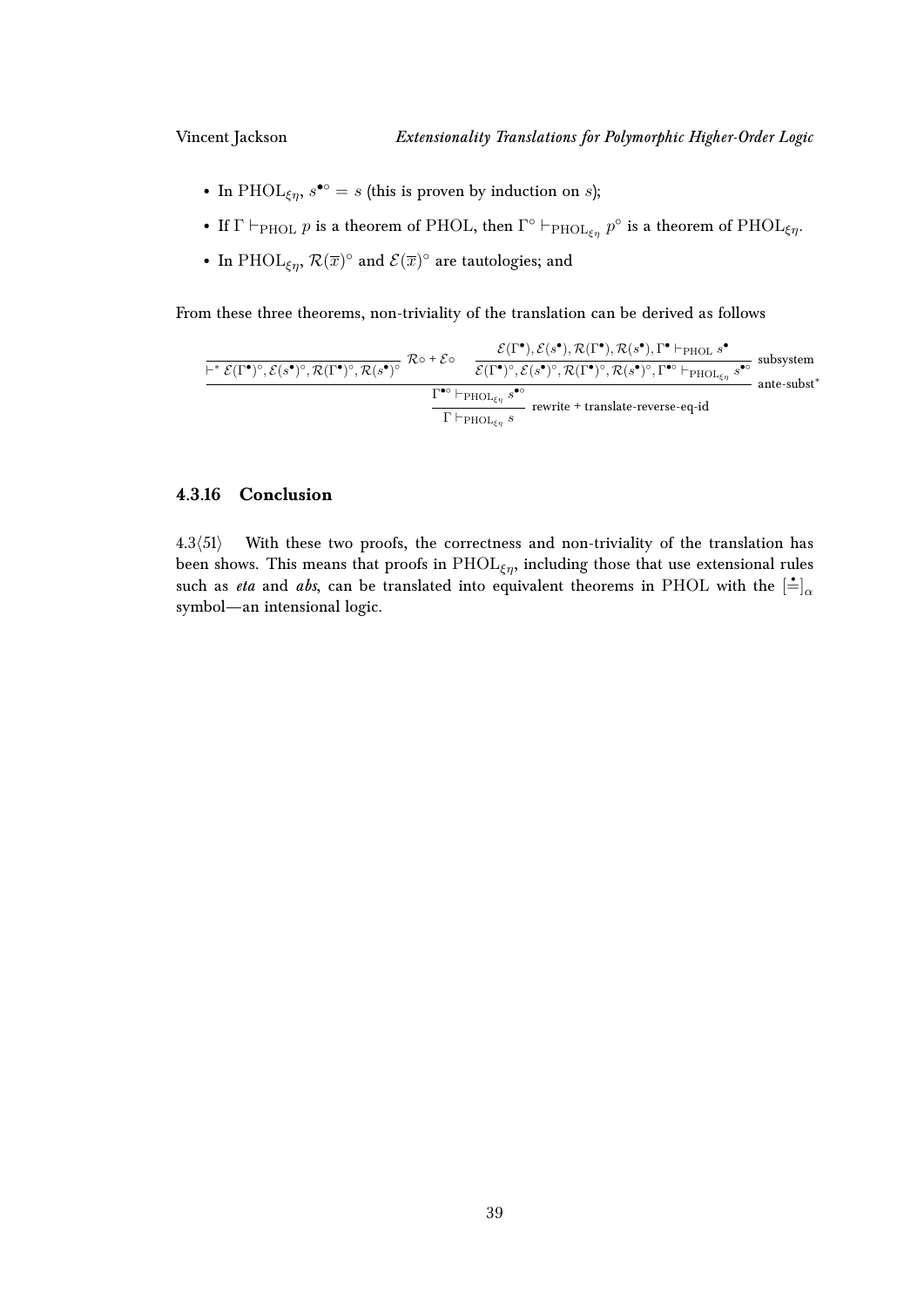# **Chapter 5**

# **Conclusion and Future Work**

5.0*⟨*1*⟩* This report has presented a translation from extensional polymorphic HOL to intensional polymorphic HOL, and proven its correctness and non-triviality. This extends the state of the art in extensionality translations for higher-order logic [Gandy, 1956; Rizkallah, 2009; Brown and Rizkallah, 2013], which have only handled higher-order logics without polymorphism or type-variables.

[5.0](#page-50-0)*⟨*2*⟩* [Proofs of the consi](#page-49-0)s[tency](#page-49-0) and completeness of the logics used in this report are future work. I expect them to be consistent and complete, as they are minor deviations from HOL2P—the removal of some types, the addition of the structural rules, *tyeta*, and the connectives [*∀*], and [*∀*ty], and a slight change to the rule *deduct-antisym*; however, confidence is not certainty. These proofs would most likely require the use of Heinkin semantics [Henkin, 1950], similar to the consistency proofs of HOL2P [Völker, 2007].

5.0*⟨*3*⟩* Despite proving that the translation is correct—that is, the translated proof rules that define [the log](#page-50-1)i[c are](#page-50-1) admissible—and non-trivial—that is, provabl[e transl](#page-50-2)a[ted th](#page-50-2)eorems must have come from provable theorems from the source logic—the translation is not a true embedding into the logic PHOL because the translated terms include the additional symbol  $[\dot{=}]\alpha$ . This symbol is needed to define the extensional partial-equivalence by induction on types.

5.0*⟨*4*⟩* If the logic was extended with a function with type-dependent evaluation (that is, reduced to different values depending on the type it was given), the symbol  $[\mathring{\equiv}]_\alpha$  could instead be defined in the logic. (Whether such a logic could even be consistent is another question that would need to be answered.) Further in this research direction, if a function which allowed term-dependent evaluation was added to the object-logic (for an example of such a term, see the intensional lambda calculus of Jay [2019]), it is possible the entire translation could be embedded into the logic.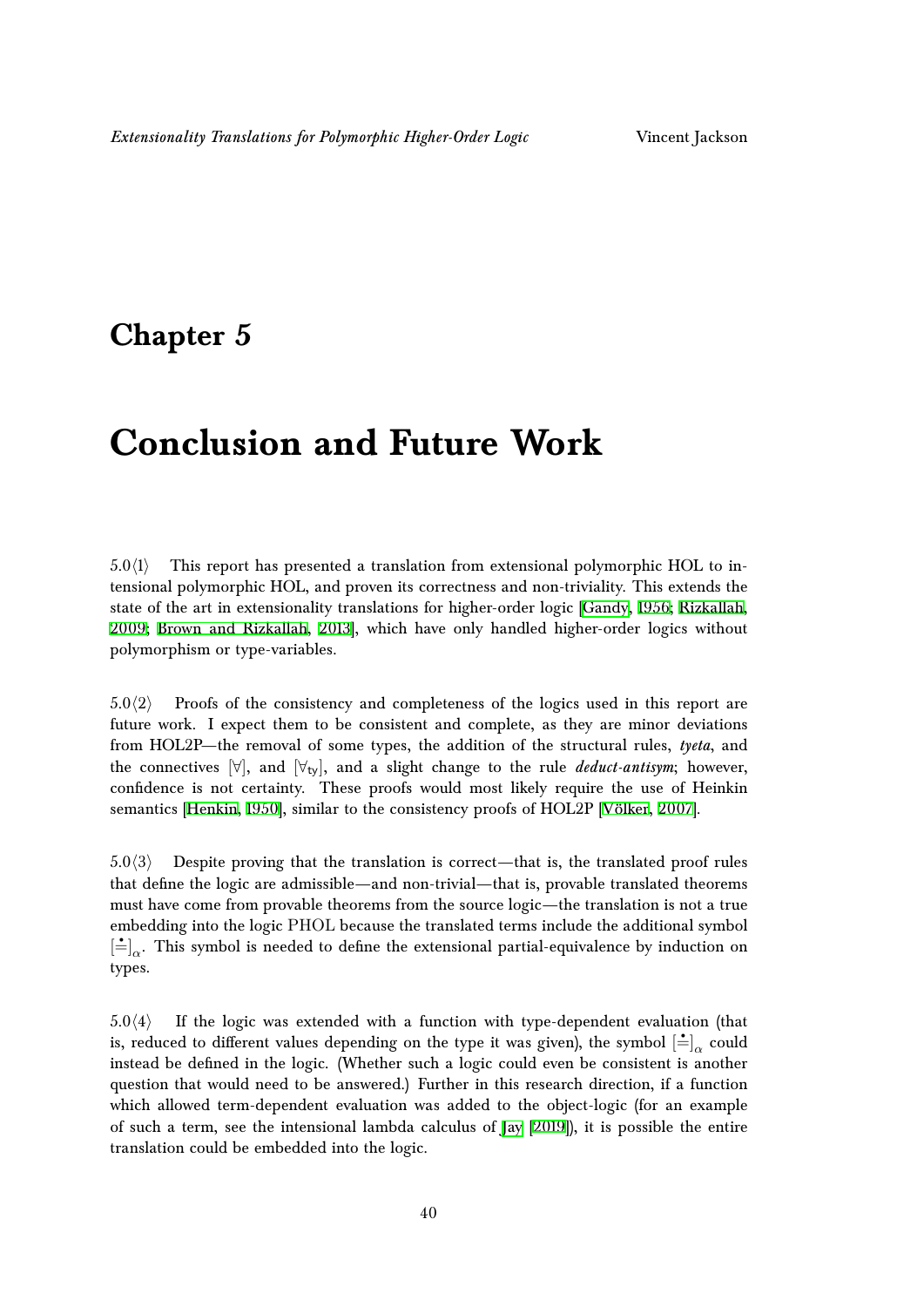# **Extension to Other Logics**

5.0*⟨*5*⟩* This work has extended the extensionality translation to a polymorphic HOL based on HOL2P [Völker, 2007], which adds consistent type-polymorphism to higher-order logic by using ranks. HOL-Omega [Harrison, 2009] is an extension of HOL2P which uses naturalnumber ranks, which increases the expressivity of the logic. I conjecture that the structure of the translation pres[ented](#page-50-2) in this work should be extensible to HOL-Omega, but this would need to be [proven.](#page-50-2)

5.0*⟨*6*⟩* Extending the translation to type-constructors or type-operators, which are present in HOL2P—but were not included in the polymorphic HOL of this report for simplicity of the logic—is another possible extension.

5.0*⟨*7*⟩* A critical assumption in this translation—and indeed in the translations of Gandy [1956] and Rizkallah [2009]—is the non-emptiness of types. This allows the definition of the reflexive term  $Z_{\tau}$  which is critical to the *drop-unusedR* lemma. An interesting question is if there is a way to extend the translation to systems with empty types, or if such a tran[slation](#page-49-1) [is imp](#page-49-1)ossi[ble.](#page-50-0)

# **Prove the Translation Correct in a Theorem Prover**

5.0*⟨*8*⟩* Another line of further research is to prove this or other translation results in a theorem prover. This would require an embedding of the two polymorphic higher-order logics in a theorem prover, which would be a significant undertaking. Similar work in embedding HOL Light into itself has been performed by Kumar et al. [2016].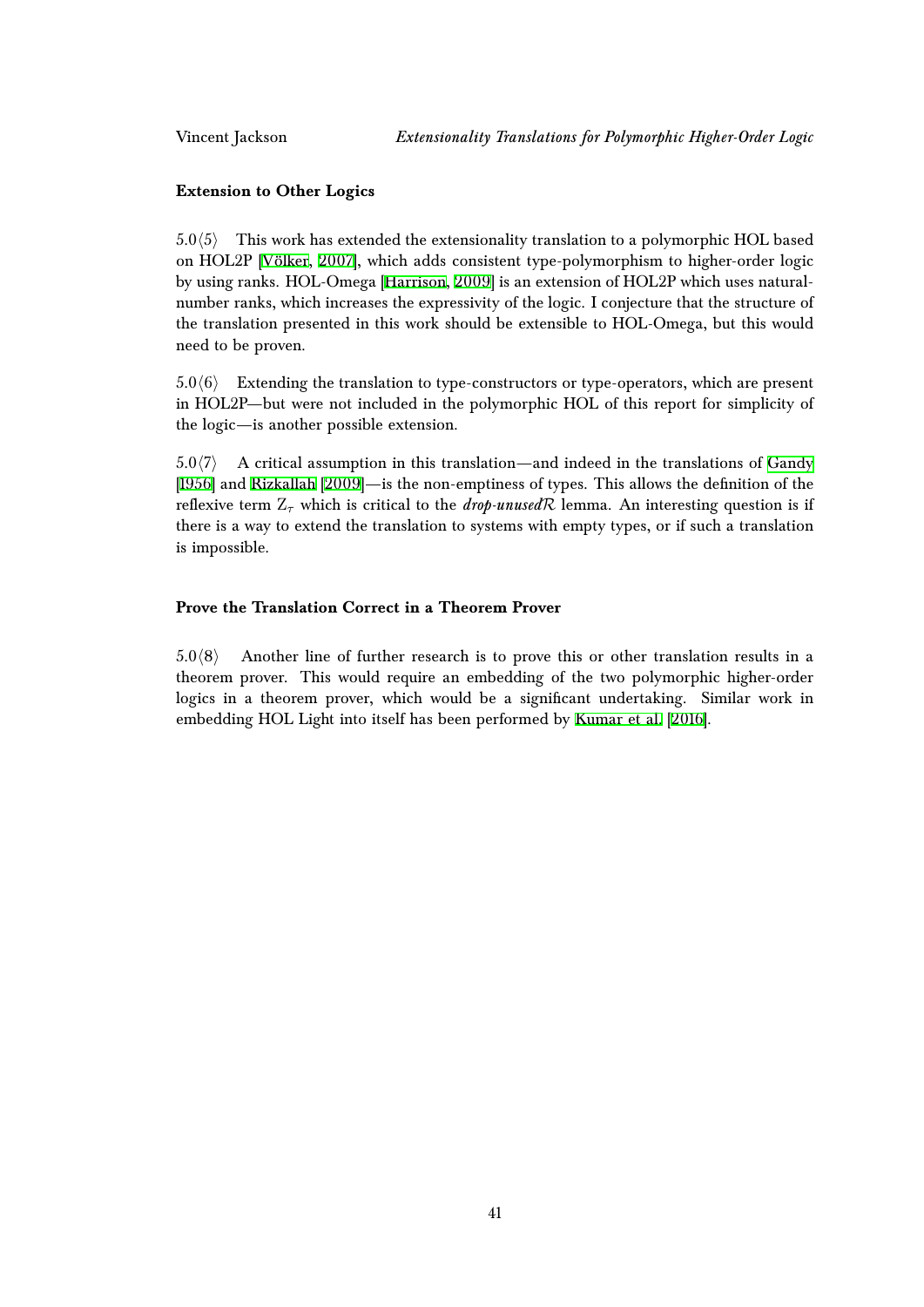# **Bibliography**

- T. Altenkirch. 1999. Extensional Equality in Intensional Type Theory. In *Symposium on Logic in Computer Science*. IEEE Computer Society, Los Alamitos, CA, USA, 412. https: //doi.org/10.1109/LICS.1999.782636
- Hendrik Pieter Barendregt. 1981. *The lambda calculus: its syntax and semantics*. North-Holland Pub. Co., Amsterdam ; New York : New York.
- Gi[lles Barthe, Venanzio Capretta, and Oli](https://doi.org/10.1109/LICS.1999.782636)vier Pons. 2003. Setoids in type theory. *Journal of Functional and Logic Programming* 13 (2003), 261–293. https://hal. archives-ouvertes.fr/hal-01124972 Special Issue on Logical Frameworks and Metalanguages.
- Chad E. Brown and Christine Rizkallah. 2013. From Classical Extension[al Higher-Order](https://hal.archives-ouvertes.fr/hal-01124972) [Tableau to Intuitionistic Intentional Natur](https://hal.archives-ouvertes.fr/hal-01124972)al Deduction. In *Third International Workshop on Proof Exchange for Theorem Proving, PxTP 2013, Lake Placid, NY, USA, June 9-10, 2013*. 27–42. http://www.easychair.org/publications/paper/141242
- <span id="page-49-0"></span>Alonzo Church. 1940. A Formulation of the Simple Theory of Types. *The Journal of Symbolic Logic* 5, 2 (1940), 56–68. http://www.jstor.org/stable/2266170
- Thierry C[oquand. 1995. A new paradox in type theory. In](http://www.easychair.org/publications/paper/141242) *Logic, Methodology and Philosophy of Science IX*, Dag Prawitz, Brian Skyrms, and Dag Westerståhl (Eds.). Studies in Logic and the Foundations of Mathe[matics, Vol. 134. Elsevier, 555 – 570.](http://www.jstor.org/stable/2266170) https://doi.org/10. 1016/S0049-237X(06)80062-5
- R. O. Gandy. 1956. On the Axiom of Extensionality–Part I. *J. Symbolic Logic* 21, 1 (03 1956), 36–48. https://projecteuclid.org:443/euclid.jsl/118[3732302](https://doi.org/10.1016/S0049-237X(06)80062-5)
- <span id="page-49-1"></span>H[erman Geuvers. 2007. \(In\)consis](https://doi.org/10.1016/S0049-237X(06)80062-5)tency of Extensions of Higher Order Logic and Type Theory. In *Types for Proofs and Programs*, Thorsten Altenkirch and Conor McBride (Eds.). Springer [Berlin Heidelberg, Berlin, Heidelberg, 140–159.](https://projecteuclid.org:443/euclid.jsl/1183732302) https://doi.org/10.1007/ 978-3-540-74464-1\_10

Valery Glivenko. 1929. Sur quelques points de la logique de M. Brouwer. (1929).

K[urt Gödel. 1933. On intuiti](https://doi.org/10.1007/978-3-540-74464-1_10)onistic arithmetic and number theory. In *[Kurt Gödel: Collected](https://doi.org/10.1007/978-3-540-74464-1_10) Works*, S. Feferman, John W. Dawson, Stephen C. Kleene Jr., G. Moore, R. Solovay, and Jean van Heijenoort (Eds.). Vol. I. Clarendon Press ; Oxford University Press, Oxford [Oxfordshire] : New York.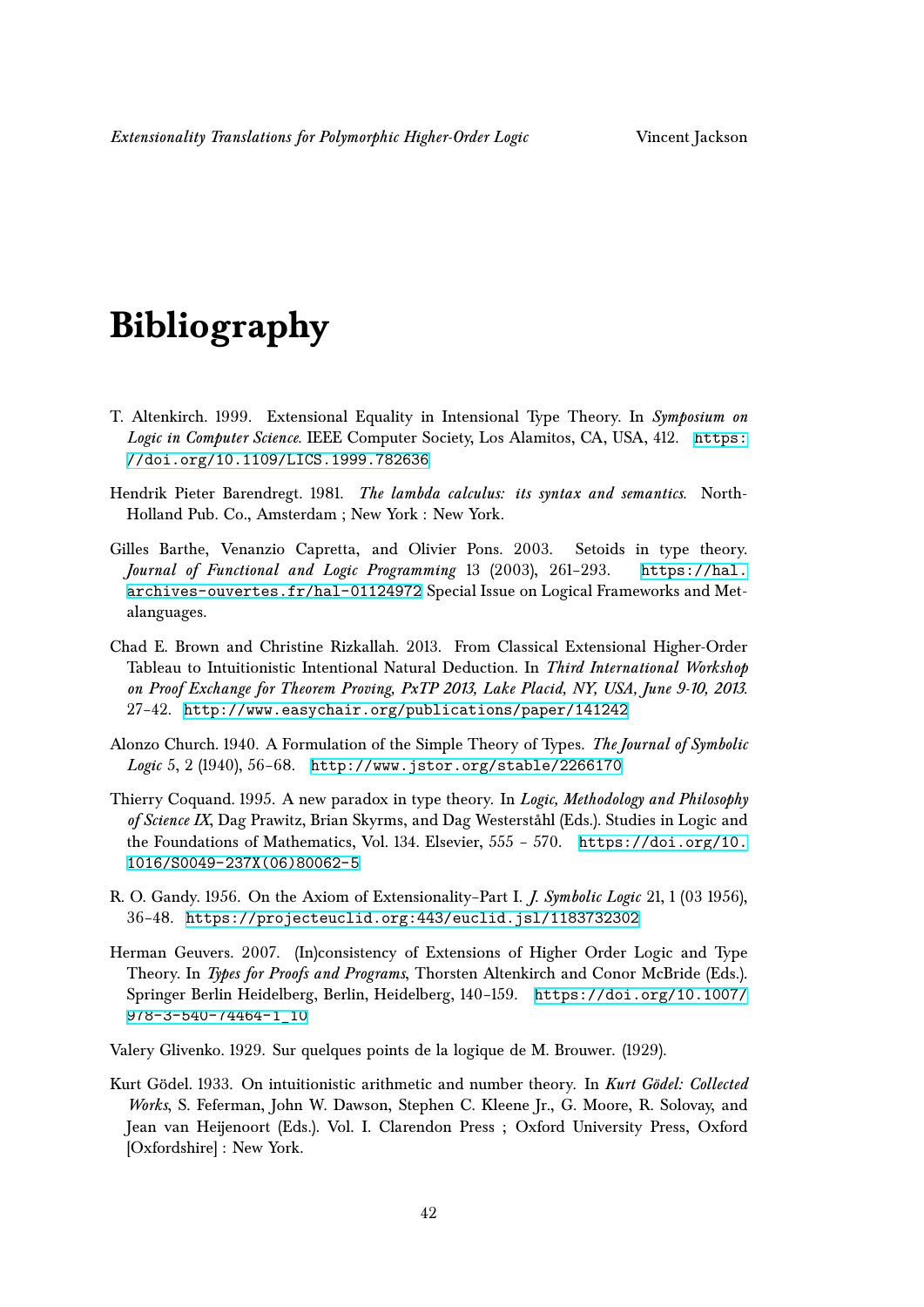- John Harrison. 2009. HOL Light: An Overview. In *Theorem Proving in Higher Order Logics*, Stefan Berghofer, Tobias Nipkow, Christian Urban, and Makarius Wenzel (Eds.). Springer Berlin Heidelberg, Berlin, Heidelberg, 60–66. https://doi.org/10.1007/ 978-3-642-03359-9\_4
- Leon Henkin. 1950. Completeness in the theory of types. *Journal of Symbolic Logic* 15, 2 (1950), 8191. https://doi.org/10.2307/2266967
- <span id="page-50-1"></span>Martin Hofmann. 1995. *Extensional concepts in intensional type theory*. Ph.D. Dissertation. University of Edinburgh. http://www.lfcs.inf.ed.ac.uk/reports/95/ ECS-LFCS-9[5-327/](https://doi.org/10.2307/2266967)
- Antonius J. C. Hurkens. 1995. A simplification of Girard's paradox. In *Typed Lambda Calculi and Applications*, Mariangiol[a Dezani-Ciancaglini and Gordon Plotkin \(Eds.\).](http://www.lfcs.inf.ed.ac.uk/reports/95/ECS-LFCS-95-327/) [Springer Berlin Heide](http://www.lfcs.inf.ed.ac.uk/reports/95/ECS-LFCS-95-327/)lberg, Berlin, Heidelberg, 266–278. https://doi.org/10.1007/ BFb0014058
- Barry Jay. 2019. A Simpler Lambda Calculus. In *Proceedings of the 2019 ACM SIGPLAN Workshop on Partial Evaluation and Program Manipulation (PEPM 2019)*[. ACM, New York,](https://doi.org/10.1007/BFb0014058) [NY, USA, 1–9](https://doi.org/10.1007/BFb0014058). https://doi.org/10.1145/3294032.3294085
- Ulrich Kohlenbach. 2008. *Systems based on classical logic and functional interpretation*. Springer Berlin Heidelberg, Berlin, Heidelberg, 163–197. https://doi.org/10.1007/ 978-3-540-77[533-1\\_10](https://doi.org/10.1145/3294032.3294085)
- Ramana Kumar, Rob Arthan, Magnus O. Myreen, and Scott Owens. 2016. Self-Formalisation of Higher-Order Logic. *Journal of Automated Reasoning* [56, 3 \(01 Mar 2016\), 221–259.](https://doi.org/10.1007/978-3-540-77533-1_10) [https://doi.org/10.10](https://doi.org/10.1007/978-3-540-77533-1_10)07/s10817-015-9357-x
- Sigekatu Kuroda. 1951. Intuitionistische Untersuchungen der formalistischen Logik. *Nagoya Math. J.* 2 (1951), 35–47. https://projecteuclid.org:443/euclid.nmj/1118764737
- Horst Luckhardt. 1973. *[Elimination of extensionality](https://doi.org/10.1007/s10817-015-9357-x)*. Springer Berlin Heidelberg, Berlin, Heidelberg, 28–40. https://doi.org/10.1007/BFb0060874
- Benjamin C Pierce. 2002. *[Types and programming languages](https://projecteuclid.org:443/euclid.nmj/1118764737)*. MIT Press, Cambridge, Mass.
- Christine Rizkallah. 2009. *[Proof Representations for Higher Order](https://doi.org/10.1007/BFb0060874) Logic*. Master's thesis. Universität des Saarlandes, Saarbrücken, Germany.
- <span id="page-50-0"></span>Morten Heine B. Sørensen and Pawel Urzyczyn. 1998. *Lectures on the Curry–Howard Isomorphism*. Elsevier Science.
- Gaisi Takeuti. 1953. On a generalized logic calculus. *Japanese journal of mathematics: transactions and abstracts* 23 (1953), 39–96. https://doi.org/10.4099/jjm1924.23.0\_39
- <span id="page-50-2"></span>Norbert Völker. 2007. HOL2P - A System of Classical Higher Order Logic with Second Order Polymorphism. In *Theorem Proving in Higher Order Logics*, Klaus Schneider and Jens Brandt (Eds.). Springer Berlin H[eidelberg, Berlin, Heidelberg, 334–351.](https://doi.org/10.4099/jjm1924.23.0_39) https: //doi.org/10.1007/978-3-540-74591-4\_25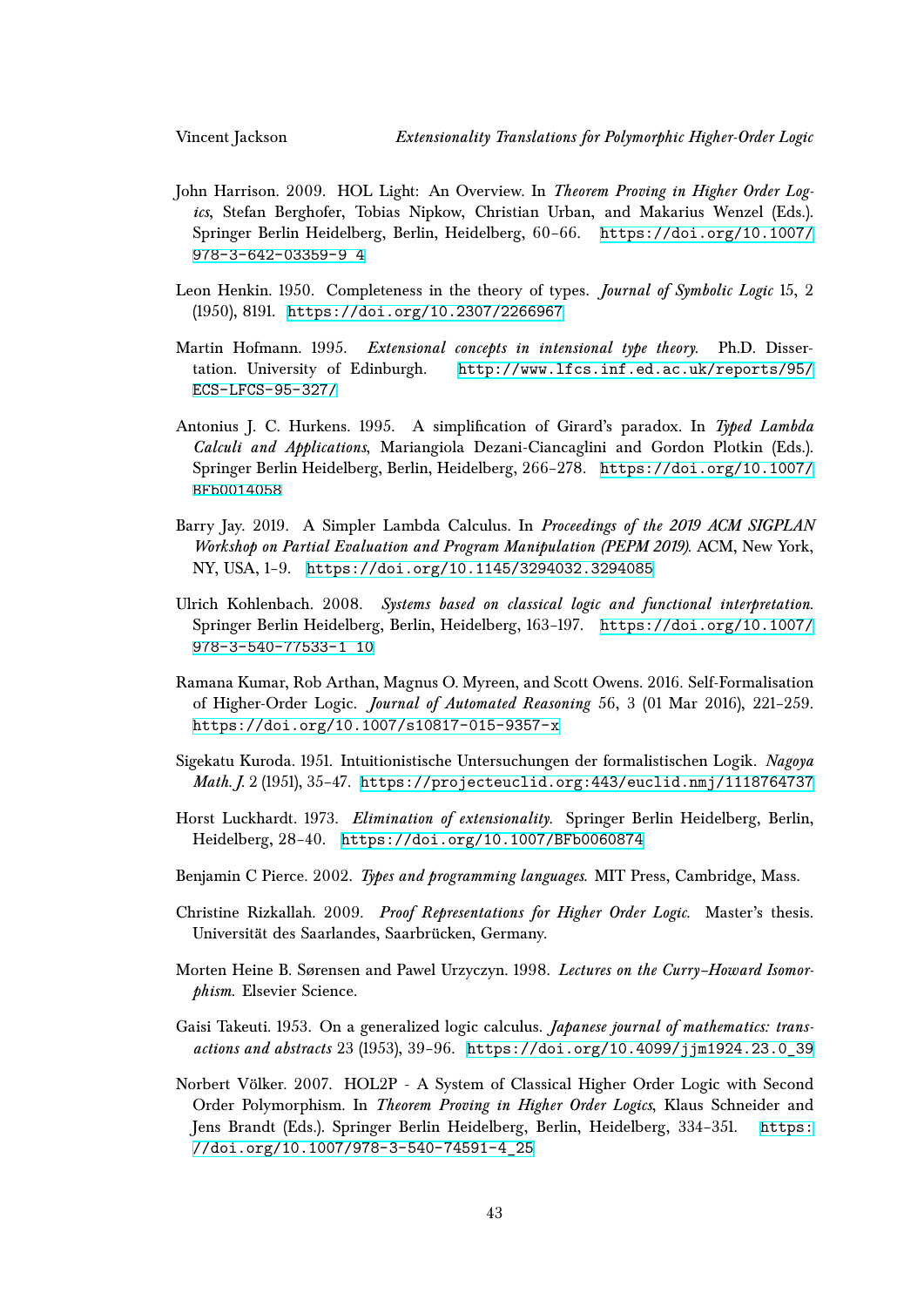Naim Çaman and J.Roger Hindley. 1998. Combinatory weak reduction in lambda calculus. *Theoretical Computer Science* 198, 1 (1998), 239 – 247. https://doi.org/10.1016/ S0304-3975(97)00250-8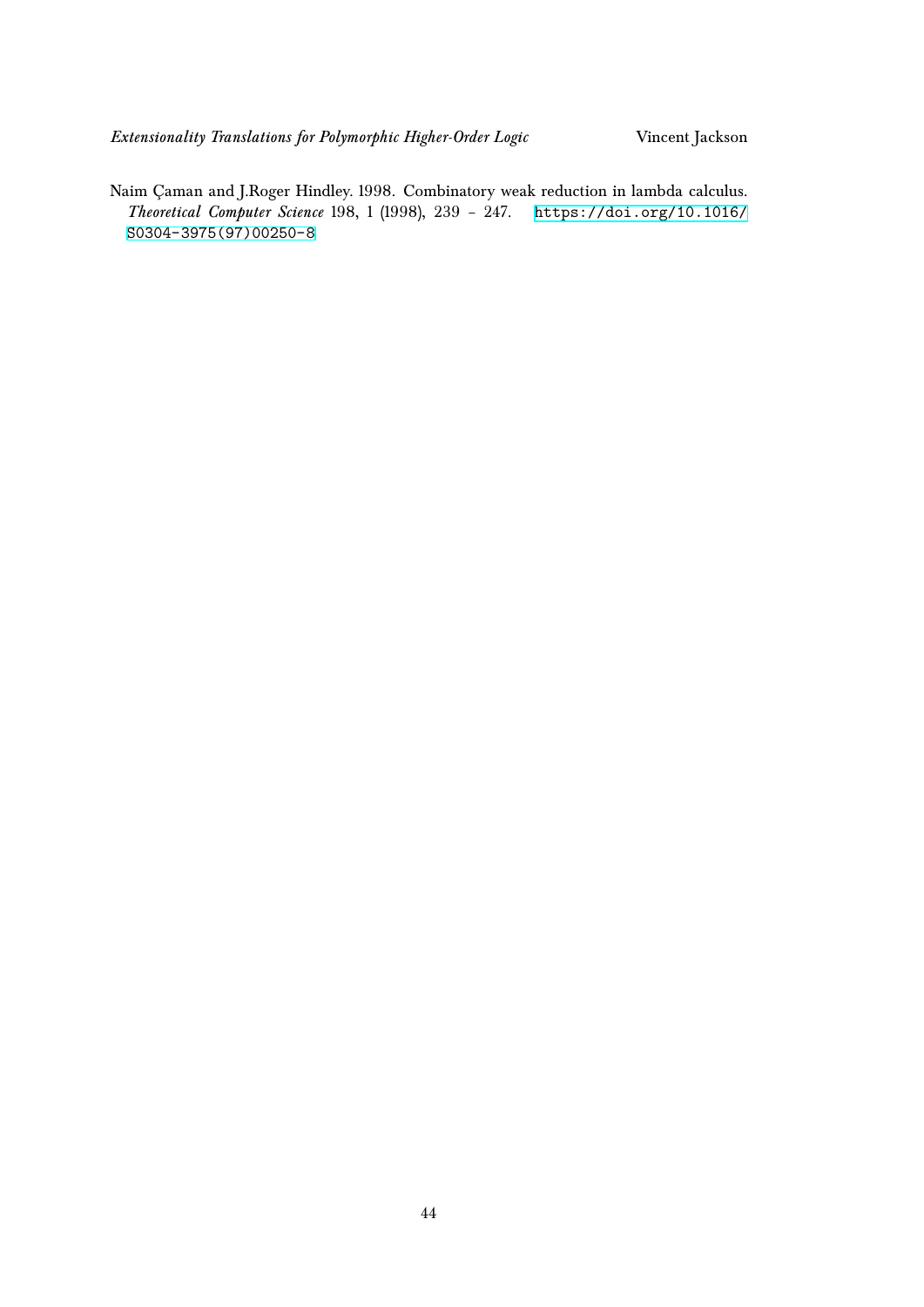# **Appendix A**

# **A.1 Polymorphic HOL**

We defined two systems, extensional and intensional higher-order logic.

# **A.1.1 Extensional Polymorphic Higher-Order Logic**

**Syntax**

**Kinds**  $\kappa ::= *_{\mathsf{S}}$  (small types) *| ∗*<sup>L</sup> (large types)

| (propositions)      | $\tau \mathrel{\mathop:}= o$ |
|---------------------|------------------------------|
| (individuals)       | $\lfloor t \rfloor$          |
| (functions)         | $ \tau_1 \Rightarrow \tau_2$ |
| (type variables)    | $\alpha$                     |
| (type polymorphism) | $\Pi\alpha$ . $\tau$         |

**Types**

# **Terms**

| (variables)              | $s, t, u, v \mathrel{\mathop:}= x_{\tau}$ |
|--------------------------|-------------------------------------------|
| (lambda abstraction)     | $\lambda x_{\tau}$ . s                    |
| (application)            | s t                                       |
| (equality)               | $\vert \vert = \vert_{\tau}$              |
| (type abstraction)       | $\vert \Lambda \alpha. s$                 |
| (type application)       | $ s :\tau:$                               |
| (indefinite description) | $ \varepsilon_{\tau} $                    |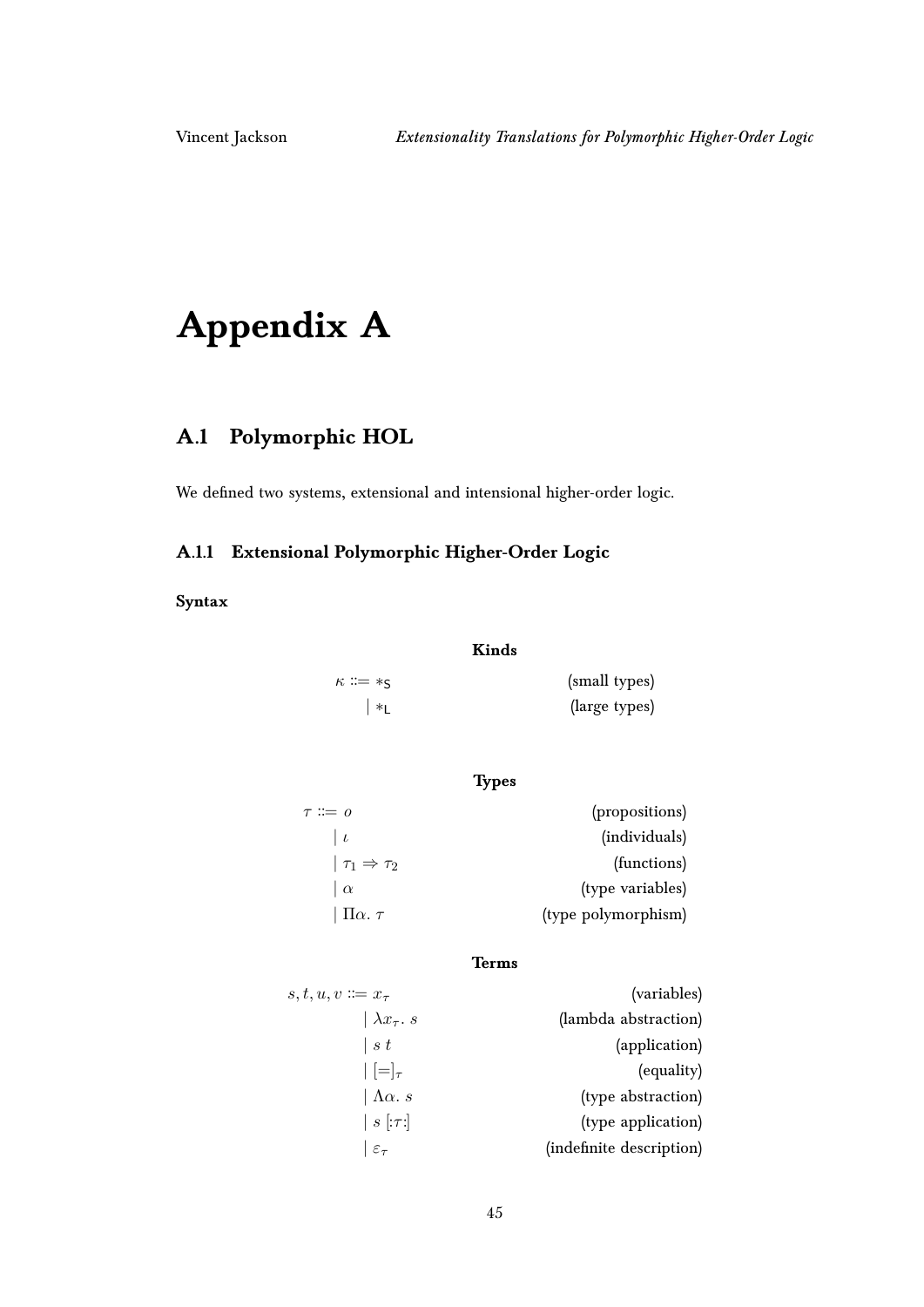Where types are taken up to  $\alpha$  equivalence, and terms are taken up to  $\alpha$  and  $\beta$  equivalence.

# **Kinding Rules**

$$
\begin{array}{ccc}\n\overline{\phantom{0}} & \overline{\phantom{0}} & \overline{\phantom{0}} & \overline{\phantom{0}} & \overline{\phantom{0}} & \overline{\phantom{0}} \\
\overline{\phantom{0}} & \overline{\phantom{0}} & \overline{\phantom{0}} & \overline{\phantom{0}} & \overline{\phantom{0}} & \overline{\phantom{0}} \\
\overline{\phantom{0}} & \phantom{0} & \overline{\phantom{0}} & \overline{\phantom{0}} & \overline{\phantom{0}} \\
\overline{\phantom{0}} & \phantom{0} & \overline{\phantom{0}} & \overline{\phantom{0}} & \overline{\phantom{0}} \\
\overline{\phantom{0}} & \phantom{0} & \overline{\phantom{0}} & \overline{\phantom{0}} \\
\overline{\phantom{0}} & \phantom{0} & \overline{\phantom{0}} & \overline{\phantom{0}} & \overline{\phantom{0}} \\
\overline{\phantom{0}} & \phantom{0} & \overline{\phantom{0}} & \overline{\phantom{0}} \\
\overline{\phantom{0}} & \phantom{0} & \overline{\phantom{0}} & \overline{\phantom{0}} \\
\overline{\phantom{0}} & \phantom{0} & \overline{\phantom{0}} & \overline{\phantom{0}} \\
\overline{\phantom{0}} & \phantom{0} & \overline{\phantom{0}} & \overline{\phantom{0}} \\
\overline{\phantom{0}} & \phantom{0} & \overline{\phantom{0}} & \overline{\phantom{0}} \\
\overline{\phantom{0}} & \phantom{0} & \overline{\phantom{0}} & \overline{\phantom{0}} \\
\overline{\phantom{0}} & \phantom{0} & \overline{\phantom{0}} & \overline{\phantom{0}} \\
\overline{\phantom{0}} & \phantom{0} & \overline{\phantom{0}} & \overline{\phantom{0}} \\
\overline{\phantom{0}} & \phantom{0} & \overline{\phantom{0}} & \overline{\phantom{0}} \\
\overline{\phantom{0}} & \phantom{0} & \overline{\phantom{0}} & \overline{\phantom{0}} \\
\overline{\phantom{0}} & \phantom{0} & \overline{\phantom{0}} & \overline{\phantom{0}} \\
\overline{\phantom{0}} & \phantom{0} & \overline{\phantom{0}} & \overline{\phantom{0}} \\
\overline{\phantom{0}} &
$$

where *r* is either S or L.

# **Typing Rules**

$$
\frac{\begin{array}{c}\n\vdash s : \tau_2 \\
\hline\n\vdash \lambda x_{\tau_1} \cdot s : \tau_1 \Rightarrow \tau_2 \\
\hline\n\vdash s : \tau_1 \Rightarrow \tau_2\n\end{array}\n\qquad\n\begin{array}{c}\n\vdash s : \tau_1 \Rightarrow \tau_2 \quad \vdash t : \tau_1 \\
\hline\n\vdash s : \tau_2\n\end{array}\n\qquad\n\begin{array}{c}\n\vdash s : \Pi \alpha \cdot \tau \quad \vdash \sigma :_{\mathsf{R}} \mathsf{S} \\
\hline\n\vdash \Lambda \alpha \cdot s : \Pi \alpha \cdot \tau\n\end{array}\n\qquad\n\begin{array}{c}\n\vdash s : \Pi \alpha \cdot \tau \quad \vdash \sigma :_{\mathsf{R}} \mathsf{S} \\
\hline\n\vdash s : \sigma : \tau [\sigma/\alpha]\n\end{array}\n\qquad\n\begin{array}{c}\n\vdash r :_{\mathsf{R}} r \\
\hline\n\vdash [\varepsilon]_{\tau} : (\tau \Rightarrow o) \Rightarrow \tau\n\end{array}\n\qquad\n\begin{array}{c}\n\vdash \tau :_{\mathsf{R}} r \\
\hline\n\vdash [\forall]_{\tau} : (\tau \Rightarrow o) \Rightarrow o\n\end{array}\n\qquad\n\begin{array}{c}\n\vdash \top :_{\mathsf{R}} r \\
\hline\n\vdash [\forall]_{\tau} : (\Pi \alpha \cdot o) \Rightarrow o\n\end{array}
$$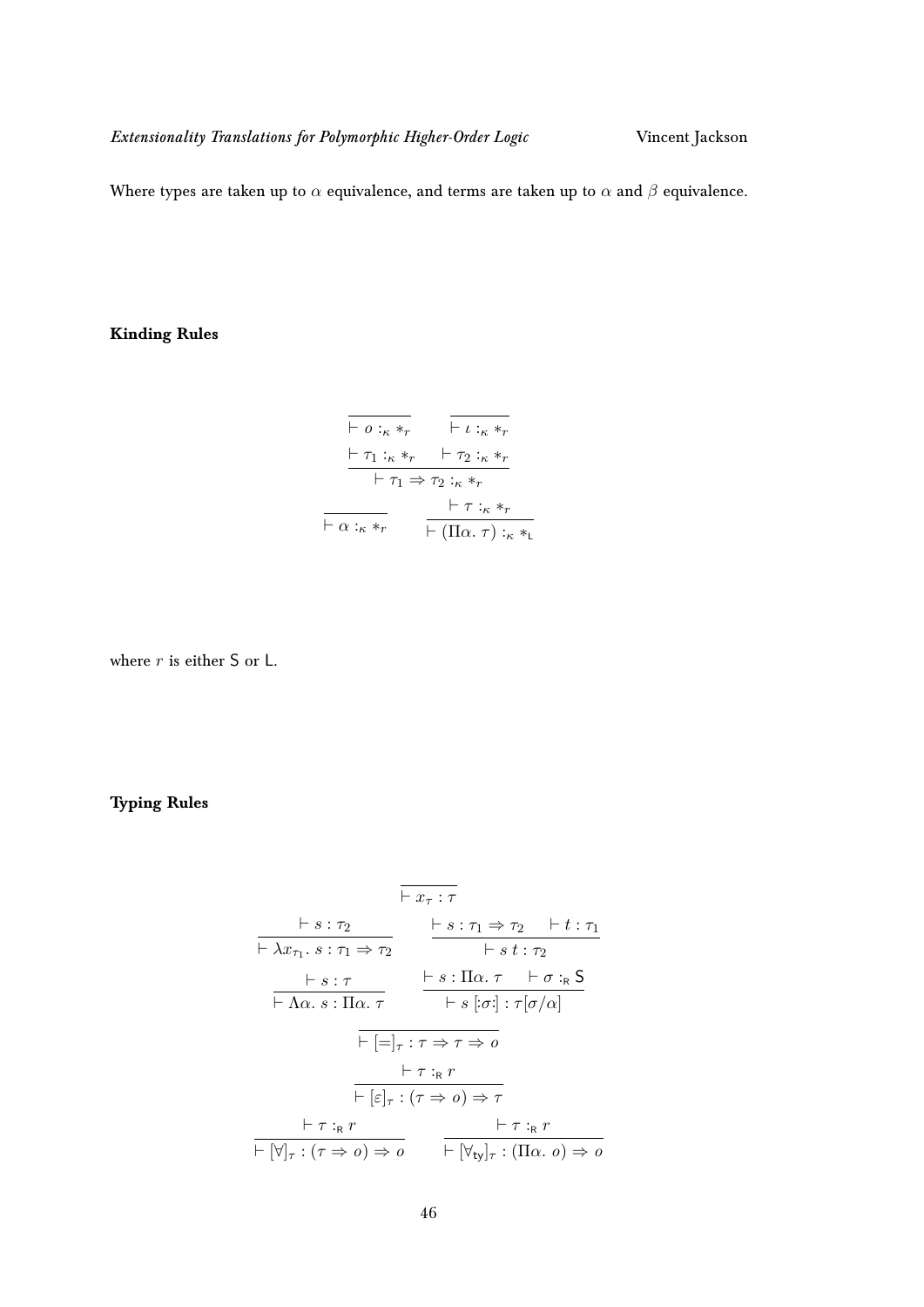# **Proof Rules**

| <b>Structural</b>                                                                                                                       |                                                                                                                                |
|-----------------------------------------------------------------------------------------------------------------------------------------|--------------------------------------------------------------------------------------------------------------------------------|
| $p \rightarrow p$ assm                                                                                                                  |                                                                                                                                |
| $\frac{\Gamma \vdash p}{\Gamma, \Delta \vdash p}$ weaken                                                                                | $\frac{\Gamma, \Delta, \Delta \vdash p}{\Gamma, \Delta \vdash p}$ contract                                                     |
| <b>Equality</b>                                                                                                                         |                                                                                                                                |
| $\frac{\Gamma}{\vdash s = s}$ refl                                                                                                      | $\frac{\Gamma \vdash s = t}{\Gamma, \Delta \vdash s = u}$ trans                                                                |
| $\frac{\Gamma \vdash s = t}{\Gamma, \Delta \vdash s u = t}$ mk-comb                                                                     | $\frac{\Gamma \vdash s = t}{\vdash (\lambda x. s) t = s[t/x]}$ beta                                                            |
| $(x \text{ not in } \Gamma)$ $\frac{\Gamma \vdash s = t}{\Gamma \vdash (\lambda x. s) = (\lambda x. t)}$ abs                            | $(x \text{ not in } t)$ $\frac{\Gamma \vdash s = t}{\vdash (\lambda x. t \cdot x) = t}$ eta                                    |
| $\frac{\Gamma \vdash s = t}{\Gamma \vdash s [\tau :] = t [\tau :]}$ tvapp                                                               | $\frac{\Gamma}{\vdash (\Lambda \alpha. s) [\sigma :]} = s[\sigma/\alpha]$ tybeta                                               |
| $(\alpha \text{ not in } \Gamma)$ $\frac{\Gamma \vdash s = t}{\Gamma \vdash (\Lambda \alpha. s) = (\Lambda \alpha. t)}$ tvabs           | $(\alpha \text{ not in } f)$ $\frac{\vdash (\Lambda \alpha. f [\alpha :) = f}{\vdash (\Lambda \alpha. f [\alpha :) = f}$ tyeta |
| $\frac{\Gamma \vdash s =_o t \quad \Delta \vdash s}{\Gamma, \Delta \vdash t}$ eq-rnp                                                    | $\frac{\Gamma, q \vdash p \quad \Delta, p \vdash q}{\Gamma, \Delta \vdash p =_o q}$ deduct-antisym                             |
| $(x \text{ not in } p)$ $\frac{\vdash p s \rightarrow p (\varepsilon x. p x)}{\vdash p s \rightarrow p (\varepsilon x. p x)}$ select-ax | <math< td=""></math<>                                                                                                          |

# **A.1.2 Intensional Polymorphic Higher-Order Logic**

**Syntax**

$$
s, t, u, v ::= ...
$$
  
\n
$$
|\nabla|_{\tau}
$$
 (universal quantification)  
\n
$$
|\nabla_{\tau}|
$$
  
\n
$$
|\nabla_{\tau}|
$$
  
\n
$$
|\nabla_{\tau}|
$$
  
\n
$$
|\nabla_{\tau}|
$$
  
\n
$$
|\nabla_{\tau}|
$$
  
\n
$$
(\text{universal type-quantification})
$$
  
\n
$$
(\text{ext. equiv. on type-vars})
$$

The syntax is as it is in  $\text{PHOL}_{\xi\eta},$  except with the addition of  $[\forall]_\tau,$   $[\forall_{\text{ty}}],$  and  $[\mathring{=}]$  as primitive symbols. The addition of the foralls is neccesary because the proofs of the introduction rules for these makes use of *abs* and *tyabs* respectively (which are not present in PHOL).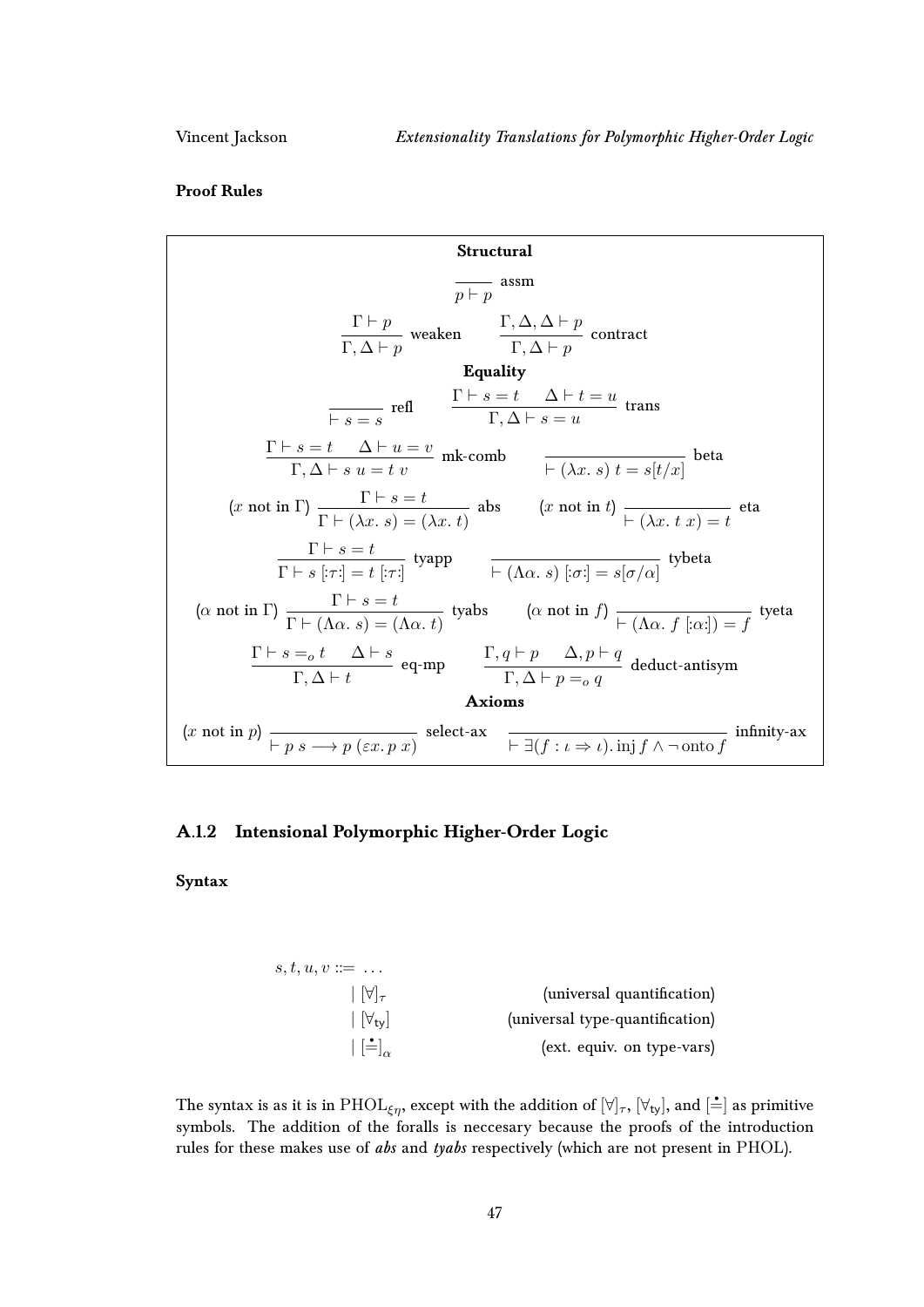The addition of  $\left[\stackrel{\bullet}{=}\right]_\alpha$  is necessary, because nothing in the logic reduces due to typesubstition, except  $[=]_{\alpha}$ , which is too weak for the translation.

In addition, *beta equivalence changes* due to the removal of *abs* and *tyabs*. The precise nature of this is that beta-reducts may only reduce if the reduct does not contain the bound variable of any lambda term enclosing the reduct. (See Subsection A.2.2 for a thorough definition.)

# **Typing**

$$
\frac{\vdash \tau :_{\kappa} k}{\vdash [\forall]_{\tau} : (\tau \Rightarrow o) \Rightarrow o} \qquad \frac{\vdash [\forall_{\mathsf{ty}}] : (\Pi \alpha. o) \Rightarrow o}{\vdash [\forall_{\mathsf{ty}}] : (\Pi \alpha. o) \Rightarrow o}
$$

#### **Rules**

We remove *eta*, *abs*, *tyeta* and *tyabs*. Moreover, we add the rules

| $(x \text{ not in } \Gamma) \frac{\Gamma \vdash p}{\Gamma \vdash \forall x. p} \forall I \quad [s/x] \frac{\Gamma \vdash [\forall] p}{\Gamma \vdash p s} \forall E$                                                              |  |
|----------------------------------------------------------------------------------------------------------------------------------------------------------------------------------------------------------------------------------|--|
| $(\alpha \text{ not in } \Gamma) \frac{\Gamma \vdash p}{\Gamma \vdash \forall_{\text{ty}} \alpha. p} \forall_{\text{ty}} I \quad \frac{\Gamma \vdash [\forall_{\text{ty}}] p}{\Gamma \vdash p \;[:\tau:]} \forall_{\text{ty}} E$ |  |

The definitions of the binder form of  $\forall$  and  $\forall_{ty}$  are the same as in  $\text{PHOL}_{\xi\eta}$ .

# **A.2 Rewriting Subterms**

# **A.2.1 In** PHOL*ξη*

Define a *context* for PHOL*ξη* as

$$
\begin{aligned}\n\therefore &= [\cdot] \\
& \mid x \\
& \mid \lambda x. e \\
& \mid e_1 e_2 \\
& \mid [\equiv] \\
& \mid \Lambda \alpha. e \\
& \mid e [\cdot \tau \cdot] \\
& \mid \varepsilon\n\end{aligned}
$$

 $e$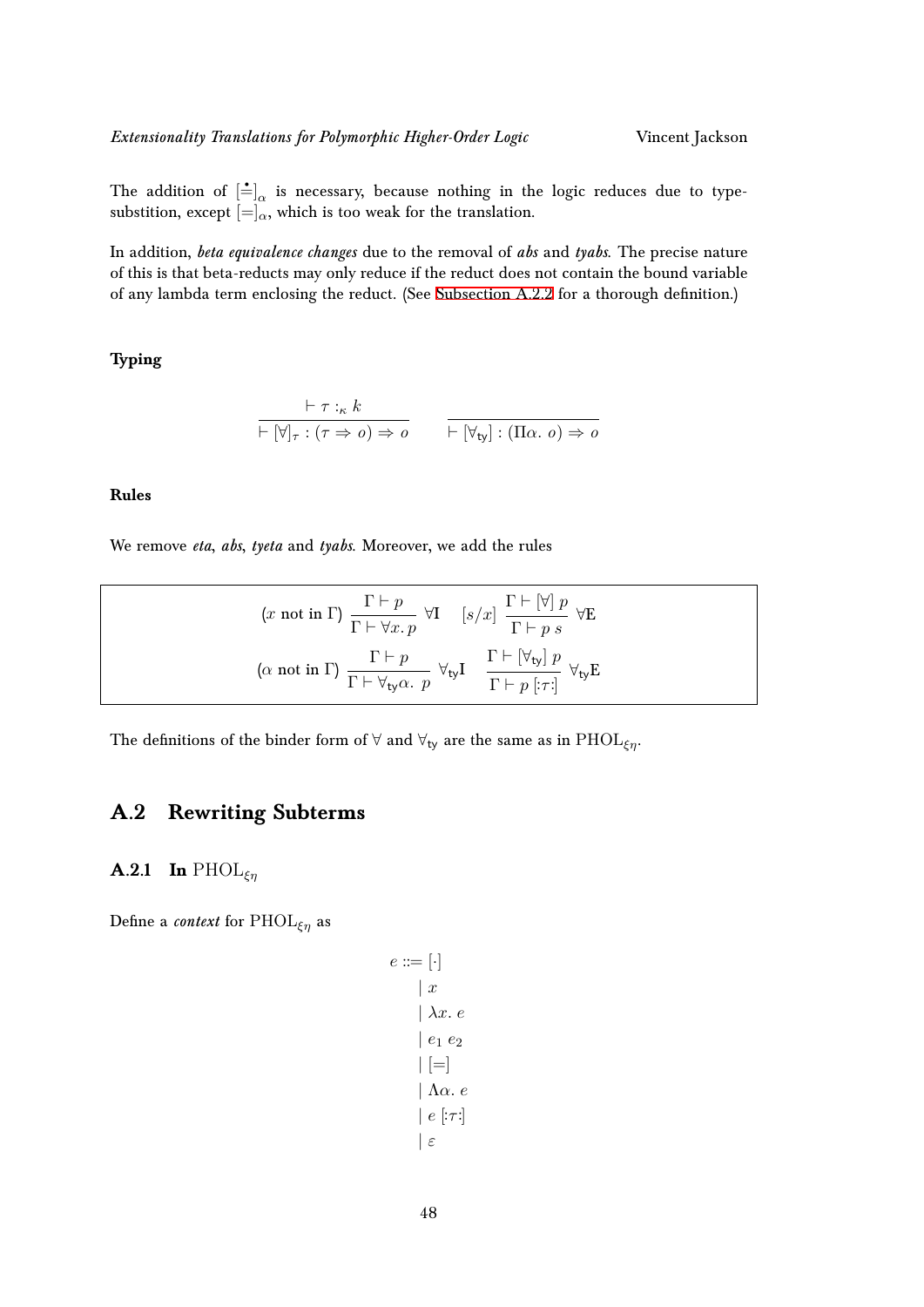A context represents a term with a *hole*, denoted by the symbol [*·*]. Application of a term to a context is written *e*[*s*], and represents the replacement of [*·*] by *s*, which results in a new term.

Using contexts, we can show the useful rule

$$
\frac{\Gamma \vdash s = t \quad \Delta \vdash e[s]}{\Gamma, \Delta \vdash e[t]} \text{ rewrite}
$$

is admissible to PHOL.

The proof is by showing the lemma

$$
\frac{\Gamma\vdash s = t}{\Gamma\vdash e[s] = e[t]}
$$

is admissable by induction on *e* (the rewrite rule follows immediately by *eq-mp*).

*Proof.* By induction on *e*

**Case** [*·*]:

$$
\frac{\Gamma \vdash s = t}{\Gamma \vdash ([\cdot])[s] = ([\cdot])[t]} \text{ defn-subst}
$$

**Case** *x*: by *refl*.

**Case**  $\lambda x$ . *e*: by *abs.* 

**Case** *e*<sup>1</sup> *e*2: by *mk-comb*.

**Case**  $[=]$ : by *refl.* 

**Case** Λ*α. e*: by *tyabs*.

**Case** *e* [:*τ* :]: by *tyapp*.

**Case** *ε*: by *refl*.

 $\Box$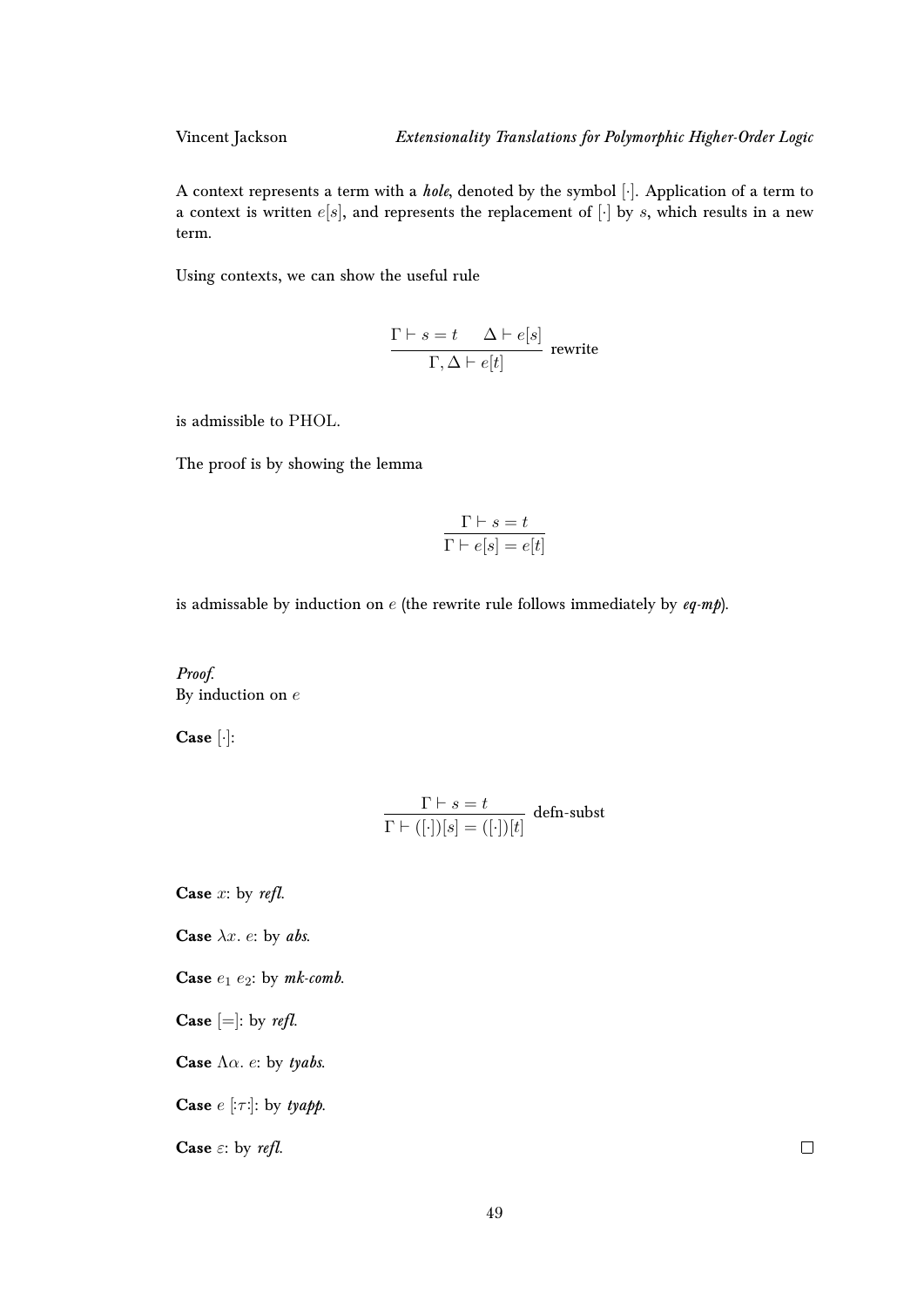# **A.2.2 In** PHOL

The major difference of PHOL, as compared to PHOL*ξη*, is that we do not have the *abs* or *tyabs* rules. The effect on the logic caused by the absence of these rules is that you cannot rewrite any subterm from under a lambda which contains the variable bound by that lambda. This is, in fact, just capture avoiding substitution, and thus we do not need contexts to show the admissibility of this rule.

The substition lemma for PHOL is

$$
(x \text{ is free in } u) \frac{\Gamma \vdash s = t \quad \Delta \vdash u[s/x]}{\Gamma, \Delta \vdash u[t/x]} \text{ rewrite}
$$

using the appropriate notion of context for PHOL. This is again proven from

$$
\frac{\Gamma \vdash s = t}{\Gamma \vdash u[s/x] = u[s/x]}
$$

by induction on *u*.

*Proof.* By induction on *u*

**Case** *y*:

**Subcase**  $y \equiv x$ :

$$
\frac{\Gamma\vdash s=t}{\Gamma\vdash x[s/x]=x[t/x]}\ \text{defn-subst}
$$

**Subcase**  $y \not\equiv x$ : by *refl.* 

**Case** *λy. u*: By the conditions on  $x, y \neq x$ .

$$
\frac{\Gamma(\lambda z \ y. u[z/x]) = (\lambda z \ y. u[z/x]) \text{refl}}{\Gamma \vdash (\lambda z \ y. u[z/x]) \ s = (\lambda z \ y. u[z/x]) \ t} \text{mk-comb}
$$
\n
$$
\frac{\Gamma \vdash (\lambda z \ y. u[z/x]) \ s = (\lambda z \ y. u[z/x]) \ t}{\Gamma \vdash (\lambda y. e[s/x]) = (\lambda y. e[t/x])} \text{beta}
$$

**Case**  $u_1$   $u_2$ : by  $mk$ -comb.

**Case**  $[=]$ : by *refl.*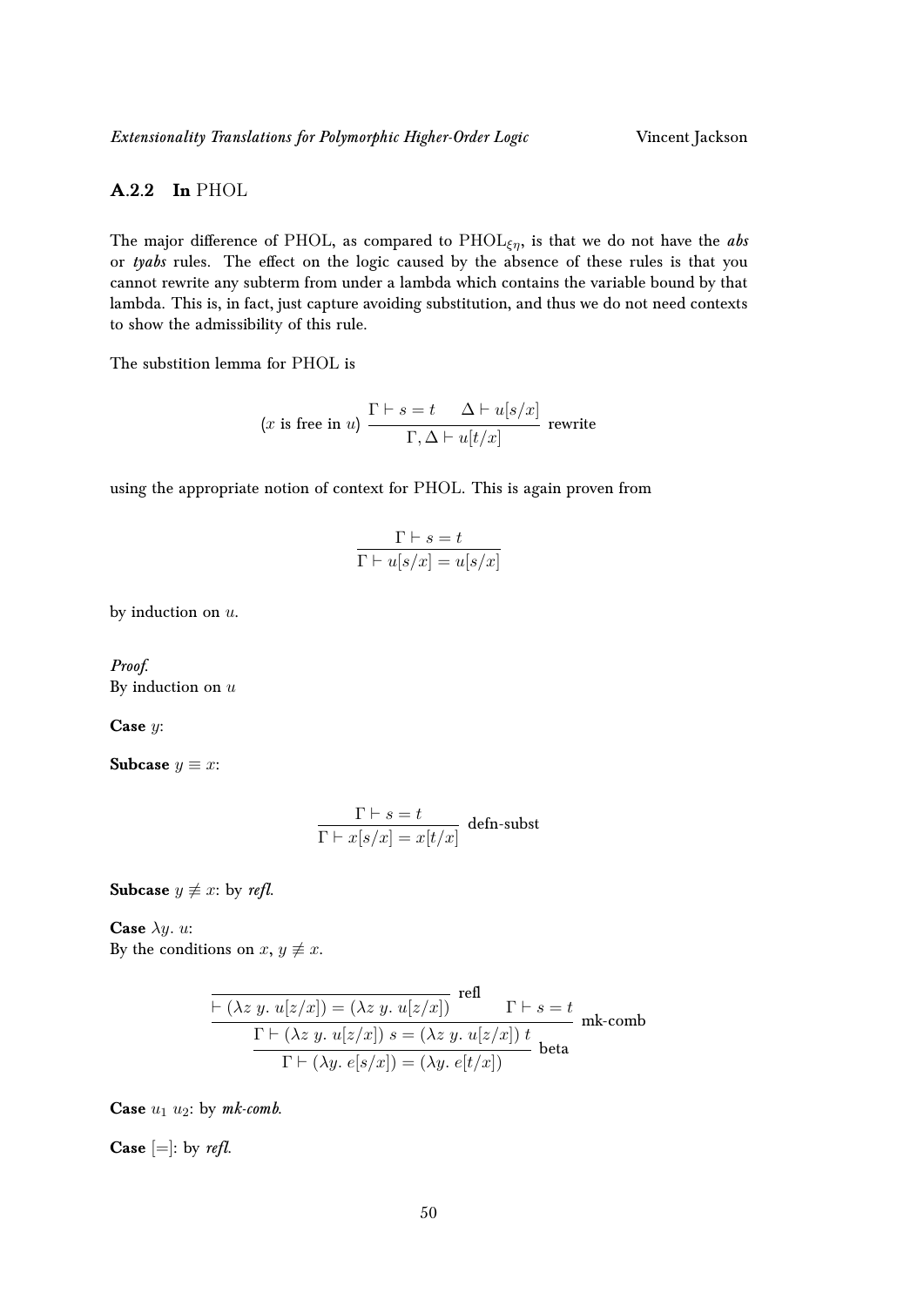# **Case** Λ*α. u*:

If  $x<sub>\tau</sub>$  and  $\tau$  contains a free  $\alpha$ , we alpha-rename the type-lambdas fto avoid a variable clash.

$$
\frac{\vdash (\lambda z.\ \Lambda \alpha.\ u[z/x]) = (\lambda z.\ \Lambda \alpha.\ u[z/x])} \quad \text{refl} \quad \Gamma \vdash s = t \quad \text{nk-comb}
$$
\n
$$
\frac{\Gamma \vdash (\lambda z.\ \Lambda \alpha.\ e[z/x]) \ s = (\lambda z.\ \Lambda \alpha.\ e[z/x]) \ t}{\Gamma \vdash (\Lambda \alpha.\ e[s/x]) = (\Lambda \alpha.\ e[t/x])} \quad \text{beta}
$$

**Case** *e* [:*τ* :]: by *tyapp*.

**Case** *ε*: by *refl*.

 $\Box$ 

# **A.2.3 Of Assumptions**

$$
\frac{\Gamma \vdash s = t \quad \Delta, e[s] \vdash q}{\Gamma, \Delta, e[t] \vdash q} \text{ rewrite-asm}
$$

*Proof.* 
$$
\frac{\Gamma \vdash s = t \quad \overline{e[t] \vdash e[t]} \quad \text{assm}}{\frac{\Gamma, e[t] \vdash e[s]}{\Gamma, \Delta, e[t] \vdash q} \quad \Delta, e[s] \vdash q} \quad \text{rewrite-asm}
$$

# **A.3 Useful Rules**

# **A.3.1 Assumption Substitution**

$$
\frac{\Gamma \vdash s \qquad s, \Delta \vdash t}{\Gamma, \Delta \vdash t}
$$
ante-subst

Firstly, note that this is not *cut* of the sequent calculus, as this is a natural deduction system.

*Proof.* This simple proof was pointed out to me by Johannes Åman Pohjola.

$$
\begin{aligned}\n\frac{\Gamma \vdash s}{\Gamma, t \vdash s} \text{ weaken} &\quad s, \Delta \vdash t \\
\frac{\Gamma, \Delta \vdash s =_o t}{\Gamma, \Delta \vdash t} &\text{deduct-antisym} \\
\frac{\Gamma, \Delta, \Gamma \vdash t}{\Gamma, \Delta \vdash t} &\text{contract} \\
\end{aligned} \quad \text{eq-np}
$$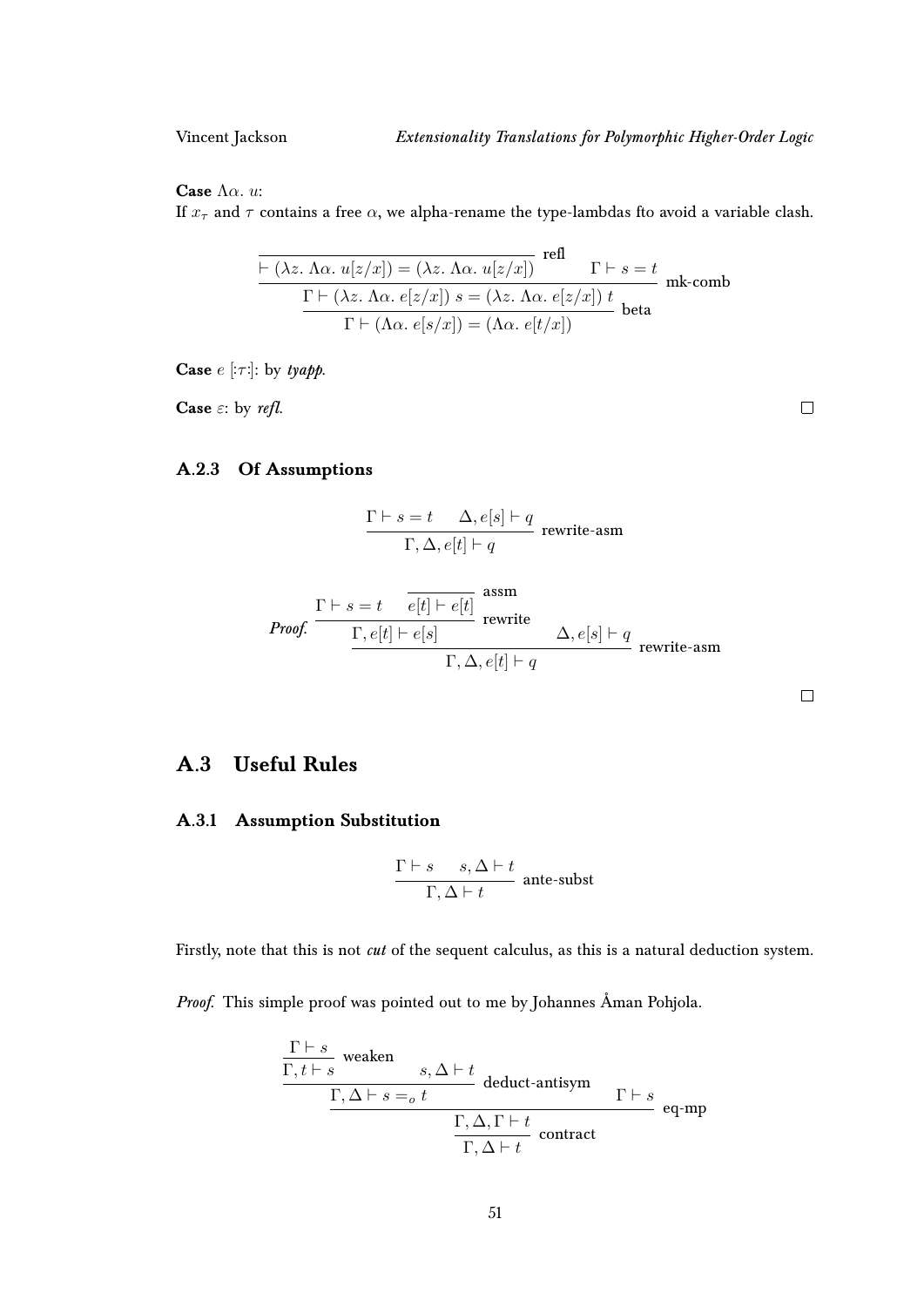$\Box$ 

# **A.3.2 Functional and Type-Functional Extensionality**

In PHOL*ξη*, the rule of functional extensionality

$$
\text{(fresh } x\text{)} \frac{\Gamma \vdash f \ x = g \ x}{\Gamma \vdash f = g} \ \text{fun-ext} \qquad \text{(fresh } \alpha\text{)} \ \frac{\Gamma \vdash f \ [:\alpha \cdot] = g \ [:\alpha \cdot]}{\Gamma \vdash f = g} \ \text{ty-fun-ext}
$$

# is derivable as follows

$$
(x \text{ not free in } f) \xrightarrow[\Gamma \text{ (}\lambda x. f x) = f]{} \text{eta} \qquad (x \text{ not free in } g) \xrightarrow[\Gamma \text{ (}\lambda x. g x) = g]{} \text{eta} \qquad \frac{\Gamma \vdash f x = g x}{\Gamma \vdash (\lambda x. f x) = (\lambda x. g x)} \text{abs} \qquad \frac{\Gamma \vdash f x = g x}{\Gamma \vdash (\lambda x. f x) = (\lambda x. g x)} \text{t} \qquad \frac{\Gamma \vdash f x = g x}{\Gamma \vdash (\lambda x. f x) = (\lambda x. g x)} \text{t} \qquad \frac{\Gamma \vdash f x = g x}{\Gamma \vdash (\lambda x. g x) = (\lambda x. g x)} \text{t} \qquad \frac{\Gamma \vdash f x = g x}{\Gamma \vdash (\lambda x. g x) = (\lambda x. g x)} \text{t} \qquad \frac{\Gamma \vdash f x = g x}{\Gamma \vdash (\lambda x. g x) = (\lambda x. g x)} \text{t} \qquad \frac{\Gamma \vdash f x = g x}{\Gamma \vdash (\lambda x. g x) = (\lambda x. g x)} \text{t} \qquad \frac{\Gamma \vdash f x = g x}{\Gamma \vdash (\lambda x. g x) = (\lambda x. g x)} \text{t} \qquad \frac{\Gamma \vdash f x = g x}{\Gamma \vdash (\lambda x. g x) = (\lambda x. g x)} \text{t} \quad \frac{\Gamma \vdash f x = g x}{\Gamma \vdash (\lambda x. g x) = (\lambda x. g x)} \text{t} \quad \frac{\Gamma \vdash f x = g x}{\Gamma \vdash (\lambda x. g x) = (\lambda x. g x)} \text{t} \quad \frac{\Gamma \vdash f x = g x}{\Gamma \vdash (\lambda x. g x) = (\lambda x. g x)} \text{t} \quad \frac{\Gamma \vdash f x = g x}{\Gamma \vdash (\lambda x. g x) = (\lambda x. g x)} \text{t} \quad \frac{\Gamma \vdash f x = g x}{\Gamma \vdash (\lambda x. g x) = (\lambda x. g x)} \text{t} \quad \frac{\Gamma \vdash f x = g x}{\Gamma \vdash (\lambda x. g x)} \text{t} \quad \frac{\Gamma \vdash f x = g x}{\Gamma \vdash (\lambda x. g x)} \text{t} \quad \frac{\Gamma \vdash f x = g x}{\Gamma \vdash (\lambda x. g x)} \text{t} \quad \frac{\Gamma \vdash f x}{\Gamma \vdash (\lambda x
$$

and

$$
(\alpha \text{ not free in } f) \frac{\Gamma \vdash f x = g x}{\Gamma \vdash (\Lambda \alpha. f [\alpha]) = f} \text{ tyeta} \quad (\alpha \text{ not free in } g) \frac{\Gamma \vdash f x = g x}{\Gamma \vdash (\Lambda \alpha. f [\alpha]) = (\Lambda \alpha. g [\alpha])} \text{ abs}
$$
\n
$$
\frac{\Gamma \vdash f x = g x}{\Gamma \vdash f = g} \text{ tyeta}
$$

# **A.3.3 Symmetry**

Symmetry of equality

$$
\frac{\Gamma \vdash s = t}{\Gamma \vdash t = s} \text{ sym}
$$

is derivable in PHOL as follows

$$
\frac{\Gamma \vdash s =_\tau t \quad \overline{\vdash s =_\tau s} \quad \text{refl}}{\Gamma \vdash t =_\tau s} \quad \text{rewrite}
$$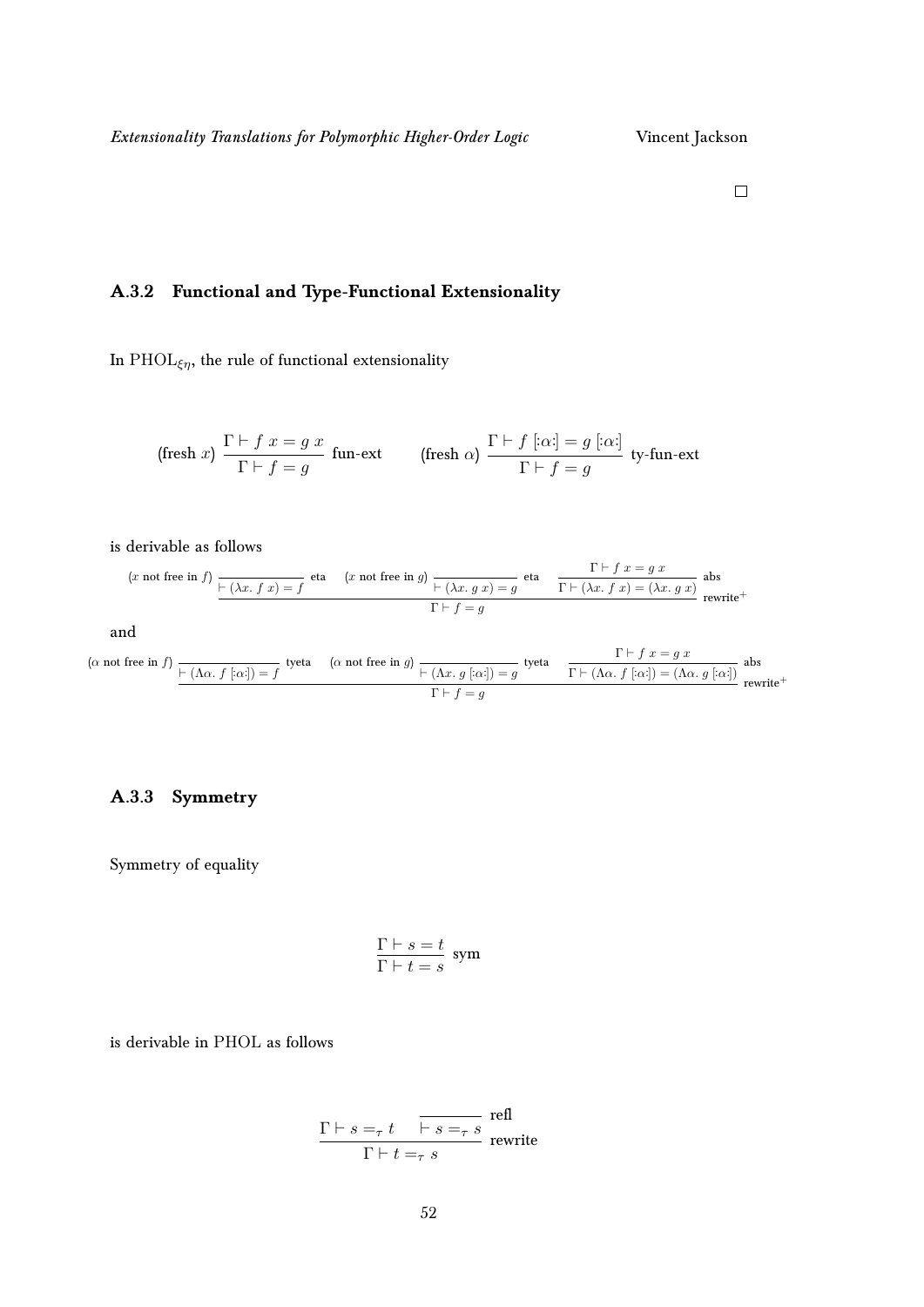# **A.4 Useful Definitions**

# **A.4.1 The Connectives**

The definitions of the connectives are as follows:

*⊤* ≜ (*λp. p*) = (*λp. p*)  $[\wedge] \triangleq \lambda p q$ .  $(\lambda f. f p q) = (\lambda f. f \top)$ *p ∧ q* ≜ [*∧*] *p q*  $[\longrightarrow] \triangleq \lambda p q$ .  $(p \wedge q) = p$ *p* → *q*  $\triangleq$   $\mapsto$  *p q* [*∀*]*<sup>τ</sup>* ≜ *λp. p* =*<sup>τ</sup>* (*λx. ⊤*)  $\forall x \cdot p \triangleq [\forall] (\lambda x \cdot p)$  (where *p* may contain *x*) [*∃*] ≜ *λp. ∀zo.*(*∀x. p x −→ zo*) *−→ z<sup>o</sup>*  $\exists x. p \triangleq [\exists] (\lambda x. p)$  (where *p* may contain *x*)  $[V] \triangleq \lambda p q. \forall z_o.(p \rightarrow z_o) \rightarrow (q \rightarrow z_o) \rightarrow z_o$ *p ∨ q* ≜ [*∨*] *p q ⊥* ≜ *∀zo. z<sup>o</sup>*  $[\neg] \triangleq \lambda p. p \longrightarrow \bot$  $\neg p \triangleq \Box p$  $[\forall_{\text{tv}}] \triangleq \lambda z. \ z = \Pi_{\alpha, \alpha} (\Lambda_{\alpha}, \top)$ *∀*<sub>tγ</sub>*α*. *p*  $\triangleq$   $[∀<sub>tv</sub>] (Λα. *p*)$  (where *p* may contain *α*) inj ≜ *λf. ∀x y. f x* = *f y −→ x* = *y* onto  $\triangleq \lambda f$ .  $\forall y$ .  $\exists x. f x = y$ 

Their introduction and elimination rules are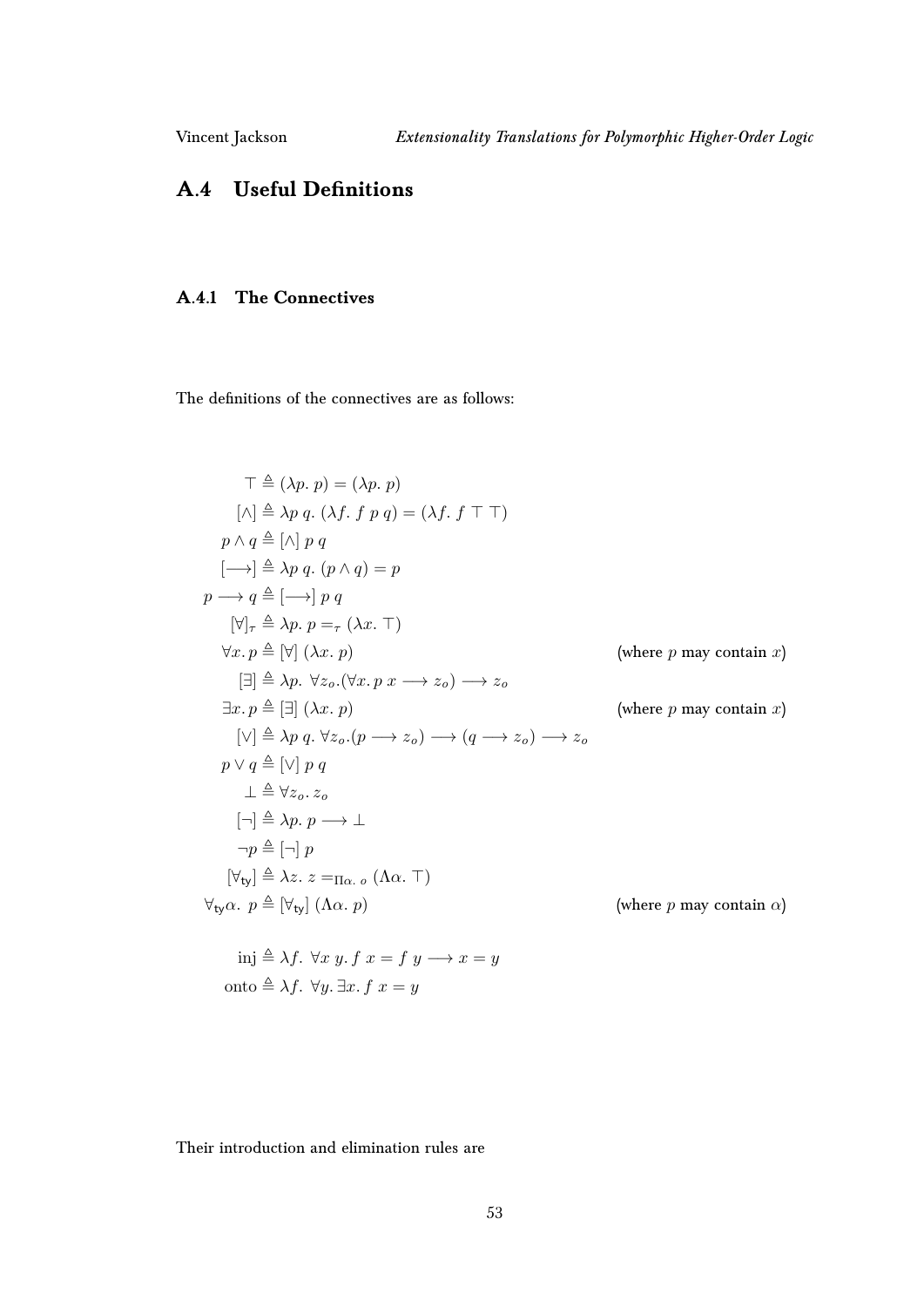$$
\frac{\Gamma + p}{\Gamma + \Gamma} \top \Gamma
$$
\n
$$
\frac{\Gamma + p}{\Gamma, \Delta + p \wedge q} \wedge \Gamma
$$
\n
$$
\frac{\Gamma + p \wedge q}{\Gamma + p} \wedge \frac{\Gamma + p \wedge q}{\Gamma + p} \wedge \frac{\Gamma + p \wedge q}{\Gamma + q} \wedge \frac{\Gamma + p \wedge q}{\Gamma + q} \wedge \frac{\Gamma + p \wedge q}{\Gamma + p} \wedge \frac{\Gamma + p \wedge q}{\Gamma, \Delta + q} \rightarrow \frac{\Gamma + p \wedge q}{\Gamma, \Delta + q} \rightarrow \frac{\Gamma + p \wedge q}{\Gamma, \Delta + q} \rightarrow \frac{\Gamma + p \wedge q}{\Gamma + p \wedge q} \forall \Gamma
$$
\n
$$
\frac{\Gamma + p \wedge q}{\Gamma + [\exists] p} \exists \Gamma \quad (x \text{ not in } \Gamma) \frac{\Gamma + \exists x. p}{\Gamma + p} \exists \frac{\Gamma}{\Gamma}
$$
\n
$$
\frac{\Gamma + p}{\Gamma + p \vee q} \vee \Gamma + R \frac{\Gamma + p \vee p \vee p_1 \wedge p_0 \vee q \wedge p_1 \wedge q}{\Gamma, \Delta + q} \vee \frac{\Gamma + \bot}{\Gamma + p} \bot \frac{\Gamma}{\Gamma + p} \bot \frac{\Gamma}{\Gamma} \bot \frac{\Gamma}{\Gamma} \bot \frac{\Gamma}{\Gamma}}{\Gamma + p \vee q} \rightarrow \frac{\Gamma + \bot}{\Gamma + p} \bot \frac{\Gamma + \neg p \wedge \Delta + p}{\Gamma, \Delta + q} \rightarrow \frac{\Gamma}{\Gamma} \bot \frac{\Gamma}{\Gamma} \rightarrow \frac{\Gamma}{\Gamma} \bot \frac{\Gamma}{\Gamma} \bot \frac{\Gamma}{\Gamma} \bot \frac{\Gamma}{\Gamma} \bot \frac{\Gamma}{\Gamma} \bot \frac{\Gamma}{\Gamma} \bot \frac{\Gamma}{\Gamma} \bot \frac{\Gamma}{\Gamma} \bot \frac{\Gamma}{\Gamma} \bot \frac{\Gamma}{\Gamma} \bot \frac{\Gamma}{\Gamma} \bot \frac{\Gamma}{\Gamma} \bot \frac{\Gamma}{\Gamma} \bot \frac{\Gamma}{\Gamma} \bot \frac{\Gamma}{\Gamma} \bot \frac{\Gamma}{\Gamma} \bot \frac{\Gamma}{\Gamma} \bot \frac{\Gamma}{\Gamma} \bot \frac{\Gamma}{\Gamma} \bot \frac{\Gamma}{\Gamma} \bot \frac{\Gamma}{\Gamma} \bot \frac{\Gamma}{\Gamma} \bot \frac{\Gamma}{\Gamma} \bot \frac{\Gamma}{\Gamma} \bot \frac
$$

**Truth**

**Introduction**

$$
\frac{\vdash (\lambda p.\ p) = (\lambda p.\ p)}{\vdash \top} \text{ defn} \top
$$

# **Elimination**

| $\overline{T \vdash T}$ <b>assm</b>                                   | $\overline{efn}$                             | $\overline{refn}$ |
|-----------------------------------------------------------------------|----------------------------------------------|-------------------|
| $\overline{T \vdash (\lambda q. q) = (\lambda q. q)}$ <b>defn</b>     | $\overline{f \vdash p = p}$ <b>refl</b>      |                   |
| $\overline{T \vdash (\lambda q. q) p = (\lambda q. q) p}$ <b>beta</b> | $\overline{T \vdash p}$ <b>refn</b>          |                   |
| $\overline{T \vdash p = p}$                                           | $\Gamma, \overline{T \vdash p}$ <b>eq-mp</b> |                   |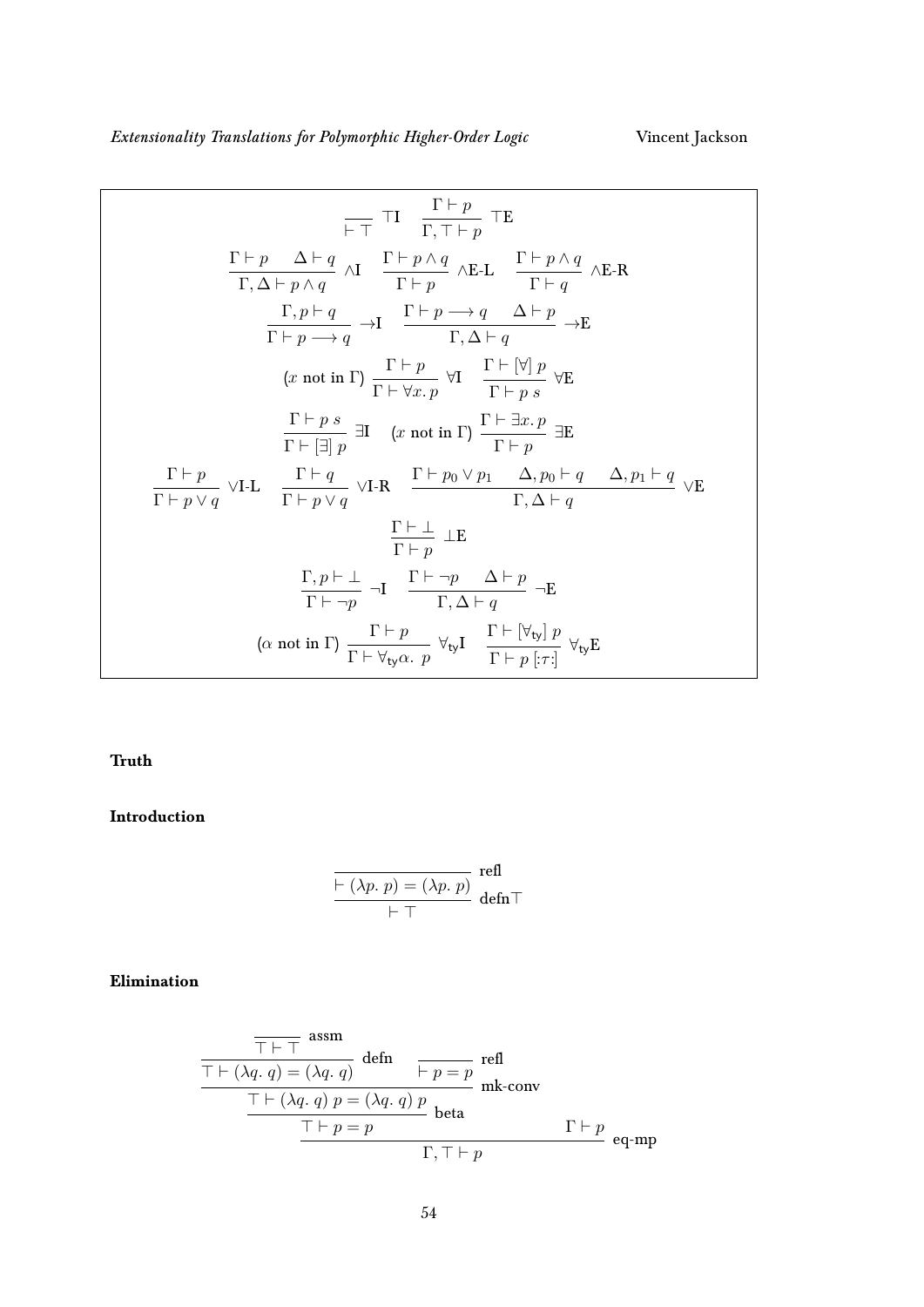## **Conjunction**

# **Introduction**



#### **Elimination**

The left rule has the proof

$$
\frac{\Gamma \vdash p \land q}{\Gamma \vdash (\lambda f. f p q) = (\lambda f. f \top \top)} \text{ defn } \boxed{\vdash (\lambda x \ y. x) = (\lambda x \ y. x)} \text{ refl}
$$
\n
$$
\frac{\Gamma \vdash (\lambda f. f p q) (\lambda x \ y. x) =_{o} (\lambda f. f \top \top) (\lambda x \ y. x)}{\Gamma \vdash (\lambda x \ y. x) p q =_{o} (\lambda x \ y. x) \top \top} \text{ beta}
$$
\n
$$
\frac{\Gamma \vdash p =_{o} \top}{\Gamma \vdash p =_{o} \top} \text{ sym } \boxed{\vdash \top}
$$
\n
$$
\frac{\Gamma \vdash p =_{o} \top}{\Gamma \vdash p} \text{ eq-mp}
$$

and similarly for the right rule.

# **Implication**

## **Introduction**

$$
\begin{array}{c|c}\n\hline\n\frac{p \vdash p \quad \text{assm}}{\Gamma, p, p \vdash p \land q} & \land I \\
\hline\n\frac{\Gamma, p, p \vdash p \land q}{\Gamma, p \vdash p \land q} & \text{contract} \quad \frac{\overline{p} \land q \vdash p \land q}{p \land q \vdash p} \text{ A} \\
\hline\n\frac{\Gamma \vdash (p \land q) =_o p}{\Gamma \vdash p \longrightarrow q} & \text{defn}\rightarrow\n\end{array}
$$

#### **Elimination**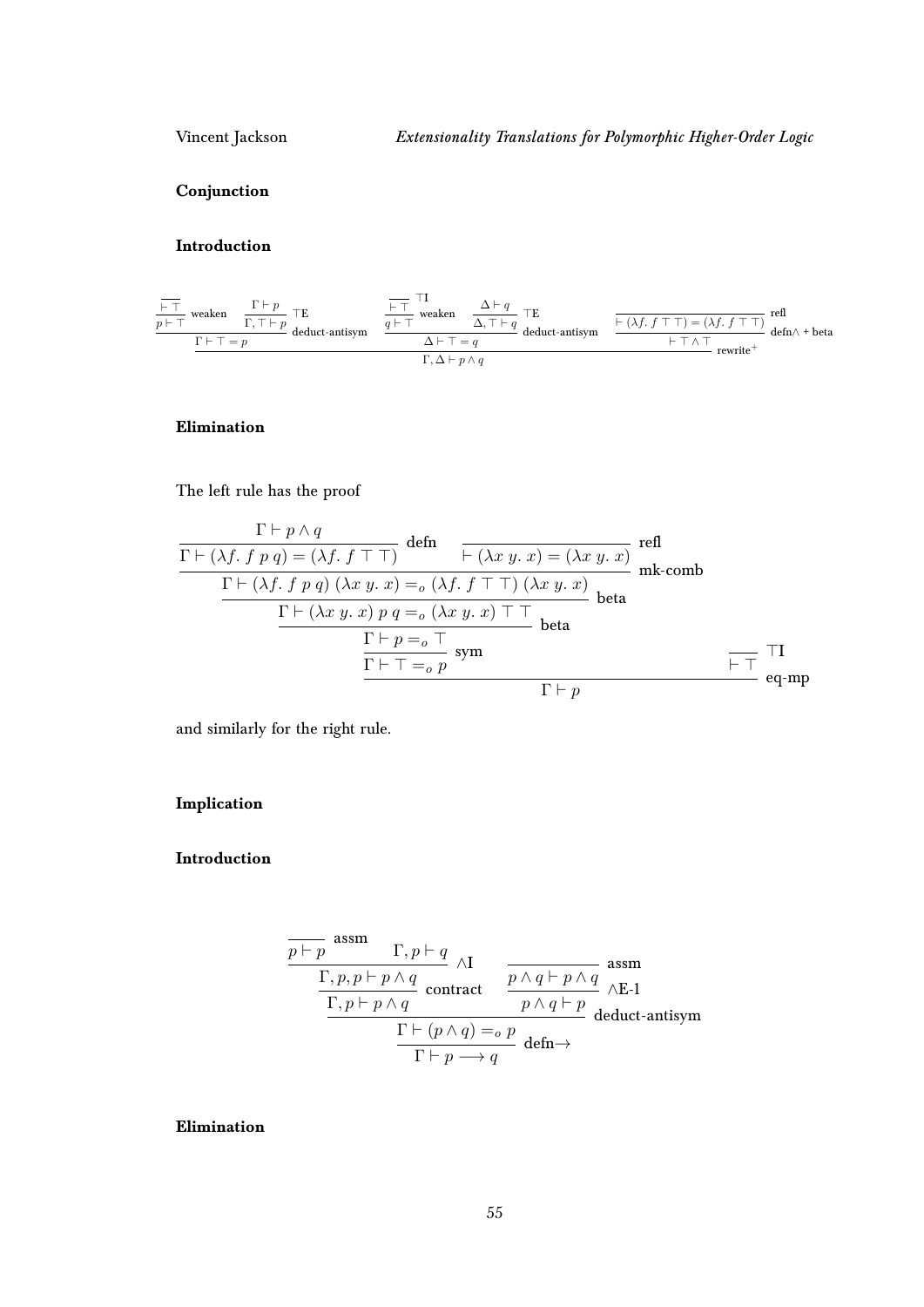$$
\frac{\Gamma \vdash p \longrightarrow q}{\Gamma \vdash (p \land q) =_o p} \text{ defn} \rightarrow
$$
\n
$$
\frac{\Gamma \vdash p =_o (p \land q)}{\Gamma \vdash p =_o (p \land q)} \text{ sym} \Delta \vdash p}
$$
\n
$$
\frac{\Gamma, \Delta \vdash p \land q}{\Gamma, \Delta \vdash q} \land E-2
$$

# **Universal Quantification**

N.B. in PHOL, the *∀* symbol and its introduction and elimination rules are axiomatic.

# **Introduction**

$$
\frac{\Gamma \vdash p}{\Gamma, \top \vdash p} \top \mathbf{E} \qquad \frac{\overline{\vdash \top}}{p \vdash \top} \text{ weaken}
$$
\n
$$
(x \text{ fresh}) \frac{\Gamma \vdash p =_o \top}{\Gamma \vdash (\lambda x. p) =_{\tau \Rightarrow o} (\lambda x. \top)} \text{ abs}
$$
\n
$$
\frac{\Gamma \vdash (\lambda z. z =_{\tau \Rightarrow o} (\lambda x. \top)) (\lambda x. p)}{\Gamma \vdash (\lambda z. z =_{\tau \Rightarrow o} (\lambda x. \top)) (\lambda x. p)} \text{ beta}
$$
\n
$$
\Gamma \vdash \forall x. p
$$

#### **Elimination**

$$
\frac{\Gamma \vdash [\forall] p}{\Gamma \vdash p =_{\tau \Rightarrow o} (\lambda x. \top)} \text{ defn}\forall + \text{beta}
$$
\n
$$
\frac{\overline{\Gamma \vdash p =_{\tau \Rightarrow o} (\lambda x. \top)}}{\Gamma \vdash (\lambda x. \top) =_{\tau \Rightarrow o} p} \text{ sym}
$$
\n
$$
\frac{\overline{\Gamma \vdash (\lambda x. \top) s}}{\Gamma \vdash p s} \text{ rewrite}
$$

# **Existential Quantification**

# **Introduction**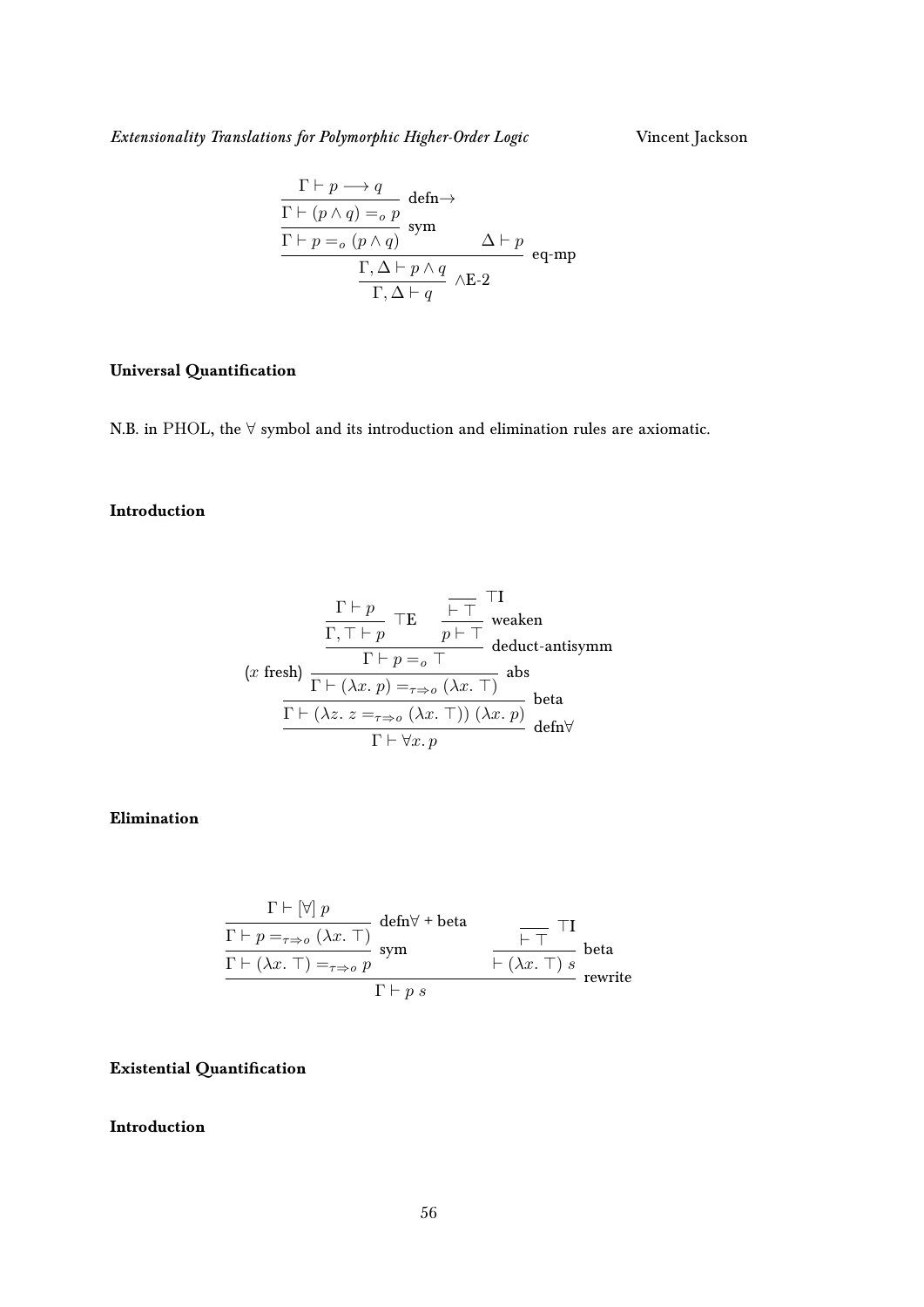$$
[s/x] \xrightarrow{\forall x. p \ x \longrightarrow q \vdash \forall x. p \ x \longrightarrow q} \forall E + \text{beta}
$$
\n
$$
\xrightarrow{\forall x. p \longrightarrow q \vdash p \ s \longrightarrow q} \forall E + \text{beta}
$$
\n
$$
\xrightarrow{\Gamma, \forall x. p \ x \longrightarrow q \vdash q} \rightarrow \text{I}
$$
\n
$$
(q \ \text{ fresh}) \ \xrightarrow{\Gamma \vdash (\forall x. p \ x \longrightarrow q) \longrightarrow q} \forall \text{I}
$$
\n
$$
\xrightarrow{\Gamma \vdash \forall q. (\forall x. p \ x \longrightarrow q) \longrightarrow q} \forall \text{I}
$$
\n
$$
\xrightarrow{\Gamma \vdash [\exists] p} p
$$

# **Elimination**

$$
[p/q] \xrightarrow{\Gamma \vdash \exists x. p \atop \Gamma \vdash (\forall x. p \longrightarrow q) \longrightarrow q} \text{defn} \exists
$$
\n
$$
[p/q] \xrightarrow{\Gamma \vdash \forall q. (\forall x. p \longrightarrow q) \longrightarrow q} \forall E \qquad (x \text{ fresh}) \xrightarrow{\overline{p \vdash p} \rightarrow p} \forall I
$$
\n
$$
\Gamma \vdash p \qquad \qquad \Gamma \vdash p
$$

# **Disjunction**

# **Introduction**

$$
\frac{\overbrace{\Gamma \vdash p \quad p \longrightarrow r, q \longrightarrow r \vdash p \longrightarrow r}^{\Gamma \vdash p \longrightarrow r} \text{weken}}{\Gamma, p \longrightarrow r, q \longrightarrow r \vdash p \longrightarrow r} \rightarrow E
$$
\n
$$
\frac{\Gamma \vdash (p \longrightarrow r) \longrightarrow (q \longrightarrow r) \longrightarrow r}{\Gamma \vdash (p \longrightarrow r) \longrightarrow (q \longrightarrow r) \longrightarrow r} \rightarrow I^{+}
$$
\n
$$
\frac{\Gamma \vdash \forall r. (p \longrightarrow r) \longrightarrow (q \longrightarrow r) \longrightarrow r}{\Gamma \vdash p \lor q} \text{ defn} \lor I^{-}
$$

And similarly for *∨*I-2.

# **Elimination**

$$
\frac{\Gamma\vdash p\lor q}{\Gamma\vdash \forall r.\,(p\longrightarrow r)\longrightarrow (q\longrightarrow r)\longrightarrow r}\;\;\text{defn}\lor\\\;\;\\ \frac{\Gamma\vdash \forall r.\,(p\longrightarrow r)\longrightarrow (q\longrightarrow r)\longrightarrow r}{\Gamma\vdash (p\longrightarrow r)\longrightarrow (q\longrightarrow r)\longrightarrow r}\;\;\;\frac{\Delta,p\vdash r}{\Delta\vdash p\longrightarrow r}\longrightarrow\text{E}}\;\;\frac{\Delta,q\vdash r}{\Delta\vdash q\longrightarrow r}\longrightarrow\text{I}
$$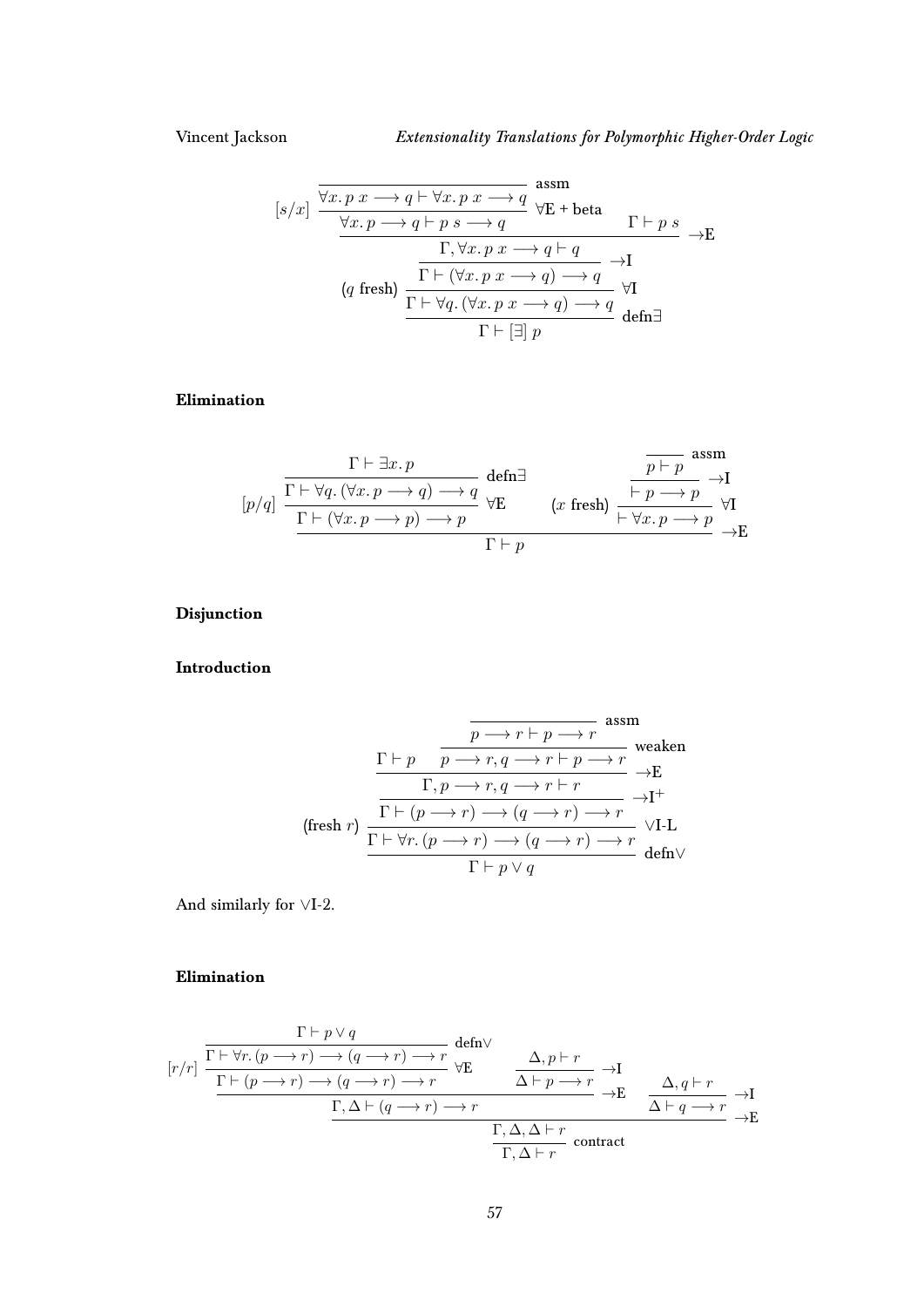# **False**

# **Elimination**

$$
\frac{\Gamma\vdash\bot}{\Gamma\vdash\forall p.\,p}\,\frac{\mathop{\rm defn}\bot}{\Gamma\vdash p}\,\,\forall\mathop{\mathrm{E}}
$$

**Not**

# **Introduction**

$$
\frac{\Gamma, p \vdash \bot}{\Gamma \vdash p \longrightarrow \bot} \rightarrow I
$$
  
 
$$
\frac{\Gamma \vdash p \longrightarrow \bot}{\Gamma \vdash \neg p}
$$
 defn
$$
\neg
$$

# **Elimination**

$$
\frac{\frac{\Gamma\vdash \neg p}{\Gamma\vdash p\longrightarrow \bot}\ \mathsf{defn}\negthinspace\negthinspace\rightharpoonup \Delta\vdash p}{\frac{\Gamma,\Delta\vdash\bot}{\Gamma,\Delta\vdash q}\ \bot\mathbf{E}}\to\mathbf{E}
$$

# **Type Forall**

N.B. in PHOL, the *∀*ty symbol and its introduction and elimination rules are axiomatic.

*⊤*I

# **Introduction**

$$
\frac{\frac{\overline{\overline{\overline{F}}\top}}{p+\overline{\overline{F}}}\text{weaken}\qquad \frac{\Gamma\vdash p}{\Gamma,\overline{\overline{F}}\vdash p}\qquad \overline{\text{TE}}}{\Gamma\vdash p=\overline{\Gamma}}}{\frac{\Gamma\vdash p=\overline{\Gamma}}{\Gamma\vdash (\Lambda\alpha.\ p)=\Pi\alpha.\ o\ (\Lambda\alpha.\ \overline{\Gamma})}\text{ tyabs}}{\frac{\Gamma\vdash (\lambda z.\ z=\Pi\alpha.\ o\ (\Lambda\alpha.\ \overline{\Gamma})\ (\Lambda\alpha.\ p)}{\Gamma\vdash (\lambda z.\ z=\Pi\alpha.\ o\ (\Lambda\alpha.\ \overline{\Gamma})\ (\Lambda\alpha.\ p)}\text{ defn}\forall_{\text{ty}}
$$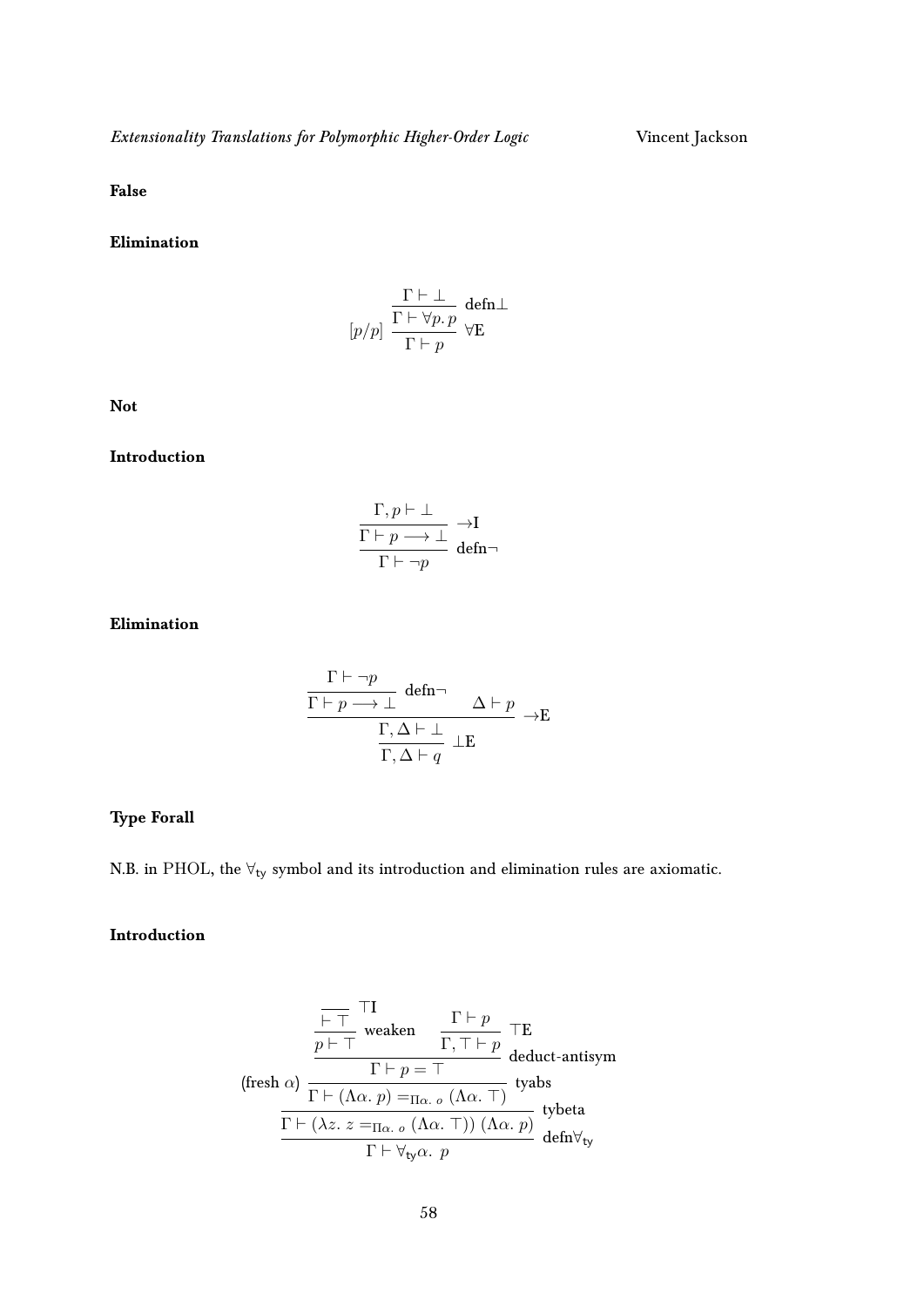# **Elimination**

$$
\frac{\Gamma \vdash [\forall_{\mathsf{ty}}] s}{\Gamma \vdash s = (\Lambda \alpha. \top) \text{ sym}} \cdot \frac{\frac{}{\vdash \top} \top I}{\frac{}{\vdash \top (\tau/\alpha]} \text{ defn-subst}}{\frac{}{\vdash \top (\Lambda \alpha. \top) \vdash s}} \text{ type that}
$$
\n
$$
\frac{\Gamma \vdash (\Lambda \alpha. \top) = s}{\Gamma \vdash s [\vdash \tau : \tau]}
$$
\n
$$
\frac{}{\Gamma \vdash s [\vdash \tau : \tau]}
$$
\n
$$
\frac{}{\Gamma \vdash s [\vdash \tau : \tau]}
$$

# **A.4.2 Other Useful Results About the Connectives**

**trans***→*

$$
\frac{\Gamma \vdash p \longrightarrow q \quad \Delta \vdash q \longrightarrow r}{\Gamma, \Delta \vdash p \longrightarrow r}
$$

$$
\frac{\Delta\vdash q\longrightarrow r\qquad\frac{\Gamma\vdash p\longrightarrow q\qquad\overline{p\vdash p}}{\Gamma, p\vdash q}\to\mathbb{E}}{\frac{\Gamma,\Delta,p\vdash r}{\Gamma,\Delta\vdash p\longrightarrow r}\to\mathbb{I}}
$$

# **A.4.3** inj **and** onto

The usual definitions for inj and onto hold.

$$
\begin{array}{rcl}\n\text{inj } f & \triangleq & \forall x \ y. \ f \ x = f \ y \longrightarrow x = y \\
\text{onto } f & \triangleq & \forall y. \ \exists x. \ f \ x = y\n\end{array}
$$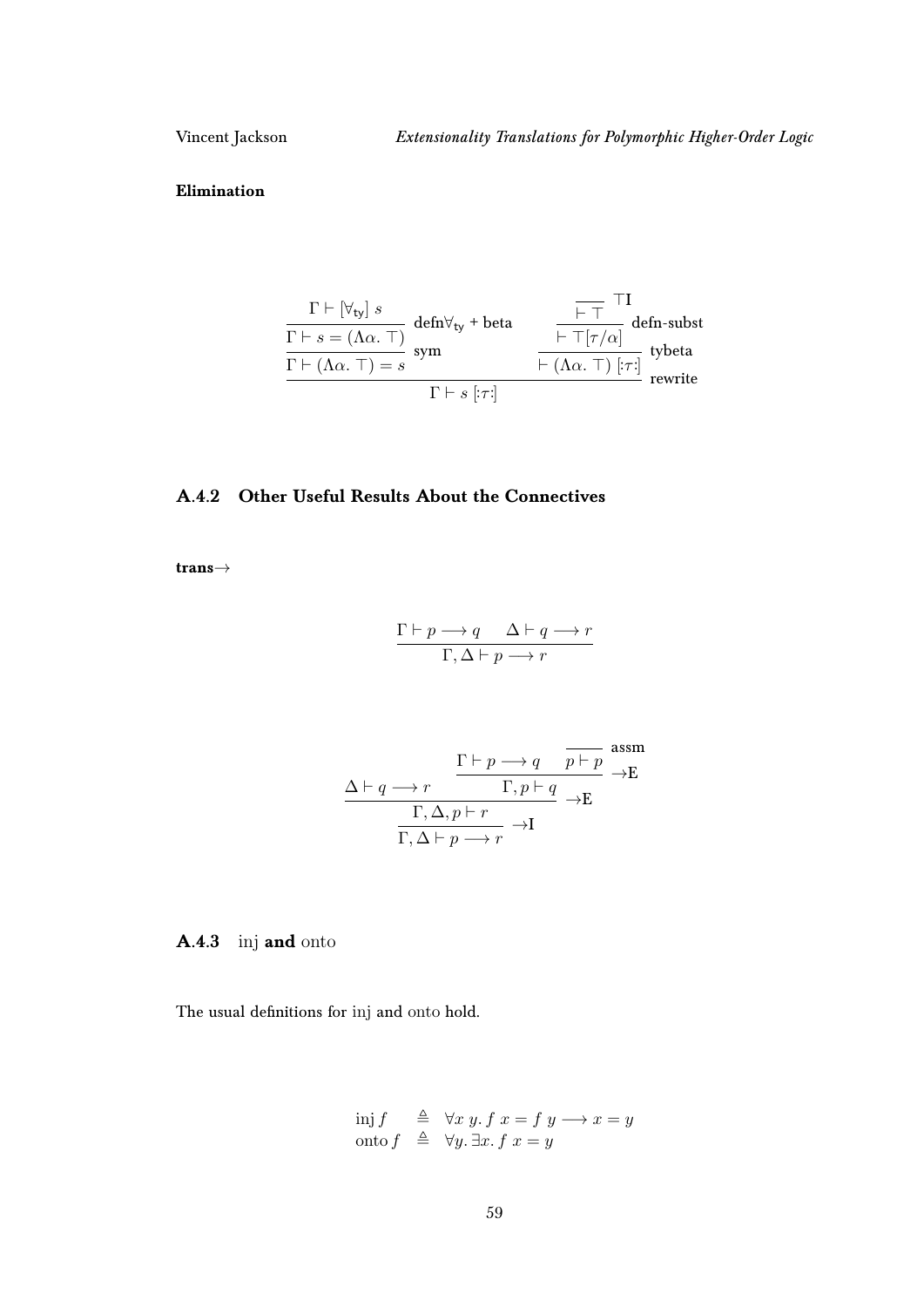# **A.5 Admissibility of inst and ty-inst**

| <b>Structural</b>                                                                                                                                                                                                    |                                                                                                   |
|----------------------------------------------------------------------------------------------------------------------------------------------------------------------------------------------------------------------|---------------------------------------------------------------------------------------------------|
| $p \mapsto p$ assm                                                                                                                                                                                                   |                                                                                                   |
| $\frac{\Gamma \vdash p}{\Gamma, \Delta \vdash p}$ weaken                                                                                                                                                             | $\frac{\Gamma, \Delta, \Delta \vdash p}{\Gamma, \Delta \vdash p}$ contract                        |
| <b>Equality</b>                                                                                                                                                                                                      | $\frac{\Gamma \vdash s = t \Delta \vdash t = u}{\Gamma, \Delta \vdash s = u}$ trans               |
| $\frac{\Gamma \vdash s = t \Delta \vdash u = v}{\Gamma, \Delta \vdash s = u}$ mk-comb                                                                                                                                |                                                                                                   |
| $\frac{\Gamma \vdash s = t}{\Gamma \vdash s [\tau]} = t [\tau \tau]$ type                                                                                                                                            |                                                                                                   |
| $\frac{\Gamma \vdash s = t}{\Gamma, \Delta \vdash t}$ type                                                                                                                                                           |                                                                                                   |
| $\frac{\Gamma \vdash s = o t \Delta \vdash s}{\Gamma, \Delta \vdash t}$ eq- $\text{mp}$                                                                                                                              | $\frac{\Gamma, q \vdash p \Delta, p \vdash q}{\Gamma, \Delta \vdash p = o q}$ deduct-antisym      |
| $(x \text{ not in } p) \xrightarrow{\Gamma} p s \longrightarrow p; (ex, p x)$ select- $\text{ax} \xrightarrow{\Gamma \exists (f : t \Rightarrow t). \text{inj } f \wedge \neg \text{onto } f}$ infinity- $\text{ax}$ |                                                                                                   |
| $(x \text{ not in } \Gamma) \xrightarrow{\Gamma \vdash s = t}$ also                                                                                                                                                  | $(x \text{ not in } t) \xrightarrow{\Gamma \vdash (\lambda x. t x) = t}$ eta                      |
| $(\alpha \text{ not in } \Gamma) \xrightarrow{\Gamma \vdash s = t}$ tyabs                                                                                                                                            | $(\alpha \text{ not in } f) \xrightarrow{\Gamma \vdash ( \Lambda \alpha. f [\alpha]} ) = f$ tyeta |
| $(\alpha \text{ not in } \Gamma) \xrightarrow{\Gamma \vdash s} f \wedge \neg \text{yibs}$                                                                                                                            | $(\alpha \text{ not in } f) \xrightarrow{\Gamma \vdash p} g \vee f$                               |
| <math< td=""></math<>                                                                                                                                                                                                |                                                                                                   |

# **A.5.1 inst**

The rule *inst* is *admissible* to PHOL*ξη* and PHOL.

$$
\frac{\Gamma \vdash s}{\Gamma[\theta] \vdash s[\theta]} \text{ inst}
$$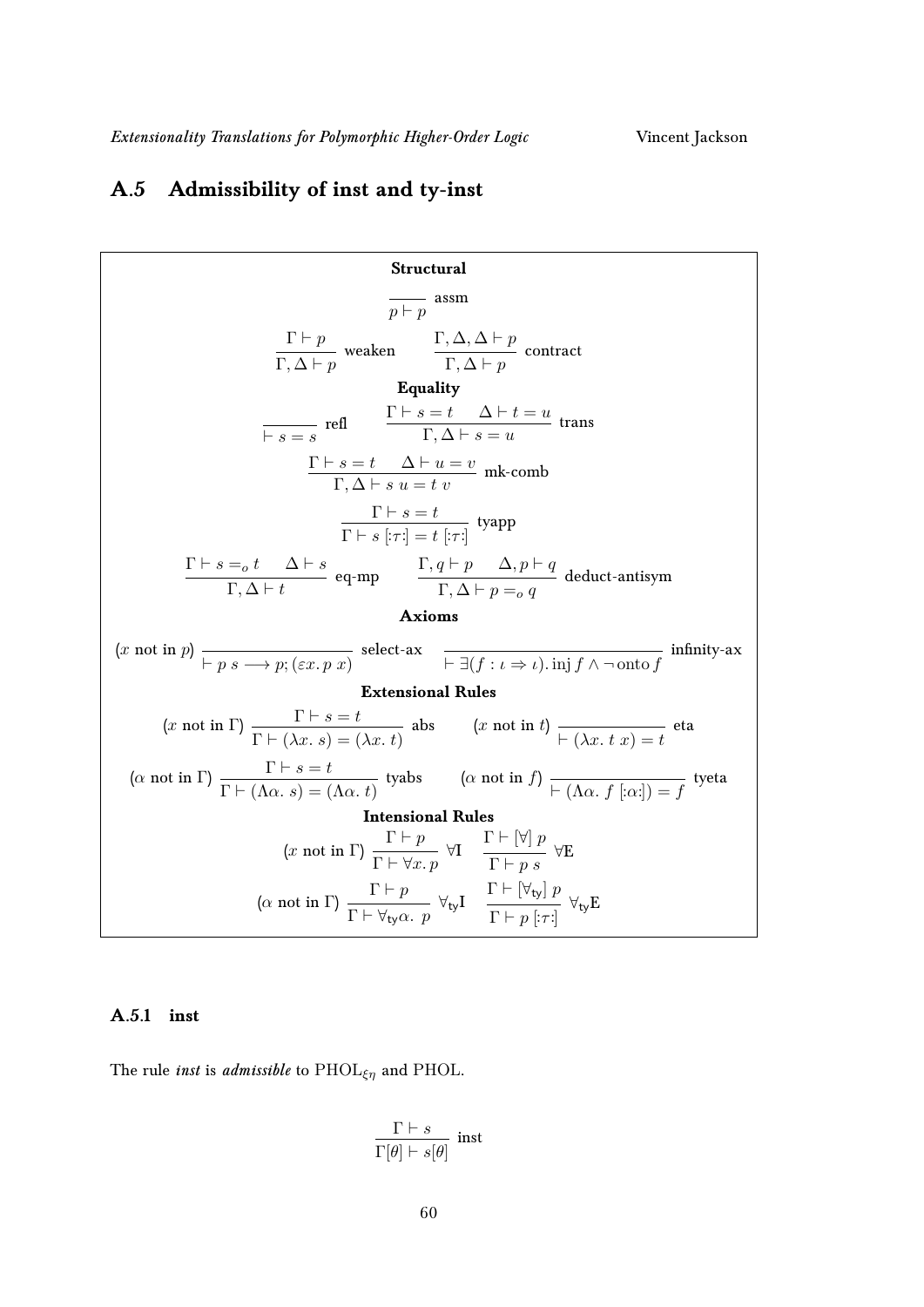*Proof.* Induction on the proof-tree of  $\Gamma \vdash s$ .

Note that in these proofs, if a substitution occurs under a lambda (e.g.  $(\lambda x. s[\theta])$ ), we assume that  $x$  does not occur in the free-variables of any term resulting from the substitution, as any lambda-term in which this *does* happen can be alpha-renamed such that it doesn't. We also make this assumption for type-lambdas.

**Case** assm:

$$
\frac{\overline{p \vdash p}}{p[\theta] \vdash p[\theta]} \text{ inst} \qquad \leadsto \qquad \frac{}{p[\theta] \vdash p[\theta]} \text{ assim}
$$

**Case** weaken:

$$
\frac{\Gamma \vdash p}{\Gamma, \Delta \vdash p} \text{ weaken} \qquad \leadsto \qquad \frac{\Gamma \vdash p}{\Gamma[\theta] \vdash p[\theta]} \text{ I.H.}
$$
\n
$$
\frac{\Gamma \vdash p}{\Gamma[\theta], \Delta[\theta] \vdash p[\theta]} \text{ u.}
$$

**Case** contract:

$$
\frac{\Gamma, \Delta, \Delta \vdash p}{\Gamma, \Delta \vdash p} \text{ contract} \qquad \leadsto \qquad \frac{\Gamma, \Delta, \Delta \vdash p}{\Gamma[\theta], \Delta[\theta] \vdash p[\theta]} \text{ Inst} \qquad \text{or} \qquad \frac{\Gamma, \Delta, \Delta \vdash p}{\Gamma[\theta], \Delta[\theta], \Delta[\theta] \vdash p[\theta]} \text{ contract}
$$

**Case** refl:

$$
\frac{\overline{\hspace{0.5cm}\vdash s =_\tau s}}{\hspace{0.5cm}\vdash (s =_\tau s)[\theta]} \text{ inst} \qquad \leadsto \qquad \frac{\overline{\hspace{0.5cm}\vdash s[\theta] =_\tau s[\theta]}}{\hspace{0.5cm}\vdash (s =_\tau s)[\theta]} \text{ defn-subst}
$$

**Case** trans:

$$
\begin{array}{ccc}\n\Gamma \vdash s =_\tau t & \Delta \vdash t =_\tau u \\
\hline\n\Gamma \vdash s =_\tau t & \Delta \vdash t =_\tau u \\
\hline\n\Gamma \vdash s =_\tau u & \Gamma \uparrow \theta \vdash (s =_\tau t)[\theta] & \text{I.H.} \\
\hline\n\Gamma \vdash s =_\tau t & \Delta \vdash t =_\tau u \\
\hline\n\Gamma \vdash (s =_\tau t)[\theta] & \text{defn-subst} & \Delta \uparrow \vdash (t =_\tau u)[\theta] & \text{defn-subst} \\
\hline\n\Gamma \vdash (s =_\tau t)[\theta] & \text{defn-subst} & \Delta \uparrow \theta \vdash t[\theta] =_\tau u[\theta] & \text{defn-subst} \\
\hline\n\Gamma \vdash (s =_\tau u)[\theta] & \text{defn-subst} & \Gamma \vdash (s =_\tau u)[\theta] & \text{defn-subst} \\
\hline\n\Gamma \vdash (s =_\tau u)[\theta] & \text{defn-subst} & \Gamma \vdash (s =_\tau u)[\theta] & \text{defn-subst} \\
\hline\n\Gamma \vdash (s =_\tau u)[\theta] & \text{defn-subst} & \Gamma \vdash (s =_\tau u)[\theta] & \text{defn-subst} \\
\hline\n\Gamma \vdash (s =_\tau u)[\theta] & \text{defn-subst} & \Gamma \vdash (s =_\tau u)[\theta] & \text{defn-subst} \\
\hline\n\Gamma \vdash (s =_\tau u)[\theta] & \text{defn-subst} & \Gamma \vdash (s =_\tau u)[\theta] & \text{defn-subst} \\
\hline\n\Gamma \vdash (s =_\tau u)[\theta] & \text{defn-subst} & \Gamma \vdash (s =_\tau u)[\theta] & \text{defn-subst} \\
\hline\n\Gamma \vdash (s =_\tau u)[\theta] & \text{defn-subst} & \Gamma \vdash (s =_\tau u)[\theta] & \text{defn-subst} \\
\hline\n\Gamma \vdash (s =_\tau u)[\theta] & \text{defn-subst} & \Gamma \vdash (s =_\tau u)[\theta] & \text{defn-subst} \\
\hline\n\Gamma \vdash (s =_\tau u
$$

**Case** mk-comb:

$$
\frac{\Gamma \vdash s = t \quad \Delta \vdash u = v}{\Gamma, \Delta \vdash s \; u =_{\tau_2} t \; v} \quad \text{mk-comb} \qquad \qquad \frac{\Gamma \vdash s = t}{\Gamma[\theta] \vdash (s =_{\tau_1 \Rightarrow \tau_2} t)[\theta]} \quad \text{I.H.} \qquad \frac{\Delta \vdash u = v}{\Gamma[\theta], \Delta[\theta] \vdash (u =_{\tau_1} v)[\theta]} \quad \text{I.H.} \qquad \frac{\Gamma \vdash s = t}{\Gamma[\theta], \Delta[\theta] \vdash (u =_{\tau_1} v)[\theta]} \quad \text{I.H.} \qquad \frac{\Gamma[\theta], \Delta[\theta] \vdash (u =_{\tau_1} v)[\theta]}{\Gamma[\theta], \Delta[\theta] \vdash s[\theta] \; u[\theta] =_{\tau_2} t[\theta] \; v[\theta]} \quad \text{defn-subst} \quad \frac{\Gamma[\theta], \Delta[\theta] \vdash u[\theta] =_{\tau_2} v[\theta]}{\Gamma[\theta], \Delta[\theta] \vdash (s \; u =_{\tau_2} t \; v)[\theta]} \quad \text{mk-comb} \qquad \frac{\Gamma[\theta], \Delta[\theta] \vdash s[\theta] \; u[\theta] =_{\tau_2} t[\theta] \; v[\theta]}{\Gamma[\theta], \Delta[\theta] \vdash (s \; u =_{\tau_2} t \; v)[\theta]} \quad \text{dk-comb}
$$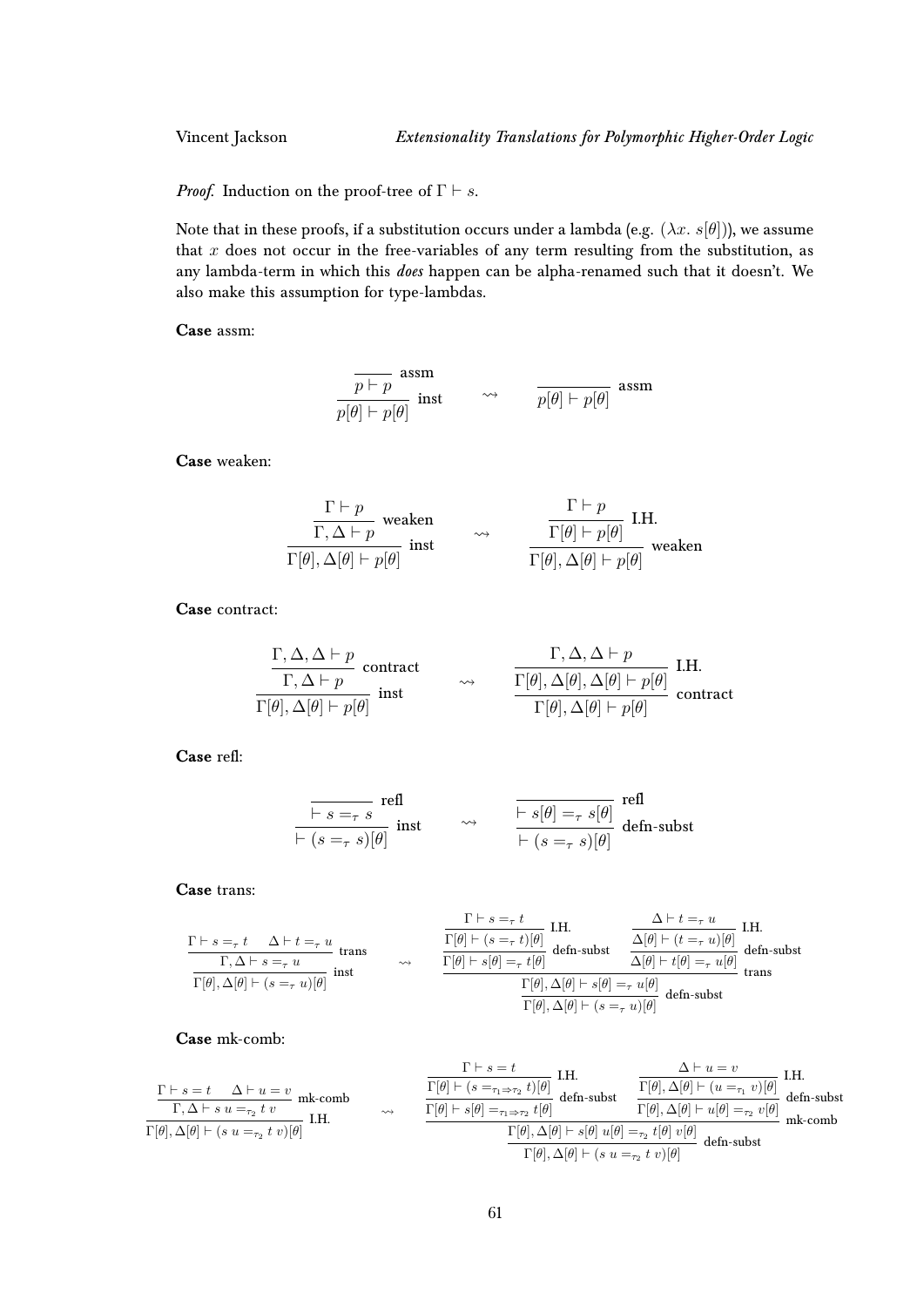## **Case** beta:

$$
\frac{\overline{\vdash (\lambda x. s) t = s[t/x]}}{\overline{\vdash (\lambda x. s) t = s[t/x]}} \text{ beta} \qquad \qquad \overline{\qquad \qquad } \frac{\overline{\vdash (\lambda x. s[\theta - x]) t[\theta] = (s[\theta - x])[t[\theta]/x]} \text{ beta}}{\overline{\vdash ((\lambda x. s) t)[\theta] = s[\theta - x, t[\theta]/x]} \text{ defn-subst}}}{\overline{\vdash ((\lambda x. s) t)[\theta] = s[t/x, \theta]} \text{ defn-subst}} \qquad \overline{\qquad \qquad } \frac{\overline{\vdash (\lambda x. s[\theta - x]) t[\theta] = (s[\theta - x][t[\theta]/x]} \text{ defn-subst}}{\overline{\vdash ((\lambda x. s) t = s[t/x])[\theta]}} \text{ defn-subst}}
$$

**Case** abs:

$$
(x_{\sigma} \text{ not in } \Gamma) \frac{\Gamma \vdash s = t}{\Gamma \vdash (\lambda x_{\sigma}. s) = \tau (\lambda x_{\sigma}. t)} \text{ abs}
$$
\n
$$
\frac{\Gamma \vdash s = t}{\Gamma[\theta] \vdash ((\lambda x_{\sigma}. s) = \tau (\lambda x_{\sigma}. t))[\theta]} \text{ inst}
$$
\n
$$
(x_{\sigma} \text{ not in } \Gamma) \frac{\Gamma[\theta - x] \vdash (s = \tau t)[\theta - x]}{\Gamma[\theta] \vdash s[\theta - x] = \tau t[\theta - x]} \text{ defn-subst}
$$
\n
$$
(x_{\sigma} \text{ not in } \Gamma[\theta]) \frac{\Gamma[\theta + s[\theta - x] = \tau t[\theta - x]}{\Gamma[\theta] \vdash (\lambda x. s[\theta - x]) = \tau (\lambda x. t[\theta - x])} \text{ abs}
$$
\n
$$
\frac{\Gamma[\theta] \vdash ((\lambda x_{\sigma}. s) = \tau (\lambda x. t[\theta - x])}{\Gamma[\theta] \vdash ((\lambda x_{\sigma}. s) = \tau (\lambda x_{\sigma}. t))[\theta]} \text{ defn-subst}
$$

### **Case** eta:

(*x<sup>σ</sup>* not in *t*) eta *⊢* (*λx. t xσ*) =*<sup>σ</sup>⇒<sup>τ</sup> t* inst *⊢* ( (*λx. t x*) =*<sup>σ</sup>⇒<sup>τ</sup> t* ) [*θ*] ⇝ (*x* not in *t*[*θ − x*]) eta *⊢* (*λx. t*[*θ − x*] *x*) =*<sup>σ</sup>⇒<sup>τ</sup> t*[*θ − x*] defn-subst *⊢* ( (*λx. t x*) =*<sup>σ</sup>⇒<sup>τ</sup> t* ) [*θ*]

# **Case** tyapp:

$$
\frac{\Gamma \vdash s =_{\Pi\alpha.\ \tau} t}{\Gamma \vdash s \; [ \sigma ] =_{\tau} t \; [ \sigma ]} \text{typ} \qquad \qquad \frac{\Gamma \vdash s =_{\Pi\alpha.\ \tau} t}{\Gamma[\theta] \vdash (s =_{\Pi\alpha.\ \tau} t)[\theta]} \text{ left-subst}
$$
\n
$$
\frac{\Gamma \vdash s =_{\Pi\alpha.\ \tau} t}{\Gamma[\theta] \vdash s[\theta] =_{\Pi\alpha.\ \tau} t[\theta]} \text{ define-subst}
$$
\n
$$
\frac{\Gamma[\theta] \vdash (s =_{\Pi\alpha.\ \tau} t)[\theta]}{\Gamma[\theta] \vdash s[\theta] \; [ \sigma ] =_{\tau} t[\theta] \; [ \sigma ]}} \text{ then-subst}
$$
\n
$$
\frac{\Gamma \vdash s =_{\Pi\alpha.\ \tau} t}{\Gamma[\theta] \vdash (s[\theta] \; [ \sigma ] =_{\tau} t[\theta] \; [ \sigma ]}} \text{ then-subst}
$$

# **Case** tybeta:

$$
\frac{\overline{\vdash (\Lambda \alpha.s) [\cdot \sigma]} = s[\sigma/\alpha]}{\vdash ((\Lambda \alpha.s) [\cdot \sigma] = s[\sigma/\alpha]) [\theta]} \text{ inst} \qquad \rightsquigarrow \qquad \frac{\overline{\vdash (\Lambda \alpha.s[\theta[\sigma/\alpha]]) [\cdot \sigma]} = (s[\theta[\sigma/\alpha]])[\sigma/\alpha]}{\vdash ((\Lambda \alpha.s) [\cdot \sigma!])[\theta] = (s[\sigma/\alpha])[\theta]} \text{ defn-subst}
$$

**Case** tyabs:

$$
(\alpha \text{ not in } \Gamma) \frac{\Gamma \vdash s =_\tau t}{\Gamma[\theta] \vdash (\Lambda \alpha. s) =_{\Pi \alpha. \tau} (\Lambda \alpha. t)} \text{ tyabs}
$$
\n
$$
\frac{\Gamma \vdash s =_\tau t}{\Gamma[\theta] \vdash (s =_\tau t)[\theta]} \text{ L.H.}
$$
\n
$$
\alpha \text{ not in } \Gamma[\theta] \text{ in } \Gamma[\theta] \text{ in } \Gamma[\theta] \text{ in } \Gamma[\theta] \text{ in } \Gamma[\theta] \text{ in } \Gamma[\theta] \text{ in } \Gamma[\theta] \text{ in } \Gamma[\theta] \text{ in } \Gamma[\theta] \text{ in } \Gamma[\theta] \text{ in } \Gamma[\theta] \text{ in } \Gamma[\theta] \text{ in } \Gamma[\theta] \text{ in } \Gamma[\theta] \text{ in } \Gamma[\theta] \text{ in } \Gamma[\theta] \text{ in } \Gamma[\theta] \text{ in } \Gamma[\theta] \text{ in } \Gamma[\theta] \text{ in } \Gamma[\theta] \text{ in } \Gamma[\theta] \text{ in } \Gamma[\theta] \text{ in } \Gamma[\theta] \text{ in } \Gamma[\theta] \text{ in } \Gamma[\theta] \text{ in } \Gamma[\theta] \text{ in } \Gamma[\theta] \text{ in } \Gamma[\theta] \text{ in } \Gamma[\theta] \text{ in } \Gamma[\theta] \text{ in } \Gamma[\theta] \text{ in } \Gamma[\theta] \text{ in } \Gamma[\theta] \text{ in } \Gamma[\theta] \text{ in } \Gamma[\theta] \text{ in } \Gamma[\theta] \text{ in } \Gamma[\theta] \text{ in } \Gamma[\theta] \text{ in } \Gamma[\theta] \text{ in } \Gamma[\theta] \text{ in } \Gamma[\theta] \text{ in } \Gamma[\theta] \text{ in } \Gamma[\theta] \text{ in } \Gamma[\theta] \text{ in } \Gamma[\theta] \text{ in } \Gamma[\theta] \text{ in } \Gamma[\theta] \text{ in } \Gamma[\theta] \text{ in } \Gamma[\theta] \text{ in } \Gamma[\theta] \text{ in } \Gamma[\theta] \text{ in } \Gamma[\theta] \text{ in } \Gamma[\theta] \text{ in } \Gamma[\theta] \text{ in } \Gamma[\theta] \text{ in } \Gamma[\theta] \text{ in } \Gamma[\theta] \text{ in } \Gamma[\theta] \text{ in } \Gamma[\theta] \text{ in } \Gamma[\theta] \text{ in } \Gamma[\theta] \text{ in } \Gamma[\theta] \text{ in } \Gamma[\theta] \text{ in } \Gamma[\theta]
$$

# **Case** tyeta:

$$
\begin{array}{ll}\n(\alpha \text{ not in } t) \over \vdash (\Lambda \alpha. t [\alpha]) = \Pi \alpha. \tau t} & \text{eta} & \text{d} \alpha \text{ not in } t[\theta] & \text{d} \alpha. t[\alpha] & \text{d} \alpha \text{ not in } t \\
 & \over \vdash ((\Lambda \alpha. t [\alpha]) = \Pi \alpha. \tau t)[\theta] & \text{I.H.} & \text{d} \alpha \text{ not in } t\n\end{array}
$$
\n
$$
\begin{array}{ll}\n(\alpha \text{ not in } t[\theta]) & \overline{\vdash (\Lambda \alpha. t[\theta][\alpha]) = \Pi \alpha. \tau t[\theta]} & \text{eta-subst} \\
 & \overline{\vdash (\Lambda \alpha. t[\theta][\alpha]) = \Pi \alpha. \tau t[\theta]} & \text{defn-subst} \\
 & \overline{\vdash ((\Lambda \alpha. t [\alpha]) = \Pi \alpha. \tau t)[\theta]} & \text{defn-subst}\n\end{array}
$$

**Case** eq-mp: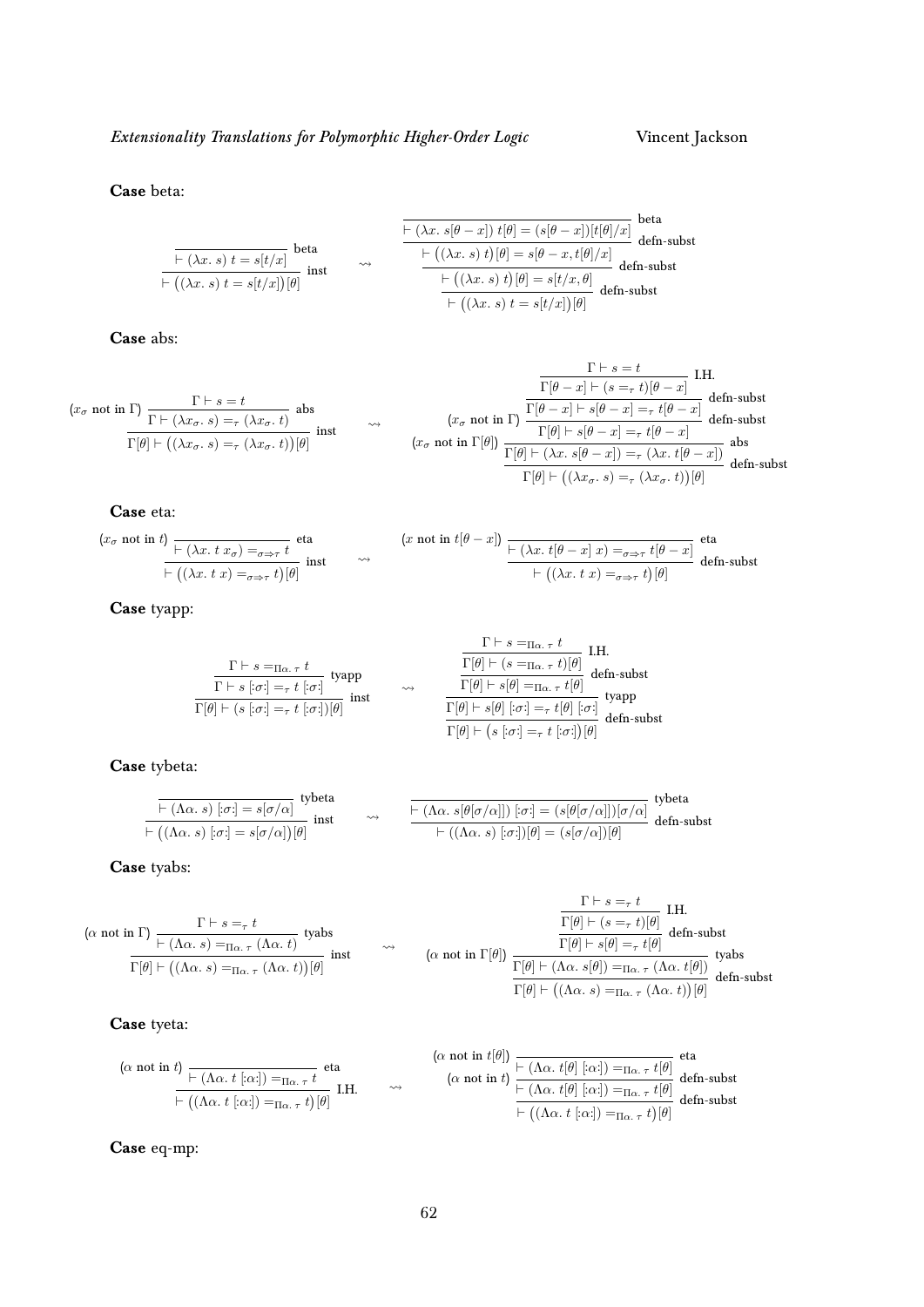$$
\begin{array}{ccc}\Gamma\vdash s=_o t&\Delta\vdash s\\ \hline &\Gamma,\Delta\vdash t\\ \hline \Gamma[\theta],\Delta[\theta]\vdash t[\theta] &\text{inst}\end{array}\qquad\sim\qquad\frac{\Gamma\vdash s=_o t}{\Gamma[\theta]\vdash (s=_o t)[\theta]}\text{ I.H.}\\ \begin{array}{ccc}\text{I.H.}\\ \hline &\Gamma[\theta]\vdash s[\theta]=_o t[\theta] &\text{defn-subst}&\Delta\vdash s\\ \hline &\Gamma[\theta],\Delta[\theta]\vdash t[\theta] &\text{eq-mp}\\ \end{array}
$$

# **Case** deduct-antisym:

$$
\frac{\Gamma, q \vdash p \quad \Delta, p \vdash q}{\Gamma, \Delta \vdash p =_o q} \text{ deduct-antisym} \qquad \longrightarrow \qquad \frac{\Gamma, q \vdash p}{\Gamma[\theta], q[\theta] \vdash p[\theta]} \text{ I.H.} \qquad \frac{\Delta \vdash q}{\Delta[\theta], p[\theta] \vdash q[\theta]} \text{ I.H.}
$$
\n
$$
\frac{\Gamma, q \vdash p}{\Gamma[\theta], \Delta[\theta] \vdash p[\theta] =_o q[\theta]} \text{ I.H.} \qquad \frac{\Delta \vdash q}{\Delta[\theta], p[\theta] \vdash q[\theta]} \text{ I.H.}
$$
\n
$$
\frac{\Gamma[\theta], \Delta[\theta] \vdash p[\theta] =_o q[\theta]}{\Gamma[\theta], \Delta[\theta] \vdash p[\theta] =_o q[\theta]} \text{ defn-subst}
$$

#### **Case** select-ax:

$$
(x \text{ not in } p) \xrightarrow[\text{p } s \longrightarrow p \ (\varepsilon x_{\tau} \cdot p \ x_{\tau}) \text{ }]} \text{ select-ax}
$$
\n
$$
(x \text{ not in } p[\theta - x]) \xrightarrow[\text{p } p[\theta - x] \ s[\theta] \longrightarrow p[\theta - x] \ (\varepsilon x_{\tau} \cdot p[\theta - x] \ x_{\tau} \text{ }]} \text{ select-ax}
$$
\n
$$
(x \text{ not in } p[\theta - x]) \xrightarrow[\text{p } p[\theta - x] \ s[\theta] \longrightarrow (p \ (\varepsilon x_{\tau} \cdot p \ x_{\tau}) \text{ }]} \text{ defn-subst}
$$
\n
$$
(x \text{ not in } p[\theta - x]) \xrightarrow[\text{p } p[\theta - x] \ s[\theta] \longrightarrow (p \ (\varepsilon x_{\tau} \cdot p \ x_{\tau}) \text{ }]} \text{ defn-subst}
$$
\n
$$
(x \text{ not in } p[\theta - x]) \xrightarrow[\text{p } p[\theta - x] \ s[\theta] \longrightarrow (p \ (\varepsilon x_{\tau} \cdot p \ x_{\tau}) \text{ }]} \text{ defn-subst}
$$

# **Case** infinity-ax:

$$
\dfrac{\dfrac{\dfrac{\dfrac{\partial f}{\partial t}(f\colon t\Rightarrow \iota).\inf f\wedge\lnot\text{onto}\,f}{\dfrac{\partial f}{\partial t}(f\colon \iota\Rightarrow \iota). \inf f\wedge\lnot\text{onto}\,f}}{\dfrac{\dfrac{\partial f}{\partial t}(f\colon \iota\Rightarrow \iota). \inf f\wedge\lnot\text{onto}\,f}{\dfrac{\partial f}{\partial t}(f\colon \iota\Rightarrow \iota). \inf f\wedge\lnot\text{onto}\,f)[\theta]}}{\dfrac{\dfrac{\partial f}{\partial t}(f\colon \iota\Rightarrow \iota). \inf f\wedge\lnot\text{onto}\,f}{\dfrac{\partial f}{\partial t}(f\colon \iota\Rightarrow \iota). \inf f\wedge\lnot\text{onto}\,f}[0]}
$$

**Case** *∀*I:

$$
(x \text{ not in } \Gamma) \frac{\Gamma \vdash p}{\Gamma \vdash \forall x. p} \forall I
$$
\n
$$
\overline{\Gamma[\theta] \vdash (\forall x. p)[\theta]} \text{ inst}
$$
\n
$$
(x \text{ not in } \Gamma[\theta - x]) \frac{\Gamma[\theta - x] \vdash p[\theta - x]}{\Gamma[\theta] \vdash \forall x. p[\theta - x]} \forall I
$$
\n
$$
(x \text{ not in } \Gamma) \frac{\Gamma[\theta] \vdash \forall x. p[\theta - x]}{\Gamma[\theta] \vdash (\forall x. p)[\theta]} \text{ defn-subst}
$$

**Case** *∀*E:

$$
\begin{array}{ccc}\n\Gamma \vdash [\forall] \ p \\
\hline\n\Gamma \vdash p \ s \\
\hline\n\Gamma[\theta] \vdash (p \ s)[\theta]\n\end{array}\n\quad \text{inst}\n\quad\n\begin{array}{ccc}\n\Gamma \vdash [\forall] \ p \\
\hline\n\Gamma[\theta] \vdash ([\forall] \ p)[\theta] \\
\hline\n\Gamma[\theta] \vdash [\forall] \ p[\theta] \\
\hline\n\Gamma[\theta] \vdash p[\theta] \ s[\theta]\n\end{array}\n\quad\n\begin{array}{ccc}\n\text{I.H.} \\
\hline\n\text{defn-subst} \\
\hline\n\Gamma[\theta] \vdash p[\theta] \ s[\theta] \\
\hline\n\Gamma[\theta] \vdash (p \ s)[\theta]\n\end{array}\n\quad\n\begin{array}{ccc}\n\text{I.H.} \\
\hline\n\end{array}
$$

**Case** *∀*tyI:

$$
\begin{array}{ccc} (\alpha\; \text{not}\; \text{in}\; \Gamma)\; \dfrac{\Gamma\vdash p}{\Gamma\vdash \forall_{\text{ty}}\alpha.\; p}\; \forall_{\text{ty}}\text{I}\\ \phantom{\overline{\Gamma\left[\beta\right]\vdash (\forall_{\text{ty}}\alpha.\; p)[\theta]}}\text{inst} & \rightsquigarrow & \left(\alpha\; \text{not}\; \text{in}\; \Gamma[\theta]\right)\; \dfrac{\overline{\Gamma\vdash p}}{\Gamma[\theta]\vdash \forall_{\text{ty}}\alpha.\; p[\theta]}\; \forall \text{I}\\ \phantom{\overline{\Gamma\left[\beta\right]\vdash (\forall_{\text{ty}}\alpha.\; p)[\theta]}}\text{defn-subst} & \phantom{\overline{\Gamma\left[\beta\right]\vdash (\forall_{\text{ty}}\alpha.\; p)[\theta]}}\text{str} \end{array}
$$

**Case** *∀*tyE: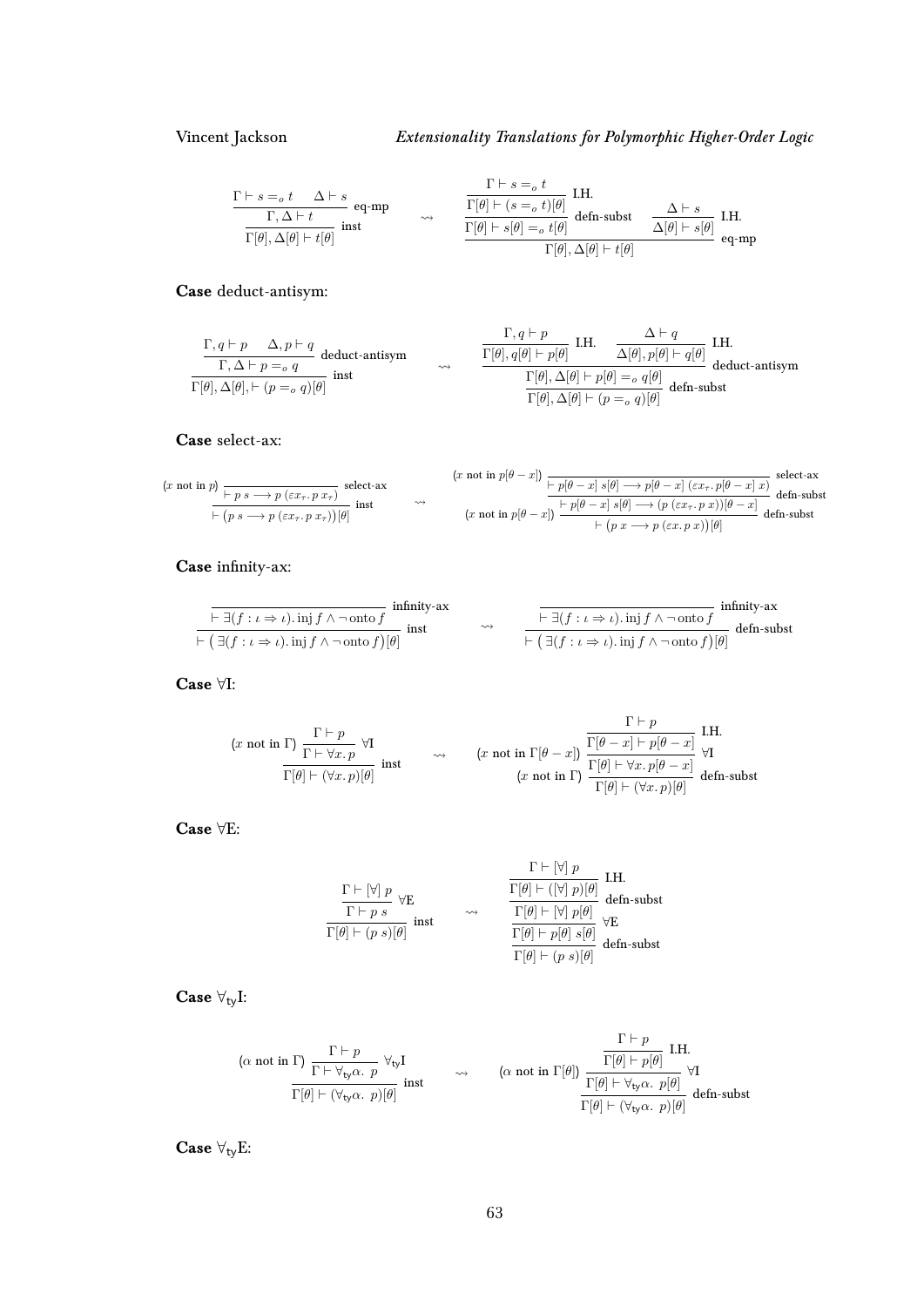$\Box$ 

$$
\begin{array}{ccc}\n\Gamma \vdash [\forall_{\mathsf{ty}}]\ p \\
\hline\n\Gamma \vdash p\ s \\
\hline\n\Gamma[\theta] \vdash (p\ s)[\theta]\n\end{array}\n\quad \rightsquigarrow\n\qquad\n\begin{array}{ccc}\n\Gamma \vdash [\forall_{\mathsf{ty}}]\ p \\
\hline\n\Gamma[\theta] \vdash ([\forall_{\mathsf{ty}}]\ p)[\theta] \\
\hline\n\Gamma[\theta] \vdash [\forall_{\mathsf{ty}}]\ p[\theta] \\
\hline\n\Gamma[\theta] \vdash p[\theta]\ s[\theta] \\
\hline\n\Gamma[\theta] \vdash (p\ s)[\theta] \\
\hline\n\Gamma[\theta] \vdash (p\ s)[\theta]\n\end{array}\n\quad \text{Left-subst}
$$

**A.5.2 ty-inst**

The rule *ty-inst* is *admissible* to PHOL*ξη* and PHOL.

$$
\frac{\Gamma \vdash s}{\Gamma[\phi] \vdash s[\phi]} \text{ ty-inst}
$$

*Proof.* Induction on the proof-tree of  $\Gamma \vdash s$ .

Note that in these proofs, if a substitution occurs under a type-lambda (e.g.  $(\Lambda \alpha. s[\phi]),$  we assume that  $\alpha$  does not occur in the free-variables of any type resulting from the substitution, as any lambda-term in which this *does* happen can be alpha-renamed such that it doesn't.

**Case** assm:

$$
\frac{\overline{p \vdash p}}{p[\phi] \vdash p[\phi]} \text{ ty-inst} \qquad \leadsto \qquad \frac{}{p[\phi] \vdash p[\phi]} \text{ assm}
$$

**Case** weaken:

$$
\frac{\Gamma \vdash p}{\Gamma, \Delta \vdash p} \text{ weaken} \qquad \leadsto \qquad \frac{\Gamma \vdash p}{\Gamma[\phi], \Delta[\phi] \vdash p[\phi]} \text{ I.H.}
$$
\n
$$
\downarrow \qquad \qquad \downarrow \qquad \qquad \frac{\Gamma \vdash p}{\Gamma[\phi], \Delta[\phi] \vdash p[\phi]} \text{ U.H.}
$$
\n
$$
\downarrow \qquad \qquad \downarrow \qquad \qquad \downarrow \qquad \qquad \downarrow \qquad \qquad \downarrow \qquad \downarrow \qquad \downarrow \qquad \downarrow \qquad \downarrow \qquad \downarrow \qquad \downarrow \qquad \downarrow \qquad \downarrow \qquad \downarrow \qquad \downarrow \qquad \downarrow \qquad \downarrow \qquad \downarrow \qquad \downarrow \qquad \downarrow \qquad \downarrow \qquad \downarrow \qquad \downarrow \qquad \downarrow \qquad \downarrow \qquad \downarrow \qquad \downarrow \qquad \downarrow \qquad \downarrow \qquad \downarrow \qquad \downarrow \qquad \downarrow \qquad \downarrow \qquad \downarrow \qquad \downarrow \qquad \downarrow \qquad \downarrow \qquad \downarrow \qquad \downarrow \qquad \downarrow \qquad \downarrow \qquad \downarrow \qquad \downarrow \qquad \downarrow \qquad \downarrow \qquad \downarrow \qquad \downarrow \qquad \downarrow \qquad \downarrow \qquad \downarrow \qquad \downarrow \qquad \downarrow \qquad \downarrow \qquad \downarrow \qquad \downarrow \qquad \downarrow \qquad \downarrow \qquad \downarrow \qquad \downarrow \qquad \downarrow \qquad \downarrow \qquad \downarrow \qquad \downarrow \qquad \downarrow \qquad \downarrow \qquad \downarrow \qquad \downarrow \qquad \downarrow \qquad \downarrow \qquad \downarrow \qquad \downarrow \qquad \downarrow \qquad \downarrow \qquad \downarrow \qquad \downarrow \qquad \downarrow \qquad \downarrow \qquad \downarrow \qquad \downarrow \qquad \downarrow \qquad \downarrow \qquad \downarrow \qquad \downarrow \qquad \downarrow \qquad \downarrow \qquad \downarrow \qquad \downarrow \qquad \downarrow \qquad \downarrow \qquad \downarrow \qquad \downarrow \qquad \downarrow \qquad \downarrow \qquad \downarrow \qquad \downarrow \qquad \downarrow \qquad \downarrow \qquad \downarrow \qquad \downarrow \qquad \downarrow \qquad \downarrow \qquad \downarrow \qquad \down
$$

**Case** contract:

$$
\frac{\Gamma, \Delta, \Delta \vdash p}{\Gamma, \Delta \vdash p} \text{ contract} \qquad \leadsto \qquad \frac{\Gamma, \Delta, \Delta \vdash p}{\Gamma[\phi], \Delta[\phi] \vdash p[\phi]} \text{ L.H.}
$$
\n
$$
\frac{\Gamma, \Delta, \Delta \vdash p}{\Gamma[\phi], \Delta[\phi], \Delta[\phi] \vdash p[\phi]} \text{ L.H.}
$$
\n
$$
\frac{\Gamma, \Delta, \Delta \vdash p}{\Gamma[\phi], \Delta[\phi] \vdash p[\phi]} \text{ contract}
$$

**Case** refl:

$$
\frac{\overline{\phantom{F}}\vdash s =_r s}{\overline{\phantom{F}}\vdash (s =_r s)[\phi]} \text{ty-inst} \qquad \leadsto \qquad \frac{\overline{\phantom{F}}\vdash s[\phi] =_{\tau[\phi]} s[\phi]}{\overline{\phantom{F}}\vdash (s =_r s)[\phi]} \text{refl}
$$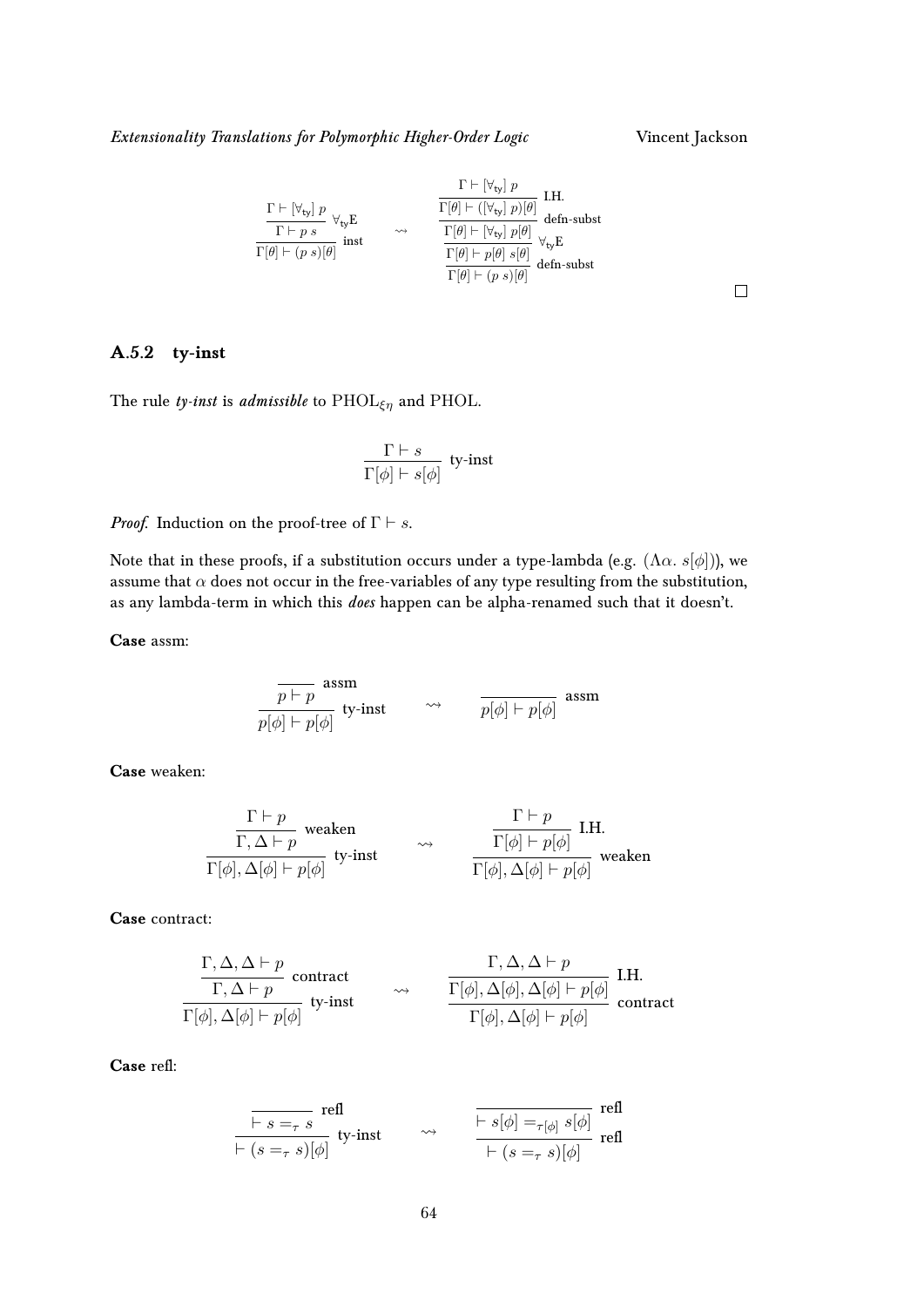#### **Case** trans:

$$
\frac{\Gamma \vdash s =_\tau t \quad \Delta \vdash t =_\tau u}{\Gamma \Delta \vdash s =_\tau u} \text{ trans } \qquad \qquad \frac{\Gamma \vdash s =_\tau t}{\Gamma[\phi] \vdash (s =_\tau t)[\phi]} \text{ L.H. } \frac{\Delta \vdash t =_\tau u}{\Delta[\phi] \vdash (t =_\tau u)[\phi]} \text{ L.H. } \frac{\Delta \vdash t =_\tau u}{\Delta[\phi] \vdash (t =_\tau u)[\phi]} \text{ L.H. } \frac{\Delta \vdash t =_\tau u}{\Delta[\phi] \vdash (t =_\tau u)[\phi]} \text{ L.H. } \frac{\Delta \vdash t =_\tau u}{\Delta[\phi] \vdash (t =_\tau u)[\phi]} \text{ L.H. } \frac{\Delta \vdash t =_\tau u}{\Delta[\phi] \vdash (t =_\tau u)[\phi]} \text{ then-subst } \frac{\Gamma[\phi], \Delta[\phi] \vdash s[\phi] =_{\tau[\phi]} u[\phi]}{\Gamma[\phi], \Delta[\phi] \vdash (s =_\tau u)[\phi]} \text{ trans } \frac{\Gamma[\phi], \Delta[\phi] \vdash s[\phi] =_{\tau[\phi]} u[\phi]}{\Gamma[\phi], \Delta[\phi] \vdash (s =_\tau u)[\phi]} \text{ define-subst } \frac{\Gamma[\phi], \Delta[\phi] \vdash s[\phi] =_{\tau[\phi]} u[\phi]}{\Gamma[\phi], \Delta[\phi] \vdash (s =_\tau u)[\phi]} \text{ then subst } \frac{\Gamma[\phi], \Delta[\phi] \vdash s[\phi] =_{\tau[\phi]} u[\phi]}{\Gamma[\phi], \Delta[\phi] \vdash (s =_\tau u)[\phi]} \text{ then subst } \frac{\Gamma[\phi], \Delta[\phi]}{\Gamma[\phi], \Delta[\phi]} \text{ then subst } \frac{\Gamma[\phi], \Delta[\phi]}{\Gamma[\phi], \Delta[\phi]} \text{ then subst } \frac{\Gamma[\phi], \Delta[\phi]}{\Gamma[\phi], \Delta[\phi]} \text{ then subst } \frac{\Gamma[\phi], \Delta[\phi]}{\Gamma[\phi], \Delta[\phi]} \text{ then subst } \frac{\Gamma[\phi], \Delta[\phi]}{\Gamma[\phi], \Delta[\phi]} \text{ then subst } \frac{\Gamma[\phi], \Delta[\phi]}{\Gamma[\phi], \Delta[\phi]} \text{ then subst } \frac{\Gamma[\phi], \Delta[\phi]}{\Gamma[\phi], \Delta[\phi]} \text{ then subst } \frac{\Gamma[\phi], \Delta[\phi]}{\Gamma[\phi], \Delta[\phi]} \text{ then subst } \frac{\Gamma[\phi], \Delta[\phi]}{\
$$

#### **Case** mk-comb:

$$
\frac{\Gamma \vdash s = t \quad \Delta \vdash u = v}{\Gamma, \Delta \vdash s \; u =_{\tau_2} t \; v} \quad \text{mk-comb} \qquad \longrightarrow \qquad \frac{\frac{\Gamma \vdash s = t}{\Gamma[\phi] \vdash (s =_{\tau_1 \Rightarrow \tau_2} t)[\phi]} \; \text{I.H.}}{\frac{\Gamma[\phi] \vdash (s =_{\tau_1 \Rightarrow \tau_2} t)[\phi]}{\Gamma[\phi], \Delta[\phi] \vdash (u =_{\tau_1} v)[\phi]} \; \text{defn-subst}} \quad \frac{\frac{\Delta \vdash u = v}{\Gamma[\phi], \Delta[\phi] \vdash (u =_{\tau_1} v)[\phi]} \; \text{I.H.}}{\frac{\Gamma[\phi], \Delta[\phi] \vdash s[\phi] \; u[\phi] =_{\tau_2[\phi]} t[\phi]}{\Gamma[\phi], \Delta[\phi] \vdash s[\phi] \; u[\phi] =_{\tau_2[\phi]} t[\phi]} \; \text{defn-subst}} \quad \frac{\Delta \vdash u = v}{\Gamma[\phi], \Delta[\phi] \vdash (u =_{\tau_1} v)[\phi]} \; \text{defn-subst}
$$

#### **Case** beta:

$$
\begin{array}{c|c|c|c} \hline \text{ $\vdash$} (\lambda x.\ s)\ t=s[t/x] & \text{beta} & \\ \hline \text{ $\vdash$} \ ((\lambda x.\ s)\ t=s[t/x])[\phi] & \text{inst} & \leadsto & \frac{\text{ $\vdash$} \ (\lambda x_{\sigma[\phi]}.\ s[\phi])\ t[\phi]=_{\tau[\phi]} \ (s[\phi])[t[\phi]/x_{\sigma[\phi]}] }{\text{ $\vdash$} \ ((\lambda x.\ s)\ t=s[t/x])[\phi] } & \text{defn-subst} \end{array}
$$

#### **Case** abs:

Γ *⊢ s* = *t* (*x<sup>τ</sup>* not in Γ) abs <sup>Γ</sup> *<sup>⊢</sup>* (*λxσ. s*) =*<sup>τ</sup>* (*λxσ. t*) ty-inst Γ[*ϕσ*] *⊢* ( (*λxσ. s*) =*<sup>τ</sup>* (*λxσ. t*) ) [*ϕ*] ⇝ Γ *⊢ s* = *t* I.H. Γ[*ϕ*] *⊢* (*s* =*<sup>τ</sup> t*)[*ϕ*] defn-subst Γ[*ϕ*] *<sup>⊢</sup> <sup>s</sup>*[*ϕ*] =*τ*[*ϕ*] *<sup>t</sup>*[*ϕ*] (*xσ*[*ϕ*] not in Γ[*ϕ*]) abs Γ[*ϕ*] *⊢* (*λxσ*[*ϕ*] *. s*[*ϕ*]) =*τ*[*ϕ*] (*λxσ*[*ϕ*] *. t*[*ϕ*]) defn-subst Γ[*ϕ*] *⊢* ( (*λxσ. s*) =*<sup>τ</sup>* (*λxσ. t*) ) [*ϕ*]

#### **Case** eta:

$$
(x_{\sigma} \text{ not in } t) \xrightarrow[\text{ } (\lambda x_{\sigma}. t x_{\sigma}) = \sigma \Rightarrow \tau \text{ } t] \text{ et a}
$$
\n
$$
(x_{\sigma[\phi]} \text{ not in } t[\phi]) \xrightarrow[\text{ } (\lambda x_{\sigma} \text{ } t \text{ } \sigma \text{ } \phi] \text{ } \xrightarrow[\text{ } \sigma \text{ } (\lambda x_{\sigma} \text{ } t \text{ } \sigma \text{ } \phi \text{ } \phi \text{ } \phi \text{ } \phi \text{ } \phi \text{ } \phi \text{ } \phi \text{ } \phi \text{ } \phi \text{ } \phi \text{ } \phi \text{ } \phi \text{ } \phi \text{ } \phi \text{ } \phi \text{ } \phi \text{ } \phi \text{ } \phi \text{ } \phi \text{ } \phi \text{ } \phi \text{ } \phi \text{ } \phi \text{ } \phi \text{ } \phi \text{ } \phi \text{ } \phi \text{ } \phi \text{ } \phi \text{ } \phi \text{ } \phi \text{ } \phi \text{ } \phi \text{ } \phi \text{ } \phi \text{ } \phi \text{ } \phi \text{ } \phi \text{ } \phi \text{ } \phi \text{ } \phi \text{ } \phi \text{ } \phi \text{ } \phi \text{ } \phi \text{ } \phi \text{ } \phi \text{ } \phi \text{ } \phi \text{ } \phi \text{ } \phi \text{ } \phi \text{ } \phi \text{ } \phi \text{ } \phi \text{ } \phi \text{ } \phi \text{ } \phi \text{ } \phi \text{ } \phi \text{ } \phi \text{ } \phi \text{ } \phi \text{ } \phi \text{ } \phi \text{ } \phi \text{ } \phi \text{ } \phi \text{ } \phi \text{ } \phi \text{ } \phi \text{ } \phi \text{ } \phi \text{ } \phi \text{ } \phi \text{ } \phi \text{ } \phi \text{ } \phi \text{ } \phi \text{ } \phi \text{ } \phi \text{ } \phi \text{ } \phi \text{ } \phi \text{ } \phi \text{ } \phi \text{ } \phi \text{ } \phi \text{ } \phi \text{ } \phi \text{ } \phi \text{ } \phi \text{ } \phi \text{ } \phi \text{ } \phi \text{ } \phi \text{ } \phi \text{ } \phi \text{ } \phi \text{ } \phi \text{ } \phi \text{ } \phi \text
$$

**Case** tyapp:

Γ *⊢ s* =Π*α. τ t* tyapp Γ *⊢ s* [:*σ*:] =*τ*[*σ/α*] *t* [:*σ*:] ty-inst Γ[*ϕ*] *⊢* (*s* [:*σ*:] =*τ*[*σ/α*] *t* [:*σ*:])[*ϕ*] ⇝ Γ *⊢ s* =Π*α. τ t* I.H. Γ[*ϕ*] *⊢* (*s* =Π*α. τ t*)[*ϕ*] defn-subst Γ[*ϕ*] *⊢ s*[*ϕ*] =(Π*α. τ*[*ϕ−α*]) *t*[*ϕ*] tyapp Γ[*ϕ*] *⊢ s*[*ϕ*] [:*σ*[*ϕ*]:] =*τ*[*ϕ−α,σ*[*ϕ*]*/α*] *t*[*ϕ*] [:*σ*[*ϕ*]:] defn-subst Γ[*ϕ*] *⊢* (*s* [:*σ*:])[*ϕ*] =*τ*[*σ/α,ϕ*] (*t* [:*σ*:])[*ϕ*] defn-subst Γ[*ϕ*] *⊢* ( *s* [:*σ*:] =*τ*[*σ/α*] *t* [:*σ*:] ) [*ϕ*]

**Case** tybeta:

$$
\frac{\overline{\vdash (\Lambda \alpha.s) [\cdot \sigma]} = s[\sigma/\alpha]}{\vdash ((\Lambda \alpha.s) [\cdot \sigma] = s[\sigma/\alpha])[ \varphi]} \text{inst} \qquad \rightsquigarrow \qquad \frac{\overline{\vdash (\Lambda \alpha.s[\phi - \alpha]) [\cdot \sigma[\phi] \cdot]} = (s[\phi - \alpha])[ \sigma[\phi]/\alpha]}{\vdash ((\Lambda \alpha.s) [\cdot \sigma] = s[\sigma/\alpha])[ \varphi - \alpha][\phi]} \text{ t}\n\text{b} \text{et} \text{n-subst}
$$

**Case** tyabs: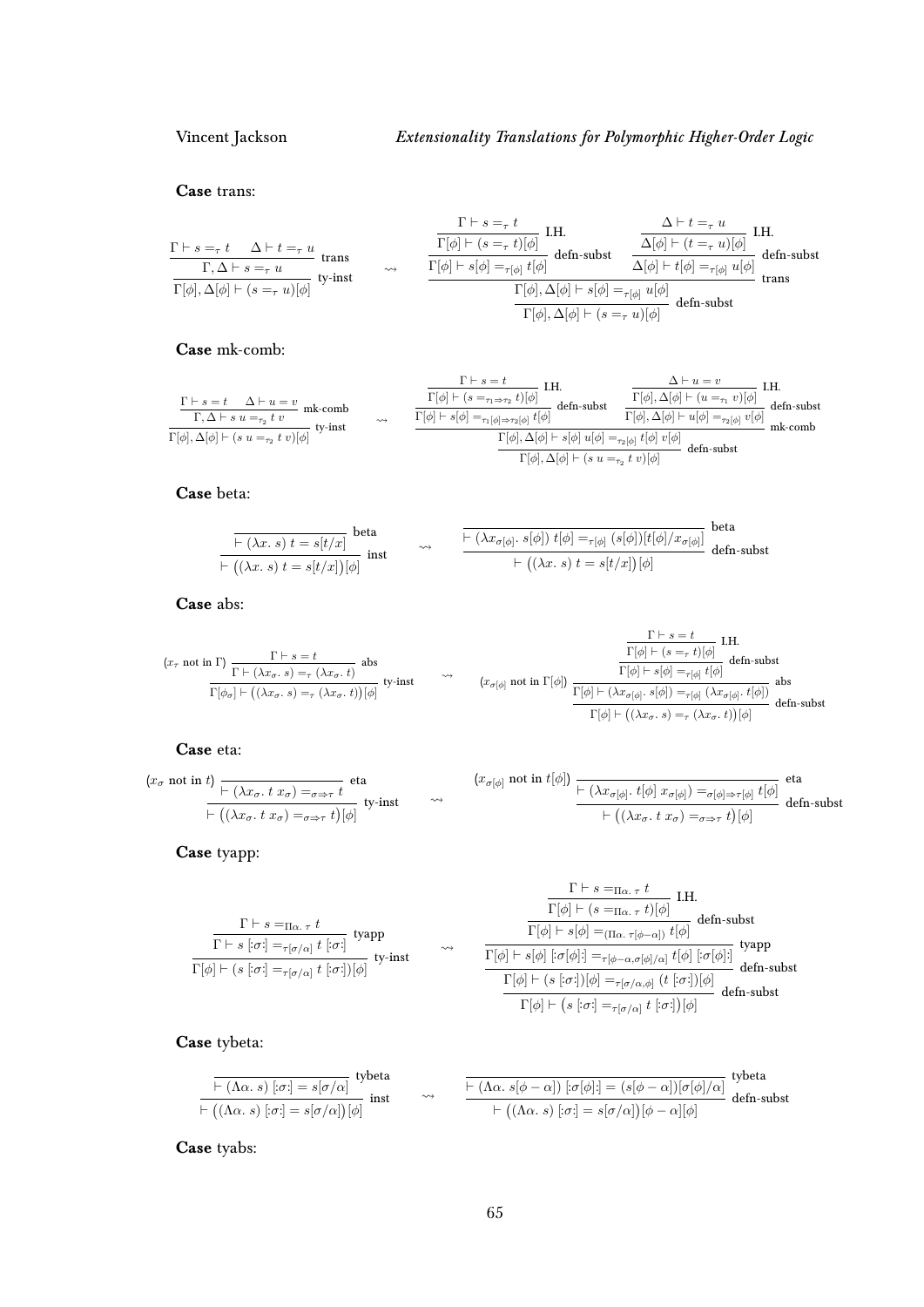# *Extensionality Translations for Polymorphic Higher-Order Logic* Vincent Jackson

$$
\frac{\Gamma \vdash s =_\tau t}{\Gamma[\phi] \vdash ((\Lambda \alpha . s) =_{\Pi \alpha . \tau} (\Lambda \alpha . t))[\phi]}
$$
   
 
$$
\frac{\Gamma \vdash s =_\tau t}{\Gamma[\phi] \vdash ((\Lambda \alpha . s) =_{\Pi \alpha . \tau} (\Lambda \alpha . t))[\phi]}
$$
   
 
$$
\sim \qquad \qquad (\alpha \text{ not in } \Gamma[\phi]) \frac{\Gamma[\phi] \vdash (s =_\tau t)[\phi - \alpha]}{\Gamma[\phi] \vdash (\Lambda \alpha . s[\phi - \alpha]) =_{\Pi \alpha . \tau[\phi - \alpha]} (t[\phi - \alpha])}
$$
   
 
$$
\frac{\Gamma[\phi] \vdash (s =_\tau t)[\phi - \alpha]}{\Gamma[\phi] \vdash ((\Lambda \alpha . s) =_{\Pi \alpha . \tau} (\Lambda \alpha . t)[\phi] }
$$
   
 
$$
\frac{\Gamma[\phi] \vdash ((\Lambda \alpha . s) =_{\Pi \alpha . \tau} (\Lambda \alpha . t)[\phi - \alpha]}{\Gamma[\phi] \vdash ((\Lambda \alpha . s) =_{\Pi \alpha . \tau} (\Lambda \alpha . t)[\phi ]}
$$

**Case** tyeta:

(*α* not in *t*) eta *<sup>⊢</sup>* (Λ*α. t* [:*α*:]) =Π*α. τ <sup>t</sup>* ty-inst *⊢* ( (Λ*α. t* [:*α*:]) =Π*α. τ <sup>t</sup>* ) [*ϕ*] ⇝ (*α* not in *t*[*ϕ*]) eta *<sup>⊢</sup>* (Λ*α. t*[*<sup>ϕ</sup> <sup>−</sup> <sup>α</sup>*] [:*α*:]) =Π*α. τ*[*ϕ−α*] *<sup>t</sup>*[*<sup>ϕ</sup> <sup>−</sup> <sup>α</sup>*] (*α* not in *t*) defn-subst *<sup>⊢</sup>* (Λ*α. t*[*<sup>ϕ</sup> <sup>−</sup> <sup>α</sup>*] [:*α*[*<sup>ϕ</sup> <sup>−</sup> <sup>α</sup>*]:]) =Π*α. τ*[*ϕ−α*] *<sup>t</sup>*[*ϕ*] defn-subst *⊢* ( (Λ*α. t* [:*α*:]) =Π*α. τ <sup>t</sup>* ) [*ϕ*]

**Case** eq-mp:

$$
\begin{array}{ccc}\Gamma\vdash s=_o t&\Delta\vdash s\\\hline \Gamma[\phi],\Delta[\phi]\vdash t[\phi]&\text{ty-inst}\\\hline \Gamma[\phi],\Delta[\phi]\vdash t[\phi]&\end{array}\qquad\sim\qquad\frac{\Gamma\vdash s=_o t}{\Gamma[\phi]\vdash (s=_o t)[\phi]} \begin{array}{lll}\text{I.H.}\\ \hline \Gamma[\phi]\vdash s[\phi]=_o t[\phi] &\text{defn-subst}\\\hline \Gamma[\phi],\Delta[\phi]\vdash t[\phi] &\text{eq-mp}\\ \end{array}\qquad \begin{array}{c}\Gamma\vdash s=_o t\\ \hline \Gamma[\phi],\Delta[\phi]\vdash t[\phi] &\text{if}\end{array}
$$

#### **Case** deduct-antisym:

$$
\begin{array}{ccc}\n\frac{\Gamma, q \vdash p & \Delta, p \vdash q \\
\hline\n\Gamma, \Delta \vdash p =_o q & \text{deduct-antisym} \\
\hline\n\Gamma[\phi], \Delta[\phi], \vdash (p =_o q)[\phi] & \text{tyl-inst}\n\end{array}\n\quad\n\begin{array}{c}\n\Gamma, q \vdash p & \Delta \vdash q \\
\hline\n\Gamma[\phi], q[\phi] \vdash p[\phi] & \text{I.H.} & \Delta[\phi], p[\phi] \vdash q[\phi] \\
\hline\n\Gamma[\phi], \Delta[\phi] \vdash p[\phi] =_o q[\phi] & \text{defin-subst}\n\end{array}\n\quad\n\begin{array}{c}\n\text{I.H.} & \Delta \vdash q \\
\hline\n\Gamma[\phi], \Delta[\phi] \vdash p[\phi] =_o q[\phi] & \text{defin-subst}\n\end{array}
$$

#### **Case** select-ax:

(*x* not in *p*) select-ax *<sup>⊢</sup> p s −→ <sup>p</sup>* (*εx<sup>τ</sup> . p x<sup>τ</sup>* ) ty-inst *⊢* ( *p s −→ <sup>p</sup>* (*εx<sup>τ</sup> . p x<sup>τ</sup>* ) ) [*ϕ*] ⇝ (*xτ*[*ϕ*] not in *<sup>p</sup>*[*ϕ*]) select-ax *<sup>⊢</sup> <sup>p</sup>*[*ϕ*] *<sup>s</sup>*[*ϕ*] *−→ <sup>p</sup>*[*ϕ*] (*εxτ*[*ϕ*] *. p*[*ϕ*] *<sup>x</sup>τ*[*ϕ*]) defn-subst *⊢* ( *p x −→ <sup>p</sup>* (*εx. p x*) ) [*ϕ*]

#### **Case** select-ax:

$$
\dfrac{\dfrac{\dfrac{\dfrac{\partial f}{\partial t}(f: \iota \Rightarrow \iota). \mathop{\rm inj}\, f \wedge \neg \mathop{\rm onto}\, f}{\dfrac{\partial f}{\partial t}(f: \iota \Rightarrow \iota). \mathop{\rm inj}\, f \wedge \neg \mathop{\rm onto}\, f)}{\dfrac{\dfrac{\partial f}{\partial t}(f: \iota \Rightarrow \iota). \mathop{\rm inj}\, f \wedge \neg \mathop{\rm onto}\, f}{\dfrac{\partial f}{\partial t}(f: \iota \Rightarrow \iota). \mathop{\rm inj}\, f \wedge \neg \mathop{\rm onto}\, f)}[\phi]}}{\mathop{\rm def}\nolimits} \text{defn-subst}
$$

**Case** *∀*I:

$$
(x \text{ not in } \Gamma) \frac{\Gamma \vdash p}{\Gamma \vdash \forall x.\ p} \forall I
$$
\n
$$
\overbrace{\Gamma[\phi] \vdash (\forall x_\tau.\ p)[\phi]}^{\Gamma \vdash p} \text{ty-inst}
$$
\n
$$
\xrightarrow{\qquad \qquad \qquad \text{if } \Gamma[\phi] \vdash p[\phi] \quad \text{if } \Gamma[\phi] \vdash \forall x_{\tau[\phi]}.\ p[\phi] \quad \text{if } \Gamma[\phi] \vdash (\forall x_\tau.\ p)[\phi] \quad \text{if } \Gamma[\phi] \vdash (\forall x_\tau.\ p)[\phi] \quad \text{defn-subst}
$$

#### **Case** *∀*E:

$$
\begin{array}{ccc}\n\Gamma \vdash [\forall] \ p \\
\hline\n\Gamma \vdash p \ s \\
\hline\n\Gamma[\phi] \vdash (p \ s)[\phi]\n\end{array} \quad \leadsto \quad \begin{array}{c}\n\Gamma \vdash [\forall] \ p \\
\hline\n\Gamma[\phi] \vdash ([\forall] \ p)[\phi] \\
\hline\n\Gamma[\phi] \vdash [\forall] \ p[\phi] \\
\hline\n\Gamma[\phi] \vdash p[\phi] \ s[\phi]\n\end{array} \quad \begin{array}{c}\n\text{I.H.} \\
\text{defn-subst} \\
\hline\n\Gamma[\phi] \vdash [p] \ p[\phi] \ s[\phi] \\
\hline\n\Gamma[\phi] \vdash (p \ s)[\phi]\n\end{array}
$$

**Case** *∀*tyI: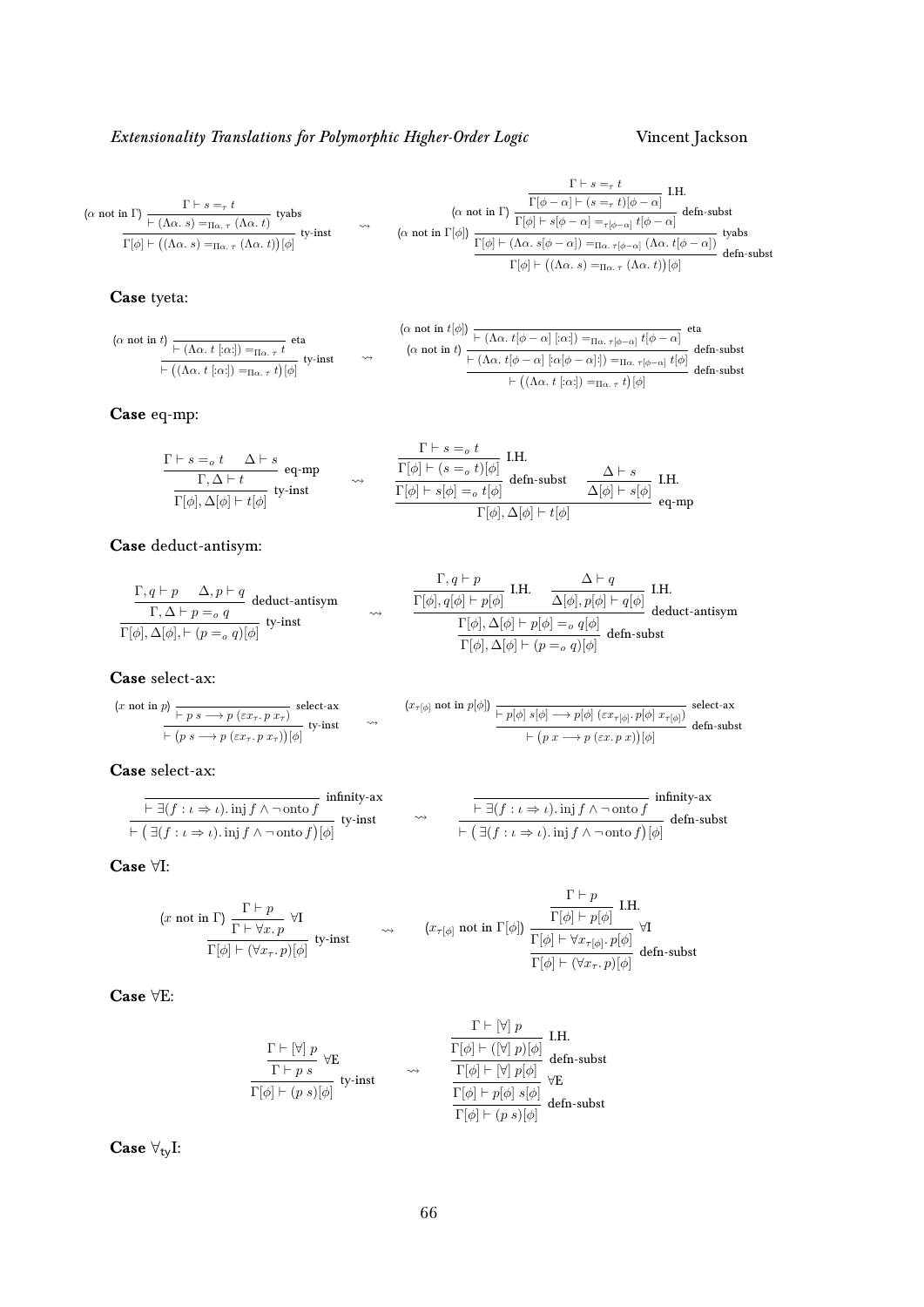$$
\begin{array}{ccc} \hbox{($\alpha$ not in $\Gamma$)$} \displaystyle & \frac{\Gamma\vdash p}{\Gamma\vdash \forall_{\mathsf{ty}}\alpha.\ p}\,\,\forall_{\mathsf{ty}}\mathrm{I} & & \\ \hline & & \\ \displaystyle & \frac{\Gamma\vdash p}{\Gamma[\phi]\vdash (\forall_{\mathsf{ty}}\alpha.\ p)[\phi]} \,\,\mathsf{ty}\text{-inst} & & \hline & \\ & & \\ \hline & & \\ \displaystyle & & \\ \hline & & \\ \displaystyle & & \\ \hline & & \\ \hline & & \\ \hline & & \\ \hline & & \\ \hline & & \\ \hline & & \\ \hline & & \\ \hline & & \\ \hline & & \\ \hline & & \\ \hline & & \\ \hline & & \\ \hline & & \\ \hline & & \\ \hline & & \\ \hline & & \\ \hline & & \\ \hline & & \\ \hline & & \\ \hline & & \\ \hline & & \\ \hline & & \\ \hline & & \\ \hline & & \\ \hline & & \\ \hline & & \\ \hline & & \\ \hline & & \\ \hline & & \\ \hline & & \\ \hline & & \\ \hline & & \\ \hline & & \\ \hline & & \\ \hline & & \\ \hline & & \\ \hline & & \\ \hline & & \\ \hline & & \\ \hline & & \\ \hline & & \\ \hline & & \\ \hline & & \\ \hline & & \\ \hline & & \\ \hline & & \\ \hline & & \\ \hline & & \\ \hline & & \\ \hline & & \\ \hline & & \\ \hline & & \\ \hline & & \\ \hline & & \\ \hline & & \\ \hline & & \\ \hline & & \\ \hline & & \\ \hline & & \\ \hline & & \\ \hline & & \\ \hline & & \\ \hline & & \\ \hline & & \\ \hline & & \\ \hline & & \\ \hline & & \\ \hline & & \\ \hline & & \\ \hline & & \\ \hline & & \\ \hline & & \\ \hline & & \\ \hline & & \\ \hline & & \\ \hline & & \\ \hline & & \\ \hline & & \\ \hline & & \\ \hline & & \\ \hline & & \\ \hline & & \\ \hline & & \\ \hline & & \\ \hline & & \\ \hline & & \\ \hline & & \\ \hline & & \\ \hline & & \\ \hline & & \\ \hline & & \\ \hline & & \\ \hline & & \\ \hline & & \\ \hline & & \\ \hline & & \\ \hline & & \\ \hline & & \\ \hline & & \\ \hline & &
$$

**Case** *∀*tyE:

$$
\frac{\Gamma \vdash [\forall_{\mathsf{ty}}] \ p}{\Gamma \vdash p \ s} \ \forall_{\mathsf{ty}} \mathbf{E}
$$
\n
$$
\frac{\Gamma[\phi] \vdash ([\forall_{\mathsf{ty}}] \ p) [\phi]}{\Gamma[\phi] \vdash (p \ s)[\phi]} \ \mathsf{ty\text{-}inst}
$$
\n
$$
\xrightarrow{\Gamma[\phi] \vdash [\forall_{\mathsf{ty}}] \ p[\phi]} \ \mathsf{defn\text{-}subst}
$$
\n
$$
\frac{\Gamma[\phi] \vdash [\forall_{\mathsf{ty}}] \ p[\phi]}{\Gamma[\phi] \vdash p[\phi] \ s[\phi]} \ \mathsf{defn\text{-}subst}
$$
\n
$$
\frac{\Gamma[\phi] \vdash [\forall_{\mathsf{ty}}] \ p[\phi]}{\Gamma[\phi] \vdash (p \ s)[\phi]} \ \mathsf{defn\text{-}subst}
$$

 $\Box$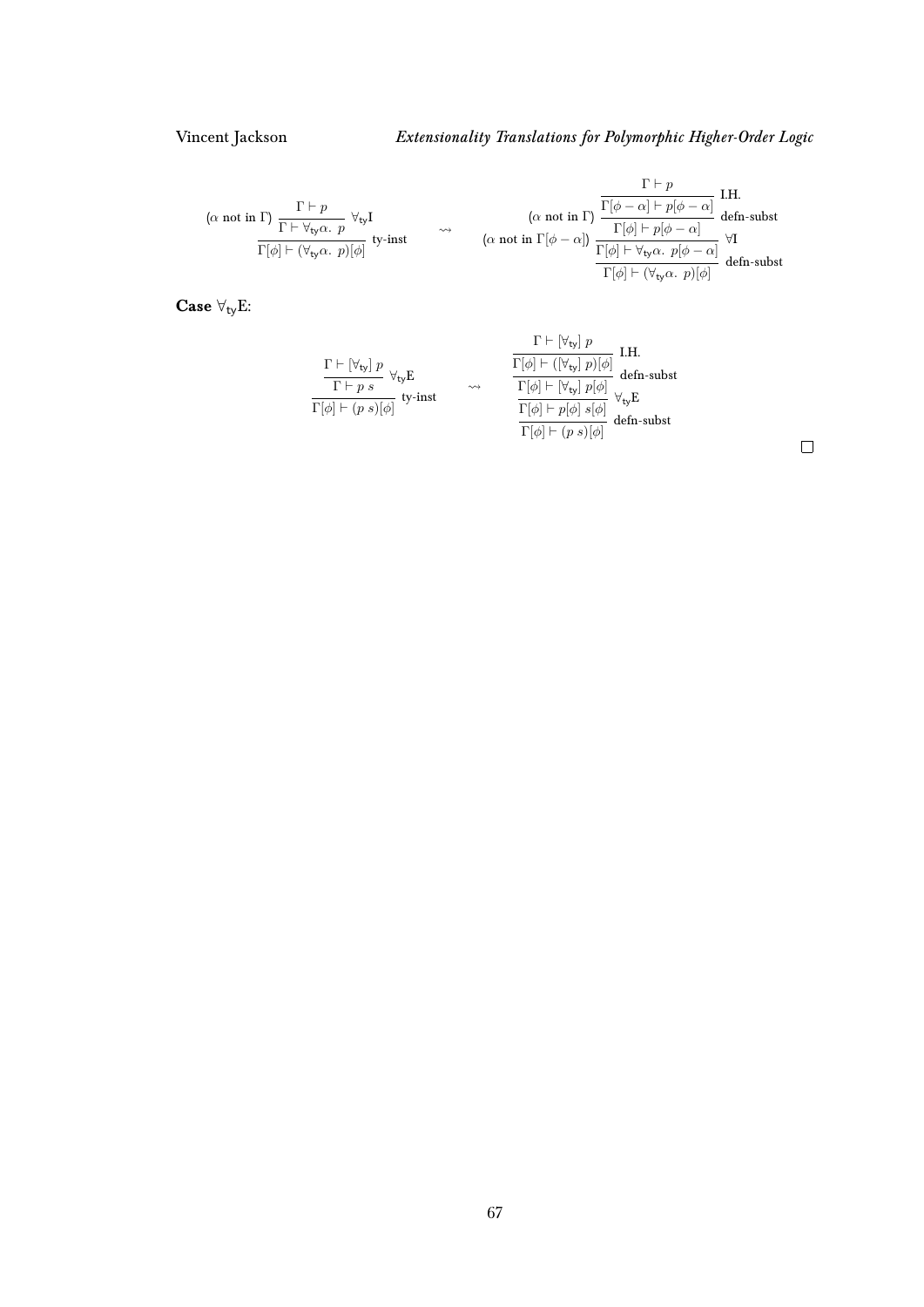# **Appendix B**

# **B.1 Translation Definitions**

#### **B.1.1 Refl Set**

The *R* gives the necessary conditions for extensional partial-equivalence to be an equivalence on the translated terms.

$$
\mathcal{R}(s) \triangleq \{x \stackrel{\bullet}{=} \tau x \mid x_{\tau} \in \text{FV}(s)\}
$$

#### **B.1.2 Eq Set**

The Eq set gives the necessary conditions for extensional partial-equivalence on type variables to be translated correctly.

 $\mathcal E$  on type-variables captures what is needed to ensure that  $\stackrel{\bullet}{=}$  remains a partial-equivalence relation on type variables.

$$
\mathcal{E}(\alpha) \triangleq \left( \left( \forall x_{\alpha} \ t_{\alpha} \ldots x \stackrel{\mathbf{z}}{\doteq_{\alpha}} y \longrightarrow y \stackrel{\mathbf{z}}{\doteq_{\alpha}} x \right) \land \left( \forall x_{\alpha} \ y_{\alpha} \ z_{\alpha} \ldots x \stackrel{\mathbf{z}}{\doteq_{\alpha}} y \longrightarrow y \stackrel{\mathbf{z}}{\doteq_{\alpha}} z \longrightarrow x \stackrel{\mathbf{z}}{\doteq_{\alpha}} z \right) \land \left( \left[ \stackrel{\mathbf{z}}{\doteq}_{\alpha} \stackrel{\mathbf{z}}{\doteq_{\alpha \Rightarrow \alpha \Rightarrow o} } \left[ \stackrel{\mathbf{z}}{\doteq}_{\alpha} \right) \right) \land \exists x \ldots x \stackrel{\mathbf{z}}{\doteq_{\alpha}} x \right)
$$

This is extended to types in the following manner

$$
\mathcal{E}(\tau) \triangleq \{\!\!\{\mathcal{E}(\alpha) \mid \text{FV}_{\text{ty}}(\tau)\}\!\!\}
$$

and terms similarly

$$
\mathcal{E}(s) \triangleq \{\!\!\{\mathcal{E}(\alpha) \mid \text{FV}_{\text{ty}}(s) \}\!\!\}
$$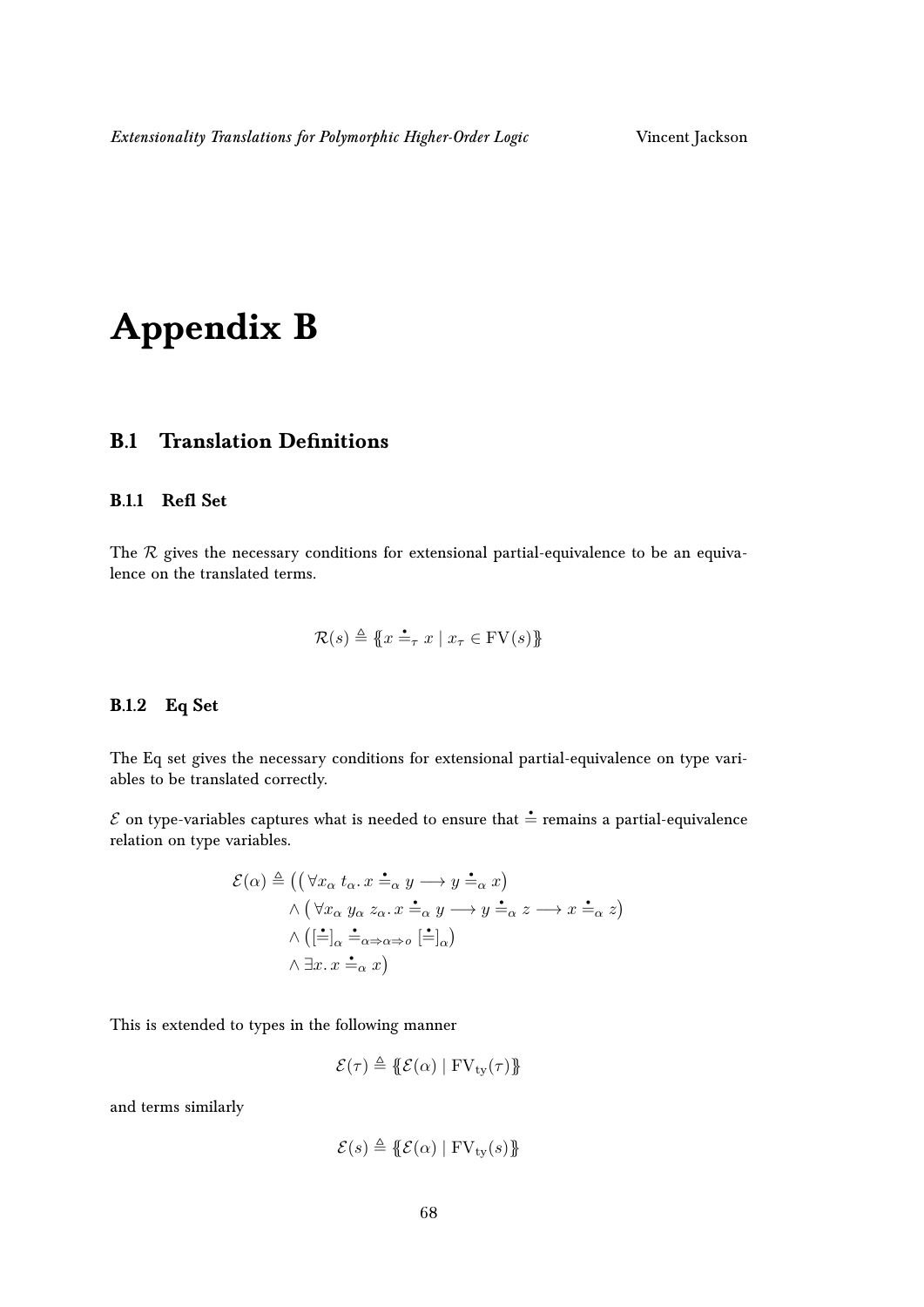#### **B.1.3 Extensional Partial-Equivalence**

Extensional partial-equivalence is defined as follows

 $\left[\stackrel{\bullet}{=}\right]_o$   $\triangleq$   $\left[\stackrel{\bullet}{=}\right]_o$ [ *•*=]*<sup>ι</sup>* ≜ [=]*<sup>ι</sup>*  $[\dot{=}]_{\tau_1 \Rightarrow \tau_2} \triangleq \lambda f \ g$ .  $\forall x \ y. \ x \doteq_{\tau_1} y \longrightarrow f \ x \doteq_{\tau_2} g \ y$  (for  $x$  and  $y$  not free in  $f$  and  $g$ )  $[\stackrel{\triangle}{=}]_{\Pi\alpha.\tau}$   $\triangleq$  *λf g.*  $\forall_{\text{ty}}\alpha$ *.*  $\mathcal{E}(\alpha) \longrightarrow f$  [: $\alpha$ :]  $\stackrel{\triangle}{=}$   $\tau$  *g* [: $\alpha$ :] (for  $\alpha$  not free in *f* and *g*)  $\left[\dot{=} \right]_{\alpha}$  (primitive symbol)

The symbol  $[\dot{=}]\vphantom{\int}$  has an interaction with type-substitution. When a type is substituted for  $\alpha,$   $\left[ \dot{=} \right]_{\alpha}$  reduces in the following manner

$$
\begin{aligned}\n[\dot{=}]_{\alpha}[o/\alpha] &\triangleq [\dot{=}]_{o} \\
[\dot{=}]_{\alpha}[\iota/\alpha] &\triangleq [\dot{=}]_{l} \\
[\dot{=}]_{\alpha}[\tau_{1} \Rightarrow \tau_{2}/\alpha] &\triangleq [\dot{=}]_{\tau_{1} \Rightarrow \tau_{2}} \\
[\dot{=}]_{\alpha}[\Pi\alpha.\ \tau/\alpha] &\triangleq [\dot{=}]_{\Pi\alpha.\ \tau} \\
[\dot{=}]_{\alpha}[\beta/\alpha] &\triangleq [\dot{=}]_{\beta}\n\end{aligned}
$$

### **B.1.4 Translation Definition**

#### **Term Translation**

The translation is defined for terms as

$$
x^{\bullet} \qquad \triangleq x
$$
  
\n
$$
(\lambda x. s)^{\bullet} \qquad \triangleq \qquad \lambda x. s^{\bullet}
$$
  
\n
$$
(s t)^{\bullet} \qquad \triangleq \qquad s^{\bullet} t^{\bullet}
$$
  
\n
$$
(\Lambda \alpha. s)^{\bullet} \qquad \triangleq \qquad \Lambda \alpha. s^{\bullet}
$$
  
\n
$$
(s [:\tau:])^{\bullet} \qquad \triangleq \qquad s^{\bullet} [:\tau:]
$$
  
\n
$$
([=])^{\bullet} \qquad \triangleq \qquad [\stackrel{\cdot}{=}]
$$

#### **Theorem Translation**

Given a theorem in PHOL*ξη*

 $Γ ⊢$ <sub>PHOL<sub> $ε$ </sub>*</sub>* 

the translation of this theorem into PHOL is

$$
\mathcal{E}(\Gamma^\bullet), \mathcal{E}(s^\bullet), \mathcal{R}(\Gamma^\bullet), \mathcal{R}(s^\bullet), \Gamma^\bullet \vdash_{\mathrm{PHOL}} s^\bullet
$$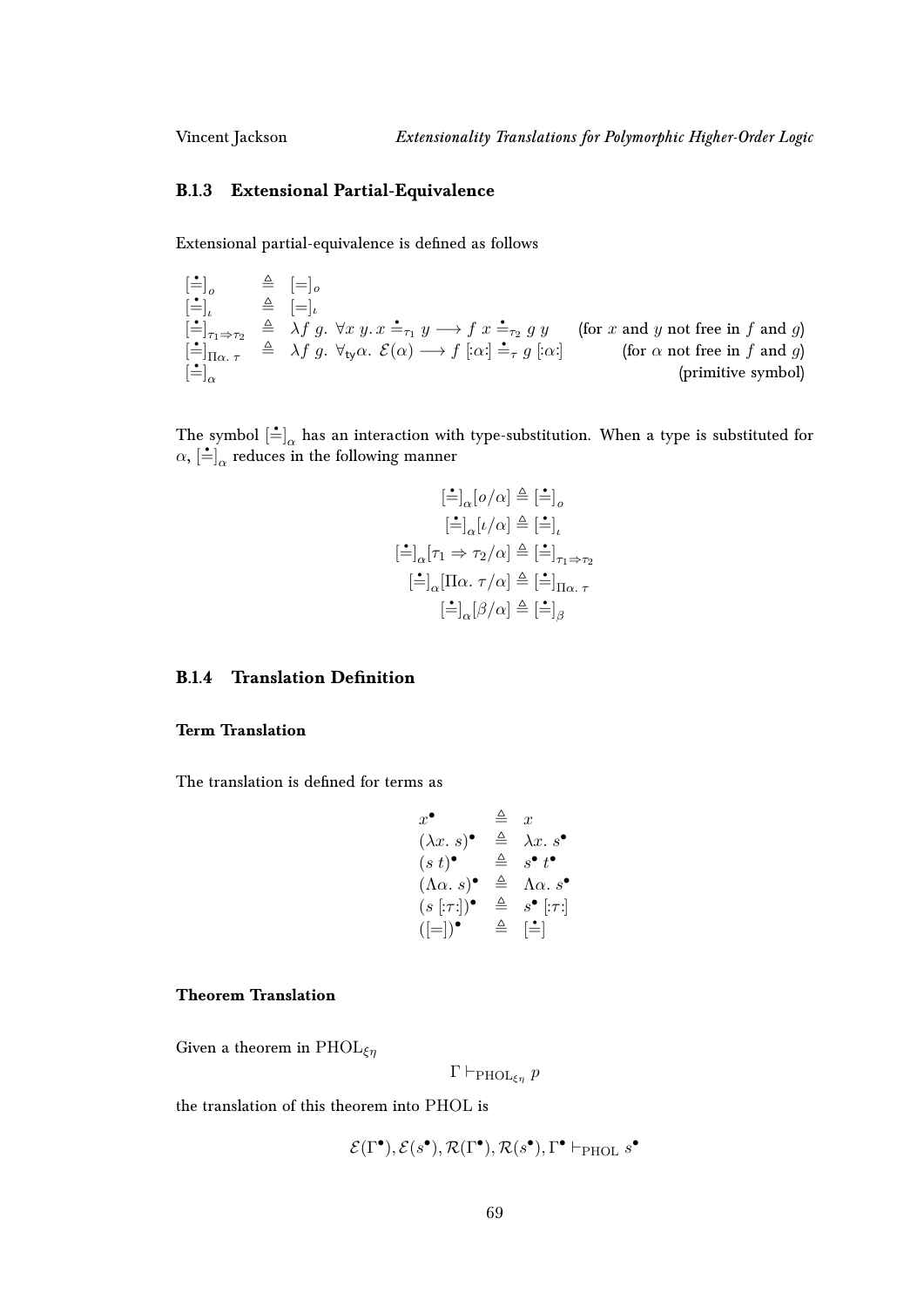A useful specialisation of this to note is when  $s \equiv (t_1 =_\tau t_2)$ . Note that  $\mathcal{E}([\dot{=}]=_\tau) \equiv \mathcal{E}(\tau)$ , as the only free  $[\stackrel{\bullet}{=}]_\alpha$  in  $[\stackrel{\bullet}{=}]_\tau$  are the free type variables in  $\tau,$  and  $\mathcal{R}([\stackrel{\bullet}{=}]_o)\equiv\emptyset,$  as there are no free variables in  $\left[\stackrel{\bullet}{=}\right]_{\tau}$ .

$$
\mathcal{E}(\Gamma^\bullet), \mathcal{E}(\tau), \mathcal{E}(t_1^\bullet), \mathcal{E}(t_2^\bullet), \mathcal{R}(\Gamma^\bullet), \mathcal{R}(t_1^\bullet), \mathcal{R}(t_2^\bullet), \Gamma^\bullet \vdash_{\text{PHOL}} t_1^\bullet \doteq_{\tau}^{\bullet} t_2^\bullet
$$

# **B.2 Translation Lemmas**

#### **B.2.1 subst***•*

Substitutions occasionally occur under the translation operation. In this case, the following rewrite can be applied

$$
(s[t/x])^{\bullet} \equiv s^{\bullet}[t^{\bullet}/x]
$$

*Proof.* By induction on *s*.

**Case** *x*:

*x* is the substituted variable:

$$
(x[t/x])• \equiv t•
$$
  
\equiv x[t<sup>•</sup>/x]  
\equiv x<sup>•</sup>[t<sup>•</sup>/y]  
(defn•)  
(defn•)  
(defn•)

*x* is not the substituted variable:

$$
(x[t/y])• \equiv x• \qquad (defn-subst)
$$
  
\n
$$
\equiv x
$$
  
\n
$$
\equiv x[t•/y] \qquad (defn-subst)
$$
  
\n
$$
\equiv x•[t•/y] \qquad (defn-9)
$$

**Case** *λx. s*:

The substituted *x* matches the bound *x*:

$$
((\lambda x. s)[t/x])^{\bullet} \equiv (\lambda x. s)^{\bullet}
$$
 (defn-subst)  

$$
\equiv \lambda x. s^{\bullet}
$$
 (defn-subst)  

$$
\equiv (\lambda x. s^{\bullet})[t^{\bullet}/x]
$$
 (defn-subst)  

$$
\equiv (\lambda x. s)^{\bullet}[t^{\bullet}/x]
$$
 (defn $\bullet$ )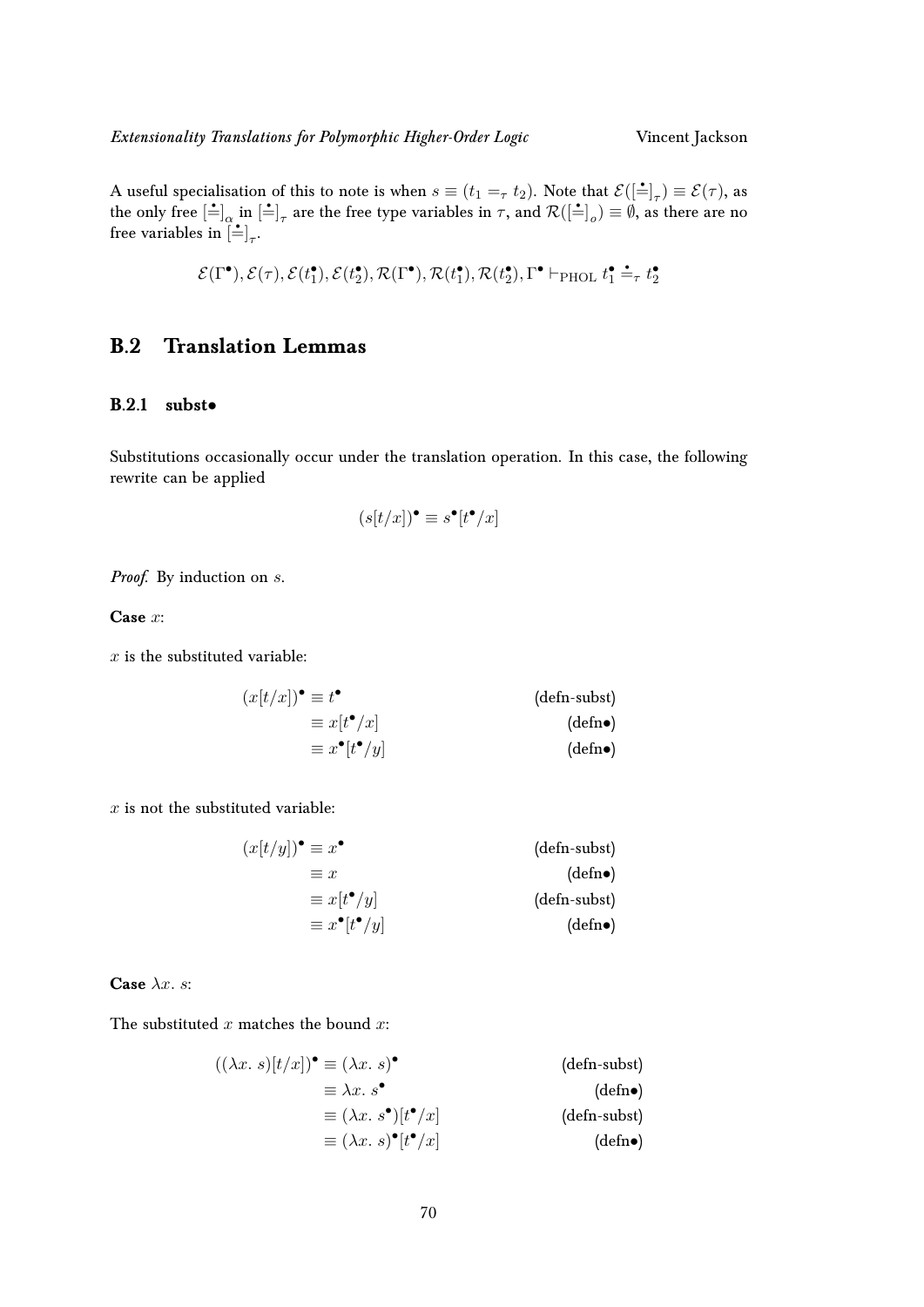The substituted *y* does not match the bound *x*:

$$
((\lambda x. s)[t/y])^{\bullet} \equiv (\lambda x. s[t/y])^{\bullet}
$$
\n
$$
\equiv \lambda x. (s[t/y])^{\bullet}
$$
\n
$$
\equiv \lambda x. (s[t/y])^{\bullet}
$$
\n
$$
(\text{defn-subst})
$$
\n
$$
\equiv \lambda x. (s^{\bullet}[t^{\bullet}/y])
$$
\n
$$
\equiv (\lambda x. s^{\bullet})[t^{\bullet}/y]
$$
\n
$$
(\text{defn-subst})
$$
\n
$$
\equiv (\lambda x. s)^{\bullet}[t^{\bullet}/y]
$$
\n
$$
(\text{defn-subst})
$$
\n
$$
(\text{defn-}subst)
$$
\n
$$
(\text{defn-}subst)
$$

**Case** *s u*:

$$
((s u)[t/x])\bullet \equiv (s[t/x] u[t/x])\bullet (defn-subst)\equiv (s[t/x])\bullet (u[t/x])\bullet (defn-\equiv (s\bullet [t\bullet/x]) (u\bullet [t\bullet/x]) (defn-\equiv (s u)\bullet [t\bullet/x] (defn-\equiv (s u)\bullet [t\bullet/x] (defn-\n (defn-\n (defn-\n (defn-\n (defn-\n (defn-\n (defn-\n (defn-\n (defn-\n (defn-\n (defn-\n (defn-\n (defn-\n (defn-\n (defn-\n (defn-\n (defn-\n (defn-\n (defn-\n (defn-\n (defn-\n (defn-\n (defn-\n (defn-\n (defn-\n (defn-\n (defn-\n (defn-\n (defn-\n (defn-\n (defn-\n (defn-\n (defn-\n (defn-\n (defn-\n (defn-\n (defn-\n (defn-\n (defn-\n (defn-\n (defn-\n (defn-\n (defn-\n (defn-\n (defn-\n (defn-\n (defn-\n (defn-\n (defn-\n (defn-\n (defn-\n (defn-\n (defn-\n (defn-\n (defn-\n (defn-\n (defn-\n (defn-\n (defn-\n (defn-\n (defn-\n (defn-\n (defn-\n (defn-\n (defn-\n (defn-\n (defn-\n (defn-\n (defn-\n (defn-\n (defn-\n (defn-\n (defn-\n (defn
$$

**Case** [=]:

$$
([=][t/x])^{\bullet} \equiv [=]^{\bullet}
$$
 (defn-subst)  

$$
\equiv [\stackrel{\bullet}{=}][t^{\bullet}/x]
$$
 (defn-subst)  

$$
\equiv [=]^{\bullet}[t^{\bullet}/x]
$$
 (defn-  

### **Case** Λ*α. s*:

$$
((\Lambda \alpha. s)[t/x])^{\bullet} \equiv (\Lambda \alpha. s[t/x])^{\bullet}
$$
\n
$$
\equiv \Lambda \alpha. (s[t/x])^{\bullet}
$$
\n
$$
\equiv \Lambda \alpha. s^{\bullet}[t^{\bullet}/x]
$$
\n
$$
\equiv (\Lambda \alpha. s^{\bullet})[t^{\bullet}/x]
$$
\n
$$
\equiv (\Lambda \alpha. s)^{\bullet}[t^{\bullet}/x]
$$
\n
$$
= (\Lambda \alpha. s)^{\bullet}[t^{\bullet}/x]
$$
\n
$$
(defn-) (defn)
$$
\n
$$
(defn-1) (defn-1)
$$
\n
$$
(defn-1) (defn-1)
$$
\n
$$
(defn-1)
$$
\n
$$
(defn-1)
$$

**Case** *s* [:*τ* :]: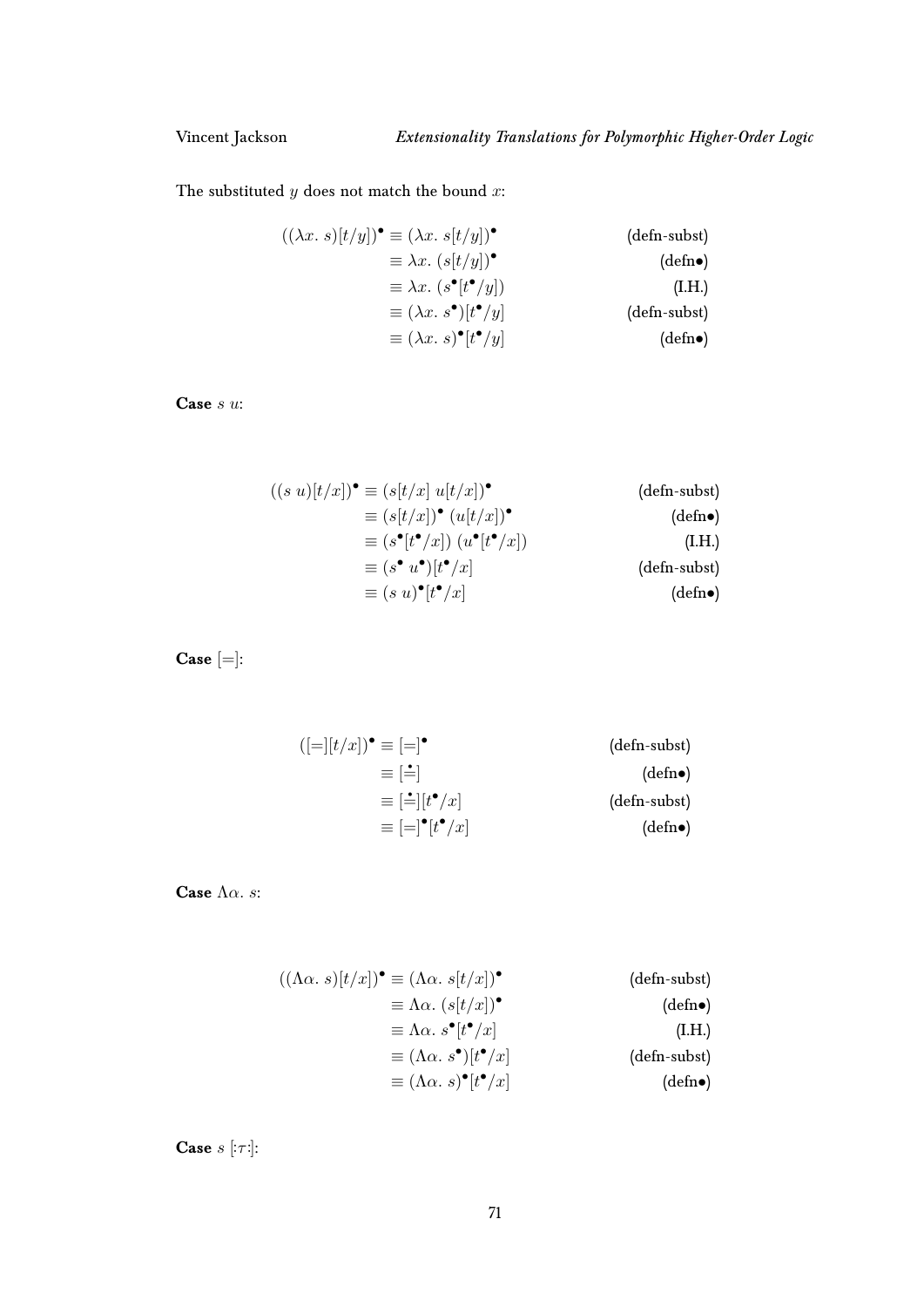$\Box$ 

$$
((s [:\tau:])[t/x])^{\bullet} \equiv ((s[t/x]) [:\tau:])^{\bullet}
$$
\n
$$
\equiv (s[t/x])^{\bullet} [\cdot \tau:]
$$
\n
$$
\equiv s^{\bullet}[t^{\bullet}/x] [\cdot \tau:]
$$
\n
$$
\equiv (s^{\bullet} [\cdot \tau:])[t^{\bullet}/x]
$$
\n
$$
\equiv (s [:\tau:])^{\bullet}[t^{\bullet}/x]
$$
\n
$$
=(s [:\tau:])^{\bullet}[t^{\bullet}/x]
$$
\n
$$
(\text{defn-subst})
$$
\n
$$
= (s [:\tau:])^{\bullet}[t^{\bullet}/x]
$$
\n
$$
(\text{defn}^{\bullet})
$$

# **B.2.2 tysubst***•*

*Proof.* By induction on *s*.

**Case** (*x* : *τ* )

| $(defn-subst)$    | $((x:\tau)[\phi])^{\bullet} \equiv (x:\tau[\phi])^{\bullet}$ |
|-------------------|--------------------------------------------------------------|
| (defn•)           | $\equiv (x : \tau[\phi])$                                    |
| $(defn-subst)$    | $\equiv (x:\tau)[\phi]$                                      |
| $(\text{define})$ | $\equiv (x:\tau)^{\bullet}[\phi]$                            |

# **Case** (*λx. s*)

$$
((\lambda(x:\tau_1). s))[\phi])^{\bullet} \equiv (\lambda(x:\tau_1[\phi]). s[\phi])^{\bullet}
$$
\n
$$
\equiv \lambda(x:\tau_1[\phi]). (s[\phi])^{\bullet}
$$
\n
$$
\equiv \lambda(x:\tau_1[\phi]). s^{\bullet}[\phi]
$$
\n
$$
\equiv (\lambda(x:\tau_1). s^{\bullet}[\phi])
$$
\n
$$
\equiv (\lambda(x:\tau_1). s)^{\bullet}[\phi]
$$
\n
$$
= (\lambda(x:\tau_1). s)^{\bullet}[\phi]
$$
\n
$$
(\text{defn-subst})
$$
\n
$$
= (\lambda(x:\tau_1). s)^{\bullet}[\phi]
$$
\n
$$
(\text{defn-} \bullet)
$$

((*s u*)[*ϕ*])*• ≡* (*s*[*ϕ*] *u*[*ϕ*])*•* (defn-subst) *≡* (*s*[*ϕ*])*•* (*u*[*ϕ*])*•* (defn*•*) *≡* (*s •* [*ϕ*]) (*u •* [*ϕ*]) (I.H.) *≡* (*s • u •* )[*ϕ*] (defn-subst) *≡* (*s u*) *•* [*ϕ*] (defn*•*)

$$
\textbf{Case }([=]_\tau)
$$

**Case** (*s u*)

| (defn-subst)      | $([=]_{\tau}[\phi])^{\bullet} \equiv (=[=]_{\tau})^{\bullet}$                      |
|-------------------|------------------------------------------------------------------------------------|
| (defn•)           | $\equiv \left[\frac{1}{\tau}\right]_{\tau}$                                        |
| (defn-subst)      | $\equiv [\dot{=}]_{\tau}[\phi]$                                                    |
| $(\text{define})$ | $\equiv$ $\left[\equiv\right]$ <sup><math>\bullet</math></sup> $\left[\phi\right]$ |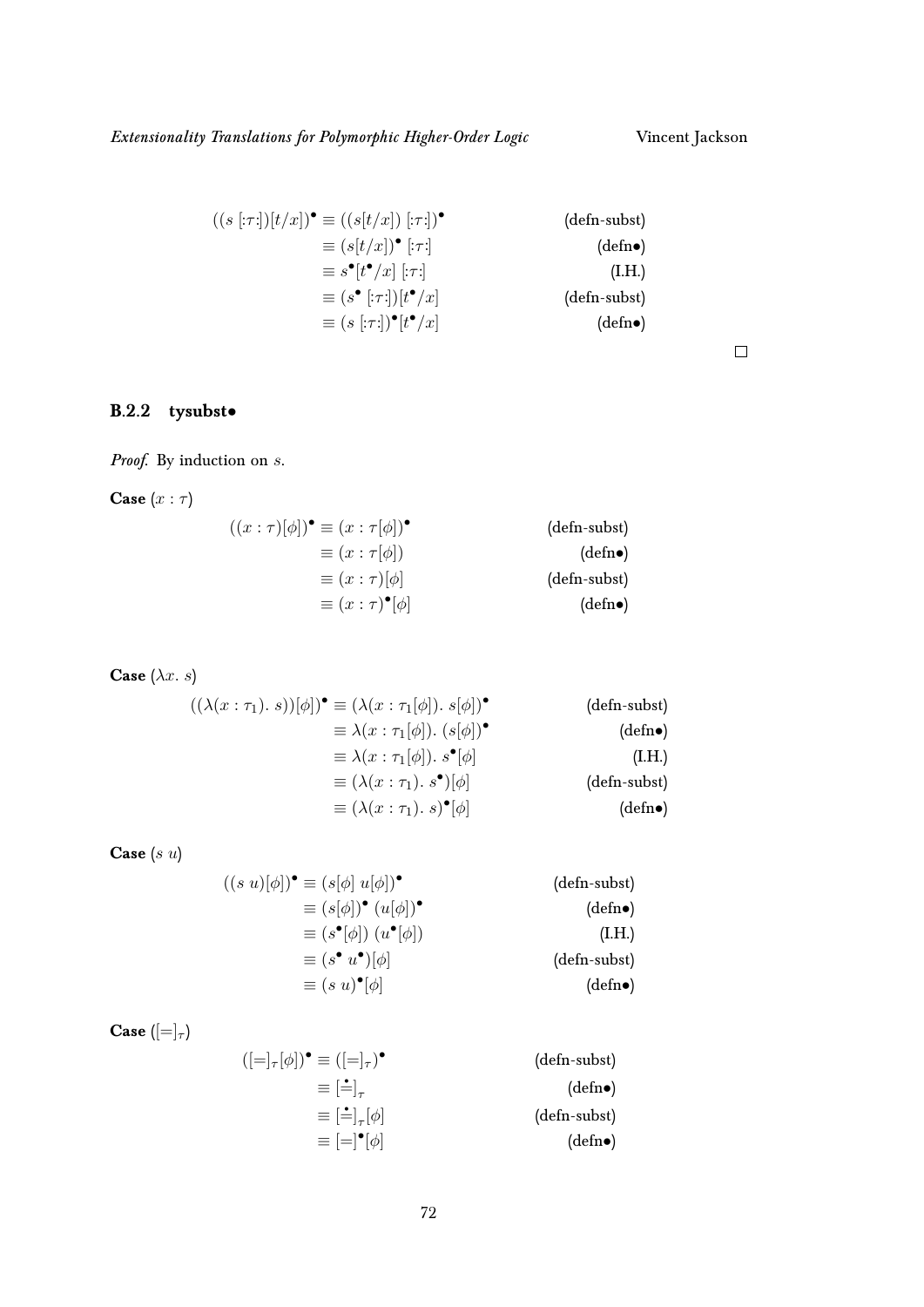Vincent Jackson *Extensionality Translations for Polymorphic Higher-Order Logic*

**Case** (Λ*α. s*)

$$
((\Lambda \alpha. s)[\phi])^{\bullet} \equiv (\Lambda \alpha. s[\phi - \alpha])^{\bullet}
$$
\n
$$
\equiv \Lambda \alpha. (s[\phi - \alpha])^{\bullet}
$$
\n
$$
\equiv \Lambda \alpha. s^{\bullet}[\phi - \alpha]
$$
\n
$$
\equiv (\Lambda \alpha. s^{\bullet})[\phi]
$$
\n
$$
\equiv (\Lambda \alpha. s)^{\bullet}[\phi]
$$
\n
$$
((\text{defn-subst})
$$
\n
$$
\equiv (\Lambda \alpha. s)^{\bullet}[\phi]
$$
\n
$$
(\text{defn-subst})
$$
\n
$$
\equiv (\Lambda \alpha. s)^{\bullet}[\phi]
$$
\n
$$
(\text{defn-subst})
$$

**Case** (*s* [:*τ* :])

$$
((s [:\tau:])[\phi])^{\bullet} \equiv ((s[\phi]) [:\tau[\phi] :])^{\bullet}
$$
\n
$$
\equiv (s[\phi])^{\bullet} [:\tau[\phi] :]
$$
\n
$$
\equiv s^{\bullet}[\phi] [:\tau[\phi] :]
$$
\n
$$
\equiv (s^{\bullet} [:\tau:])[\phi]
$$
\n
$$
\equiv (s [:\tau:])^{\bullet}[\phi]
$$
\n
$$
(\text{defn-subst})
$$
\n
$$
\equiv (s [:\tau:])^{\bullet}[\phi]
$$
\n
$$
(\text{defn-} \bullet)
$$

 $\Box$ 

#### **B.2.3 Preservation of Rewrite**

$$
\frac{\Gamma \vdash s^{\bullet} =_{\tau} t^{\bullet} \quad \Delta \vdash e^{\bullet}[s]}{\Gamma, \Delta \vdash e^{\bullet}[t]}
$$
 rewrite  

$$
\frac{\vdash ((\lambda x. s) t)^{\bullet} =_{\tau} ((\lambda x. s) t)^{\bullet}}{\vdash ((\lambda x. s) t)^{\bullet} =_{\tau} (\lambda x. s^{\bullet}) t^{\bullet}}
$$
 define  

$$
\frac{\vdash ((\lambda x. s) t)^{\bullet} =_{\tau} s^{\bullet}[t^{\bullet}/x]}{\vdash ((\lambda x. s) t)^{\bullet} =_{\tau} s^{\bullet}[t^{\bullet}/x]}
$$
 rewrite(beta)

#### **B.2.4 Symmetry**

Extensional partial-equivalence is symmetric (under sufficient assumptions about partialequivalence on type variables).

$$
\frac{\Gamma \vdash s \doteq_{\tau} t}{\Gamma, \mathcal{E}(\tau) \vdash t \doteq_{\tau} s} \text{ sym} \dot{=}
$$

Note that this is stronger than the theorem obtained by translating  $sym$ , as no  $R$  is needed.

*Proof.* By induction on *τ*

(*χ*: *o*/*ι*)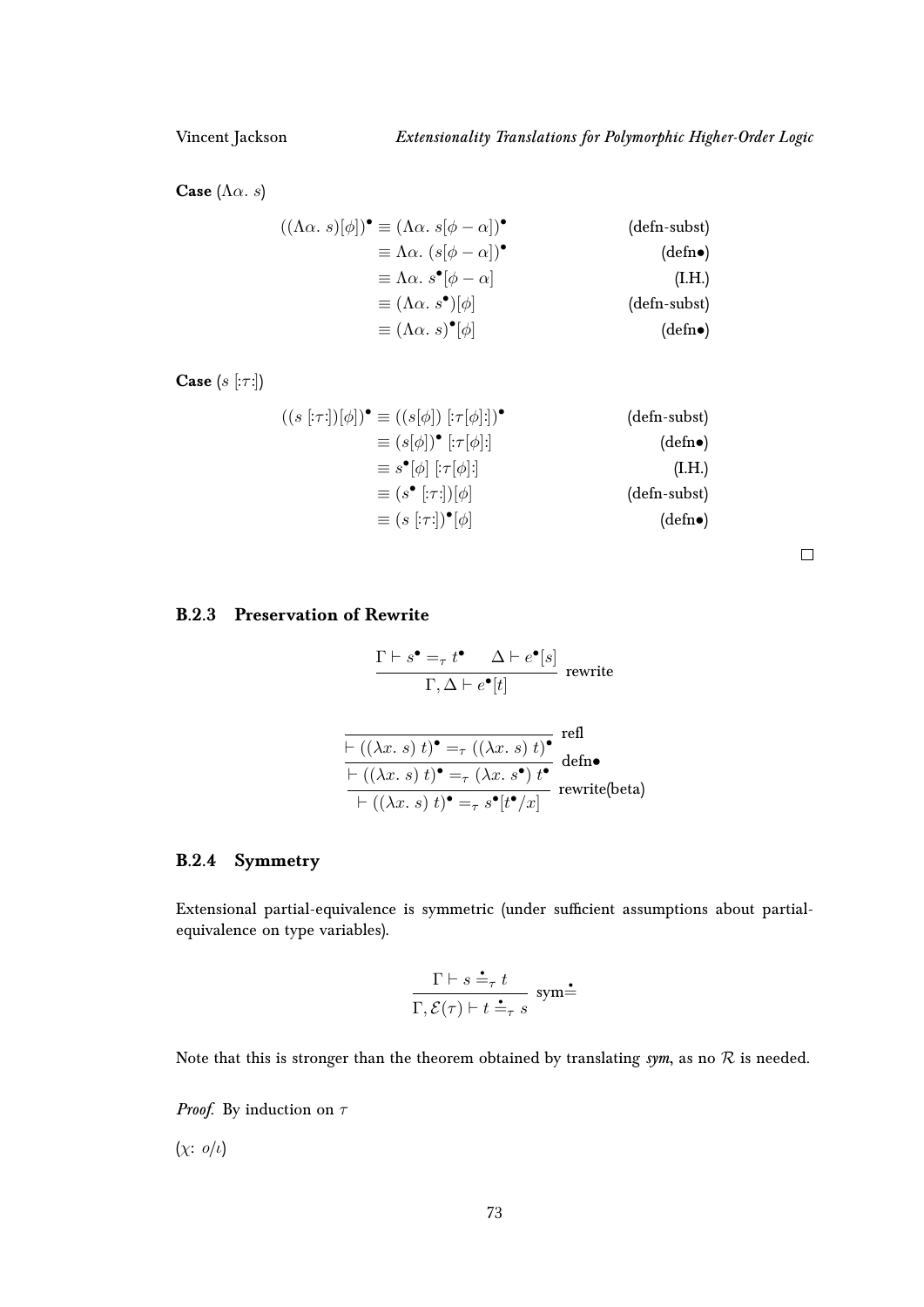*Extensionality Translations for Polymorphic Higher-Order Logic* Vincent Jackson

$$
\frac{\Gamma \vdash s \doteq_{\chi} t}{\Gamma \vdash s =_{\chi} t} \text{ defn} \doteq
$$
\n
$$
\frac{\frac{\Gamma \vdash s =_{\chi} t}{\Gamma \vdash t =_{\chi} s} \text{ sym}}{\Gamma \vdash t \doteq_{\chi} s} \text{ defn} \doteq
$$
\n
$$
\frac{\Gamma \vdash t \doteq_{\chi} s}{\Gamma, \mathcal{E}(\tau) \vdash t \doteq_{\chi} s} \text{ weaken}
$$

 $(\tau_1 \Rightarrow \tau_2)$ 

$$
[y/x, x/y] \frac{\Gamma \vdash s \stackrel{\mathbf{\dot{=}}_{\tau_1 \Rightarrow \tau_2} t}{\Gamma \vdash y \stackrel{\mathbf{\dot{=}}_{\tau_1} y \longrightarrow s x \stackrel{\mathbf{\dot{=}}_{\tau_2} t}{\mathcal{I}_2 t} y}} \text{defn} \stackrel{\mathbf{\dot{=}}_{\tau_1} y \vdash x \stackrel{\mathbf{\dot{=}}_{\tau_1} y}{\mathcal{I}_1 x \stackrel{\mathbf{\dot{=}}_{\tau_1} y \longrightarrow s x \stackrel{\mathbf{\dot{=}}_{\tau_2} t}{\mathcal{I}_2 t} x}} \frac{\text{defn} \stackrel{\mathbf{\dot{=}}_{\tau_1} y \vdash x \stackrel{\mathbf{\dot{=}}_{\tau_1} y}{\mathcal{I}_2 x \stackrel{\mathbf{\dot{=}}_{\tau_1} y \longrightarrow s y \stackrel{\mathbf{\dot{=}}_{\tau_1} y}{\mathcal{I}_2 x}} \mathcal{I}_1}} \text{L.H.}
$$
\n
$$
\frac{\Gamma, \mathcal{E}(\tau_1), x \stackrel{\mathbf{\dot{=}}_{\tau_1} y \vdash s y \stackrel{\mathbf{\dot{=}}_{\tau_2} t x}{\mathcal{I}_2 x}} \text{L.H.}}{\Gamma, \mathcal{E}(\tau_1), \mathcal{E}(\tau_2), x \stackrel{\mathbf{\dot{=}}_{\tau_1} y \vdash t x \stackrel{\mathbf{\dot{=}}_{\tau_2} s y}{\mathcal{I}_1 x}} \rightarrow \mathbf{I}}
$$
\n
$$
(x, y \text{ fresh}) \frac{\Gamma, \mathcal{E}(\tau_1), \mathcal{E}(\tau_2) \vdash x \stackrel{\mathbf{\dot{=}}_{\tau_1} y \longrightarrow t x \stackrel{\mathbf{\dot{=}}_{\tau_2} s y}{\mathcal{I}_2 x}} \forall \mathbf{I}^+}{\Gamma, \mathcal{E}(\tau_1), \mathcal{E}(\tau_2) \vdash \forall x y. x \stackrel{\mathbf{\dot{=}}_{\tau_1} y \longrightarrow t x \stackrel{\mathbf{\dot{=}}_{\tau_2} s y}{\mathcal{I}_2 x}}
$$
\n
$$
\frac{\Gamma, \mathcal{E}(\tau_1), \mathcal{E}(\tau_2) \vdash t \stackrel{\mathbf{\dot{=}}_{\tau_1} y \longrightarrow t x \stackrel{\mathbf
$$

(Λ*α. τ* )

$$
\frac{\Gamma \vdash s \stackrel{\mathbf{\dot{=}}_{\Lambda\alpha.\tau} t}{\Gamma \vdash \forall \alpha.\,\mathcal{E}(\alpha) \longrightarrow s [:\alpha] \stackrel{\mathbf{\dot{=}}_{\tau} t}{\mathcal{I} \vdash \mathcal{E}(\alpha]} \text{ define}^{\mathbf{\dot{=}}}
$$
\n
$$
[\alpha/\alpha] \xrightarrow{\Gamma \vdash \forall \alpha.\,\mathcal{E}(\alpha) \longrightarrow s [:\alpha] \stackrel{\mathbf{\dot{=}}_{\tau} t}{\mathcal{I} \vdash \alpha]} \forall_{\mathsf{ty}} E} \qquad \overline{\mathcal{E}(\alpha) \vdash \mathcal{E}(\alpha)} \text{ assume}
$$
\n
$$
\frac{\Gamma, \mathcal{E}(\alpha) \vdash s [:\alpha] \stackrel{\mathbf{\dot{=}}_{\tau} t}{\mathcal{I} \vdash \alpha]} \text{ I.H.}}{\Gamma, \mathcal{E}(\tau), \mathcal{E}(\alpha) \vdash t [:\alpha] \stackrel{\mathbf{\dot{=}}_{\tau} s}{\mathcal{I} \vdash \alpha]} \text{ define } \mathcal{E} \text{ contract*}}
$$
\n
$$
(\alpha \text{ fresh}) \xrightarrow{\Gamma, \mathcal{E}(\Pi\alpha. \tau) \vdash \mathcal{E}(\alpha) \longrightarrow t [:\alpha] \stackrel{\mathbf{\dot{=}}_{\tau} s [:\alpha]}{\mathcal{I} \vdash s} \forall_{\mathsf{ty}} I}
$$
\n
$$
\frac{\Gamma, \mathcal{E}(\Pi\alpha. \tau) \vdash \mathcal{E}(\alpha) \longrightarrow t [:\alpha] \stackrel{\mathbf{\dot{=}}_{\tau} s [:\alpha]}{\mathcal{I} \vdash s} \forall_{\mathsf{ty}} I}{\Gamma, \mathcal{E}(\Pi\alpha. \tau) \vdash \forall \alpha.\,\mathcal{E}(\alpha) \longrightarrow t [:\alpha] \stackrel{\mathbf{\dot{=}}_{\tau} s [:\alpha]}{\mathcal{I} \vdash s} \text{ define}}}
$$

(*α*)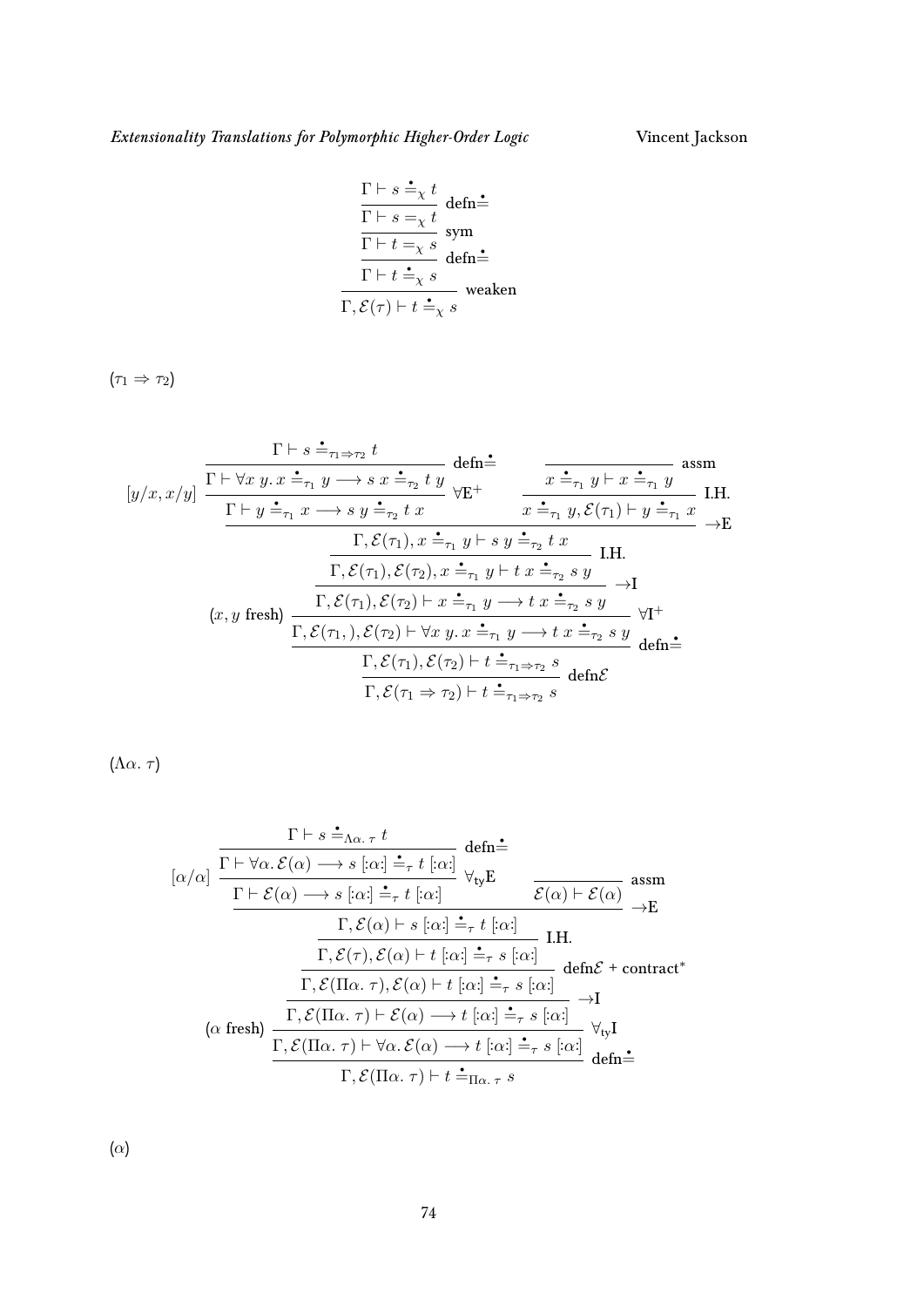$\Box$ 

$$
[t/x, s/y] \frac{\overline{\mathcal{E}(\alpha) \vdash \forall x_{\alpha} y_{\alpha} \cdot x \stackrel{\bullet}{=}_{\alpha} y \longrightarrow y \stackrel{\bullet}{=}_{\alpha} x}{\mathcal{E}(\alpha) \vdash t \stackrel{\bullet}{=}_{\alpha} s \longrightarrow s \stackrel{\bullet}{=}_{\alpha} t} \forall E + \text{beta}
$$
\n
$$
\Gamma \vdash t \stackrel{\bullet}{=}_{\alpha} s
$$
\n
$$
\Gamma, \mathcal{E}(\alpha) \vdash s \stackrel{\bullet}{=}_{\alpha} t \longrightarrow E
$$

**B.2.5 Reflexive Terms**

It is necessary for the proof to have a term at each (non-variable) type, which is reflexive with respect to the  $\stackrel{\bullet}{=}$  relation. (This idea comes from Gandy's translation [Gandy, 1956].)

We define  $Z_{\tau}$  as

$$
Z_o \triangleq \top
$$
\n
$$
Z_t \triangleq z
$$
\n
$$
Z_{\tau \Rightarrow \sigma} \triangleq \lambda x. Z_{\sigma}
$$
\n
$$
Z_{\Pi \alpha. \tau} \triangleq \Lambda \alpha. Z_{\tau}
$$
\n(where  $x \notin \text{FV}(Z_{\sigma})$ )

\n
$$
Z_{\alpha} \triangleq \varepsilon z. z \triangleq_{\alpha} z
$$

Note that, as is traditional, we assume that the domain of every type is non-empty.

The following theorem holds

$$
\overline{\mathcal{E}(Z_{\tau}) \vdash Z_{\tau} \xrightarrow{\bullet} Z_{\tau}} \ \ \text{refl} Z
$$

*Proof.* By induction on *τ*

**Case** *o*:

$$
\frac{\overline{\top}\vdash\top}{\top\vdash\top} \text{ assm}\n\quad\n\frac{\vdash\top = {}_o\top}{\vdash\top = {}_o\top}\text{ defn}\stackrel{\text{d}}{=}\n\frac{\downarrow\top\dot{=}{}_o\top}{\mathcal{E}(\top)\vdash\top \dot{=}{}_o\top}\text{ defn}\mathcal{E}\n\qquad\n\frac{\mathcal{E}(\top)\vdash\top \dot{=}{}_o\top}{\mathcal{E}(Z_o)\vdash Z_o\dot{=}{}_o\ Z_o}
$$

**Case** *ι*: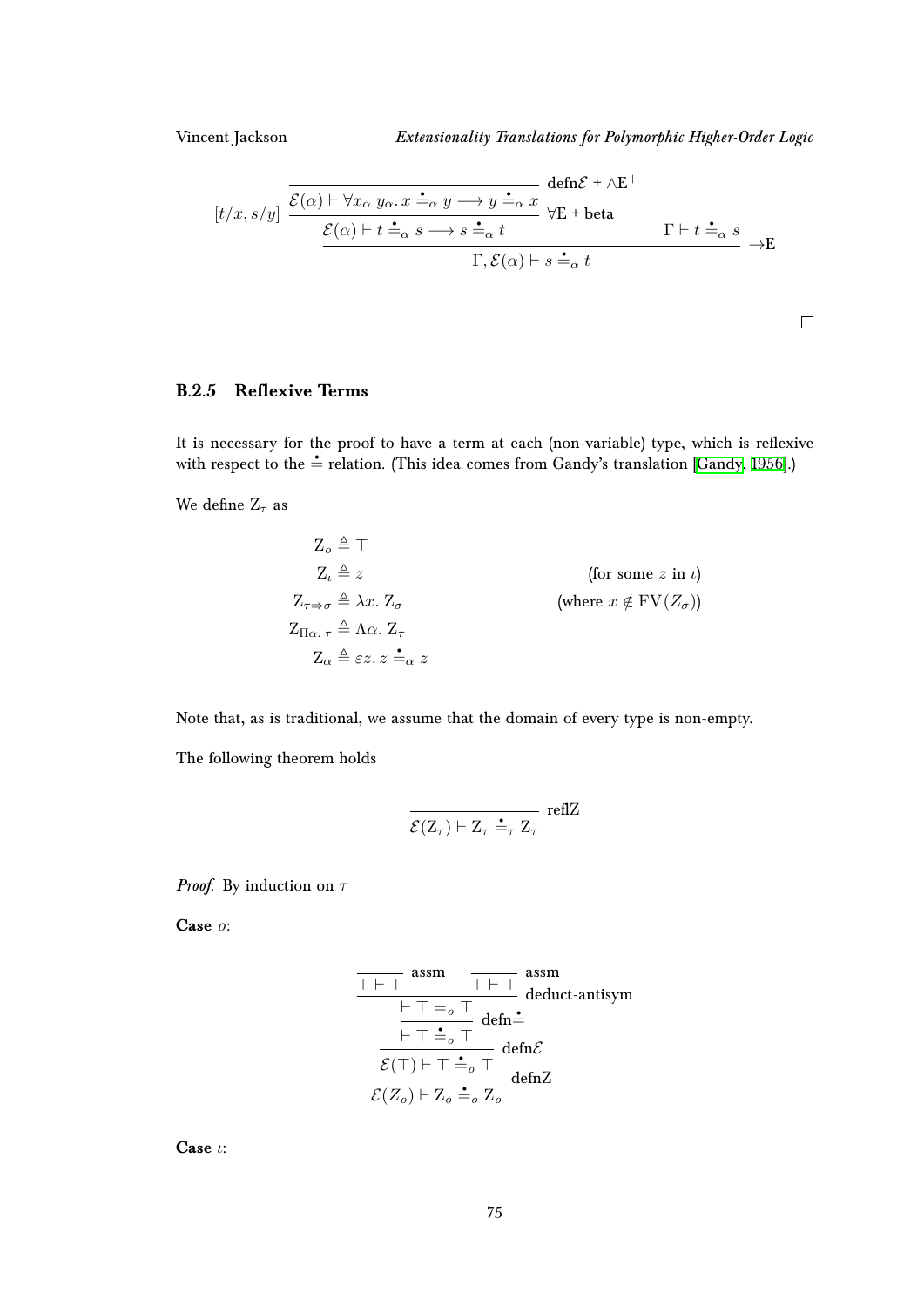$$
\frac{\overline{\vphantom{z}}\vphantom{z}}{\vphantom{\overline{z}}\vphantom{\overline{z}}\vphantom{\overline{z}}}=\vphantom{\overline{z}}_z \text{refn-\n+\n
$$
\frac{\overline{\vphantom{z}}\vphantom{\overline{z}}\vphantom{\overline{z}}\vphantom{\overline{z}}\vphantom{\overline{z}}}}{\vphantom{\overline{z}}\vphantom{\overline{z}}\vphantom{\overline{z}}\vphantom{\overline{z}}\vphantom{\overline{z}}\vphantom{\overline{z}}\vphantom{\overline{z}}\vphantom{\overline{z}}\vphantom{\overline{z}}}-\vphantom{\overline{z}}_z \text{defn}\vphantom{\overline{z}}\vphantom{\overline{z}}\vphantom{\overline{z}}\vphantom{\overline{z}}\vphantom{\overline{z}}\vphantom{\overline{z}}\vphantom{\overline{z}}\vphantom{\overline{z}}\vphantom{\overline{z}}\vphantom{\overline{z}}\vphantom{\overline{z}}\vphantom{\overline{z}}\vphantom{\overline{z}}\vphantom{\overline{z}}\vphantom{\overline{z}}\vphantom{\overline{z}}\vphantom{\overline{z}}\vphantom{\overline{z}}\vphantom{\overline{z}}\vphantom{\overline{z}}\vphantom{\overline{z}}\vphantom{\overline{z}}\vphantom{\overline{z}}\vphantom{\overline{z}}\vphantom{\overline{z}}\vphantom{\overline{z}}\vphantom{\overline{z}}\vphantom{\overline{z}}\vphantom{\overline{z}}\vphantom{\overline{z}}\vphantom{\overline{z}}\vphantom{\overline{z}}\vphantom{\overline{z}}\vphantom{\overline{z}}\vphantom{\overline{z}}\vphantom{\overline{z}}\vphantom{\overline{z}}\vphantom{\overline{z}}\vphantom{\overline{z}}\vphantom{\overline{z}}\vphantom{\overline{z}}\vphantom{\overline{z}}\vphantom{\overline{z}}\vphantom{\overline{z}}\vphantom{\overline{z}}\vphantom{\overline{z}}\vphantom{\overline{z}}\vphantom{\overline{z}}\vphantom{\overline{z}}\vphantom{\overline{z}}\vphantom{\overline{z}}\vphantom{\overline{
$$
$$

**Case**  $\tau \Rightarrow \sigma$ :

$$
(x \notin FV(Z_{\sigma})) \frac{\overline{\mathcal{E}(Z_{\sigma}) \vdash Z_{\sigma} \doteq_{\sigma} Z_{\sigma}}}{\mathcal{E}(Z_{\sigma}) \vdash Z_{\sigma}[x/x] \doteq_{\sigma} Z_{\sigma}[y/x]} \text{ defn-subst}
$$
\n
$$
\frac{\overline{\mathcal{E}(Z_{\sigma}) \vdash (x x. Z_{\sigma}) x \doteq_{\sigma} Z_{\sigma}[y/x]}}{\mathcal{E}(Z_{\sigma}), x \doteq_{\tau} y \vdash (x x. Z_{\sigma}) x \doteq_{\sigma} (x x. Z_{\sigma}) y} \text{ weaken}
$$
\n
$$
\frac{\overline{\mathcal{E}(Z_{\sigma}) \vdash \forall x y. x \doteq_{\tau} y \vdash (x x. Z_{\sigma}) x \doteq_{\sigma} (x x. Z_{\sigma}) y}}{\mathcal{E}(Z_{\sigma}) \vdash \forall x y. x \doteq_{\tau} y \longrightarrow (x x. Z_{\sigma}) x \doteq_{\sigma} (x x. Z_{\sigma}) y} \text{ defn} \doteq
$$
\n
$$
\frac{\mathcal{E}(Z_{\sigma}) \vdash (x x. Z_{\sigma}) \doteq_{\tau \Rightarrow \sigma} (x x. Z_{\sigma})}{\mathcal{E}(X_{\sigma}) \vdash (x x. Z_{\sigma}) \doteq_{\tau \Rightarrow \sigma} (x x. Z_{\sigma})} \text{ defn} \mathcal{E}
$$
\n
$$
\frac{\mathcal{E}(Z_{\tau \Rightarrow \sigma}) \vdash Z_{\tau \Rightarrow \sigma} \doteq_{\tau \Rightarrow \sigma} Z_{\tau \Rightarrow \sigma}}{\mathcal{E}(Z_{\tau \Rightarrow \sigma}) \vdash Z_{\tau \Rightarrow \sigma} Z_{\tau \Rightarrow \sigma}}
$$

**Case** Π*α. τ* :

$$
\frac{\overline{\mathcal{E}(Z_{\tau}) \vdash Z_{\tau} \stackrel{\blacktriangle}{=} \tau Z_{\tau}}}{\mathcal{E}(Z_{\tau}) \vdash Z_{\tau}[\alpha/\alpha] \stackrel{\blacktriangle}{=} \tau Z_{\tau}[\alpha/\alpha]} \text{ defn-subst}
$$
\n
$$
\frac{\overline{\mathcal{E}(Z_{\tau}) \vdash ( \Lambda \alpha. Z_{\tau} ) [:\alpha] \stackrel{\blacktriangle}{=} \tau ( \Lambda \alpha. Z_{\tau} ) [:\alpha]}}{\mathcal{E}( \Lambda \alpha. Z_{\tau}) , \mathcal{E}(\alpha) \vdash ( \Lambda \alpha. Z_{\tau} ) [:\alpha] \stackrel{\blacktriangle}{=} \tau ( \Lambda \alpha. Z_{\tau} ) [:\alpha] } \text{ defn}\mathcal{E} + \text{weaken*}
$$
\n
$$
(\alpha \text{ fresh}) \frac{\overline{\mathcal{E}(\Lambda \alpha. Z_{\tau}) \vdash \mathcal{E}(\alpha) \longrightarrow (\Lambda \alpha. Z_{\tau}) [:\alpha] \stackrel{\blacktriangle}{=} \tau ( \Lambda \alpha. Z_{\tau} ) [:\alpha]}}{\mathcal{E}( \Lambda \alpha. Z_{\tau}) \vdash \forall_{\text{ty}} \alpha. \ \mathcal{E}(\alpha) \longrightarrow (\Lambda \alpha. Z_{\tau}) [:\alpha] \stackrel{\blacktriangle}{=} \tau ( \Lambda \alpha. Z_{\tau} ) [:\alpha] } \biguparrow \forall_{\text{ty}} I
$$
\n
$$
\frac{\mathcal{E}(\Lambda \alpha. Z_{\tau}) \vdash \forall_{\text{ty}} \alpha. \ \mathcal{E}(\alpha) \longrightarrow (\Lambda \alpha. Z_{\tau}) [:\alpha] \stackrel{\blacktriangle}{=} \tau ( \Lambda \alpha. Z_{\tau} ) [:\alpha] }{\mathcal{E}( \Lambda \alpha. Z_{\tau}) \vdash (\Lambda \alpha. Z_{\tau}) \stackrel{\blacktriangle}{=} \Pi \alpha. \ \tau ( \Lambda \alpha. Z_{\tau} )} \text{ defn}\mathcal{Z}
$$

**Case** *α*:

$$
\frac{\varepsilon(z_{\alpha}) + z \triangleq_{\alpha} z \longrightarrow (\varepsilon z. z \triangleq_{\alpha} z) \triangleq_{\alpha} (\varepsilon z. z \triangleq_{\alpha} z)}{\varepsilon(z_{\alpha}) + z \triangleq_{\alpha} z} \xrightarrow{\mathbf{d} \in \mathbf{f} \in \mathcal{E} + \wedge E^{+}
$$
\n
$$
\frac{\varepsilon(z_{\alpha}) + z \triangleq_{\alpha} z}{\varepsilon(z_{\alpha}) + z \triangleq_{\alpha} z} \xrightarrow{\mathbf{f} \in \mathcal{E} + \wedge E^{+}}
$$
\n
$$
[Z_{\alpha}/x] \xrightarrow{\mathcal{E}(Z_{\alpha}) + (\varepsilon z. z \triangleq_{\alpha} z) \triangleq_{\alpha} (\varepsilon z. z \triangleq_{\alpha} z)} \text{defn } Z
$$

 $\Box$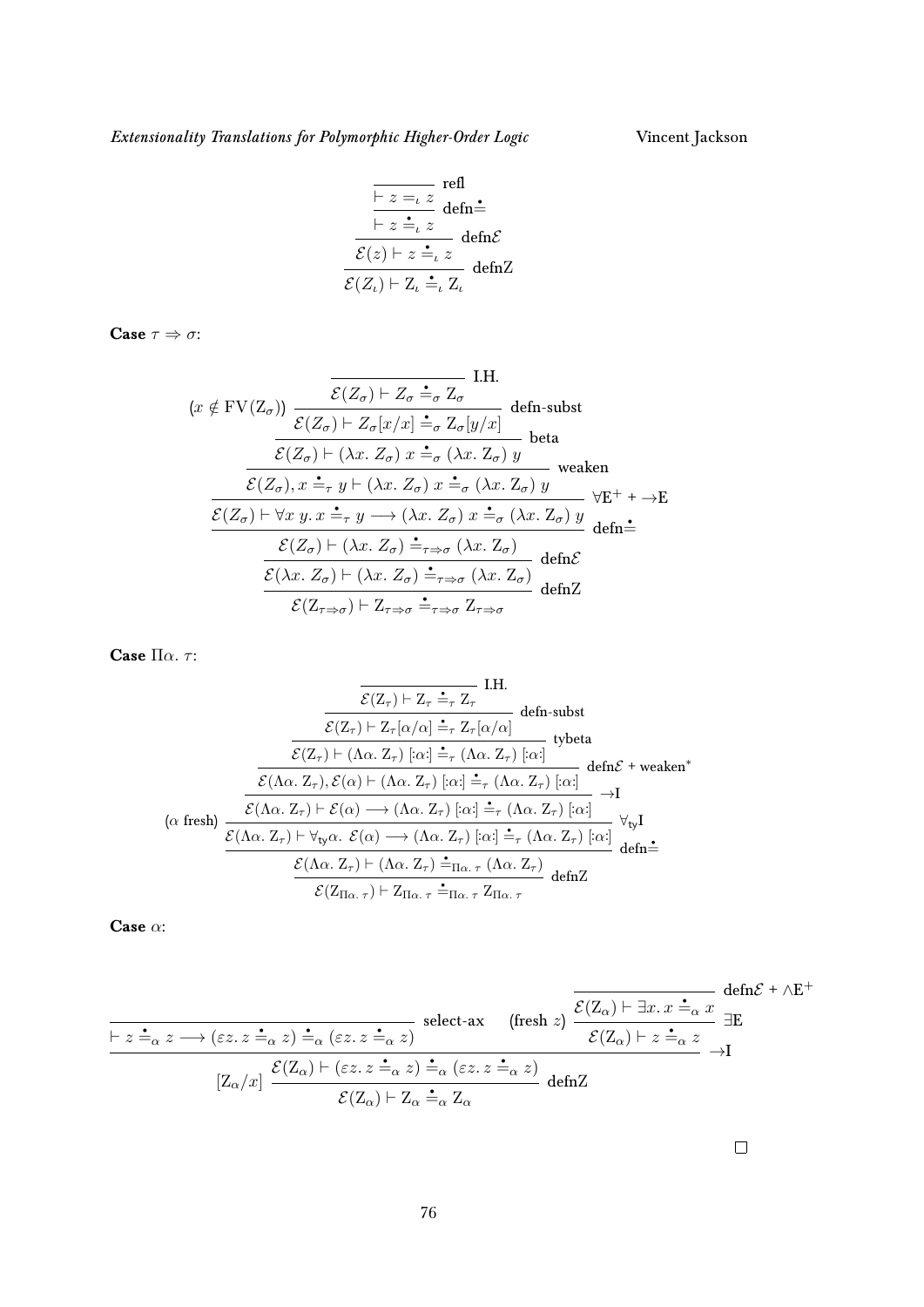#### **B.2.6 drop-unused***R*

$$
(\overline{x} \cap (\text{FV}(\Gamma) \cup \text{FV}(p))) = \emptyset) \frac{\mathcal{R}(\overline{x}), \Gamma \vdash p}{\mathcal{E}(\overline{x}), \Gamma \vdash p} \text{ drop-unused } \mathcal{R}
$$

*Proof.* Firstly, define  $\theta_{\mathrm{Z}}$  to be  $\mathrm{Z}_{\tau_1}/x_{1\tau_1}, \mathrm{Z}_{\tau_2}/x_{2\tau_2}, \ldots, \mathrm{Z}_{\tau_n}/x_{n\tau_n}$  for each  $x_i \in \overline{x}$ .

$$
\frac{\mathcal{R}(\overline{x}), \Gamma \vdash p}{\mathcal{E}(\overline{x}) \vdash^* \mathcal{R}(\overline{x})[\theta_{\mathbf{Z}}]} \text{ reflZ*} \qquad (\overline{x} \cap (\text{FV}(\Gamma) \cup \text{FV}(p))) = \emptyset) \frac{\overline{\mathcal{R}(\overline{x})[\theta_{\mathbf{Z}}], \Gamma[\theta_{\mathbf{Z}}] \vdash p[\theta_{\mathbf{Z}}]}{\mathcal{R}(\overline{x})[\theta_{\mathbf{Z}}], \Gamma \vdash p} \text{inst} \text{ defn-subst*}
$$
\n
$$
\mathcal{E}(\overline{x}), \Gamma \vdash p
$$

# **B.2.7 Eq-Set on Propositions**

$$
\frac{\partial}{\partial \tau} \mathcal{E}(\alpha) [o/\alpha] \mathcal{E}\text{-on-}o
$$

*Proof.*

$$
\mathcal{E}(\alpha)[o/\alpha]
$$

By defn*E*

$$
\equiv \left( \left( \forall (s, t, u : \alpha) \cdot s \doteq_{\alpha} t \longrightarrow t \doteq_{\alpha} u \longrightarrow s \doteq_{\alpha} u \right) \land \left( \forall (s : \alpha) \cdot s \doteq_{\alpha} s \right) \land \left( \forall (s, t : \alpha) \cdot s \doteq_{\alpha} t \longrightarrow t \doteq_{\alpha} s \right) \land \left( [\doteq]_{\alpha} \doteq_{\alpha \Rightarrow \alpha \Rightarrow o} [\doteq]_{\alpha} \right) \right) [o/\alpha]
$$

By defn-subst

$$
\equiv (\forall (s, t, u : o). s \doteq_o t \longrightarrow t \doteq_o u \longrightarrow s \doteq_o u)
$$
  
 
$$
\land (\forall (s : o). s \doteq_o s)
$$
  
 
$$
\land (\forall (s, t : o). s \doteq_o t \longrightarrow t \doteq_o s)
$$
  
 
$$
\land ([\doteq]_o \doteq_{o \Rightarrow o \Rightarrow o} [\doteq]_o)
$$

The first three of the conjuncts are simple to derive from *trans*, *refl*, and *sym*. We can prove the last as follows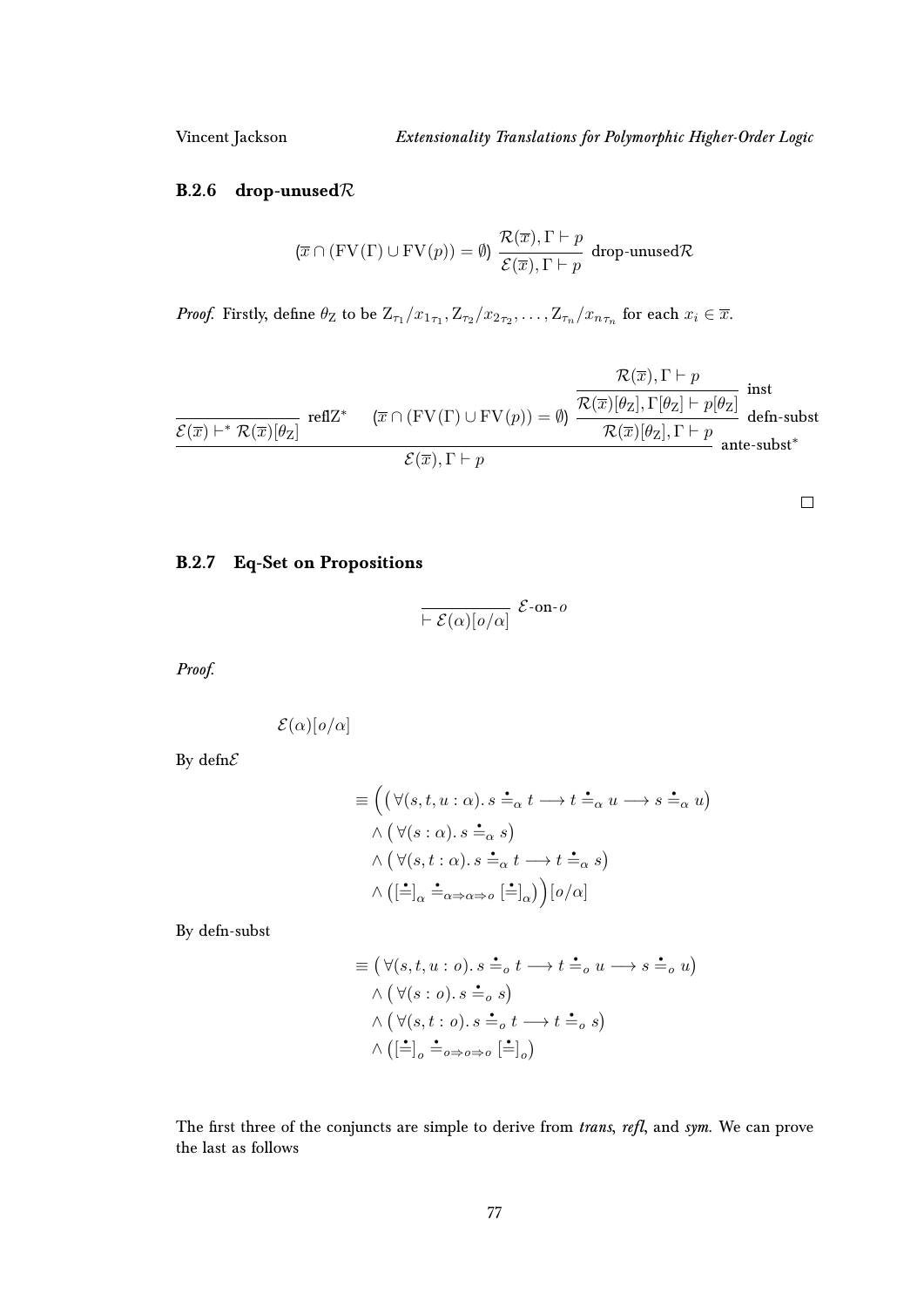assm assm *•*=*<sup>o</sup> y*<sup>2</sup> *⊢ y*<sup>1</sup> *•*=*<sup>o</sup> y*<sup>2</sup> *•*=*<sup>o</sup> x*<sup>2</sup> *⊢ x*<sup>1</sup> *•*=*<sup>o</sup> x*<sup>2</sup> *x*1 *y*1 defn *•*= defn *•*= refl *•*=*<sup>o</sup> x*<sup>2</sup> *⊢ x*<sup>1</sup> =*<sup>o</sup> x*<sup>2</sup> *•*=*<sup>o</sup> y*<sup>2</sup> *⊢ y*<sup>1</sup> =*<sup>o</sup> y*<sup>2</sup> *x*1 *y*1 *⊢* ([=]*<sup>o</sup> x*<sup>1</sup> *y*1) =*<sup>o</sup>* ([=]*<sup>o</sup> x*<sup>1</sup> *y*1) rewrite<sup>+</sup> *•*=*<sup>o</sup> x*2*, y*<sup>1</sup> *•*=*<sup>o</sup> y*<sup>2</sup> *⊢* ([=]*<sup>o</sup> x*<sup>1</sup> *y*1) =*<sup>o</sup>* ([=]*<sup>o</sup> x*<sup>2</sup> *y*2) *x*1 defn *•*= *•*=*<sup>o</sup> x*2*, y*<sup>1</sup> *•*=*<sup>o</sup> y*<sup>2</sup> *⊢* ([ *•*=]*<sup>o</sup> x*<sup>1</sup> *y*1) *•*=*<sup>o</sup>* ([ *•*=]*<sup>o</sup> x*<sup>2</sup> *y*2) *x*1 *→*I *•*=*<sup>o</sup> x*<sup>2</sup> *⊢ y*<sup>1</sup> *•*=*<sup>o</sup> y*<sup>2</sup> *−→* ([ *•*=]*<sup>o</sup> x*<sup>1</sup> *y*1) *•*=*<sup>o</sup>* ([ *•*=]*<sup>o</sup> x*<sup>2</sup> *y*2) *x*1 + (*x*1*, x*<sup>2</sup> fresh) *∀*I *•*=*<sup>o</sup> x*<sup>2</sup> *⊢ ∀y*<sup>1</sup> *y*2*. y*<sup>1</sup> *•*=*<sup>o</sup> y*<sup>2</sup> *−→* ([ *•*=]*<sup>o</sup> x*<sup>1</sup> *y*1) *•*=*o⇒o⇒<sup>o</sup>* ([ *•*=]*<sup>o</sup> x*<sup>2</sup> *y*2) *x*1 defn *•*= *•*=*<sup>o</sup> x*<sup>2</sup> *⊢* ([ *•*=]*<sup>o</sup> x*1) *•*=*o⇒o⇒<sup>o</sup>* ([ *•*=]*<sup>o</sup> x*2) *x*1 *→*I *•*=*<sup>o</sup> x*<sup>2</sup> *−→* ([ *•*=]*<sup>o</sup> x*1) *•*=*o⇒o⇒<sup>o</sup>* ([ *•*=]*<sup>o</sup> x*2) *⊢ x*<sup>1</sup> + (*x*1*, x*<sup>2</sup> fresh) *∀*I *•*=*<sup>o</sup> x*<sup>2</sup> *−→* ([ *•*=]*<sup>o</sup> x*1) *•*=*o⇒o⇒<sup>o</sup>* ([ *•*=]*<sup>o</sup> x*2) *⊢ ∀x*<sup>1</sup> *x*2*. x*<sup>1</sup> defn *•*= *•*=]*<sup>o</sup> •*=*o⇒o⇒<sup>o</sup>* [ *•*=]*<sup>o</sup> ⊢* [ 

# **B.2.8 drop-unused***E*

$$
(\overline{\alpha} \cap (\mathrm{FV_{ty}}(\Gamma) \cup \mathrm{FV_{ty}}(p)) = \emptyset) \frac{\mathcal{E}(\overline{\alpha}), \Gamma \vdash p}{\Gamma \vdash p} \text{ drop-unused}\mathcal{E}
$$

*Proof.* Firstly, define  $\phi$  to be  $o/\alpha_1$ ,  $o/\alpha_2$ , . . . ,  $o/\alpha_n$  for each  $\alpha_i \in \overline{\alpha}$ .

*E*-on-*o ∗ ⊢ <sup>∗</sup> E*(*α*)[*ϕo*] *E*(*α*)*,* Γ *⊢ p* tyinst *E*(*α*)[*ϕo*]*,* Γ[*ϕo*] *⊢ p*[*ϕo*] (*α ∩* (FVty(Γ) *∪* FVty(*p*)) = *∅*) defn-subst *E*(*α*)[*ϕo*]*,* Γ *⊢ p* ante-subst*<sup>∗</sup>* Γ *⊢ p*

 $\Box$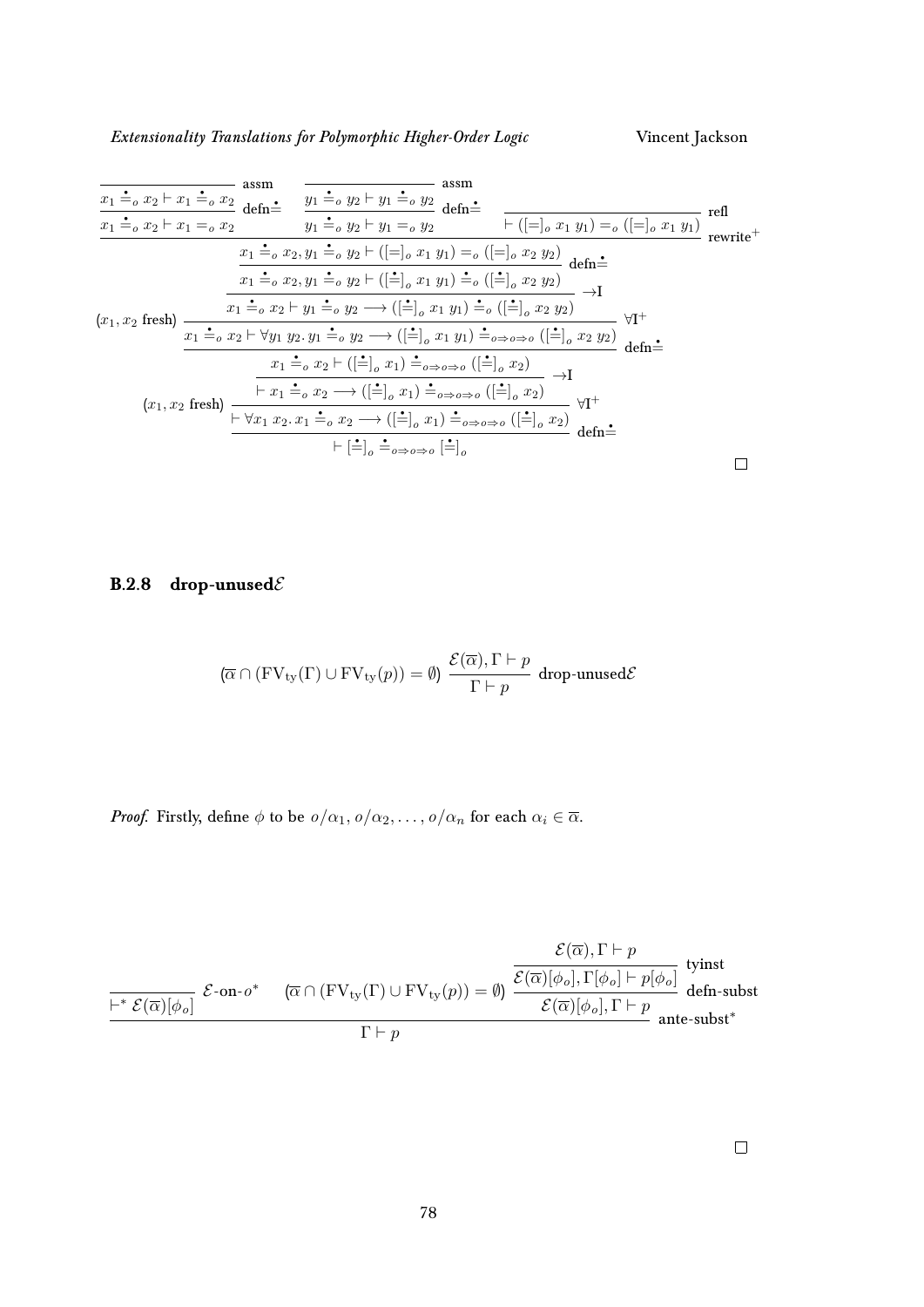# **B.2.9 Translation of the Connectives**

$$
\top \triangleq (\lambda p. p) = (\lambda p. p)
$$
\n
$$
[\wedge] \triangleq \lambda p q. (\lambda f. f p q) = (\lambda f. f \top \top)
$$
\n
$$
p \wedge q \triangleq [\wedge] p q
$$
\n
$$
[\rightarrow] \triangleq \lambda p q. (p \wedge q) = p
$$
\n
$$
p \rightarrow q \triangleq [\rightarrow] p q
$$
\n
$$
[\forall]_{\tau} \triangleq \lambda p. p =_{\tau} (\lambda x. \top)
$$
\n
$$
\forall x. p \triangleq [\forall] (\lambda x. p)
$$
\n
$$
[\exists] \triangleq \lambda p. \forall z_o. (\forall x. p x \rightarrow z_o) \rightarrow z_o
$$
\n
$$
\exists x. p \triangleq [\exists] (\lambda x. p)
$$
\n
$$
[\vee] \triangleq \lambda p q. \forall z_o. (p \rightarrow z_o) \rightarrow (q \rightarrow z_o) \rightarrow z_o
$$
\n
$$
p \vee q \triangleq [\vee] p q
$$
\n
$$
\perp \triangleq \forall z_o. z_o
$$
\n
$$
[\neg] \triangleq \lambda p. p \rightarrow \perp
$$
\n
$$
\neg p \triangleq [\neg] p
$$
\n
$$
[\forall y] \triangleq \lambda z. z = \Pi \alpha. o (\Lambda \alpha. \top)
$$
\n
$$
(\text{where } p \text{ may contain } \alpha)
$$

inj ≜ *λf. ∀x y. f x* = *f y −→ x* = *y* onto  $\triangleq \lambda f$ .  $\forall y$ .  $\exists x. f \ x = y$ 

# **Truth**

$$
\frac{x =_o y \mid x =_o y}{x =_o y \mid (\lambda p. p) x =_o (\lambda p. p) y} \rightarrow I
$$
\n
$$
\frac{x =_o y \mid (\lambda p. p) x =_o (\lambda p. p) y}{\frac{\vdash (\lambda p. p) =_o \Rightarrow_o (\lambda p. p) \land (p. p) =_o \Rightarrow_o (\lambda p. p) \land (p. p) =_o \Rightarrow_o (\lambda p. p) \land (p. p) =_o \Rightarrow_o (\lambda p. p) \land (p. p) =_o \Rightarrow_o (\lambda p. p) \land (p. p) =_o \Rightarrow_o (\lambda p. p) \land (p. p) =_o \Rightarrow_o (\lambda p. p) \land (p. p) =_o \Rightarrow_o (\lambda p. p) \land (p. p) =_o \Rightarrow_o (\lambda p. p) \land (p. p) =_o \Rightarrow_o (\lambda p. p) \land (p. p) =_o \Rightarrow_o (\lambda p. p) \land (p. p) =_o \Rightarrow_o (\lambda p. p) \land (p. p) =_o \Rightarrow_o (\lambda p. p) \land (p. p) =_o \Rightarrow_o (\lambda p. p) \land (p. p) =_o \Rightarrow_o (\lambda p. p) \land (p. p) =_o \Rightarrow_o (\lambda p. p) \land (p. p) =_o \Rightarrow_o (\lambda p. p) \land (p. p) =_o \Rightarrow_o (\lambda p. p) \land (p. p) =_o \Rightarrow_o (\lambda p. p) \land (p. p) =_o \Rightarrow_o (\lambda p. p) \land (p. p) =_o \Rightarrow_o (\lambda p. p) \land (p. p) =_o \Rightarrow_o (\lambda p. p) \land (p. p) =_o \Rightarrow_o (\lambda p. p) \land (p. p) =_o \Rightarrow_o (\lambda p. p) =_o \Rightarrow_o (\lambda p. p) =_o \Rightarrow_o (\lambda p. p) \land (p. p) =_o \Rightarrow_o (\lambda p. p) =_o \Rightarrow_o (\lambda p. p) \land (p. p) =_o \Rightarrow_o (\lambda p. p) =_o \Rightarrow_o (\lambda p. p) =_o \Rightarrow_o (\lambda p. p) \land (p. p) =_o \Rightarrow_o (\lambda p. p) =_o \Rightarrow_o (\lambda p. p) \land (p. p) =_o \Rightarrow_o (\lambda p. p) =_o \Rightarrow_o (\lambda p. p) =_o \Rightarrow_o (\lambda p. p) \land (p. p) =_o \Rightarrow_
$$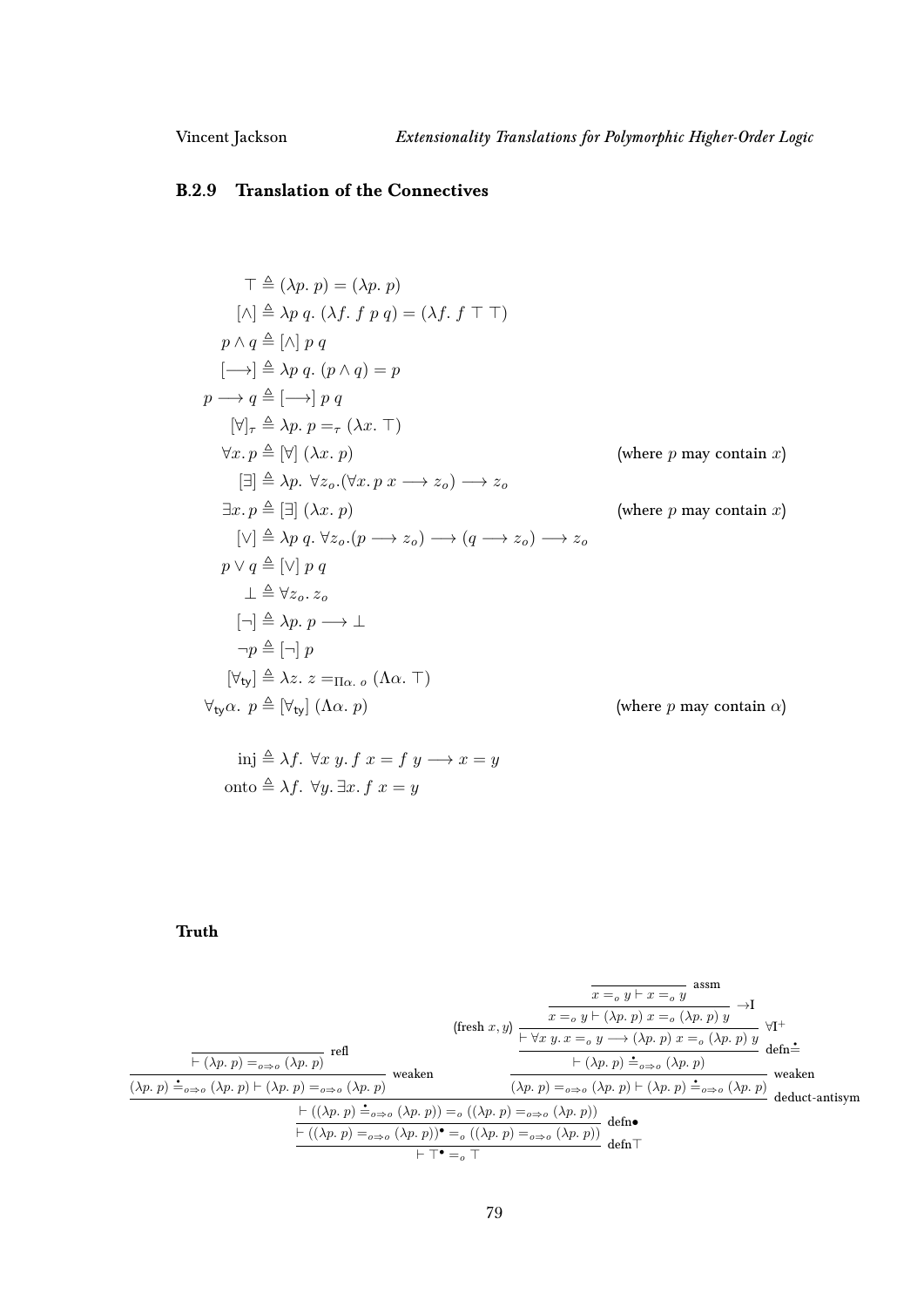#### **Conjunction**

$$
\frac{x_1 \doteq_o x_2 \vdash x_1 \doteq_o x_2}{x_1 \doteq_o x_2, y_1 \doteq_o y_2 \vdash x_1 \doteq_o x_2}
$$
weaken  
\n
$$
\frac{x_1 \doteq_o x_2, y_1 \doteq_o y_2 \vdash (x_1, x_1) y_1 \doteq_o (x_2, x_2) y_2}{x_1 \doteq_o x_2 \vdash y_1 \doteq_o y_2 \rightarrow (x_1, x_1) y_1 \doteq_o (x_2, x_2) y_2} \rightarrow 1
$$
\n(fresh  $y_1, y_2$ )  
\n
$$
\frac{x_1 \doteq_o x_2 \vdash y_1 \doteq_o y_2 \rightarrow (x_1, x_1) y_1 \doteq_o (x_2, x_2) y_2}{x_1 \doteq_o x_2 \vdash (x_1, x_2) y_1 \vdash o y_2 \rightarrow (x_1, x_1) y_1 \not\models o (x_2, x_2) y_2}
$$
\n
$$
\frac{x_1 \doteq_o x_2 \vdash (x_1, x_1) \doteq_o x_2 \rightarrow (x_1, x_1) y_1 \not\models o \rightarrow o (x_1, x_2) y_2}{x_1 \doteq_o x_2 \rightarrow (x_1, x_1) y_1 \vdash o \rightarrow o (x_1, x_2) y_2}
$$
\n
$$
\frac{x_1 \doteq_o x_2 \rightarrow (x_1, x_1) y_1 \vdash o \rightarrow o (x_1, x_2) y_2}{x_1 \vdash (x_1, x_2) y_1 \vdash (x_2, x_1) y_1 \vdash o \rightarrow o (x_1, x_1) y_2}
$$
\n
$$
\frac{x_1 \vdash (x_1, x_2) y_2 \vdash (x_1, x_2) y_1}{x_1 \vdash (x_1, x_2) y_1 \vdash (x_1, x_2) y_1 \vdash o (x_1, x_2) y_1}
$$
\n
$$
\frac{x_1 \vdash (x_1, x_2) y_1 \vdash (x_1, x_2) y_1}{x_1 \vdash (x_1, x_2) y_1 \vdash (x_1, x_2) y_1}
$$
\n
$$
\frac{x_1
$$



Where  $\theta \triangleq (\lambda x \ y. x)/f, (\lambda x \ y. x)/g$ 

$$
\frac{y_1 \doteq_o y_2 \vdash y_1 \doteq_o y_2}{x_1 \doteq_o x_2, y_1 \doteq_o y_2 \vdash y_1 \doteq_o y_2}
$$
weaken  
\n
$$
\frac{x_1 \doteq_o x_2, y_1 \doteq_o y_2 \vdash (\lambda y. y) y_1 \doteq_o (\lambda y. y) y_2}{x_1 \doteq_o x_2 \vdash y_1 \doteq_o y_2 \rightarrow (\lambda y. y) y_1 \doteq_o (\lambda y. y) y_2}
$$
\n
$$
\frac{x_1 \doteq_o x_2 \vdash y_1 \doteq_o y_2 \rightarrow (\lambda y. y) y_1 \doteq_o (\lambda y. y) y_2}{x_1 \doteq_o x_2 \vdash (\lambda y. y) y_2 \cdots \doteq_o (\lambda y. y) y_1 \doteq_o (\lambda y. y) y_2}
$$
\n
$$
\frac{x_1 \doteq_o x_2 \vdash (\lambda x. y. y) \doteq_o \rightarrow \delta (\lambda y. y)}{x_1 \doteq_o x_2 \vdash (\lambda x. y. y) \doteq_o \rightarrow \delta (\lambda x. y. y) x_2}
$$
\n
$$
\frac{x_1 \doteq_o x_2 \vdash (\lambda x. y. y) x_1 \doteq_o \rightarrow \delta (\lambda x. y. y) x_2}{\vdash x_1 \doteq_o x_2 \rightarrow (\lambda x. y. y) x_1 \doteq_o \rightarrow \delta (\lambda x. y. y) x_2}
$$
\n
$$
\frac{\vdash x_1 \doteq_o x_2 \rightarrow (\lambda x. y. y) x_1 \doteq_o \rightarrow \delta (\lambda x. y. y) x_2}{\vdash (\lambda x. y. y) \doteq_o \rightarrow \delta (\lambda x. y. y)}
$$
\n
$$
\frac{\vdash 1.2.1
$$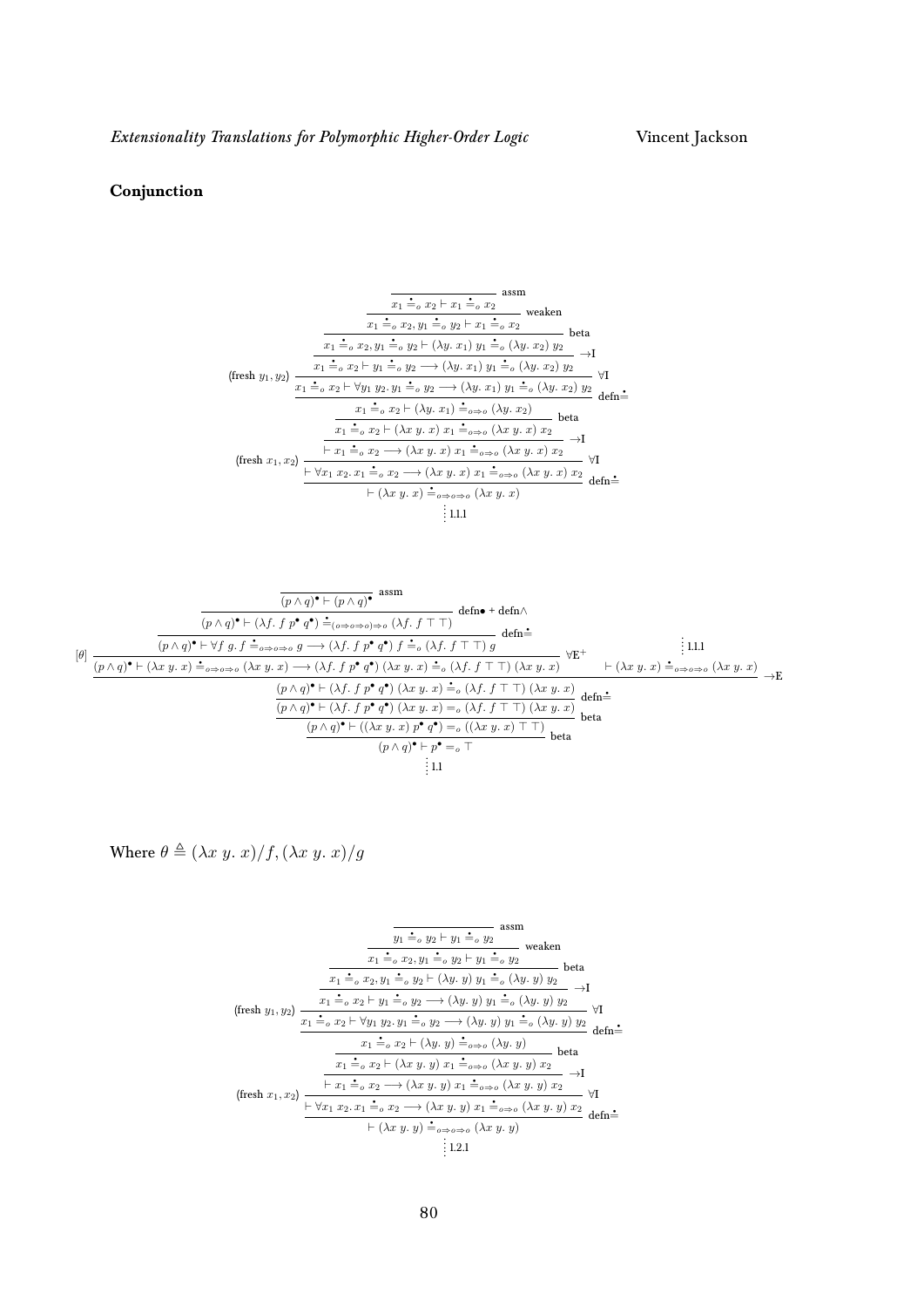$$
\frac{\overbrace{(p \land q)^{\bullet} \vdash (p \land q)^{\bullet}}^{\text{assm}} \text{assm}}{\overbrace{(p \land q)^{\bullet} \vdash (\lambda f. f p^{\bullet} q^{\bullet}) \doteq_{(o \Rightarrow o \Rightarrow o) \Rightarrow o} (\lambda f. f \top \top)}^{\text{des}} \text{defn} \doteq}
$$
\n
$$
[\theta] \frac{\overbrace{(p \land q)^{\bullet} \vdash \forall f \ g. f \doteq_{o \Rightarrow o \Rightarrow o} g \longrightarrow (\lambda f. f p^{\bullet} q^{\bullet}) f \doteq_{o} (\lambda f. f \top \top) g}^{\text{defn} \doteq}}{\overbrace{(p \land q)^{\bullet} \vdash f \doteq_{o \Rightarrow o \Rightarrow o} g \longrightarrow (\lambda f. f p^{\bullet} q^{\bullet}) (\lambda x y. y) \doteq_{o} (\lambda f. f \top \top) (\lambda x y. y)}^{\text{des}} \forall E^{+} \qquad [\lambda x y. y) \doteq_{o \Rightarrow o \Rightarrow o} (\lambda x y. y)}{\overbrace{(p \land q)^{\bullet} \vdash (\lambda f. f p^{\bullet} q^{\bullet}) (\lambda x y. y) \doteq_{o} (\lambda f. f \top \top) (\lambda x y. y)}^{\text{des}} \text{defn} \doteq}
$$
\n
$$
\frac{\overbrace{(p \land q)^{\bullet} \vdash (\lambda f. f p^{\bullet} q^{\bullet}) (\lambda x y. y) \doteq_{o} (\lambda f. f \top \top) (\lambda x y. y)}^{\text{des}} \text{defn} \doteq}{\overbrace{(p \land q)^{\bullet} \vdash (\lambda x y. y) p^{\bullet} q^{\bullet}) =_{o} (\lambda f. f \top \top) (\lambda x y. y)}^{\text{des}} \text{beta}}
$$
\n
$$
\frac{\overbrace{(p \land q)^{\bullet} \vdash (\lambda x y. y) p^{\bullet} q^{\bullet}) =_{o} (\lambda f. f \top \top) (\lambda x y. y)}^{\text{des}}}{\overbrace{(p \land q)^{\bullet} \vdash p^{\bullet} \equiv_{o} \top}^{\text{ess}}}
$$

Where  $\theta \triangleq (\lambda x \ y. y)/f, (\lambda x \ y. y)/g$ 

$$
\begin{array}{c}\n\vdots \\
\text{1.1} \\
\text{(n.b. } f \text{ not in } p^{\bullet}, q^{\bullet}\n\end{array}\n\quad\n\begin{array}{c}\n\text{(p \land q)^{\bullet} \vdash p^{\bullet} = \top \\
\text{(p \land q)^{\bullet} \vdash \top = p^{\bullet}} \text{ sym } \\
\text{(p \land q)^{\bullet} \vdash \top = q^{\bullet}} \text{ sym } \\
\text{(p \land q)^{\bullet} \vdash (\lambda f, f p^{\bullet} q^{\bullet}) = (\lambda f, f \top \top) = (\lambda f, f \top \top) \\
\text{(p \land q)^{\bullet} \vdash (\lambda f, f p^{\bullet} q^{\bullet}) = (\lambda f, f \top \top)} \text{ countact}\n\end{array}\n\quad\n\text{rewrite}\n\begin{array}{c}\n\text{refl } \\
\text{rewrite}\n\end{array}
$$
\n
$$
\begin{array}{c}\n\text{(p \land q)^{\bullet} \vdash (\lambda f, f p^{\bullet} q^{\bullet}) = (\lambda f, f \top \top) \\
\text{(p \land q)^{\bullet} \vdash (\lambda f, f p^{\bullet} q^{\bullet}) = (\lambda f, f \top \top)} \\
\text{if } \\
\text{if } \\
\end{array}
$$

assm *f •*=*o⇒o⇒<sup>o</sup> g ⊢ f •*=*o⇒o⇒<sup>o</sup> g* defn *•*= *f •*=*o⇒o⇒<sup>o</sup> <sup>g</sup> ⊢ ∀x yx* <sup>=</sup>*<sup>o</sup> <sup>y</sup> −→ f x •*=*o⇒<sup>o</sup> g y* [*⊤/x, <sup>⊤</sup>/y*] *<sup>∀</sup>*E<sup>+</sup> *f •*=*o⇒o⇒<sup>o</sup> g ⊢ ⊤* =*<sup>o</sup> ⊤ −→ f ⊤ •*=*o⇒<sup>o</sup> g ⊤* refl *⊢ ⊤* <sup>=</sup>*<sup>o</sup> <sup>⊤</sup> <sup>→</sup>*<sup>E</sup> *f •*=*o⇒o⇒<sup>o</sup> g ⊢ f ⊤ •*=*o⇒<sup>o</sup> g ⊤* defn *•*= *f •*=*o⇒o⇒<sup>o</sup> <sup>g</sup> ⊢ ∀x y. x* <sup>=</sup>*<sup>o</sup> <sup>y</sup> −→ <sup>f</sup> <sup>⊤</sup> <sup>x</sup>* <sup>=</sup>*<sup>o</sup> <sup>g</sup> <sup>⊤</sup> <sup>y</sup>* [*⊤/x, ⊤/y*] *∀*E<sup>+</sup> *f •*=*o⇒o⇒<sup>o</sup> g ⊢ ⊤* =*<sup>o</sup> ⊤ −→ f ⊤ ⊤* =*<sup>o</sup> g ⊤ ⊤* refl *⊢ ⊤* <sup>=</sup>*<sup>o</sup> <sup>⊤</sup> <sup>→</sup>*<sup>E</sup> *f •*=*o⇒o⇒<sup>o</sup> g ⊢ f ⊤ ⊤* =*<sup>o</sup> g ⊤ ⊤* beta *f •*=*o⇒o⇒<sup>o</sup> <sup>g</sup> <sup>⊢</sup>* (*λf. f ⊤ ⊤*) *<sup>f</sup>* <sup>=</sup>*<sup>o</sup>* (*λf. f ⊤ ⊤*) *<sup>g</sup> <sup>→</sup>*<sup>I</sup> *⊢ f •*=*o⇒o⇒<sup>o</sup> <sup>g</sup> −→* (*λf. f ⊤ ⊤*) *<sup>f</sup>* <sup>=</sup>*<sup>o</sup>* (*λf. f ⊤ ⊤*) *<sup>g</sup>* (fresh *f, g*) *<sup>∀</sup>*<sup>I</sup> *⊢ ∀f g. f •*=*o⇒o⇒<sup>o</sup> <sup>g</sup> −→* (*λf. f ⊤ ⊤*) *<sup>f</sup> •*=(*o⇒o⇒o*)*⇒<sup>o</sup>* (*λf. f ⊤ ⊤*) *<sup>g</sup>* defn *•*= (*λf. f ⊤ ⊤*) *•*=(*o⇒o⇒o*)*⇒<sup>o</sup>* (*λf. f ⊤ ⊤*) . . . . . 2.1

$$
\frac{p^{\bullet} \wedge q^{\bullet} \vdash p^{\bullet} \wedge q^{\bullet}}{p^{\bullet} \wedge q^{\bullet} \vdash (\lambda f. f p^{\bullet} q^{\bullet}) =_{o} (\lambda f. f \top \top)} \operatorname{defn} \wedge + \operatorname{beta} \qquad (\lambda f. f \top \top) \doteq_{(o \Rightarrow o \Rightarrow o) \Rightarrow o} (\lambda f. f \top \top)} \text{ rewrite}
$$
\n
$$
\frac{p^{\bullet} \wedge q^{\bullet} \vdash (\lambda f. f p^{\bullet} q^{\bullet}) \doteq_{(o \Rightarrow o \Rightarrow o) \Rightarrow o} (\lambda f. f \top \top)}{p^{\bullet} \wedge q^{\bullet} \vdash (\lambda p. q. (\lambda f. f p. q) \doteq_{(o \Rightarrow o \Rightarrow o) \Rightarrow o} (\lambda f. f \top \top)) p^{\bullet} q^{\bullet}} \text{ beta}
$$
\n
$$
\frac{p^{\bullet} \wedge q^{\bullet} \vdash (\lambda p. q. (\lambda f. f p. q) \doteq_{(o \Rightarrow o \Rightarrow o) \Rightarrow o} (\lambda f. f \top \top)) p^{\bullet} q^{\bullet}}{p^{\bullet} \wedge q^{\bullet} \vdash (p \wedge q)^{\bullet}}
$$
\n
$$
\vdots 2
$$

$$
\begin{array}{c}\n\vdots \\
\frac{(p \wedge q)^{\bullet} \vdash (\lambda f. f p^{\bullet} q^{\bullet}) =_{o} (\lambda f. f \top \top)}{(p \wedge q)^{\bullet} \vdash p^{\bullet} \wedge q^{\bullet}} \quad \text{defn} \wedge + \text{beta} \\
\qquad \qquad \downarrow \quad \text{defn} \wedge q^{\bullet} \vdash (p \wedge q)^{\bullet} \\
\qquad \qquad \vdash (p \wedge q)^{\bullet} =_{o} p^{\bullet} \wedge q^{\bullet} \\
\qquad \qquad \downarrow \quad \text{deduct-antisym}\n\end{array}
$$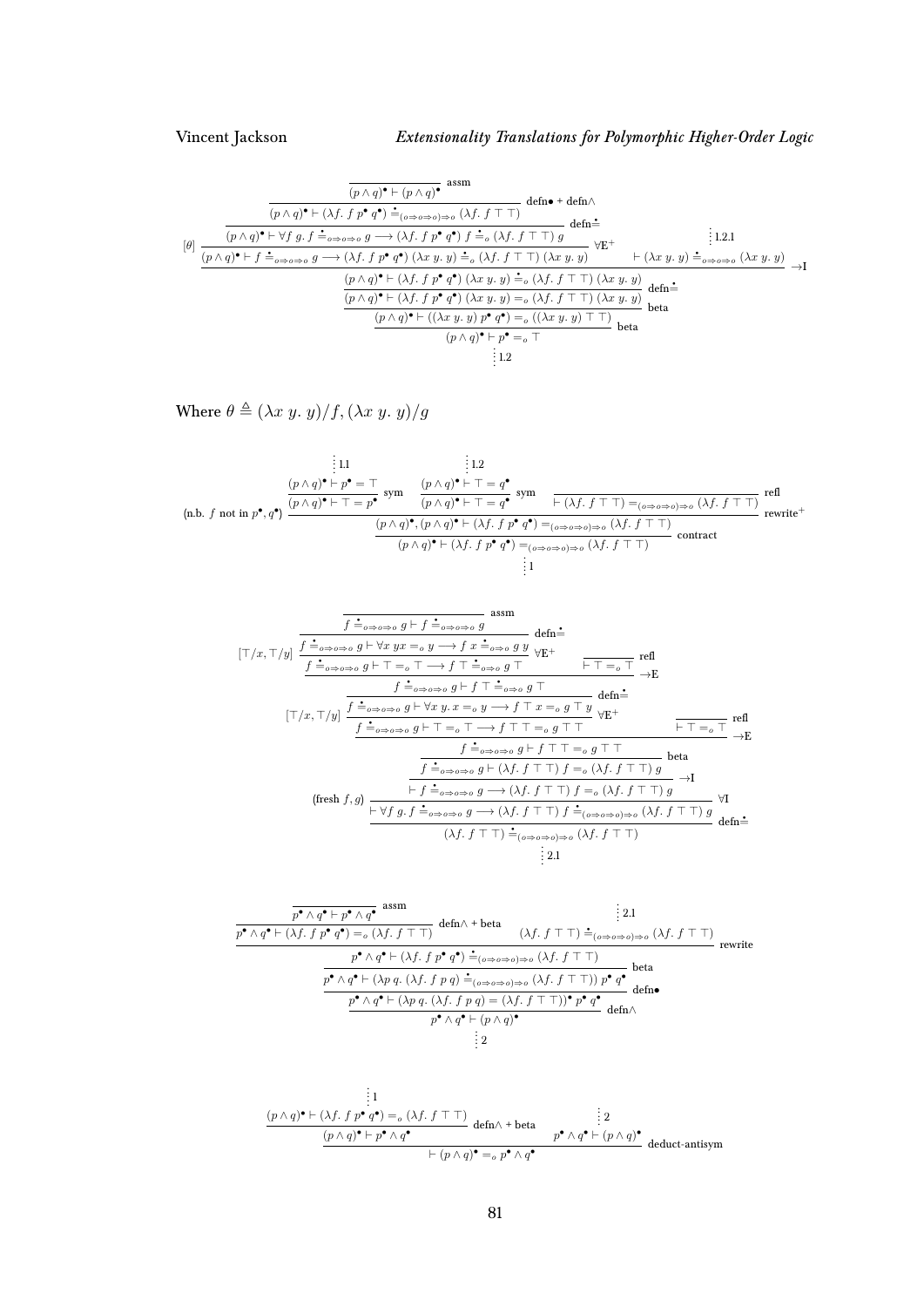# **Implication**

$$
\frac{\overline{\vdash[\mathbf{=}]_o=[=]}_o \quad \text{refl} \quad \overline{\vdash(p \land q)^{\bullet}=_o p^{\bullet} \land q^{\bullet}} \quad ^{\wedge \bullet} \quad \overline{\vdash p=p} \quad \text{refl}}{\overline{\vdash((p \land q)^{\bullet}=_o p) =_o ((p^{\bullet} \land q^{\bullet})=_o p^{\bullet})} \quad \text{otherwise}} \quad \text{mk-comb}^{+}
$$
\n
$$
\frac{\overline{\vdash((p \land q)^{\bullet}=_o p^{\bullet}) =_o ((p^{\bullet} \land q^{\bullet})=_o p^{\bullet})}}{\overline{\vdash((p \land q)^{\bullet}=_o p^{\bullet}) =_o ((p^{\bullet} \land q^{\bullet})=_o p^{\bullet})}} \quad \text{define}} \quad \text{defn} \rightarrow \text{refn}
$$

#### **Universal Quantification**

Note that  $[\forall]$  is a definition in  $\text{PHOL}_{\xi\eta}$ , but a primitive symbol in PHOL.

$$
\frac{\overline{(|\mathbb{Y}|\ (\lambda x.\ p))^{\bullet} + (|\mathbb{Y}|\ (\lambda x.\ p))^{\bullet}} \text{ assm}}{(\overline{|\mathbb{Y}|\ (\lambda x.\ p))^{\bullet} + p^{\bullet} \xrightarrow{=}_{\tau \Rightarrow o} (\lambda x.\ T^{\bullet})} \text{defn}\forall + \text{defn}\text{e}}
$$
\n
$$
[x/x, x/y] \frac{\overline{(|\mathbb{Y}|\ (\lambda x.\ p))^{\bullet} + \forall x \ y.\ x \xrightarrow{=}_{\tau} y \longrightarrow (\lambda x.\ p^{\bullet}) \ x =_{o} (\lambda x.\ T) \ y}}{(\overline{|\mathbb{Y}|\ (\lambda x.\ p))^{\bullet}, x \xrightarrow{=}_{\tau} x \longrightarrow (\lambda x.\ p^{\bullet}) \ x =_{o} (\lambda x.\ T) \ x} \rightarrow E + \text{assm}
$$
\n
$$
\frac{\overline{(|\mathbb{Y}|\ (\lambda x.\ p))^{\bullet}, x \xrightarrow{=}_{\tau} x \vdash (\lambda x.\ p^{\bullet}) \ x =_{o} (\lambda x.\ T) \ x}}{(\overline{|\mathbb{Y}|\ (\lambda x.\ p))^{\bullet}, x \xrightarrow{=}_{\tau} x \vdash (\lambda x.\ p^{\bullet}) \ x \xrightarrow{=}_{\tau} \ y \text{m}}
$$
\n
$$
\frac{\overline{(|\mathbb{Y}|\ (\lambda x.\ p))^{\bullet}, x \xrightarrow{=}_{\tau} x \vdash (\lambda x.\ p^{\bullet}) \ x}}{(\overline{|\mathbb{Y}|\ (\lambda x.\ p))^{\bullet}, x \xrightarrow{=}_{\tau} x \vdash (\lambda x.\ p^{\bullet}) \ x}} \text{beta}
$$
\n
$$
\frac{\overline{(|\mathbb{Y}|\ (\lambda x.\ p))^{\bullet}, x \xrightarrow{=}_{\tau} x \vdash p^{\bullet}}}{(\overline{|\mathbb{Y}|\ (\lambda x.\ p))^{\bullet} + x \xrightarrow{=}_{\tau} x \longrightarrow p^{\bullet}} \rightarrow I}
$$
\n
$$
(x \ \text{ fresh}) \frac{\overline{(|\mathbb{Y}|\ (\lambda x.\ p))^{\bullet} + x \xrightarrow{=}_{\tau} x \longrightarrow p^{\bullet}}}{(\overline{|\mathbb{Y}|\ (\lambda x.\ p))^{\bullet} + \forall x.\ x \xrightarrow{=}_{\tau} x \longrightarrow p^{\bullet}} \ y \text{H}^+}
$$
\n
$$
\vdots \ 1
$$

Note that this proof uses the *trans*<sup> $\triangle$ </sup> lemma, which is proven in Subsection C.1.6. The proof of that lemma does not rely on the translation of any connectives, and so is safe to use here.

$$
[x/x, y/y] \frac{\overline{(x, x \stackrel{\rightharpoonup}{=}_{\tau} x \rightarrow p^{\bullet}) \vdash (\forall x. x \stackrel{\rightharpoonup}{=}_{\tau} x \rightarrow p^{\bullet})}{\overline{(x, x \stackrel{\rightharpoonup}{=}_{\tau} x \rightarrow p^{\bullet}) \vdash x \stackrel{\rightharpoonup}{=}_{\tau} x \rightarrow p^{\bullet}}} \text{asm} \frac{\overline{x \stackrel{\rightharpoonup}{=}_{\tau} y \vdash x \stackrel{\rightharpoonup}{=}_{\tau} y \stackrel{\rightharpoonup}{=}_{\tau} x \stackrel{\rightharpoonup}{=}_{\tau} x \stackrel{\rightharpoonup}{=}_{\tau} x \stackrel{\rightharpoonup}{=}_{\tau} x \stackrel{\rightharpoonup}{=}_{\tau} x \stackrel{\rightharpoonup}{=}_{\tau} x \stackrel{\rightharpoonup}{=}_{\tau} x \stackrel{\rightharpoonup}{=}_{\tau} x \stackrel{\rightharpoonup}{=}_{\tau} x \stackrel{\rightharpoonup}{=}_{\tau} x \stackrel{\rightharpoonup}{=}_{\tau} x \stackrel{\rightharpoonup}{=}_{\tau} x \stackrel{\rightharpoonup}{=}_{\tau} x \stackrel{\rightharpoonup}{=}_{\tau} x \stackrel{\rightharpoonup}{=}_{\tau} x \stackrel{\rightharpoonup}{=}_{\tau} x \stackrel{\rightharpoonup}{=}_{\tau} x \stackrel{\rightharpoonup}{=}_{\tau} x \stackrel{\rightharpoonup}{=}_{\tau} x \stackrel{\rightharpoonup}{=}_{\tau} x \stackrel{\rightharpoonup}{=}_{\tau} x \stackrel{\rightharpoonup}{=}_{\tau} x \stackrel{\rightharpoonup}{=}_{\tau} x \stackrel{\rightharpoonup}{=}_{\tau} x \stackrel{\rightharpoonup}{=}_{\tau} x \stackrel{\rightharpoonup}{=}_{\tau} x \stackrel{\rightharpoonup}{=}_{\tau} x \stackrel{\rightharpoonup}{=}_{\tau} x \stackrel{\rightharpoonup}{=}_{\tau} x \stackrel{\rightharpoonup}{=}_{\tau} x \stackrel{\rightharpoonup}{=}_{\tau} x \stackrel{\rightharpoonup}{=}_{\tau} x \stackrel{\rightharpoonup}{=}_{\tau} x \stackrel{\rightharpoonup}{=}_{\tau} x \stackrel{\rightharpoonup}{=}_{\tau} x \stackrel{\rightharpoonup}{=}_{\tau} x \stackrel{\rightharpoon
$$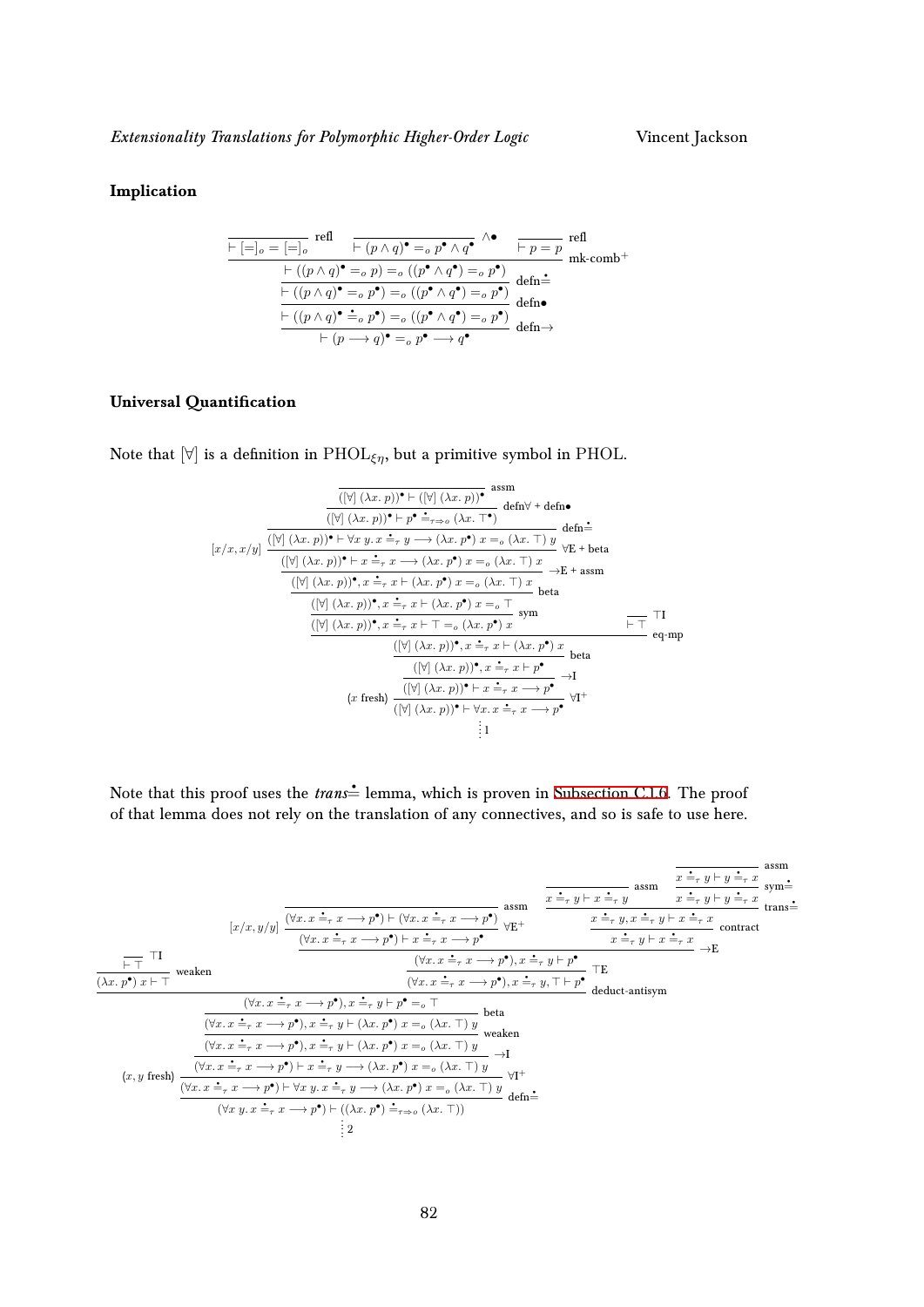. . . . . 1 ([*∀*] (*λx. p*))*• ⊢ ∀x y. x •*=*<sup>τ</sup> y −→ p •* . . . . . 2 (*∀x. x •*=*<sup>τ</sup> x −→ p •*)*, x •*=*<sup>τ</sup> y, ⊤ ⊢ p •* deduct-antisym *<sup>⊢</sup>* ((*λx. p•*) *•*=*o⇒<sup>o</sup>* (*λx. <sup>⊤</sup>*)) =*<sup>o</sup>* (*∀x y. x •*=*<sup>τ</sup> x −→ p •*) beta *<sup>⊢</sup>* (*λz. z* <sup>=</sup>*o⇒<sup>o</sup>* (*λx. <sup>⊤</sup>*)) (*λx. p•*) =*<sup>o</sup>* (*∀x y. x •*=*<sup>τ</sup> x −→ p •*) defn*•* + *⊤• ⊢* ( (*λz. z* <sup>=</sup>*o⇒<sup>o</sup>* (*λx. <sup>⊤</sup>*)) (*λx. p*) )*•* =*<sup>o</sup>* (*∀x y. x •*=*<sup>τ</sup> x −→ p •*) defn*∀ <sup>⊢</sup>* ([*∀*] (*λx. p*))*•* =*<sup>o</sup>* (*∀x. x •*=*<sup>τ</sup> x −→ p •*)

#### **Existential Quantification**



#### **Disjunction**

$$
\vdash (p \lor q)^{\bullet} =_o p^{\bullet} \lor q^{\bullet}
$$

The proof follows by defn*∨* and *→•*, in a similar fashion to the proof of *∃•*.

**False**

$$
\vdash \bot^{\bullet} =_{o} \bot
$$

The proof follows by defn*⊥*, *∀•*, and *refl*.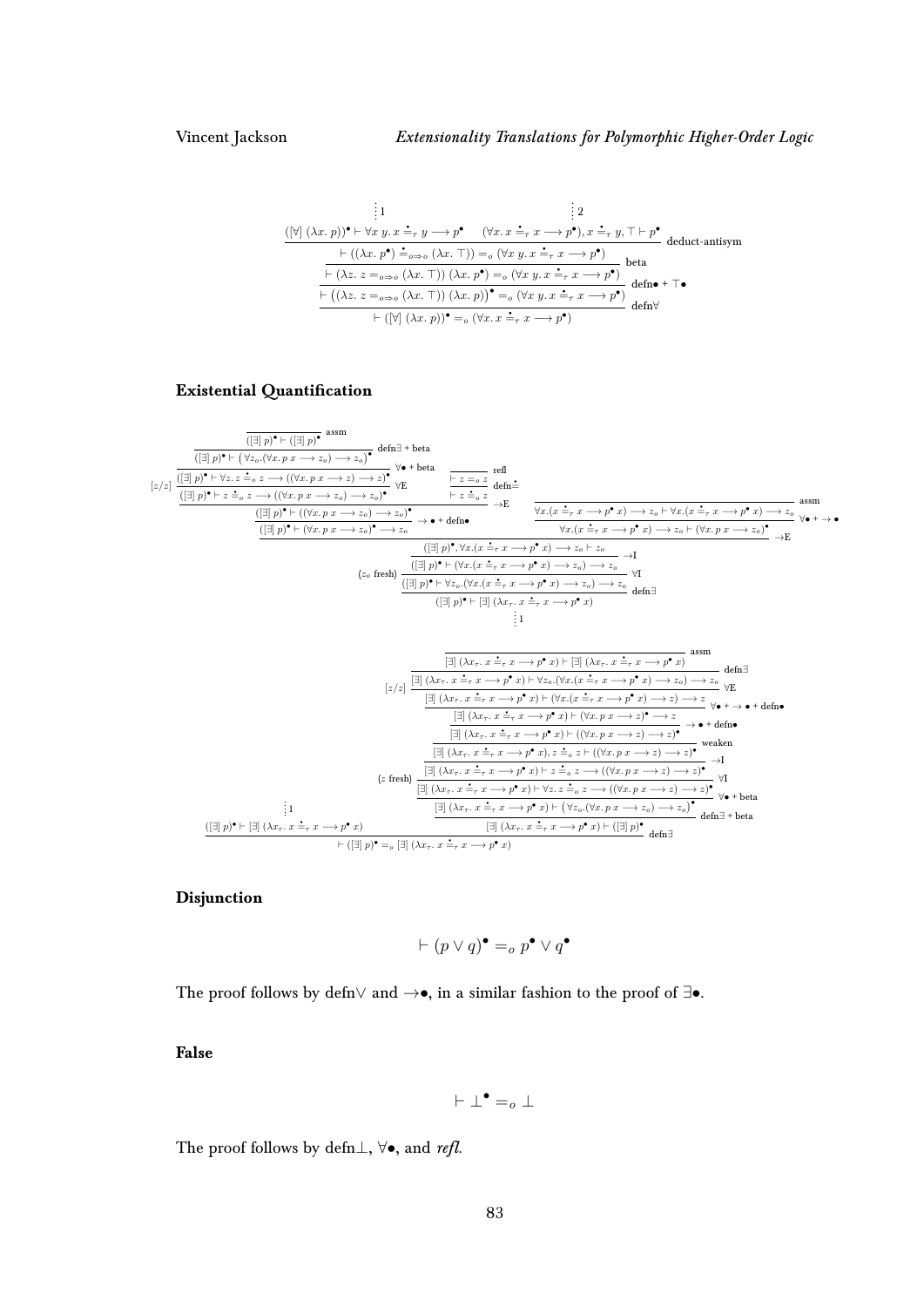*Extensionality Translations for Polymorphic Higher-Order Logic* Vincent Jackson

#### **Negation**

$$
\vdash (\neg p)^{\bullet} =_o \neg p^{\bullet}
$$

The proof follows by defn*¬*, *⊥•*, and *→•*, in a similar fashion to the proof of *→•*.

# **Universal Type-Quantification**

Note that [*∀*ty] is a definition in PHOL*ξη*, but a primitive symbol in PHOL.

$$
\frac{\left(\left[\forall_{\text{ty}}\right](\Lambda\alpha,\,p)\right)^{\bullet}+\left[\left(\forall_{\text{ty}}\right](\Lambda\alpha,\,p)\right)^{\bullet}}{\left(\left[\forall_{\text{ty}}\right](\Lambda\alpha,\,p)\right)^{\bullet}+\rho^{\bullet}-\Pi\alpha,\,\sigma^{\bullet}\left(\Lambda\alpha,\,T^{\bullet}\right)\left[\alpha;\right]}=\sigma^{\bullet}\left(\Lambda\alpha,\,T^{\bullet}\right)\left[\alpha;\right]}{\left(\left[\forall_{\text{ty}}\right](\Lambda\alpha,\,p)\right)^{\bullet}+\mathcal{E}(\alpha)\longrightarrow(\Lambda\alpha,\,p^{\bullet})\left[\alpha;\right]=\sigma^{\bullet}\left(\Lambda\alpha,\,T^{\bullet}\right)\left[\alpha;\right]}=\sigma^{\bullet}\left(\Lambda\alpha,\,T^{\bullet}\right)\left[\alpha;\right]}=\sigma^{\bullet}\left(\Lambda\alpha,\,T^{\bullet}\right)\left[\alpha;\right]}=\sigma^{\bullet}\left(\Lambda\alpha,\,T^{\bullet}\right)\left[\alpha;\right]=\sigma^{\bullet}\left(\Lambda\alpha,\,T^{\bullet}\right)\left[\alpha;\right]}=\sigma^{\bullet}\left(\Lambda\alpha,\,T^{\bullet}\right)\left[\alpha;\right]=\sigma^{\bullet}\left(\Lambda\alpha,\,T^{\bullet}\right)\left[\alpha;\right]=\sigma^{\bullet}\left(\Lambda\alpha,\,T^{\bullet}\right)\left[\alpha;\right]=\sigma^{\bullet}\left(\Lambda\alpha,\,T^{\bullet}\right)\left[\alpha;\right]=\sigma^{\bullet}\left(\Lambda\alpha,\,T^{\bullet}\right)\left[\alpha;\right]=\sigma^{\bullet}\left(\Lambda\alpha,\,T^{\bullet}\right)\left[\alpha;\right]=\sigma^{\bullet}\left(\Lambda\alpha,\,T^{\bullet}\right)\left[\alpha;\right]=\sigma^{\bullet}\left(\Lambda\alpha,\,T^{\bullet}\right)\left[\alpha;\right]=\sigma^{\bullet}\left(\Lambda\alpha,\,T^{\bullet}\right)\left[\alpha;\right]=\sigma^{\bullet}\left(\Lambda\alpha,\,T^{\bullet}\right)\left[\alpha;\right]=\sigma^{\bullet}\left(\Lambda\alpha,\,T^{\bullet}\right)\left[\alpha;\right]=\sigma^{\bullet}\left(\Lambda\alpha,\,T^{\bullet}\right)\left[\alpha;\right]=\sigma^{\bullet}\left(\Lambda\alpha,\,T^{\bullet}\right)\left[\alpha;\right]=\sigma^{\bullet}\left(\Lambda\alpha,\,T^{\bullet}\right)\left[\alpha;\right]=\sigma^{\bullet}\left(\Lambda\alpha,\,T^{\bullet}\right)\left[\alpha;\right]=\sigma^{\bullet}\left(\Lambda\alpha,\,T^{\bullet}\right)\left[\alpha;\right]=\sigma^{\bullet}\left(\Lambda
$$

# <span id="page-91-0"></span>**B.2.10** mk-comb=

The rule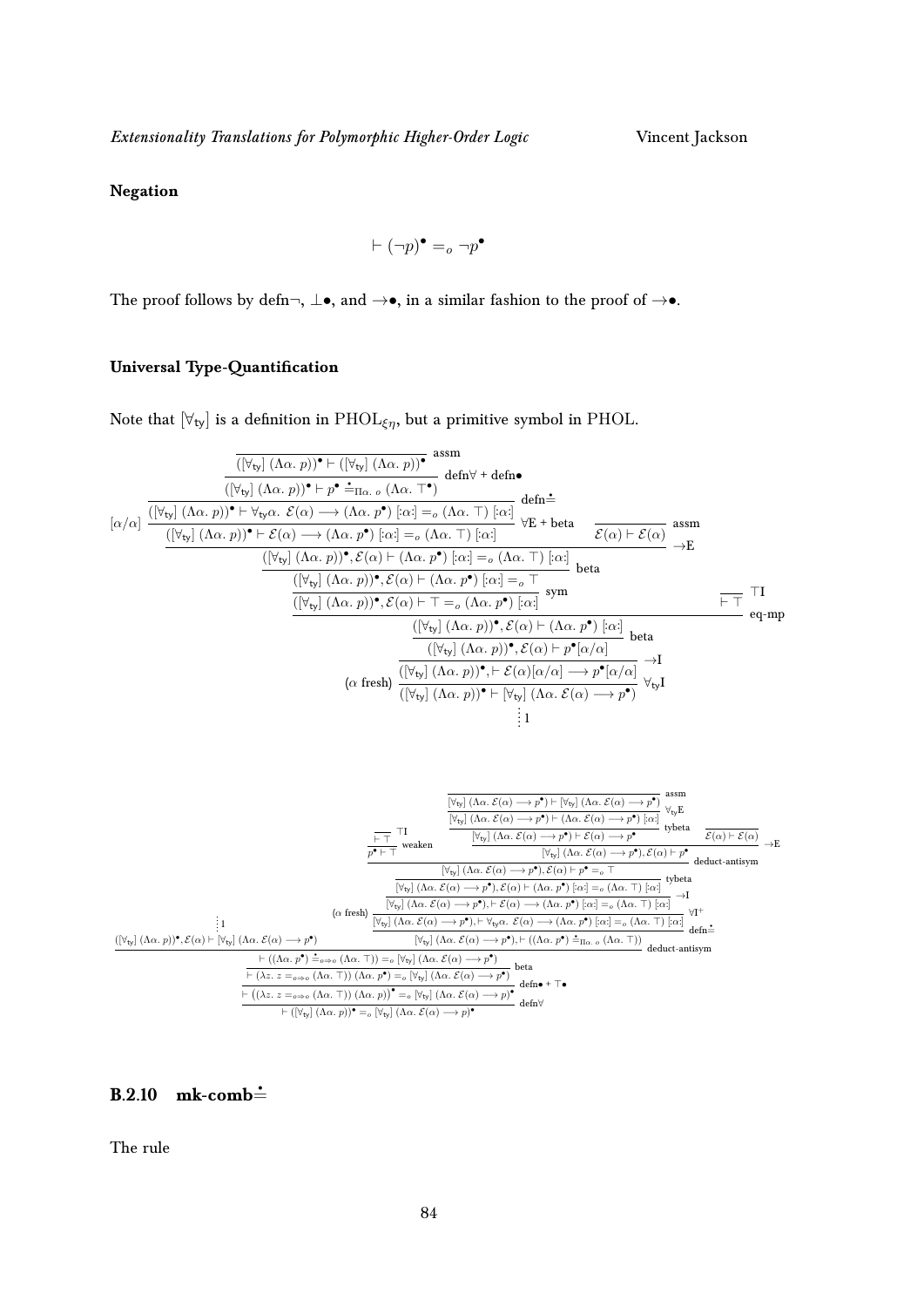Vincent Jackson *Extensionality Translations for Polymorphic Higher-Order Logic*

$$
\frac{\Gamma \vdash s \xrightarrow{\bullet}_{\tau_1 \Rightarrow \tau_2} t \quad \Delta \vdash u \xrightarrow{\bullet}_{\tau_1} v}{\Gamma, \Delta \vdash s \ u \xrightarrow{\bullet}_{\tau_2} t \ v} \ \text{mk-comb} \xleftarrow{\bullet}
$$

holds in PHOL.

*Proof.*

$$
[u/x, v/y] \frac{\Gamma \vdash s \stackrel{\mathbf{\dot{=}}}{\mathbf{r}_1 \Rightarrow \tau_2} t}{\Gamma \vdash \forall x \ y. x \stackrel{\mathbf{\dot{=}}}{\mathbf{r}_1} y \longrightarrow s \ x \stackrel{\mathbf{\dot{=}}}{\mathbf{r}_2} t \ y}{\Gamma \vdash u \stackrel{\mathbf{\dot{=}}}{\mathbf{r}_1} v \longrightarrow s \ u \stackrel{\mathbf{\dot{=}}}{\mathbf{r}_2} t \ v} (\forall E)^+} \Delta \vdash u \stackrel{\mathbf{\dot{=}}}{\mathbf{r}_1} v
$$
\n
$$
\Gamma, \Delta \vdash s \ u \stackrel{\mathbf{\dot{=}}}{\mathbf{r}_2} t \ v
$$

# <span id="page-92-0"></span>**B.2.11** tyapp  $\dot{=}$

The rule

$$
\frac{\Gamma \vdash s^{\bullet} \doteq_{\Lambda \alpha. \tau} t^{\bullet}}{\Gamma, \mathcal{E}(\alpha) \vdash s^{\bullet} [:\alpha] \doteq_{\tau} t^{\bullet} [:\alpha]} \text{ tyapp} \dot{=}
$$

holds in PHOL.

*Proof.*

$$
\frac{\Gamma \vdash s^{\bullet} \doteq_{\Lambda \alpha. \tau} t^{\bullet}}{\Gamma \vdash \forall_{\mathsf{ty}} \alpha. \ \mathcal{E}(\alpha) \longrightarrow s^{\bullet} [\alpha] \doteq_{\tau} t^{\bullet} [\alpha]} \frac{\text{defn}^{\bullet}}{\forall_{\mathsf{ty}} E}
$$
\n
$$
\frac{\Gamma \vdash \mathcal{E}(\alpha) \longrightarrow s^{\bullet} [\alpha] \doteq_{\tau} t^{\bullet} [\alpha]}{\Gamma \vdash \mathcal{E}(\alpha) \longrightarrow s^{\bullet} [\alpha] \doteq_{\tau} t^{\bullet} [\alpha]} \frac{\forall_{\mathsf{ty}} E}{\Gamma, \mathcal{E}(\alpha) \vdash \mathcal{E}(\alpha)} \xrightarrow{\mathcal{E}(\alpha) \vdash \mathcal{E}(\alpha)} \neg E}
$$
\n
$$
\Gamma, \mathcal{E}(\alpha) \vdash s^{\bullet} [\alpha] \doteq_{\tau} t^{\bullet} [\alpha]
$$

#### **B.2.12 The Substitution Lemma**

The substitution lemma says that, assuming that between two substitutions  $\theta_l$  and  $\theta_r$  the substitute term for each variable is extensionally partially-equivalent to the other, then substituting into a term  $s$  by  $\theta_l$  in extensionally partially-equivalent to substituting by  $\theta_r.$ 

Stating this formally, we first define  $Re$  as

$$
\Re(s, \theta_l, \theta_r) \triangleq \{\!\!\{\boldsymbol{x}[\theta_l] \boldsymbol{\dot{=}} \boldsymbol{x}[\theta_r] \mid x \in \mathrm{FV}(s)\}\!\!\}
$$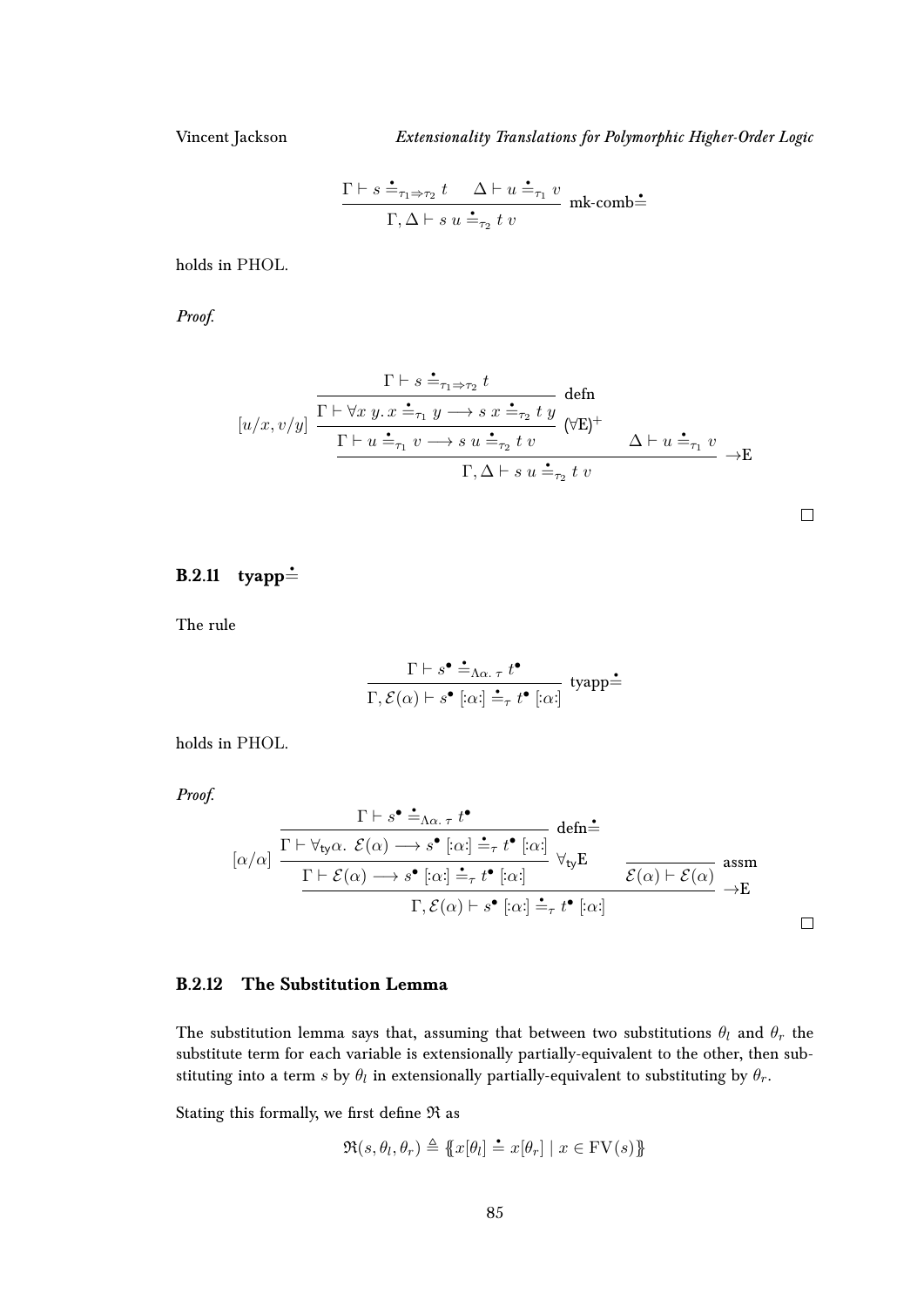Note that this devolves to  $\mathcal{R}(s)$  when the substitution is empty.

The main theorem is as follows: If *s* does not contain  $[=]$ , except on *o* and *ι*, then

$$
\overline{\mathcal{E}(s), \mathfrak{R}(s, \theta_l, \theta_r) \vdash s[\theta_l] \triangleq_\tau s[\theta_r]}
$$
subset, lemma.

*Proof.* By induction on *s*.

**Case** *x*:

$$
\frac{x[\theta_l] \triangleq_\tau x[\theta_r] \vdash x[\theta_l] \triangleq_\tau x[\theta_r]}{\mathfrak{R}(x, \theta_l, \theta_r) \vdash x[\theta_l] \triangleq_\tau x[\theta_r]} \text{defn\Re}\n\frac{\mathfrak{R}(x, \theta_l, \theta_r) \vdash x[\theta_l] \triangleq_\tau x[\theta_r]}{\mathcal{E}(x), \mathfrak{R}(x, \theta_l, \theta_r) \vdash x[\theta_l] \triangleq_\tau x[\theta_r]} \text{defn\mathcal{E}}
$$

**Case** *λz. s*:

To begin, there are four subcases, depending on whether *z* is in  $\text{Vars}(\theta_l)$  or  $\text{Vars}(\theta_r)$ .

If  $a/z$  is in  $\theta_l$ , we rebind  $\theta_l$  as  $(\theta_l, a/z) \coloneqq \theta_l$ . Then  $(\lambda z. s)[\theta_l, a/z] \equiv (\lambda z. s[\theta_l])$  by the definition of substitution; if  $b/z$  is in  $\theta_r$ , then we perform a similar step for  $\theta_r$ . In all cases, by this rewriting, the goal is then

$$
\mathcal{E}(s), \mathfrak{R}(\lambda z. s, \theta_l, \theta_r) \vdash (\lambda z. s[\theta_l]) \stackrel{\bullet}{=}_{\tau_1 \Rightarrow \tau_2} (\lambda z. s[\theta_r])
$$
\n
$$
\frac{\overline{\mathcal{E}(s)}, \mathfrak{R}(s, (\theta_l, x/z), (\theta_r, y/z)) \vdash s[\theta_l, x/z] \stackrel{\bullet}{=}_{\tau_2} s[\theta_r, y/z]}{\underbrace{\mathcal{E}(s)}, \mathfrak{R}(\lambda z. s, \theta_l, \theta_r), z[\theta_l, x/z] \stackrel{\bullet}{=}_{\tau_1} z[\theta_l, y/z] \vdash s[\theta_l, x/z] \stackrel{\bullet}{=}_{\tau_2} s[\theta_r, y/z]} \text{defn-subst}
$$
\n
$$
\frac{\mathcal{E}(s), \mathfrak{R}(\lambda z. s, \theta_l, \theta_r), x \stackrel{\bullet}{=}_{\tau_1} y \vdash s[\theta_l, x/z] \stackrel{\bullet}{=}_{\tau_2} s[\theta_r, y/z]}{\mathcal{E}(s), \mathfrak{R}(\lambda z. s, \theta_l, \theta_r), x \stackrel{\bullet}{=}_{\tau_1} y \vdash (\lambda z. s[\theta_l]) x \stackrel{\bullet}{=}_{\tau_2} (\lambda z. s[\theta_r]) y} \text{beta}
$$
\n
$$
\frac{\mathcal{E}(s), \mathfrak{R}(\lambda z. s, \theta_l, \theta_r) \vdash x \stackrel{\bullet}{=}_{\tau_1} y \longrightarrow (\lambda z. s[\theta_l]) x \stackrel{\bullet}{=}_{\tau_2} (\lambda z. s[\theta_r]) y}{\mathcal{E}(s), \mathfrak{R}(\lambda z. s, \theta_l, \theta_r) \vdash \forall x y. x \stackrel{\bullet}{=}_{\tau_1} y \longrightarrow (\lambda z. s[\theta_l]) x \stackrel{\bullet}{=}_{\tau_2} (\lambda z. s[\theta_r]) y}{\mathcal{E}(\lambda z. s[\theta_r]) y} \text{defn}^{\bullet}
$$

**Case** *s t*:

$$
\frac{\mathcal{E}(s), \Re(s, \theta_l, \theta_r) \vdash s[\theta_l] \triangleq_{\sigma \Rightarrow \tau} s[\theta_r]}{\mathcal{E}(s), \mathcal{E}(t), \Re(s, \theta_l, \theta_r), \Re(t, \theta_l, \theta_r) \vdash s[\theta_l] \uparrow \theta_l] \triangleq_{\sigma} t[\theta_r]} \frac{\mathcal{E}(s), \mathcal{E}(t), \Re(s, \theta_l, \theta_r), \Re(t, \theta_l, \theta_r) \vdash s[\theta_l] t[\theta_l] \triangleq_{\tau} s[\theta_r] t[\theta_r]}{\mathcal{E}(s), \mathcal{E}(t), \Re(s, t, \theta_l, \theta_r) \vdash (s \ t)[\theta_l] \triangleq_{\tau} (s \ t)[\theta_r]} \text{ contract}
$$
\n
$$
\frac{\mathcal{E}(s), \mathcal{E}(t), \Re(s \ t, \theta_l, \theta_r) \vdash (s \ t)[\theta_l] \triangleq_{\tau} (s \ t)[\theta_r]}{\mathcal{E}(s \ t), \Re(s \ t, \theta_l, \theta_r) \vdash (s \ t)[\theta_l] \triangleq_{\tau} (s \ t)[\theta_r]} \text{ defn}\mathcal{E}
$$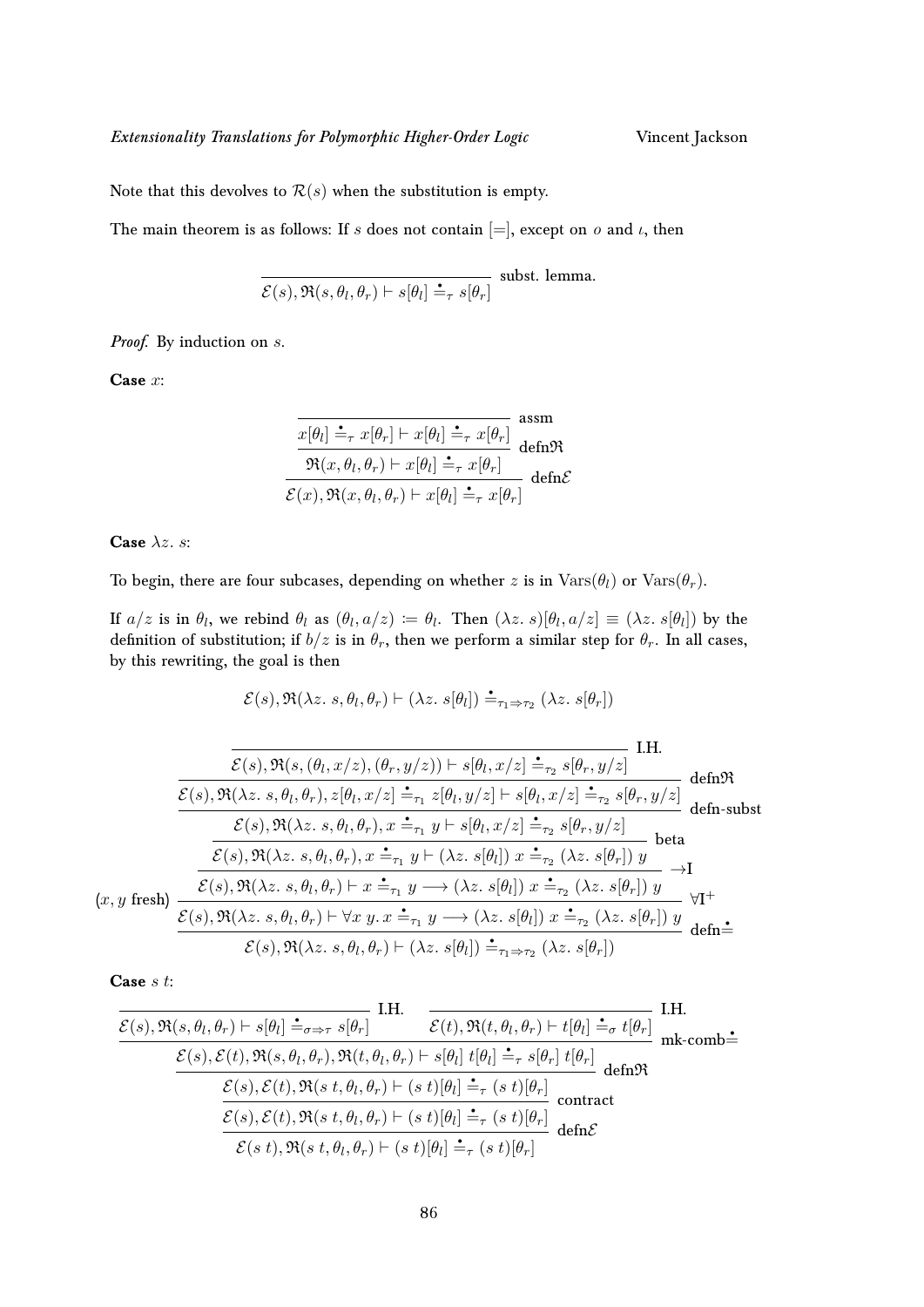**Case**  $[=]_{\chi}$ :

Only occurs as  $[=]_o$  or  $[=]_l.$  Let  $\chi$  stand for the type in either case; then:

$$
\frac{x_1 =_x y_1 \mid x_1 =_x y_1}{x_1 =_x y_1 \mid y_1 =_x x_1} \text{asym}
$$
\n
$$
\frac{x_1 =_x y_1 \mid y_1 =_x x_1}{x_1 =_x y_1, x_2 =_x y_2, x_1 =_x x_2 \mid y_1 =_x y_2} \text{asym}
$$
\n
$$
\frac{x_1 =_x y_1 \mid x_2 =_x y_2, x_1 =_x x_2 \mid y_1 =_x y_2}{\vdots}
$$
\n
$$
\frac{x_1 =_x y_1 \mid x_1 =_x y_1}{x_1 =_x y_1} \text{asym}
$$
\n
$$
\frac{x_1 =_x y_1 \mid x_1 =_x y_1}{x_1 =_x y_1, x_2 =_x y_2, y_1 =_x y_2} \text{asym}
$$
\n
$$
\frac{x_2 =_x y_2 \mid y_2 =_x x_2}{x_2 =_x y_2 \mid y_2 =_x x_2} \text{asym}
$$
\n
$$
\frac{x_2 =_x y_2 \mid y_2 =_x x_2}{x_2 =_x y_2 \mid y_2 =_x x_2} \text{asym}
$$
\n
$$
\frac{x_1 =_x y_1 \mid x_1 =_x y_1, x_2 =_x y_2, y_1 =_x y_2 \mid x_1 =_x x_2}{\vdots}
$$

. . . . . 1 *x*<sup>1</sup> =*<sup>χ</sup> y*1*, x*<sup>2</sup> =*<sup>χ</sup> y*2*, x*<sup>1</sup> =*<sup>χ</sup> x*<sup>2</sup> *⊢ y*<sup>1</sup> =*<sup>χ</sup> y*<sup>2</sup> . . . . . 2 *x*<sup>1</sup> =*<sup>χ</sup> y*1*, x*<sup>2</sup> =*<sup>χ</sup> y*2*, y*<sup>1</sup> =*<sup>χ</sup> y*<sup>2</sup> *⊢ x*<sup>1</sup> =*<sup>χ</sup> x*<sup>2</sup> deduct-antisym *x*<sup>1</sup> =*<sup>χ</sup> y*1*, x*<sup>2</sup> =*<sup>χ</sup> y*2*, x*<sup>1</sup> =*<sup>χ</sup> y*1*, x*<sup>2</sup> =*<sup>χ</sup> y*<sup>2</sup> *⊢* (*x*<sup>1</sup> =*<sup>χ</sup> x*2) =*<sup>o</sup>* (*y*<sup>1</sup> =*<sup>χ</sup> y*2) contract *x*<sup>1</sup> =*<sup>χ</sup> y*1*, x*<sup>2</sup> =*<sup>χ</sup> y*<sup>2</sup> *⊢* (*x*<sup>1</sup> =*<sup>χ</sup> x*2) =*<sup>o</sup>* (*y*<sup>1</sup> =*<sup>χ</sup> y*2) (fresh *x*1*, y*1) *∀*I<sup>+</sup> + *→*I *⊢ ∀x*<sup>1</sup> *y*1*. x*<sup>1</sup> =*<sup>χ</sup> y*<sup>1</sup> *−→* (*∀x*<sup>2</sup> *y*2*. x*<sup>2</sup> =*<sup>χ</sup> y*<sup>2</sup> *−→* (*x*<sup>1</sup> =*<sup>χ</sup> x*2) =*<sup>o</sup>* (*y*<sup>1</sup> =*<sup>χ</sup> y*2)) defn *•*= + *⊢* [=]*<sup>χ</sup> •*=*χ⇒χ⇒<sup>o</sup>* [=]*<sup>χ</sup>* defn-subst *⊢* [=]*χ*[*θl*] *•*=*χ⇒χ⇒<sup>o</sup>* [=]*χ*[*θr*] defnR R([=]*, θl, θr*) *⊢* [=]*χ*[*θl*] *•*=*χ⇒χ⇒<sup>o</sup>* [=]*χ*[*θr*] defn*E E*([=])*,* R([=]*, θl, θr*) *⊢* [=]*χ*[*θl*] *•*=*χ⇒χ⇒<sup>o</sup>* [=]*χ*[*θr*]

 $\mathbf{Case} \; [\mathbf{\dot{=}}]_{\alpha}$ :

$$
\frac{\overline{\mathcal{E}([\dot{\div}]_{\alpha})\vdash[\dot{\div}]_{\alpha}\dot{\div}_{\alpha\Rightarrow\alpha\Rightarrow o}[\dot{\div}]_{\alpha}}{\mathcal{E}([\dot{\div}]_{\alpha})\vdash[\dot{\div}]_{\alpha}[\theta_{l}]\dot{\div}_{\alpha\Rightarrow\alpha\Rightarrow o}[\dot{\div}]_{\alpha}[\theta_{r}]}\text{ defn-subst}
$$

$$
\frac{\mathcal{E}([\dot{\div}]_{\alpha})\vdash[\dot{\div}]_{\alpha}[\theta_{l}]\dot{\div}_{\alpha\Rightarrow\alpha\Rightarrow o}[\dot{\div}]_{\alpha}[\theta_{r}]}{\mathcal{E}([\dot{\div}]_{\alpha}),\mathfrak{R}([\dot{\div}],\theta_{l},\theta_{r})\vdash[\dot{\div}]_{\alpha}[\theta_{l}]\dot{\div}_{\alpha\Rightarrow\alpha\Rightarrow o}[\dot{\div}]_{\alpha}[\theta_{r}]}\text{ defn}\mathfrak{R}
$$

**Case** Λ*α. s*:

$$
\frac{\overline{\mathcal{E}(s) \vdash s[\theta_l] \doteq_{\tau} s[\theta_l]}}{\mathcal{E}(\Lambda \alpha. s), \mathcal{E}(\alpha) \vdash s[\theta_l] \doteq_{\tau} s[\theta_l]} \text{ defn}\mathcal{E} + \text{weaken*}
$$
\n
$$
\frac{\overline{\mathcal{E}(\Lambda \alpha. s), \mathcal{E}(\alpha) \vdash s[\theta_l] \doteq_{\tau} s[\theta_l]}}{\mathcal{E}(\Lambda \alpha. s), \mathcal{E}(\alpha), \Gamma \vdash s[\theta_l][\alpha/\alpha] \doteq_{\tau} s[\theta_r][\alpha/\alpha]} \text{ defn-subst}
$$
\n
$$
\frac{\overline{\mathcal{E}(\Lambda \alpha. s), \mathcal{E}(\alpha), \Gamma \vdash (\Lambda \alpha. s[\theta_l]) [\cdot \alpha] \doteq_{\tau} (\Lambda \alpha. s[\theta_r]) [\cdot \alpha]}}{\mathcal{E}(\Lambda \alpha. s), \Gamma \vdash \mathcal{E}(\alpha) \longrightarrow (\Lambda \alpha. s[\theta_l]) [\cdot \alpha] \doteq_{\tau} (\Lambda \alpha. s[\theta_r]) [\cdot \alpha]}\rightarrow I
$$
\n
$$
\frac{\mathcal{E}(\Lambda \alpha. s), \Gamma \vdash \forall_{\text{ty}} \alpha. \mathcal{E}(\alpha) \longrightarrow (\Lambda \alpha. s[\theta_l]) [\cdot \alpha] \doteq_{\tau} (\Lambda \alpha. s[\theta_r]) [\cdot \alpha]}{\mathcal{E}(\Lambda \alpha. s), \Gamma \vdash (\Lambda \alpha. s[\theta_l]) \doteq_{\Pi \alpha. \tau} (\Lambda \alpha. s[\theta_r])} \text{ defn}\rightarrow \text{defn}\rightarrow \text{defn}\rightarrow \text{defn}\rightarrow \text{defn}\rightarrow \text{defn}\rightarrow \text{defn}\rightarrow \text{defn}\rightarrow \text{defn}\rightarrow \text{defn}\rightarrow \text{defn}\rightarrow \text{defn}\rightarrow \text{defn}\rightarrow \text{defn}\rightarrow \text{defn}\rightarrow \text{defn}\rightarrow \text{defn}\rightarrow \text{defn}\rightarrow \text{defn}\rightarrow \text{defn}\rightarrow \text{defn}\rightarrow \text{defn}\rightarrow \text{defn}\rightarrow \text{defn}\rightarrow \text{defn}\rightarrow \text{defn}\rightarrow \text{defn}\rightarrow \text{defn}\rightarrow \text{defn}\rightarrow \text{defn}\rightarrow \text{defn}\rightarrow \text{defn}\rightarrow \text{defn}\rightarrow \text{defn}\rightarrow \text{defn}\rightarrow \text{defn}\rightarrow \
$$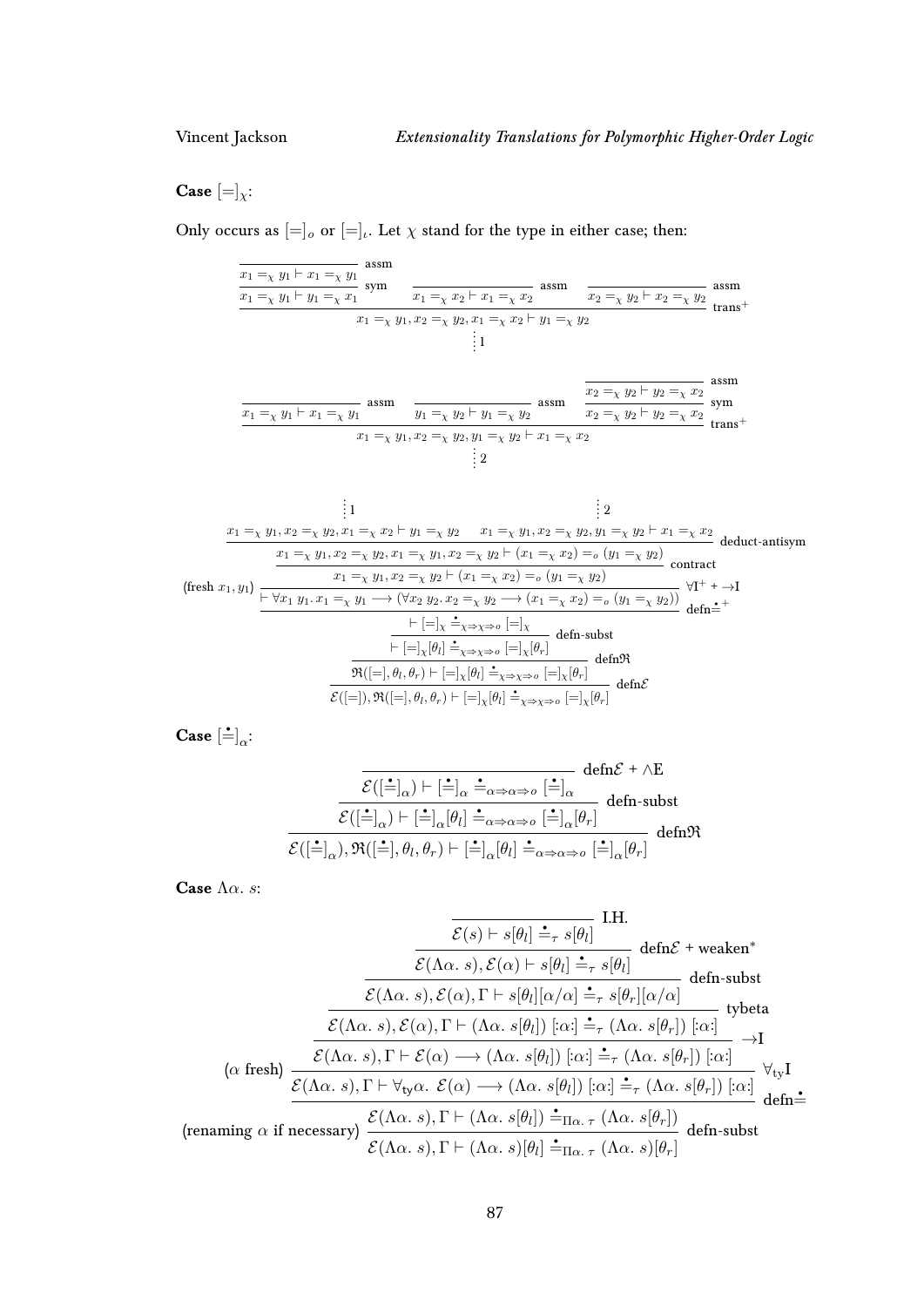# **Case** *s* [:*σ*:]:

$$
\frac{\overline{\mathcal{E}(s), \mathfrak{R}(s, \theta_l, \theta_r) \vdash s[\theta_l] \doteq_{\Pi\alpha. \tau} s[\theta_r]} \text{L.H.}}{\mathcal{E}(s), \mathfrak{R}(s, \theta_l, \theta_r) \vdash s[\theta_l] \left[:\sigma:\right] \doteq_{\tau} s[\theta_r] \left[:\sigma:\right]} \text{trape}^{\dagger} \text{tupp}^{\dagger}
$$
\n
$$
\frac{\overline{\mathcal{E}(s), \mathfrak{R}(s, \theta_l, \theta_r) \vdash (s \left[:\sigma:\right])[\theta_l] \doteq_{\tau} (s \left[:\sigma:\right])[\theta_r]} \text{defn-subst}}{\mathcal{E}(s), \mathfrak{R}(s \left[:\sigma:\right], \theta_l, \theta_r) \vdash (s \left[:\sigma:\right])[\theta_l] \doteq_{\tau} (s \left[:\sigma:\right])[\theta_r]} \text{defn\mathfrak{R}}
$$
\n
$$
\mathcal{E}(s \left[:\sigma:\right], \mathfrak{R}(s \left[:\sigma:\right], \theta_l, \theta_r) \vdash (s \left[:\sigma:\right])[\theta_l] \doteq_{\tau} (s \left[:\sigma:\right])[\theta_r] \text{defn\mathcal{E}} + \text{weaken*}
$$

 $\Box$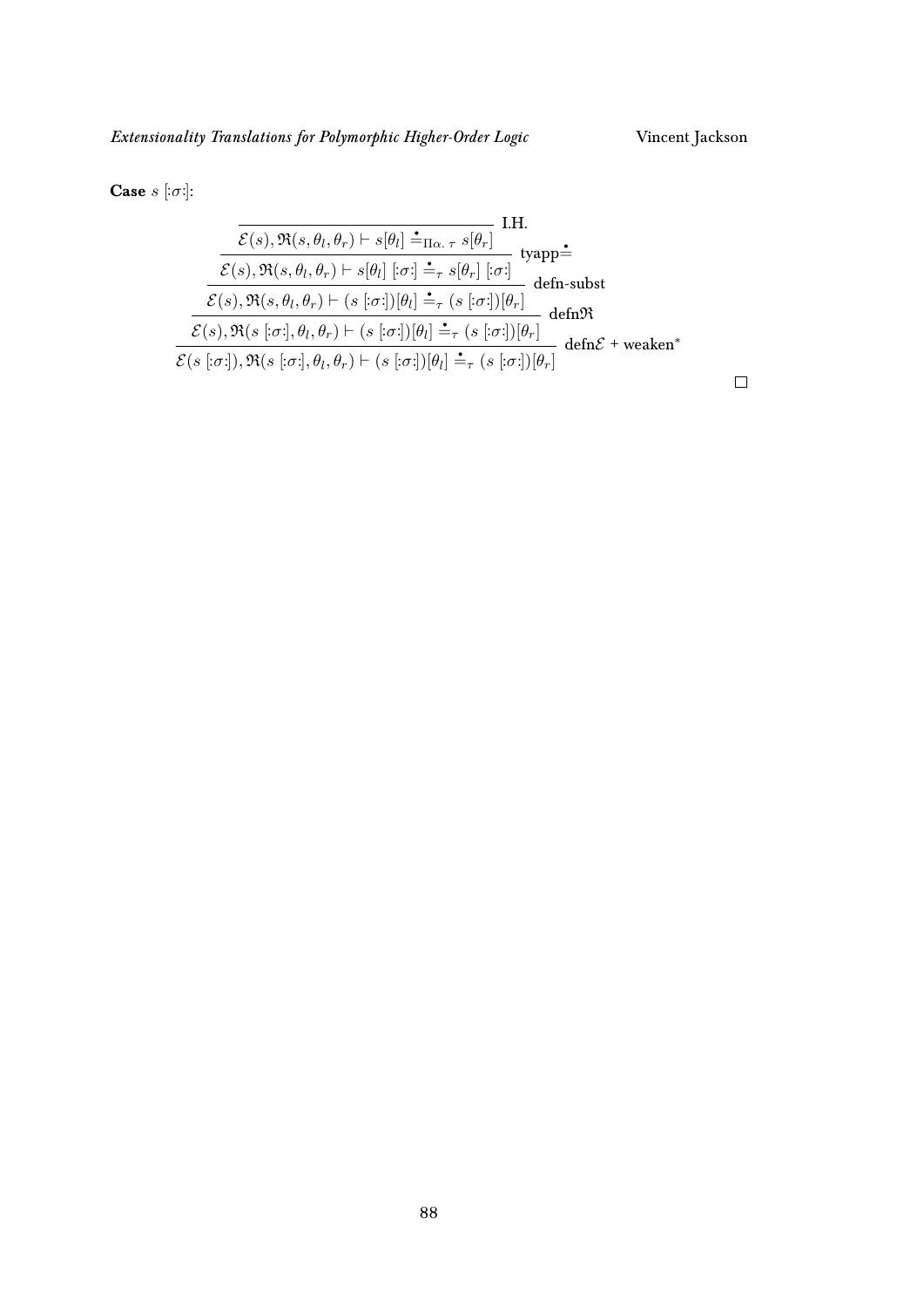# **Appendix C**

### **C.1 Proofs of Translation**

#### **C.1.1 Translation Validity**

Recall, the proof rules of PHOL*ξη* are

**Structural** assm *p ⊢ p* Γ *⊢ p* weaken Γ*,* ∆ *⊢ p* Γ*,* ∆*,* ∆ *⊢ p* contract Γ*,* ∆ *⊢ p* **Equality** refl *⊢ s* = *s*  $\frac{\Gamma\vdash s=t}{\Gamma\vdash t}$   $\Delta\vdash t=u$  trans  $Γ, Δ ⊢ s = u$  $\frac{\Gamma \vdash s = t}{\Gamma \vdash t} \frac{\Delta \vdash u = v}{\Gamma \vdash t}$  mk-comb  $Γ, Δ ⊢ s u = t v$ beta  $\vdash (\lambda x. s) t = s[t/x]$  $(x \text{ not in } \Gamma) \xrightarrow[\text{S}]{} \frac{\Gamma \vdash s = t}{\Gamma \vdash s \land s}$  abs  $\Gamma \vdash (\lambda x. s) = (\lambda x. t)$  $(x \text{ not in } t)$  eta *⊢* (*λx. t x*) = *t*  $\frac{\Gamma \vdash s = t}{\Gamma \vdash s}$  tyapp  $\Gamma \vdash s$   $[:\tau:]=t$   $[:\tau:]$ tybeta *⊦*  $(\Lambda \alpha. s)$   $[:\sigma$ : $] = s[\sigma/\alpha]$  $(\alpha \text{ not in } \Gamma) \xrightarrow{\Gamma \vdash s = t} \text{tyabs}$  $Γ ⊢ (Λα. s) = (Λα. t)$  $(\alpha \text{ not in } f)$  tyeta *⊦* ( $\Lambda \alpha$ . *f* [: $\alpha$ :]) = *f*  $\frac{\Gamma \vdash s =_o t \quad \Delta \vdash s}{\Gamma \cdot \Delta \vdash t}$  eq-mp Γ*,* ∆ *⊢ t*  $\Gamma, q \vdash p \quad \Delta, p \vdash q$ deduct-antisym  $Γ, Δ ⊢ p =<sub>o</sub> q$ **Axioms**  $(x \text{ not in } p)$  select-ax *⊢ p s −→ p* (*εx. p x*) infinity-ax *⊢ ∃*(*f* : *ι ⇒ ι*)*.* inj *f ∧ ¬* onto *f*

Proof of correctness of translation of theorems is shown by induction on the proof tree of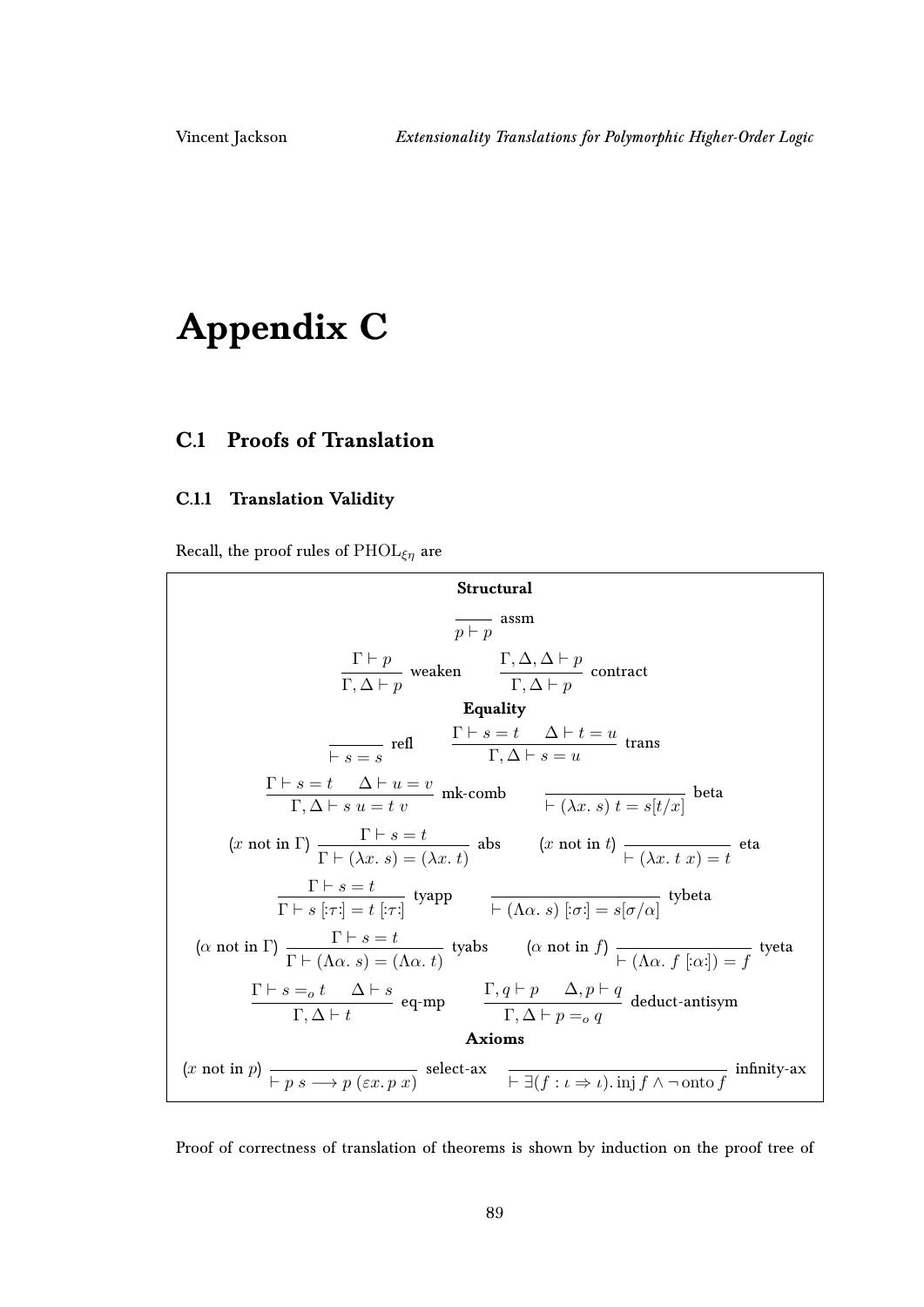the theorem.

# **C.1.2 assm**

The rule *assm* is

$$
\overline{p\vdash p}\;\;{\rm assm}
$$

and translated, this rule is

$$
\overline{\mathcal{E}(p^{\bullet}), \mathcal{R}(p^{\bullet}), p^{\bullet} \vdash p^{\bullet}} \text{ assume}
$$

This rule is derivable as follows

$$
\frac{\overline{p^{\bullet} \vdash p^{\bullet}} \text{ assm}}{\mathcal{E}(p^{\bullet}), \mathcal{R}(p^{\bullet}), p^{\bullet} \vdash p^{\bullet}} \text{ weaken}
$$

#### **C.1.3 weaken**

The rule weaken is

$$
\frac{\Gamma \vdash p}{\Gamma, \Delta \vdash p}
$$
 weaken

The translated rule is

$$
\frac{\mathcal{E}(\Gamma^{\bullet}, p^{\bullet}), \mathcal{R}(\Gamma^{\bullet}, p^{\bullet}), \Gamma^{\bullet} \vdash p^{\bullet}}{\mathcal{E}(\Gamma^{\bullet}, \Delta^{\bullet}, p^{\bullet}), \mathcal{R}(\Gamma^{\bullet}, \Delta^{\bullet}, p^{\bullet}), \Gamma^{\bullet}, \Delta^{\bullet} \vdash p^{\bullet}}
$$

which follows immediately from the definition of  $\mathcal{E}$ , the definition of  $reflSetSym$ , and *weaken*.

### **C.1.4 contract**

The rule *contract* is

$$
\frac{\Gamma, \Delta, \Delta \vdash p}{\Gamma, \Delta \vdash p}
$$
 contract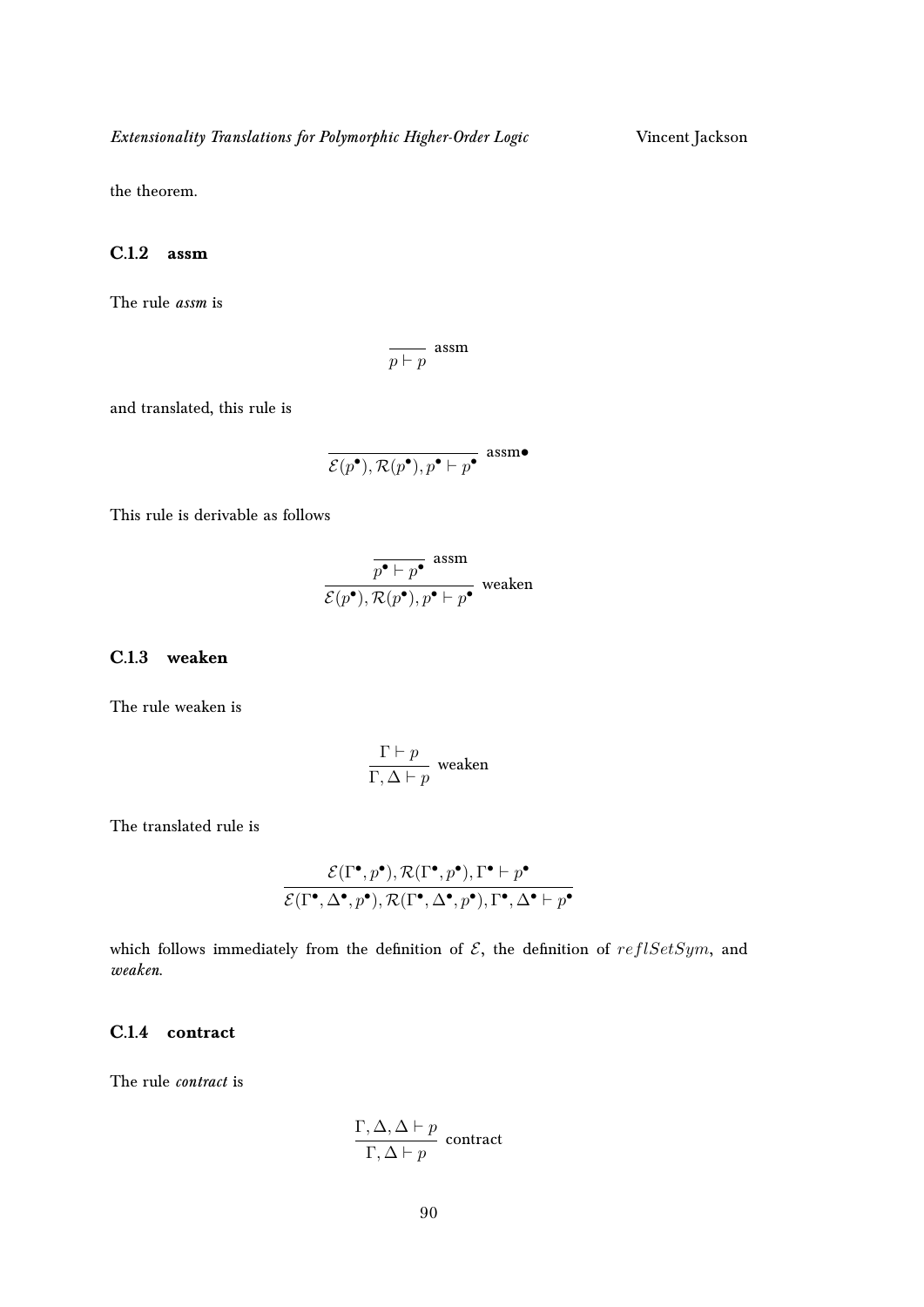The translated rule is

$$
\frac{\mathcal{E}(\Gamma^{\bullet}, \Delta^{\bullet}, \Delta^{\bullet}, p^{\bullet}), \mathcal{R}(\Gamma^{\bullet}, \Delta^{\bullet}, \Delta^{\bullet}, p^{\bullet}), \Gamma^{\bullet}, \Delta^{\bullet}, \Delta^{\bullet} \vdash p^{\bullet}}{\mathcal{E}(p^{\bullet}), \mathcal{R}(p^{\bullet}), \Gamma^{\bullet}, \Delta^{\bullet} \vdash p^{\bullet}}
$$

which follows immediately from the definition of *E*, the definition of *R*, and *contract*.

#### **C.1.5 refl**

The rule refl is

$$
\frac{}{\vdash s=s} \text{ refl}
$$

Translated (with slight simplification using *contract*), this rule is

$$
\overline{\mathcal{E}(\tau), \mathcal{E}(s^{\bullet}), \mathcal{R}(s^{\bullet}) \vdash s^{\bullet} \xrightarrow{\star} s^{\bullet}}
$$
refl $\bullet$ 

which we can prove admissible by appeal to the substitution lemma on an empty substitution (Subsection B.2.12).

#### **C.1.6 trans**

The rule trans is

$$
\frac{\Gamma \vdash s = t \quad \Delta \vdash t = u}{\Gamma, \Delta \vdash s = u} \text{ trans}
$$

translated (using the specialised translation for  $=$ ), this rule is

$$
\frac{\mathcal{E}(\tau), \mathcal{E}(\Gamma^{\bullet}, s^{\bullet}, t^{\bullet}), \mathcal{R}(\Gamma^{\bullet}, s^{\bullet}, t^{\bullet}), \Gamma^{\bullet} \vdash s^{\bullet} \xrightarrow{\star} t^{\bullet} \quad \mathcal{E}(\tau), \mathcal{E}(\Delta^{\bullet}, t^{\bullet}, u^{\bullet}), \mathcal{R}(\Delta^{\bullet}, t^{\bullet}, u^{\bullet}), \Delta^{\bullet} \vdash t^{\bullet} \xrightarrow{\star} u^{\bullet}}{\mathcal{E}(\tau), \mathcal{E}(\Gamma^{\bullet}, \Delta^{\bullet}, s^{\bullet}, u^{\bullet}), \mathcal{R}(\Gamma^{\bullet}, \Delta^{\bullet}, s^{\bullet}, u^{\bullet}), \Gamma^{\bullet}, \Delta^{\bullet} \vdash s^{\bullet} \xrightarrow{\star} u^{\bullet}} \text{trans}^{\bullet}
$$

To prove this, we instead show the more general rule

$$
\frac{\mathcal{E}(\tau), \mathcal{E}(\Gamma, s, t), \mathbf{U}\mathcal{R}_t, \Gamma \vdash s \triangleq_\tau t \quad \mathcal{E}(\tau), \mathcal{E}(\Delta, s, t), \mathbf{U}\mathcal{R}_t, \Delta \vdash t \triangleq_\tau u}{\mathcal{E}(\tau), \mathcal{E}(\Gamma, \Delta, s, u), \Gamma, \Delta \vdash s \triangleq_\tau u} \text{ trans.}
$$

the correctness of *trans•* then follows by careful application of *drop-unusedR* and *dropunusedE*.

The rule *trans*<sup> $\div$ </sup> is admissible.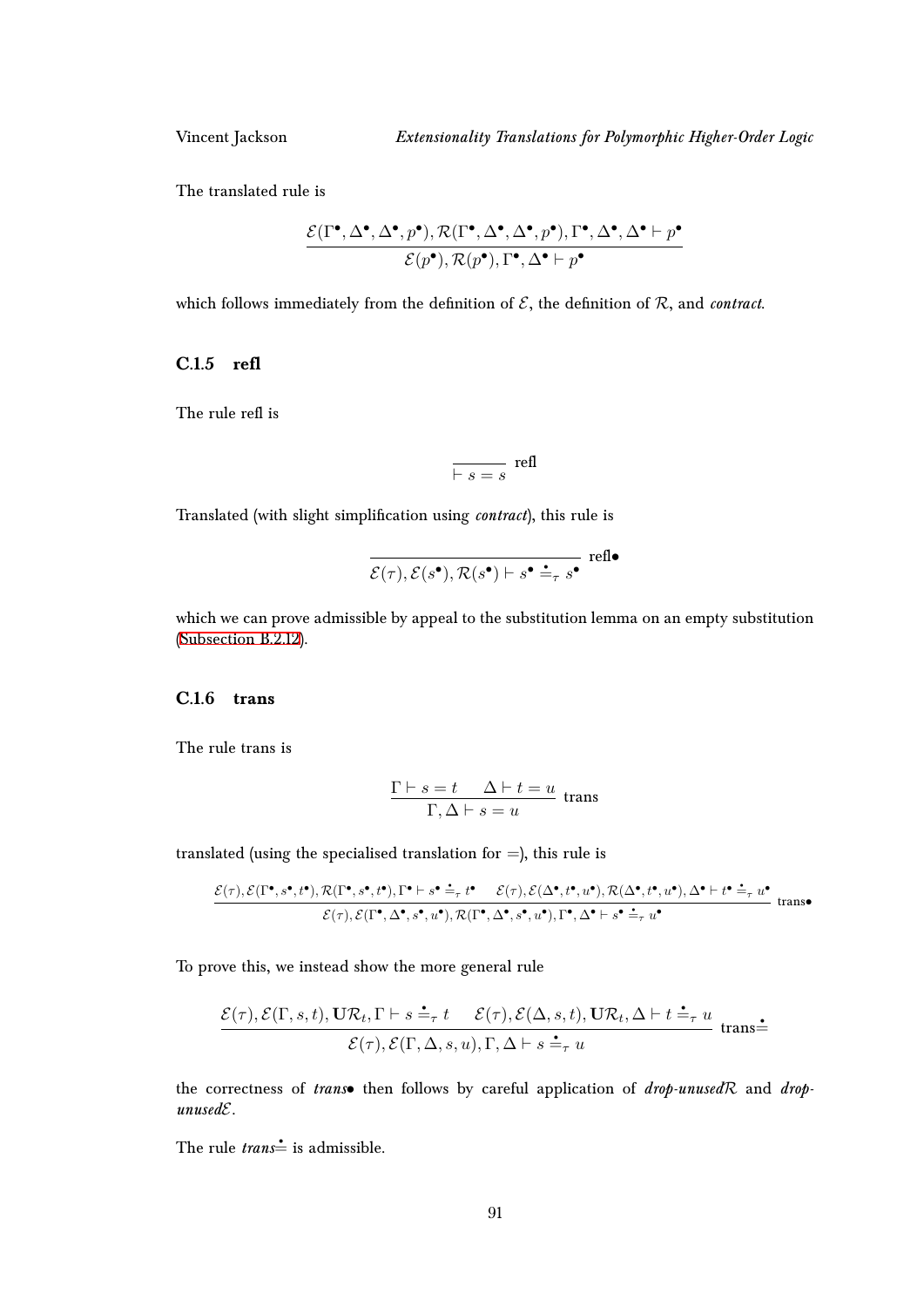# *Proof.* By induction on *τ*.

# **Case** *χ* (*o/ι*):

$$
\frac{\mathcal{E}(t),\mathbf{U}\mathcal{R}_t,\mathcal{E}(\Gamma,s),\mathcal{R}(\Gamma,s),\Gamma\vdash s\overset{\mathbf{i}}{=} \chi\; t}{\mathcal{E}(t),\mathbf{U}\mathcal{R}_t,\mathcal{E}(\Delta,u),\mathcal{R}(\Delta,u),\Delta\vdash t\overset{\mathbf{i}}{=} \chi\; u}{\mathcal{E}(t),\mathbf{U}\mathcal{R}_t,\mathcal{E}(\Gamma,s),\mathcal{R}(\Gamma,s),\Gamma\vdash s=_{\chi} t} \text{ defn}\overset{\mathbf{i}}{=} \frac{\mathcal{E}(t),\mathbf{U}\mathcal{R}_t,\mathcal{E}(\Delta,u),\mathcal{R}(\Delta,u),\Delta\vdash t=_{\chi} u}{\mathcal{E}(t),\mathcal{E}(t),\mathbf{U}\mathcal{R}_t,\mathcal{R}(\Gamma,\Delta,s,u),\mathcal{R}(\Gamma,\Delta,s,u),\Gamma,\Delta\vdash s=_{\chi} u} \text{ trans}
$$
\n
$$
\frac{\mathcal{E}(t),\mathbf{U}\mathcal{R}_t,\mathcal{E}(\Gamma,\Delta,s,u),\mathcal{R}(\Gamma,\Delta,s,u),\Gamma,\Delta\vdash s=_{\chi} u}{\mathcal{E}(t),\mathcal{E}(\mathbf{U}\mathcal{R}_t),\mathcal{E}(\Gamma,\Delta,s,u),\mathcal{R}(\Gamma,\Delta,s,u),\Gamma,\Delta\vdash s=_{\chi} u} \text{ drop-unused}\mathcal{R}
$$
\n
$$
\frac{\mathbf{U}\mathcal{E}_t,\mathcal{E}(\Gamma,\Delta,s,u),\mathcal{R}(\Gamma,\Delta,s,u),\Gamma,\Delta\vdash s=_{\chi} u}{\mathcal{E}(\Gamma,\Delta,s,u),\mathcal{R}(\Gamma,\Delta,s,u),\Gamma,\Delta\vdash s=_{\chi} u} \text{ drop-unused}\mathcal{E}
$$
\n
$$
\frac{\mathcal{E}(\Gamma,\Delta,s,u),\mathcal{R}(\Gamma,\Delta,s,u),\Gamma,\Delta\vdash s=_{\chi} u}{\mathcal{E}(\Gamma,\Delta,s,u),\mathcal{R}(\Gamma,\Delta,s,u),\Gamma,\Delta\vdash s=_{\chi} u} \text{ defn}\overset{\mathbf{i}}{=} \frac{\mathcal{E}(\Gamma,\Delta,s,u),\mathcal{R}(\Gamma,\Delta,s,u),\Gamma,\Delta\vdash s=_{\chi} u}{\mathcal{E}(\Gamma,\Delta,s,u),\mathcal{R}(\
$$

n.b.  $\mathcal{E}(\chi) \equiv \emptyset$ 

**Case**  $\tau_1 \Rightarrow \tau_2$ :

$$
\frac{\mathcal{E}(\tau_1 \Rightarrow \tau_2), \mathcal{E}(\Gamma, s), \mathcal{E}(t), \mathbf{U}\mathcal{R}_t, \Gamma \vdash s \stackrel{\mathbf{1}}{=} \tau_1 \Rightarrow \tau_2 \ t}{\mathcal{E}(\tau_1 \Rightarrow \tau_2), \mathcal{E}(\Gamma, s), \mathcal{E}(t), \mathbf{U}\mathcal{R}_t, \Gamma \vdash \forall x \ y. x \stackrel{\mathbf{1}}{=} \tau_1 \ y \longrightarrow s \ x \stackrel{\mathbf{1}}{=} \tau_2 \ t \ y} \ \text{defn} \stackrel{\mathbf{1}}{=} \mathcal{E}(\tau_1 \Rightarrow \tau_2), \mathcal{E}(\Gamma, s), \mathcal{E}(t), \mathbf{U}\mathcal{R}_t, \Gamma \vdash x \stackrel{\mathbf{1}}{=} \tau_1 \ y \longrightarrow s \ x \stackrel{\mathbf{1}}{=} \tau_2 \ t \ y} \rightarrow E + \text{besta}
$$
\n
$$
\frac{\mathcal{E}(\tau_1 \Rightarrow \tau_2), \mathcal{E}(\Gamma, s), \mathcal{E}(t), \mathbf{U}\mathcal{R}_t, \Gamma, x \stackrel{\mathbf{1}}{=} \tau_1 \ y \longmapsto s \ x \stackrel{\mathbf{1}}{=} \tau_2 \ t \ y}{\mathcal{E}(\tau_2), \mathcal{E}(\tau_1 \Rightarrow \tau_2), \mathcal{E}(\Gamma, s), \mathcal{E}(t), \mathbf{U}\mathcal{R}_t, \Gamma, x \stackrel{\mathbf{1}}{=} \tau_1 \ y \vdash s \ x \stackrel{\mathbf{1}}{=} \tau_2 \ t \ y} \ \text{weaken}
$$
\n
$$
\vdots 2.1
$$

$$
[y/y_1, y/y_2] \frac{\mathcal{E}(\tau_1 \Rightarrow \tau_2), \mathcal{E}(\Delta, u), \mathcal{E}(t), \mathbf{U}\mathcal{R}_t, \Delta \vdash t \triangleq_{\tau_1 \Rightarrow \tau_2} u}{\mathcal{E}(\tau_1 \Rightarrow \tau_2), \mathcal{E}(\Delta, u), \mathcal{E}(t), \mathbf{U}\mathcal{R}_t, \Delta \vdash \forall y_1 \ y_2, y_1 \triangleq_{\tau_1} y_2 \longrightarrow t y_1 \triangleq_{\tau_2} u y_2} \text{ defn- $\frac{\mathcal{E}(\tau_1 \Rightarrow \tau_2), \mathcal{E}(\Delta, u), \mathcal{E}(t), \mathbf{U}\mathcal{R}_t, \Delta \vdash y \triangleq_{\tau_1} y \longrightarrow t y \triangleq_{\tau_2} u y}{\mathcal{E}(\tau_1 \Rightarrow \tau_2), \mathcal{E}(\Delta, u), \mathcal{E}(t), \mathbf{U}\mathcal{R}_t, \Delta, y \triangleq_{\tau_1} y \vdash t y \triangleq_{\tau_2} u y} \rightarrow E + \text{assm}$ \n
$$
\frac{\mathcal{E}(\tau_1 \Rightarrow \tau_2), \mathcal{E}(\Delta, u), \mathcal{E}(t), \mathbf{U}\mathcal{R}_t, \Delta, y \triangleq_{\tau_1} y \vdash t y \triangleq_{\tau_2} u y}{\mathcal{E}(\tau_2), \mathcal{E}(\tau_1 \Rightarrow \tau_2), \mathcal{E}(\Delta, u), \mathcal{E}(t), \mathbf{U}\mathcal{R}_t, \Delta, y \triangleq_{\tau_1} y \vdash t y \triangleq_{\tau_2} u y}
$$
\nweaken  
\n
$$
\vdots 2.2
$$
$$

$$
\frac{\overline{x} \doteq_{\tau_1} y \vdash x \doteq_{\tau_1} y}{\mathcal{E}(\tau_1), x \doteq_{\tau_1} y \vdash y \doteq_{\tau_1} x} \text{sym}^{\perp} \qquad \qquad \frac{\overline{x} \doteq_{\tau_1} y \vdash x \doteq_{\tau_1} y}{\mathcal{E}(\tau_1), x \doteq_{\tau_1} y \vdash y \doteq_{\tau_1} x} \text{weaken} \qquad \qquad \frac{\overline{x} \doteq_{\tau_1} y \vdash x \doteq_{\tau_1} y}{\mathcal{E}(\tau_1), x \doteq_{\tau_1} y \vdash y \doteq_{\tau_1} y} \text{weaken} \qquad \qquad \frac{\mathcal{E}(\tau_1), x \doteq_{\tau_1} y}{\mathcal{E}(\tau_1), x \doteq_{\tau_1} y \vdash y \doteq_{\tau_1} y} \text{LH}
$$
\n
$$
\vdots 1
$$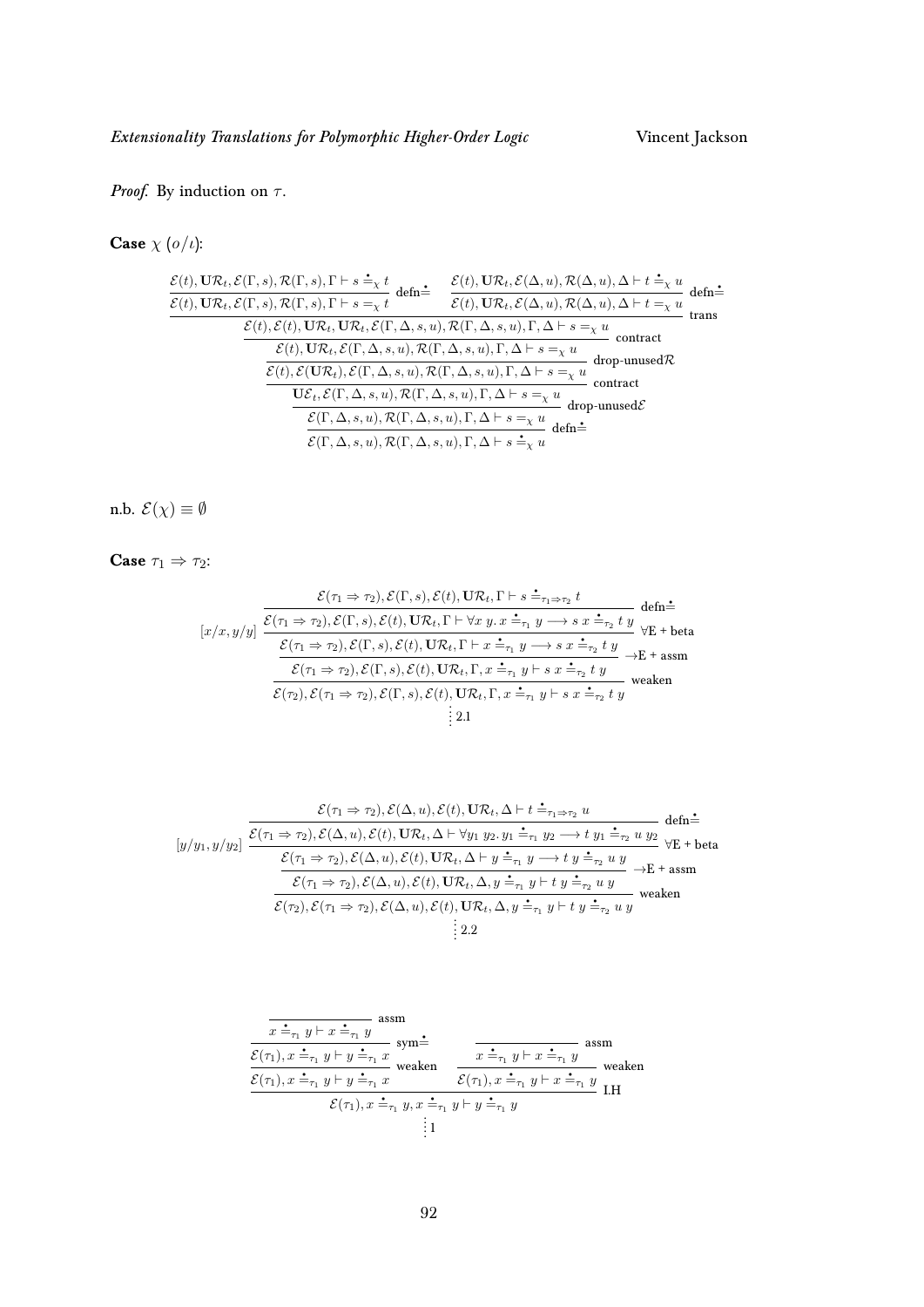

**Case** ( $\Pi(\alpha :_{R} S)$ *.*  $\tau :_{R} L$ ):

| $\mathcal{E}(t)$ , $\mathbf{U}\mathcal{R}_t$ , $\mathcal{E}(\Pi\alpha, \tau)$ , $\mathcal{E}(\Gamma, s)$ , $\Gamma \vdash s =_{\Pi\alpha, \tau} t$                                                                                                                                                                                                                                                                                                                                                                                                                                                                                                                                                                                                                                                                                                                                              | $\mathcal{E}(t)$ , $\mathbf{U}\mathcal{R}_t$ , $\mathcal{E}(\Pi\alpha, \tau)$ , $\mathcal{E}(\Delta, u)$ , $\Delta \vdash t =_{\Pi\alpha, \tau} u$                                                                                                                                                                                                                                                                                                                                      |
|-------------------------------------------------------------------------------------------------------------------------------------------------------------------------------------------------------------------------------------------------------------------------------------------------------------------------------------------------------------------------------------------------------------------------------------------------------------------------------------------------------------------------------------------------------------------------------------------------------------------------------------------------------------------------------------------------------------------------------------------------------------------------------------------------------------------------------------------------------------------------------------------------|-----------------------------------------------------------------------------------------------------------------------------------------------------------------------------------------------------------------------------------------------------------------------------------------------------------------------------------------------------------------------------------------------------------------------------------------------------------------------------------------|
| $defn =$                                                                                                                                                                                                                                                                                                                                                                                                                                                                                                                                                                                                                                                                                                                                                                                                                                                                                        | $defn-$                                                                                                                                                                                                                                                                                                                                                                                                                                                                                 |
| $\begin{split} &\mathcal{E}(t),\text{U}\mathcal{R}_t,\mathcal{E}(\Pi\alpha,\,\tau),\mathcal{E}(\Gamma,s),\Gamma\vdash\forall_{\text{ty}}\alpha,\;\mathcal{E}(\alpha)\longrightarrow s\;[\alpha]\doteqdot_\tau t\;[\alpha]\\ &\frac{\mathcal{E}(t),\text{U}\mathcal{R}_t,\mathcal{E}(\Pi\alpha,\,\tau),\mathcal{E}(\Gamma,s),\Gamma\vdash\mathcal{E}(\alpha)\longrightarrow s\;[\alpha]\doteq_\tau t\;[\alpha]}{\longrightarrow}t\end{split}$                                                                                                                                                                                                                                                                                                                                                                                                                                                    | $\begin{split} &\mathcal{E}(t),\text{U}\mathcal{R}_t,\mathcal{E}(\Pi\alpha.\ \tau),\mathcal{E}(\Delta,u),\Delta\vdash \forall_{\text{ty}}\alpha.\ \mathcal{E}(\alpha)\longrightarrow t\;[\alpha]\doteq_{\tau} u\;[\alpha]\\ &\frac{\mathcal{E}(t),\text{U}\mathcal{R}_t,\mathcal{E}(\Pi\alpha.\ \tau),\mathcal{E}(\Delta,u),\Delta\vdash \mathcal{E}(\alpha)\longrightarrow t\;[\alpha]\doteq_{\tau} u\;[\alpha]}{\cdot} \rightarrow t\;[\alpha]\otimes \mathcal{E}(\alpha)\end{split}$ |
| $\forall_{\mathsf{tv}} E$ + beta                                                                                                                                                                                                                                                                                                                                                                                                                                                                                                                                                                                                                                                                                                                                                                                                                                                                | $\lceil \alpha/\alpha \rceil$                                                                                                                                                                                                                                                                                                                                                                                                                                                           |
| $\lceil \alpha/\alpha \rceil$                                                                                                                                                                                                                                                                                                                                                                                                                                                                                                                                                                                                                                                                                                                                                                                                                                                                   | $\forall_{\text{tv}} E + \text{beta}$                                                                                                                                                                                                                                                                                                                                                                                                                                                   |
| $\rightarrow E$ + assm                                                                                                                                                                                                                                                                                                                                                                                                                                                                                                                                                                                                                                                                                                                                                                                                                                                                          | $\rightarrow$ E + assm                                                                                                                                                                                                                                                                                                                                                                                                                                                                  |
| $\mathcal{E}(t),\mathbf{U}\mathcal{R}_t,\mathcal{E}(\Pi\alpha.\ \tau),\mathcal{E}(\Gamma,s),\Gamma,\mathcal{E}(\alpha)\vdash s\ [:\!\alpha\!:\!\big] \doteq_{\tau} t\ [:\!\alpha\!:\!\big]$                                                                                                                                                                                                                                                                                                                                                                                                                                                                                                                                                                                                                                                                                                     | $\mathcal{E}(t),\mathbf{U}\mathcal{R}_t,\mathcal{E}(\Pi\alpha.\ \tau),\mathcal{E}(\Delta,u),\Delta,\mathcal{E}(\alpha)\vdash t\ [:\alpha]\doteq_{\tau}u\ [:\alpha]$                                                                                                                                                                                                                                                                                                                     |
| $\text{defn}\mathcal{E}$ + weaken <sup>*</sup>                                                                                                                                                                                                                                                                                                                                                                                                                                                                                                                                                                                                                                                                                                                                                                                                                                                  | $\text{defn}\mathcal{E}$ + weaken <sup>*</sup>                                                                                                                                                                                                                                                                                                                                                                                                                                          |
| $\mathcal{E}(t~[{\alpha}]),\mathbf{U}\mathcal{R}_t,\mathcal{E}(\tau),\mathcal{E}(\Gamma,s~[{\alpha}]),\Gamma,\mathcal{E}(\alpha)\vdash s~[{\alpha}]=_{\tau}t~[{\alpha}]$                                                                                                                                                                                                                                                                                                                                                                                                                                                                                                                                                                                                                                                                                                                        | $\mathcal{E}(t~[\alpha$ ]), $\mathbf{U}\mathcal{R}_t, \mathcal{E}(\tau), \mathcal{E}(\Delta, u~[\alpha]), \Delta, \mathcal{E}(\alpha) \vdash t~[\alpha] =_{\tau} u~[\alpha]$                                                                                                                                                                                                                                                                                                            |
| $\mathrm{defn}\mathcal{R}$                                                                                                                                                                                                                                                                                                                                                                                                                                                                                                                                                                                                                                                                                                                                                                                                                                                                      | $\text{defn}\mathcal{R}$                                                                                                                                                                                                                                                                                                                                                                                                                                                                |
| $\mathcal{E}(t~[{\alpha}]),\mathbf{U}\mathcal{R}_{t~[{\alpha}]} ,\mathcal{E}(\tau),\mathcal{E}(\Gamma,s~[{\alpha}]),\Gamma,\mathcal{E}({\alpha})\vdash s~[{\alpha}]=_{\tau} t~[{\alpha} ]$                                                                                                                                                                                                                                                                                                                                                                                                                                                                                                                                                                                                                                                                                                      | $\mathcal{E}(t \; [\alpha \mathord{:}]), \mathbf{U} \mathcal{R}_{t \; [\alpha \mathord{:}]}, \mathcal{E}(\tau), \mathcal{E}(\Delta, u \; [\alpha \mathord{:}]), \Delta, \mathcal{E}(\alpha) \vdash t \; [\alpha \mathord{:}] \doteq_{\tau} u \; [\alpha \mathord{:}]$                                                                                                                                                                                                                   |
| $\underline{\mathcal{E}(\tau), \mathcal{E}(\Gamma, \Delta, s\; [\alpha], u\; [\alpha]), \Gamma, \Delta, \mathcal{E}(\alpha), \mathcal{E}(\alpha) \vdash s\; [\alpha] \doteq_{\tau} u\; [\alpha]}$<br>$\mathcal{E}(\Pi\alpha.\ \tau), \mathcal{E}(\Gamma,\Delta,s,u), \Gamma,\Delta,\mathcal{E}(\alpha) \vdash s \; [\alpha] \doteq_\tau u \; [\alpha]$<br>$\mathcal{E}(\Pi\alpha.\ \tau), \mathcal{E}(\Gamma, \Delta, s, u), \Gamma, \Delta \vdash \mathcal{E}(\alpha) \longrightarrow s \; [\cdot\alpha\cdot] \doteq_\tau u \; [\cdot\alpha\cdot]$<br>(fresh $\alpha$ )<br>$\mathcal{E}(\Pi\alpha.\ \tau), \mathcal{E}(\Gamma,\Delta,s,u), \Gamma,\Delta \vdash \forall_{\mathsf{ty}}\alpha.\ \mathcal{E}(\alpha) \longrightarrow s \ [\alpha] \doteq_{\tau} u \ [\alpha]$<br>$\mathcal{E}(\Pi\alpha, \tau), \mathcal{E}(\Gamma, \Delta, s, u), \Gamma, \Delta \vdash s =_{\Pi\alpha, \tau} u$ | I.H.<br>contract<br>$\forall_{\mathsf{tv}}$<br>$defn =$                                                                                                                                                                                                                                                                                                                                                                                                                                 |

**Case** *α*:

$$
\frac{\mathcal{E}(\alpha) \vdash \forall x \ y \ z. \ x =_{\alpha} y \longrightarrow y =_{\alpha} z \longrightarrow x =_{\alpha} z}{\mathcal{E}(\alpha) \vdash s =_{\alpha} t \longrightarrow t =_{\alpha} u \longrightarrow s =_{\alpha} u} \qquad \mathcal{E}(t) \cdot \mathbf{U}\mathcal{R}_t, \mathcal{E}(\alpha), \mathcal{E}(\Gamma, s), \Gamma \vdash s =_{\alpha} t \quad \mathcal{E}(t), \mathbf{U}\mathcal{R}_t, \mathcal{E}(\alpha), \mathcal{E}(\Delta, u), \Delta \vdash t =_{\alpha} u \longrightarrow \mathbf{E} + \frac{\mathcal{E}(t) \cdot \mathcal{E}(\alpha) \cdot \mathcal{E}(\alpha) \cdot \mathcal{E}(\alpha) \cdot \mathcal{E}(\alpha) \cdot \mathcal{E}(\alpha) \cdot \mathcal{E}(\alpha) \cdot \mathcal{E}(\Delta, u), \Gamma, \Delta \vdash s =_{\alpha} u}{\mathcal{E}(t), \mathbf{U}\mathcal{R}_t, \mathcal{E}(\alpha), \mathcal{E}(\alpha), \mathcal{E}(\alpha), \mathcal{E}(\alpha), \mathcal{E}(\Gamma, s), \Gamma, \Delta \vdash s =_{\alpha} u} \qquad \text{contract} \qquad \frac{\mathcal{E}(t) \cdot \mathbf{U}\mathcal{R}_t, \mathcal{E}(\alpha) \cdot \mathcal{E}(\Gamma, \Delta, u, s), \Gamma, \Delta \vdash s =_{\alpha} u}{\mathcal{E}(t), \mathcal{E}(\mathbf{U}\mathcal{R}_t), \mathcal{E}(\alpha), \mathcal{E}(\Gamma, \Delta, u, s), \Gamma, \Delta \vdash s =_{\alpha} u} \qquad \text{contract} \qquad \frac{\mathbf{U}\mathcal{E}_t, \mathcal{E}(\alpha) \cdot \mathcal{E}(\Gamma, \Delta, u, s), \Gamma, \Delta \vdash s =_{\alpha} u}{\mathcal{E}(\alpha), \mathcal{E}(\Gamma, \Delta, u, s), \Gamma, \Delta \vdash s =_{\alpha} u} \qquad \text{correct}
$$

 $\Box$ 

#### **C.1.7 mk-comb**

The rule mk-comb is

$$
\frac{\Gamma \vdash s = t \quad \Delta \vdash u = v}{\Gamma, \Delta \vdash s \ u = t \ v}
$$
mk-comb

translated, this rule is

$$
\frac{\mathcal{E}(\tau_1 \Rightarrow \tau_2), \mathcal{E}(\Gamma^{\bullet}, s^{\bullet}, t^{\bullet}), \mathcal{R}(\Gamma^{\bullet}, s^{\bullet}, t^{\bullet}), \Gamma^{\bullet} \vdash s^{\bullet} \doteq_{\tau_1 \Rightarrow \tau_2} t^{\bullet} \qquad \mathcal{E}(\tau_1), \mathcal{E}(\Delta^{\bullet}, u^{\bullet}, v^{\bullet}), \mathcal{R}(\Delta^{\bullet}, u^{\bullet}, v^{\bullet}), \Delta^{\bullet}, \vdash u^{\bullet} \doteq_{\tau_1} v^{\bullet}}{\mathcal{E}(\tau_2), \mathcal{E}(\Gamma^{\bullet}, \Delta^{\bullet}, (s \ u)^{\bullet}, (t \ v)^{\bullet}), \mathcal{R}(\Gamma^{\bullet}, \Delta^{\bullet}, (s \ u)^{\bullet}, (t \ v)^{\bullet}), \Gamma^{\bullet}, \Delta^{\bullet} \vdash (s \ u)^{\bullet} \doteq_{\tau_2} (t \ v)^{\bullet}} \text{mk-combø}
$$

which follows from  $mk\text{-}comb\text{-}$  (Subsection B.2.10).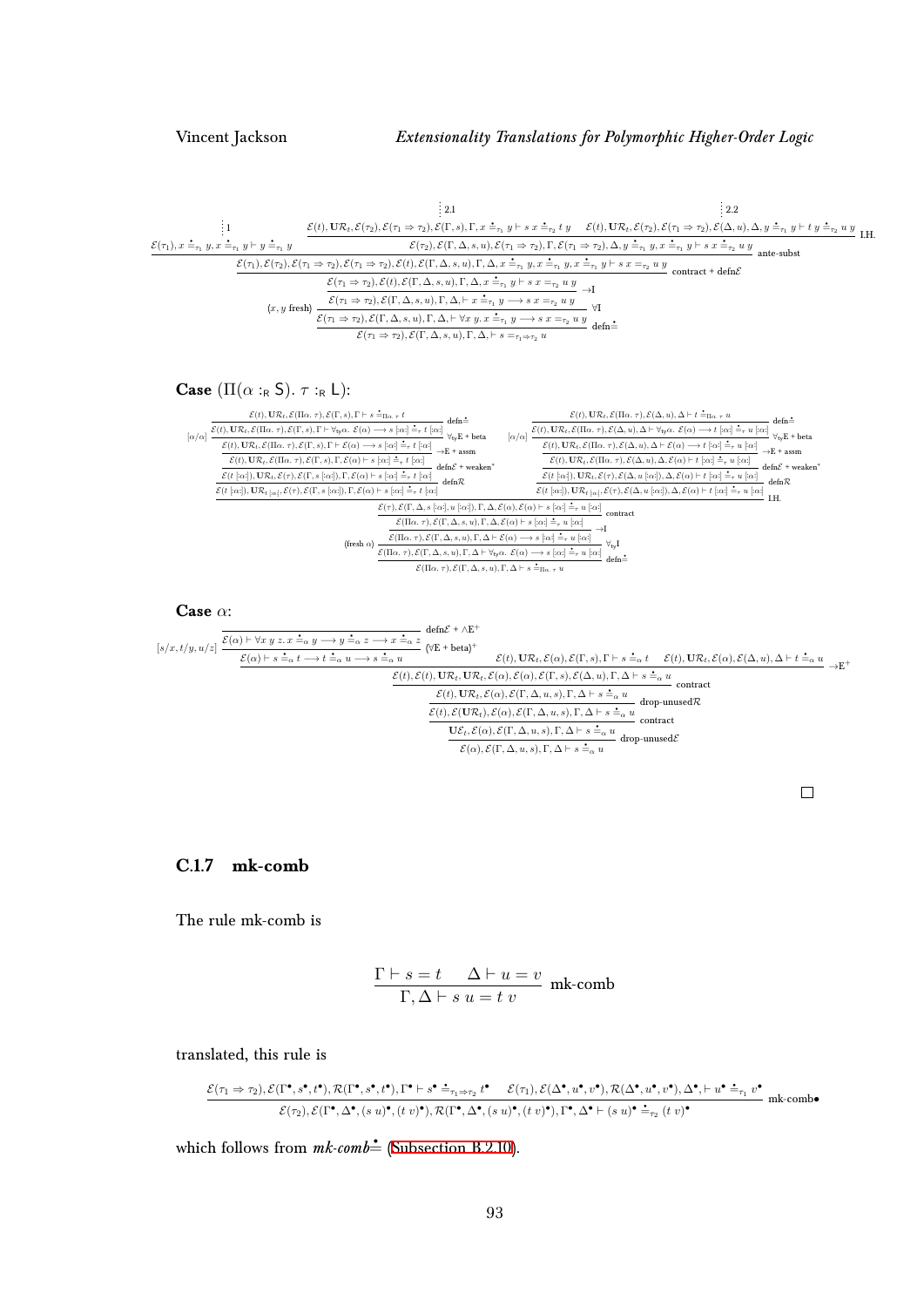$\frac{\mathcal{E}(\tau_1 \Rightarrow \tau_2), \mathcal{E}(\Gamma^\bullet,s^\bullet,t^\bullet), \mathcal{R}(\Gamma^\bullet,s^\bullet,t^\bullet), \Gamma^\bullet \vdash s^\bullet \doteq_{\tau_1 \Rightarrow \tau_2} t^\bullet \quad \mathcal{E}(\tau_1), \mathcal{E}(\Delta^\bullet,u^\bullet,v^\bullet), \mathcal{R}(\Delta^\bullet,u^\bullet,v^\bullet), \Delta^\bullet \vdash u^\bullet \doteq_{\tau_1} v^\bullet \\ \frac{\mathcal{E}(\tau_1 \Rightarrow \tau_2), \mathcal{E}(\Gamma^\bullet,s^\bullet,t^\bullet), \mathcal{R}(\Gamma^\bullet,s^\bullet,t^\bullet), \mathcal{E}(\tau_1), \mathcal$ 

# **C.1.8 beta**

The rule beta is

$$
\frac{}{\vdash (\lambda x.\;s)\;t=_\tau s[t/x]}\;\text{beta}\;
$$

translated, this rule is

$$
\mathcal{E}(\tau), \mathcal{E}(((\lambda x. s)\ t)^{\bullet}, (s[t/x])^{\bullet}), \mathcal{R}(((\lambda x. s)\ t)^{\bullet}, (s[t/x])^{\bullet}) \vdash ((\lambda x. s)\ t)^{\bullet} \xrightarrow{e} (s[t/x])^{\bullet}
$$

The proof is

$$
\frac{\overline{\mathbb{E}(\lambda x. s^{\bullet}) t^{\bullet} \doteq_{\tau} s^{\bullet}[t^{\bullet}/x])}}{\mathbb{E}(\tau), \mathcal{E}((\lambda x. s^{\bullet}) t^{\bullet}), \mathcal{R}((\lambda x. s^{\bullet}) t^{\bullet}) \vdash (\lambda x. s^{\bullet}) t^{\bullet} \doteq_{\tau} (\lambda x. s^{\bullet}) t^{\bullet}} \text{reflø}} \text{rewrite}
$$
\n
$$
\frac{\mathcal{E}(\tau), \mathcal{E}((\lambda x. s^{\bullet}) t), \mathcal{R}((\lambda x. s^{\bullet}) t) \vdash (\lambda x. s^{\bullet}) t^{\bullet} \doteq_{\tau} s^{\bullet}[t^{\bullet}/x])}{\mathcal{E}(\tau), \mathcal{E}(((\lambda x. s) t)^{\bullet}), \mathcal{R}(((\lambda x. s) t)^{\bullet}) \vdash ((\lambda x. s) t)^{\bullet} \doteq_{\tau} (s[t/x])^{\bullet}} \text{define} + \text{subset}
$$
\n
$$
\frac{\mathcal{E}(\tau), \mathcal{E}(((\lambda x. s) t)^{\bullet}), \mathcal{R}(((\lambda x. s) t)^{\bullet}) \vdash ((\lambda x. s) t)^{\bullet} \doteq_{\tau} (s[t/x])^{\bullet})}{\mathcal{E}(\tau), \mathcal{E}(((\lambda x. s) t)^{\bullet}, (s[t/x])^{\bullet}), \mathcal{R}(((\lambda x. s) t)^{\bullet}, (s[t/x])^{\bullet}) \vdash ((\lambda x. s) t)^{\bullet} \doteq_{\tau} (s[t/x])^{\bullet}} \text{weaken}
$$

#### **C.1.9 abs**

Recall the proof rule abs is

$$
(z \text{ not in } \Gamma) \frac{\Gamma \vdash s = t}{\Gamma \vdash (\lambda z. s) = (\lambda z. t)} \text{ abs}
$$

translated, this rule is

$$
(z \text{ not in } \Gamma^{\bullet}) \xrightarrow{\mathcal{E}(\tau_2), \mathcal{E}(\Gamma^{\bullet}, s^{\bullet}, t^{\bullet}), \mathcal{R}(\Gamma^{\bullet}, s^{\bullet}, t^{\bullet}), \Gamma^{\bullet} \vdash s^{\bullet} \doteq_{\tau_2} t^{\bullet}} \mathcal{E}(\tau_1 \Rightarrow \tau_2), \mathcal{E}(\Gamma^{\bullet}, (\lambda z. s)^{\bullet}, (\lambda z. t)^{\bullet}), \mathcal{R}(\Gamma^{\bullet}, (\lambda z. s)^{\bullet}, (\lambda z. t)^{\bullet}), \Gamma^{\bullet} \vdash (\lambda z. s)^{\bullet} \doteq_{\tau_1 \Rightarrow \tau_2} (\lambda z. t)^{\bullet}
$$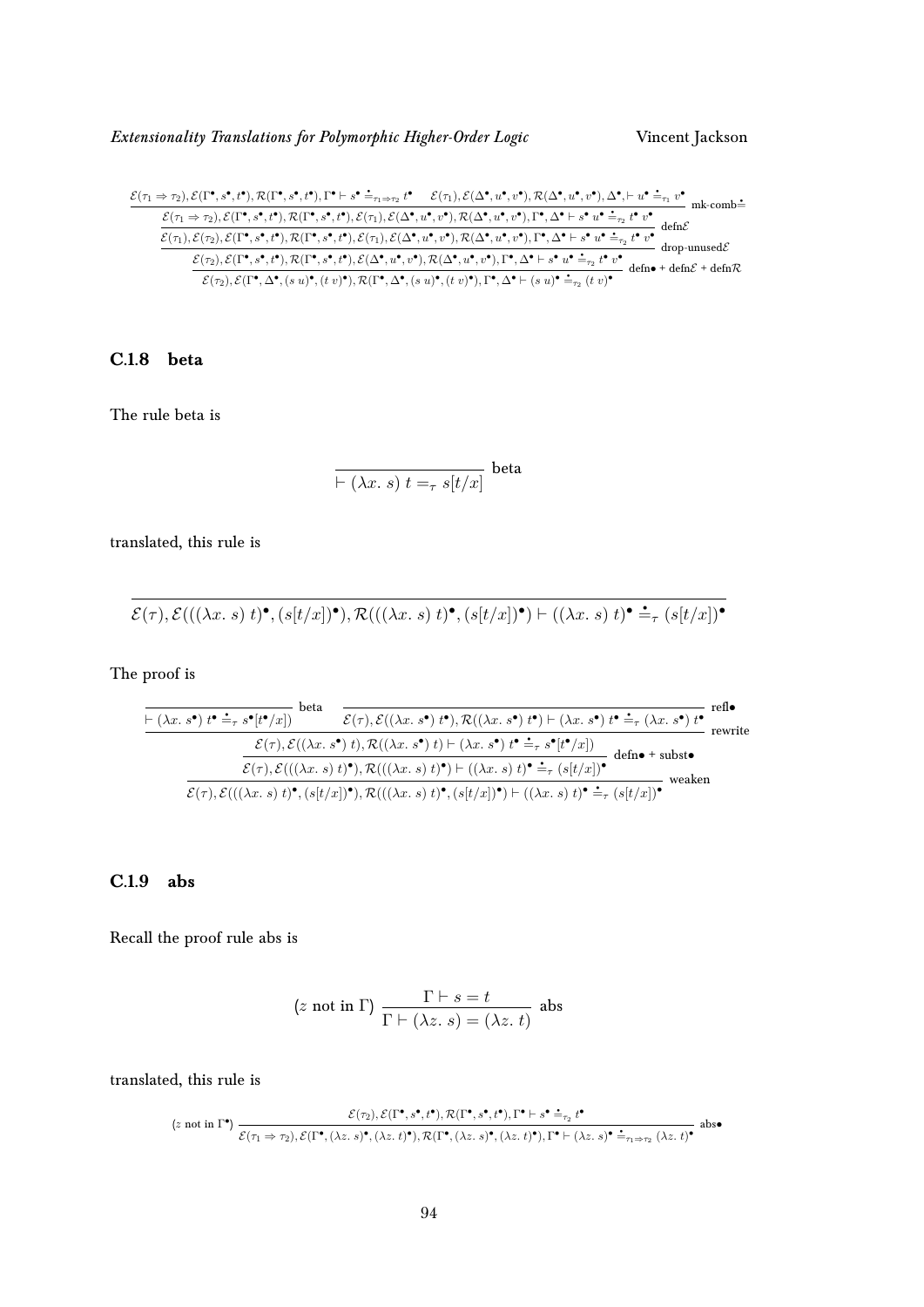#### The proof is as follows



#### **C.1.10 eta**

The rule eta is

$$
(x \text{ not in } t) \xrightarrow[\leftarrow(\lambda x. t x) =_{\tau_1 \Rightarrow \tau_2} t \text{ eta}
$$

we show that the translated proof rule

$$
(x \text{ not in } t^{\bullet})
$$
  $\frac{\partial}{\partial \mathcal{E}(\tau_1 \Rightarrow \tau_2), \mathcal{E}((\lambda x. t^{\bullet} x), t^{\bullet}), \mathcal{R}((\lambda x. t^{\bullet} x), t^{\bullet}) \vdash (\lambda x. t^{\bullet} x) \stackrel{\bullet}{\Rightarrow}_{\tau_1 \Rightarrow \tau_2} t^{\bullet}}$ eta

is derivable in PHOL.

The proof of eta translation is as follows

$$
\frac{\overline{\mathcal{E}(\tau_1 \Rightarrow \tau_2), \mathcal{E}(t^{\bullet}), \mathcal{R}(t^{\bullet}) \vdash t^{\bullet} \stackrel{\text{+}}{=} \tau_1 \Rightarrow \tau_2 t^{\bullet}} \text{refl} \bullet \frac{\overline{\tau_1 \Rightarrow \tau_1 y_2 \vdash y_1 \stackrel{\text{+}}{=} \tau_1 y_2}}{y_1 \stackrel{\text{+}}{=} \tau_1 y_2 \text{ m} \cdot \text{comb}}}{\text{dist} \cdot \frac{\overline{\mathcal{E}(\tau_1 \Rightarrow \tau_2), \mathcal{E}(t^{\bullet}), \mathcal{R}(t^{\bullet}), y_1 \stackrel{\text{+}}{=} \tau_1 y_2 \vdash t^{\bullet} y_1 \stackrel{\text{+}}{=} \tau_2 t^{\bullet} y_2}}{\mathcal{E}(\tau_1 \Rightarrow \tau_2), \mathcal{E}(t^{\bullet}), \mathcal{R}(t^{\bullet}) \vdash y_1 \stackrel{\text{+}}{=} \tau_1 y_2 \vdash (\lambda x. t^{\bullet} x) y_1 \stackrel{\text{+}}{=} \tau_2 t^{\bullet} y_2} \rightarrow \text{I}} \text{dist}
$$
\n
$$
\frac{\overline{\mathcal{E}(\tau_1 \Rightarrow \tau_2), \mathcal{E}(t^{\bullet}), \mathcal{R}(t^{\bullet}) \vdash y_1 \stackrel{\text{+}}{=} \tau_1 y_2 \longrightarrow (\lambda x. t^{\bullet} x) y_1 \stackrel{\text{+}}{=} \tau_2 t^{\bullet} y_2}{\mathcal{E}(\tau_1 \Rightarrow \tau_2), \mathcal{E}(t^{\bullet}), \mathcal{R}(t^{\bullet}) \vdash \forall y_1 y_2 \dots y_1 \stackrel{\text{+}}{=} \tau_1 y_2 \longrightarrow (\lambda x. t^{\bullet} x) y_1 \stackrel{\text{+}}{=} \tau_2 t^{\bullet} y_2} \text{defn-
$$
\frac{\mathcal{E}(\tau_1 \Rightarrow \tau_2), \mathcal{E}(t^{\bullet}), \mathcal{R}(t^{\bullet}) \vdash (\lambda x. t^{\bullet} x) \stackrel{\text{+}}{=} \tau_1 \Rightarrow t^{\bullet} y_2}{\mathcal{E}(\tau_1 \Rightarrow \tau_2), \mathcal{E}((\lambda x. t^{\bullet} x), t^{\bullet}), \mathcal{R}((\lambda x. t^{\bullet} x), t^{\bullet}) \
$$
$$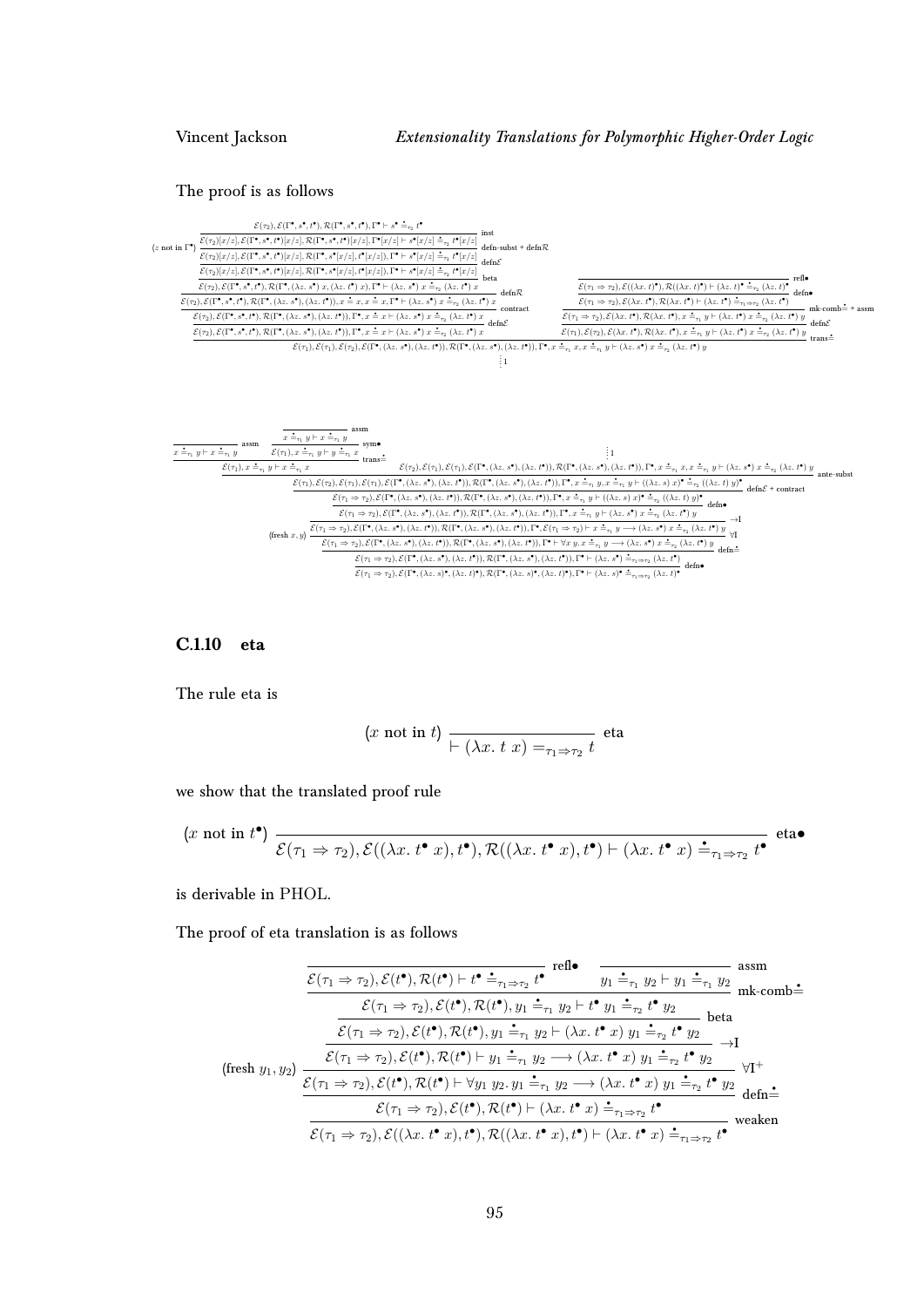# **C.1.11 tyapp**

The rule tyapp is

$$
\frac{\Gamma \vdash s =_{\Lambda \alpha. \tau} t}{\Gamma, \Delta \vdash s [:\alpha:] =_{\tau} t [:\alpha:]} \text{typp}
$$

translated, this rule is

$$
\frac{\mathcal{E}(\Pi\alpha.\ \tau),\mathcal{E}(\Gamma^\bullet,s^\bullet,t^\bullet),\mathcal{R}(\Gamma^\bullet,s^\bullet,t^\bullet),\Gamma^\bullet,\vdash s^\bullet \doteq_{\Pi\alpha.\ \tau} t^\bullet}{\mathcal{E}(\tau),\mathcal{E}(\Gamma^\bullet,(s~[\alpha:])^\bullet,(t~[\alpha:])^\bullet),\mathcal{R}(\Gamma^\bullet,(s~[\alpha:])^\bullet,(t~[\alpha:])^\bullet),(t~[\alpha:])^\bullet),\Gamma^\bullet\vdash (s~[\alpha:])^\bullet \doteq_{\tau} (t~[\alpha:])^\bullet} \text{ tvapp-}
$$

To prove this, we use the rule  $\mathit{typp}$ <sup>\*</sup> (B.2.11)

$$
\frac{\Gamma \vdash s^\bullet \doteq_{\Lambda \alpha . \tau } t^\bullet}{\mathcal{E}(\alpha) , \Gamma \vdash s^\bullet \; [:\alpha :] \doteq_{\tau} t^\bullet \; [:\alpha :]} \; \text{typp} \dot{=}
$$

The proof is as follows:

$$
\frac{\mathcal{E}(\Pi\alpha.\tau),\mathcal{E}(\Gamma^{\bullet},s^{\bullet},t^{\bullet}),\mathcal{R}(\Gamma^{\bullet},s^{\bullet},t^{\bullet}),\Gamma^{\bullet},\vdash s^{\bullet} \stackrel{\mathbf{\dot{=}}}{=_{\Pi\alpha.\tau}t^{\bullet}}{\mathcal{E}(\Pi\alpha.\tau),\mathcal{E}(\alpha),\mathcal{E}(\Gamma^{\bullet},s^{\bullet},t^{\bullet}),\mathcal{R}(\Gamma^{\bullet},s^{\bullet},t^{\bullet}),\Gamma^{\bullet}\vdash s^{\bullet}~[\alpha:]\stackrel{\mathbf{\dot{=}}}{=_{\tau}t^{\bullet}~[\alpha:]} \text{waken }+\text{defn}\mathcal{E}}{\mathcal{E}(\tau),\mathcal{E}(\alpha),\mathcal{E}(\Gamma^{\bullet},s^{\bullet},t^{\bullet}),\mathcal{R}(\Gamma^{\bullet},s^{\bullet},t^{\bullet}),\Gamma^{\bullet}\vdash s^{\bullet}~[\alpha:]\stackrel{\mathbf{\dot{=}}}{=_{\tau}t^{\bullet}~[\alpha:]} \text{waken }+\text{defn}\mathcal{E}}{\mathcal{E}(\tau),\mathcal{E}(\alpha),\mathcal{E}(\alpha),\mathcal{E}(\Gamma^{\bullet},s^{\bullet},t^{\bullet}),\mathcal{R}(\Gamma^{\bullet},s^{\bullet},t^{\bullet}),\Gamma^{\bullet}\vdash s^{\bullet}~[\alpha:]\stackrel{\mathbf{\dot{=}}}{=_{\tau}t^{\bullet}~[\alpha:]} \text{waken }}} \text{weaken } \frac{\mathcal{E}(\tau),\mathcal{E}(\alpha),\mathcal{E}(\alpha),\mathcal{E}(\alpha),\mathcal{E}(\Gamma^{\bullet},s^{\bullet},t^{\bullet}),\mathcal{R}(\Gamma^{\bullet},s^{\bullet},t^{\bullet}),\Gamma^{\bullet}\vdash s^{\bullet}~[\alpha:]\stackrel{\mathbf{\dot{=}}}{=_{\tau}t^{\bullet}~[\alpha:]} \text{defn}\mathcal{R}^{\bullet}+\text{defn}\mathcal{E}}{\mathcal{E}(\tau),\mathcal{E}(\Gamma^{\bullet},(s~[\alpha:])^{\bullet},(t~[\alpha:])^{\bullet}),\mathcal{R}(\Gamma^{\bullet},(s~[\alpha:])^{\bullet},(t~[\alpha:])^{\bullet}),\Gamma^{\bullet}\vdash(s~[\alpha:])^{\bullet}\stackrel{\mathbf{\dot{=}}}{=_{\tau}t^{\bullet}~[\alpha:])^{\bullet}} \text{defn}\
$$

Note that  $\mathcal{E}(\Pi\alpha, \tau)$  produces  $\mathcal{E}(\tau)$  in the following manner. By cases: if  $FV_{ty}(\tau)$  contains *α*, then we may use *weaken* to generate these assumptions; if it does not, then  $\mathcal{E}(\Pi\alpha \cdot \tau)$  is equal to  $\mathcal{E}(\tau)$ .

#### **C.1.12 tybeta**

The rule tybeta is

$$
\overline{\vdash (\Lambda \alpha. s) [\sigma]} =_{\tau} s[\sigma/\alpha]
$$
tybeta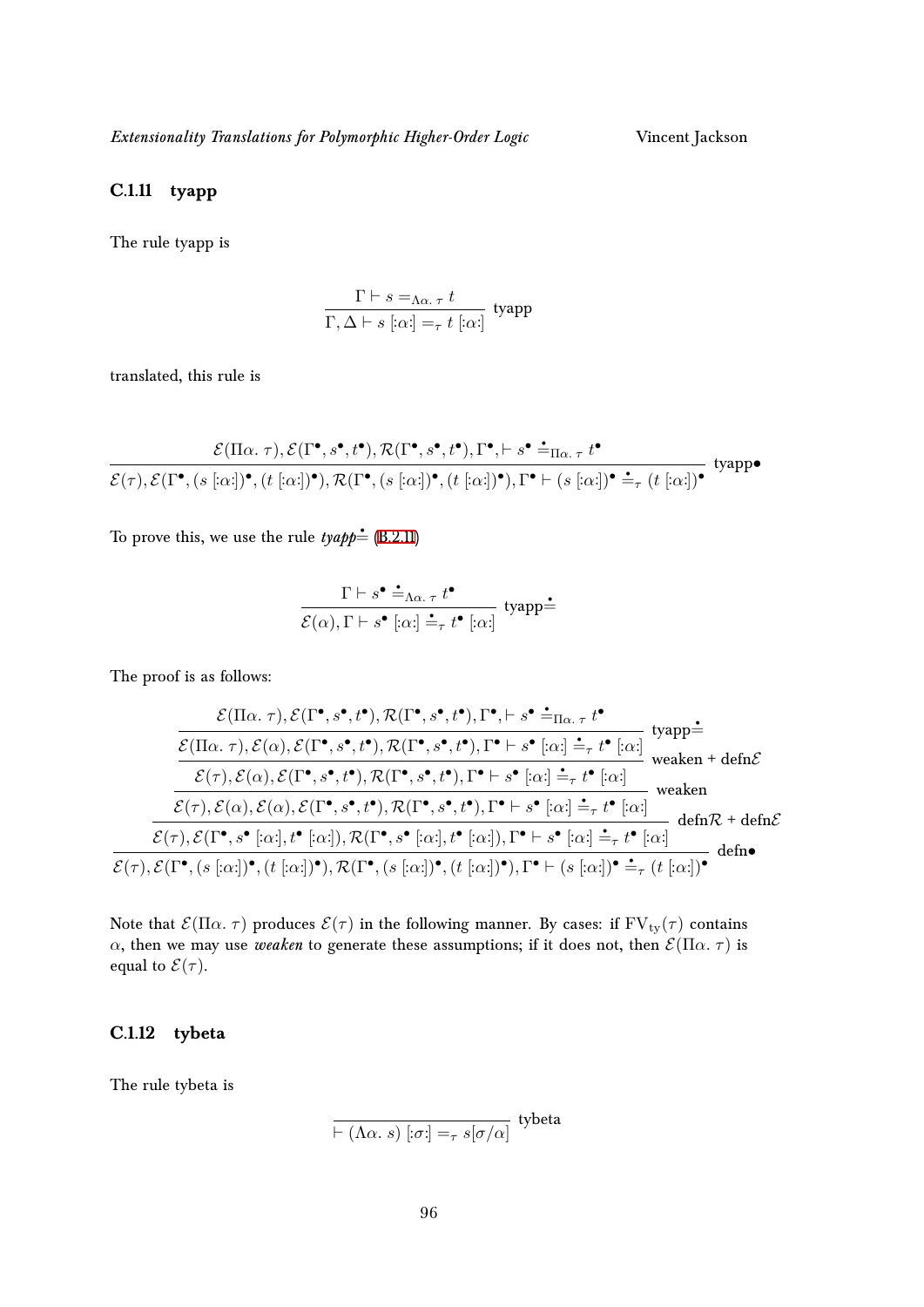Translated, this rule is

$$
\mathcal{E}(\tau),\mathcal{E}(((\Lambda\alpha.s)\;[\cdot\sigma\cdot]),(s[\sigma/\alpha])),\mathcal{R}(((\Lambda\alpha.s)\;[\cdot\sigma\cdot]),(s[\sigma/\alpha]))\vdash((\Lambda\alpha.s)\;[\cdot\sigma\cdot])\text{\textendash}^{\bullet} \xrightarrow{=}_{\tau} (s[\sigma/\alpha])\text{\textendash}^{\bullet}
$$

Proof:

| tybeta                                                                                                      |                                                                                                                                                                                                                                                                                                                                                                                                | reflo   |
|-------------------------------------------------------------------------------------------------------------|------------------------------------------------------------------------------------------------------------------------------------------------------------------------------------------------------------------------------------------------------------------------------------------------------------------------------------------------------------------------------------------------|---------|
| $\overline{\vdash (\Lambda \alpha. s^{\bullet}) [:\sigma]} =_{\tau} (s^{\bullet} [\sigma / \alpha])^{\tau}$ | $\mathcal{E}(\tau),\mathcal{E}((\Lambda\alpha.s)\;[\cdot\sigma\cdot]),\mathcal{R}((\Lambda\alpha.s)\;[\cdot\sigma\cdot])\vdash (\Lambda\alpha.s^\bullet)\;[\cdot\sigma\cdot]\doteq_{\tau}(\Lambda\alpha.s^\bullet)\;[\cdot\sigma\cdot]$                                                                                                                                                        | rewrite |
|                                                                                                             | $\frac{a_{1}}{a_{2}}$ defno + tysubsto                                                                                                                                                                                                                                                                                                                                                         |         |
|                                                                                                             | $\frac{\mathcal{E}(\tau),\mathcal{E}((\Lambda\alpha.s)\;[\sigma]),\mathcal{R}((\Lambda\alpha.s)\;[\sigma])\vdash (\Lambda\alpha.s^\bullet)\;[\sigma]\doteq_\tau (s^\bullet[\sigma/\alpha])}{\mathcal{E}(\tau),\mathcal{E}((\Lambda\alpha.s)\;[\sigma]),\mathcal{R}((\Lambda\alpha.s)\;[\sigma])\vdash ((\Lambda\alpha.s)\;[\sigma])^\bullet \doteq_\tau (s[\sigma/\alpha])^\bullet}$<br>weaken |         |
|                                                                                                             | $\mathcal{E}(\tau),\mathcal{E}(((\Lambda\alpha.s)\;[\sigma]),(s[\sigma/\alpha])),\mathcal{R}(((\Lambda\alpha.s)\;[\sigma]),(s[\sigma/\alpha]))\vdash ((\Lambda\alpha.s)\;[\sigma])^\bullet\circeq_\tau (s[\sigma/\alpha])^\bullet$                                                                                                                                                             |         |

#### **C.1.13 tyabs**

The rule *tyabs* is

$$
(\alpha \text{ not in } \Gamma) \frac{\Gamma \vdash s =_\tau t}{\Gamma \vdash (\Lambda \alpha. s) =_{\Pi \alpha. \tau} (\Lambda \alpha. t)}
$$
 *ty*abs

translated, this rule is

$$
(\alpha \text{ not in } \Gamma^{\bullet}) \xrightarrow[\mathcal{E}(\Pi\alpha.\ \tau),\mathcal{E}(\Gamma^{\bullet},(\Lambda\alpha.s)^{\bullet},(\Lambda\alpha.t)^{\bullet}),\mathcal{R}(\Gamma^{\bullet},s^{\bullet},t^{\bullet}),\Gamma^{\bullet}\vdash s^{\bullet} \xrightarrow{+} t^{\bullet} \mathcal{E}(\Pi\alpha.\ \tau),\mathcal{E}(\Gamma^{\bullet},(\Lambda\alpha.s)^{\bullet},(\Lambda\alpha.t)^{\bullet}),\mathcal{R}(\Gamma^{\bullet},(\Lambda\alpha.s)^{\bullet},(\Lambda\alpha.t)^{\bullet}),\Gamma^{\bullet}\vdash(\Lambda\alpha.s)^{\bullet} \xrightarrow{+} \Pi\alpha.\ \tau (\Lambda\alpha.t)^{\bullet} \text{ (by } \Gamma^{\bullet},(\Lambda\alpha.t)^{\bullet})
$$

#### The proof of this rule is as follows

|                   | $\mathcal{E}(\tau), \mathcal{E}(\Gamma^{\bullet}, s^{\bullet}, t^{\bullet}), \mathcal{R}(\Gamma^{\bullet}, s^{\bullet}, t^{\bullet}), \Gamma^{\bullet} \vdash s^{\bullet} \stackrel{\star}{=}{}_{\tau}^{\bullet} t^{\bullet}$<br>$-$ weaken <sup>*</sup> + contract <sup>*</sup>                                                                                                                                                                                                                                                                                                          |
|-------------------|-------------------------------------------------------------------------------------------------------------------------------------------------------------------------------------------------------------------------------------------------------------------------------------------------------------------------------------------------------------------------------------------------------------------------------------------------------------------------------------------------------------------------------------------------------------------------------------------|
|                   | $\mathcal{E}(\Pi\alpha.\ \tau),\mathcal{E}(\alpha),\mathcal{E}(\Gamma^\bullet,(\Lambda\alpha.s^\bullet),(\Lambda\alpha.t^\bullet)),\mathcal{R}(\Gamma^\bullet,s^\bullet,t^\bullet),\Gamma^\bullet\vdash s^\bullet\eqqcolon t^\bullet$<br>$-$ defn ${\cal R}$                                                                                                                                                                                                                                                                                                                              |
|                   | $\overline{\mathcal{E}(\Pi\alpha.\ \tau),\mathcal{E}(\alpha),\mathcal{E}(\Gamma^\bullet,(\Lambda\alpha.\ s^\bullet),(\Lambda\alpha.\ t^\bullet)),\mathcal{R}(\Gamma^\bullet,(\Lambda\alpha.\ s^\bullet),(\Lambda\alpha.\ t^\bullet)),\Gamma^\bullet\vdash s^\bullet\doteq_{\tau} t^\bullet}$<br>tybeta                                                                                                                                                                                                                                                                                    |
|                   |                                                                                                                                                                                                                                                                                                                                                                                                                                                                                                                                                                                           |
| ( $\alpha$ fresh) |                                                                                                                                                                                                                                                                                                                                                                                                                                                                                                                                                                                           |
|                   | $\frac{\overline{\mathcal{E}(\Pi\alpha.\ \tau),\mathcal{E}(\alpha),\mathcal{E}(\Gamma^{\bullet},(\Lambda\alpha.\ s^{\bullet}),(\Lambda\alpha.\ t^{\bullet})),\mathcal{R}(\Gamma^{\bullet},(\Lambda\alpha.\ s^{\bullet}),(\Lambda\alpha.\ t^{\bullet})),\Gamma^{\bullet} \vdash (\Lambda\alpha.\ s^{\bullet})~[\alpha:]=\tau~(\Lambda\alpha.\ t^{\bullet})~[\alpha:]=\tau~(\Lambda\alpha.\ t^{\bullet})~[\alpha:]=\tau~(\Lambda\alpha.\ t^{\bullet})~[\alpha:]=\tau~(\Lambda\alpha.\ t^{\bullet})~[\alpha:]=\tau~(\Lambda\alpha.\ t^{\bullet})~[\alpha:]=\tau~(\Lambda\alpha.\ t^{\bullet$ |
|                   |                                                                                                                                                                                                                                                                                                                                                                                                                                                                                                                                                                                           |
|                   |                                                                                                                                                                                                                                                                                                                                                                                                                                                                                                                                                                                           |

Note that, as  $\mathcal{E}(\Pi\alpha.\ \tau), \mathcal{E}(\Gamma^\bullet,(\Lambda\alpha.\ s^\bullet),(\Lambda\alpha.\ t^\bullet))$  and  $\mathcal{R}(\Gamma^\bullet,(\Lambda\alpha.\ s^\bullet),(\Lambda\alpha.\ t^\bullet))$  do not contain  $\alpha$ , the condition ' $\alpha$  fresh' reduces to ' $\alpha$  not in  $\Gamma^{\bullet}$ '.

# **C.1.14 tyeta**

The rule tyeta is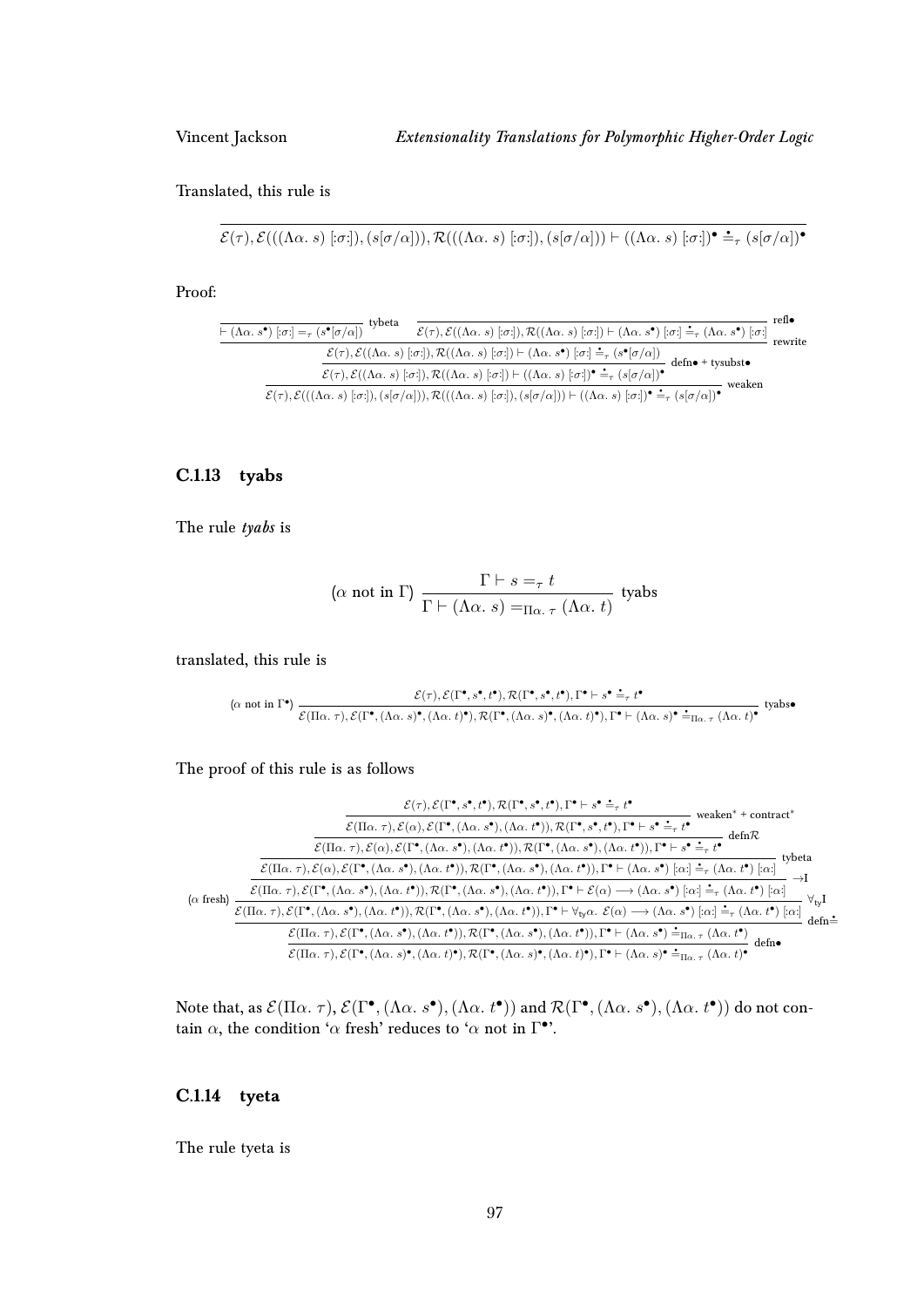*Extensionality Translations for Polymorphic Higher-Order Logic* Vincent Jackson

$$
(\alpha \text{ not in } f)
$$
 $\xrightarrow{\vdash} (\Lambda \alpha. f [\alpha]) \triangleq_{\Pi \alpha. \tau} f$ tyeta

## Translated, this rule is

$$
(\alpha \text{ not in } f^{\bullet}) \xrightarrow[\mathcal{E}(\Pi \alpha. \tau), \mathcal{E}((\Lambda \alpha. f^{\bullet}[\alpha]), f^{\bullet}), \mathcal{R}((\Lambda \alpha. f^{\bullet}[\alpha]), f^{\bullet}) \vdash (\Lambda \alpha. f^{\bullet}[\alpha]) \xrightarrow{\star} \Pi \alpha. \tau f^{\bullet}]} \text{tyeta}
$$

Proof:

$$
\frac{\overline{\mathcal{E}(\tau), \mathcal{E}((f^{\bullet}[\cdot \alpha])^{\bullet}), \mathcal{R}((f [\cdot \alpha])^{\bullet}) \vdash (f [\cdot \alpha])^{\bullet} \stackrel{\cdot}{=} _{\tau} (f [\cdot \alpha])^{\bullet}}{\mathcal{E}(\Pi \alpha, \tau), \mathcal{E}(f^{\bullet}[\cdot \alpha]) , \mathcal{R}(f^{\bullet}[\cdot \alpha]) \vdash f^{\bullet}[\cdot \alpha] \stackrel{\cdot}{=} _{\tau} f^{\bullet}[\cdot \alpha]} \text{ define}
$$
\n
$$
(\alpha \text{ not in } f^{\bullet}) \frac{\overline{\mathcal{E}(\Pi \alpha, \tau), \mathcal{E}(f^{\bullet}), \mathcal{R}(f^{\bullet}) , \mathcal{E}(\alpha) \vdash f^{\bullet}[\cdot \alpha] \stackrel{\cdot}{=} _{\tau} f^{\bullet}[\cdot \alpha]}{\mathcal{E}(\Pi \alpha, \tau), \mathcal{E}(f^{\bullet}), \mathcal{R}(f^{\bullet}) \vdash \mathcal{E}(\alpha) \vdash (\Lambda \alpha, f^{\bullet}[\cdot \alpha]) [\cdot \alpha] \stackrel{\cdot}{=} _{\tau} f^{\bullet}[\cdot \alpha]} \text{ type-beta}
$$
\n
$$
(\alpha \text{ fresh}) \frac{\overline{\mathcal{E}(\Pi \alpha, \tau), \mathcal{E}(f^{\bullet}), \mathcal{R}(f^{\bullet}) \vdash \mathcal{E}(\alpha) \rightarrow (\Lambda \alpha, f^{\bullet}[\cdot \alpha]) [\cdot \alpha] \stackrel{\cdot}{=} _{\tau} f^{\bullet}[\cdot \alpha]}{\mathcal{E}(\Pi \alpha, \tau), \mathcal{E}(f^{\bullet}), \mathcal{R}(f^{\bullet}) \vdash \mathcal{V}_{\text{ty}} \alpha, \mathcal{E}(\alpha) \rightarrow (\Lambda \alpha, f^{\bullet}[\cdot \alpha]) [\cdot \alpha] \stackrel{\cdot}{=} _{\tau} f^{\bullet}[\cdot \alpha]} \text{ define} \frac{\mathcal{E}(\Pi \alpha, \tau), \mathcal{E}(f^{\bullet}), \mathcal{R}(f^{\bullet}) \vdash \mathcal{V}_{\text{ty}} \alpha, \mathcal{E}(\alpha) \rightarrow (\Lambda \alpha, f^{\bullet}[\cdot \alpha]) [\cdot \alpha] \stackrel{\cdot}{=} _{\tau} f^{\bullet}[\cdot \alpha]}{\mathcal{E}(\Pi \alpha, \tau), \mathcal{E}(f^{\bullet}, f^{\bullet}) , \mathcal{R}(f^{\bullet}) \vdash (\Lambda \alpha, f^
$$

# **C.1.15 eq-mp**

The rule *eq-mp* is

$$
\frac{\Gamma\vdash s=_o t\quad \Delta\vdash s}{\Gamma,\Delta\vdash t}\text{ eq-mp}
$$

Translated, this rule is

$$
\frac{\mathcal{E}(\Gamma^{\bullet},s^{\bullet},t^{\bullet}),\mathcal{R}(\Gamma^{\bullet},s^{\bullet},t^{\bullet}),\Gamma^{\bullet}\vdash s^{\bullet} \doteq_{o} t^{\bullet}}{\mathcal{E}(\Gamma^{\bullet},\Delta^{\bullet},t^{\bullet}),\mathcal{R}(\Gamma^{\bullet},\Delta^{\bullet},t^{\bullet}),\Gamma^{\bullet},\Delta^{\bullet}\vdash t^{\bullet}} \text{ eq-mpe}
$$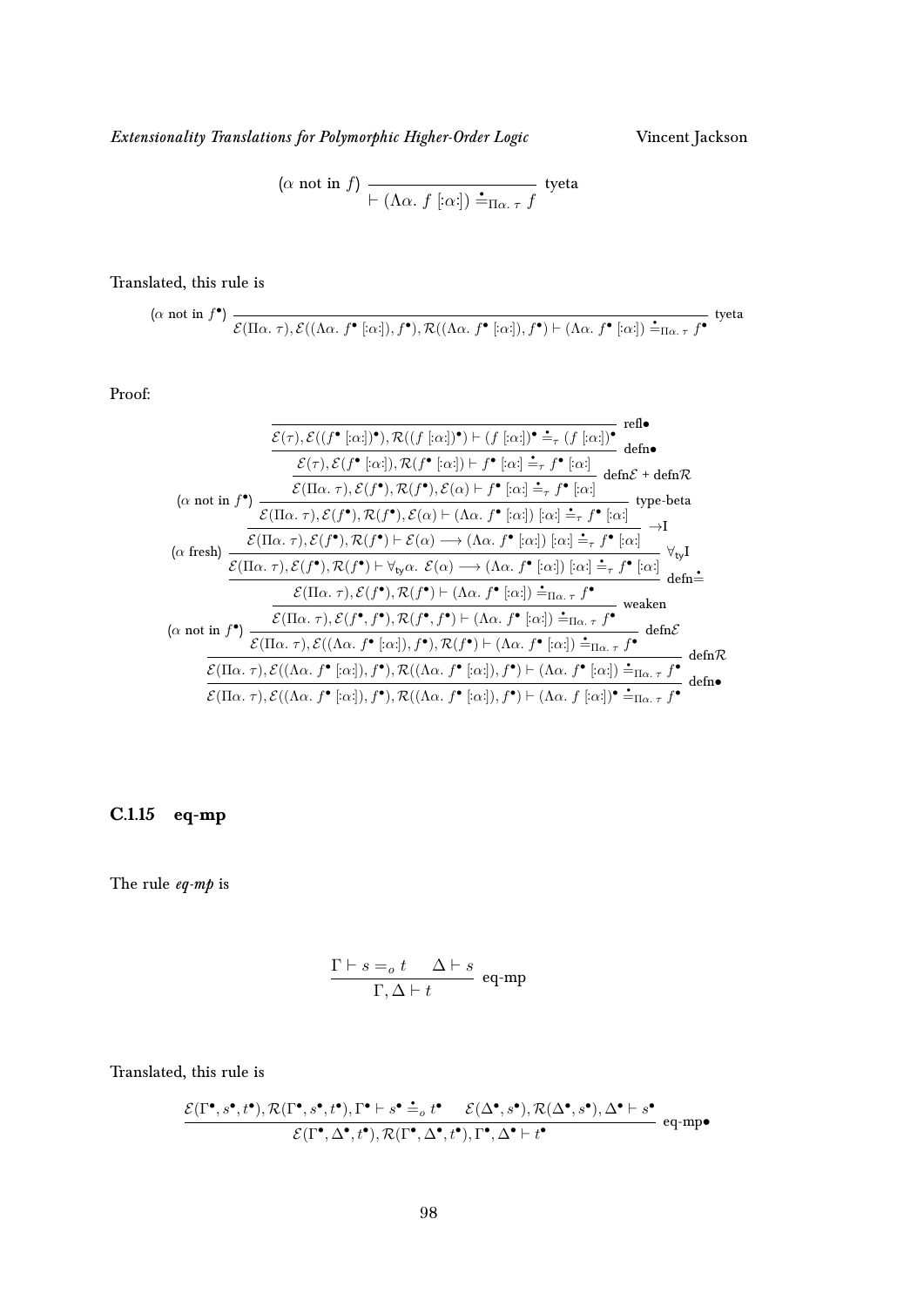To begin, define the following abbreviations

$$
\mathbf{P}\mathcal{E}_{s^{\bullet}} \triangleq \mathcal{E}(\text{FV}_{\text{ty}}(s^{\bullet}) \cap \text{FV}_{\text{ty}}(\Gamma^{\bullet}, \Delta^{\bullet}, t^{\bullet}))
$$
  

$$
\mathbf{U}\mathcal{E}_{s^{\bullet}} \triangleq \mathcal{E}(\text{FV}_{\text{ty}}(s^{\bullet}) - \text{FV}_{\text{ty}}(\Gamma^{\bullet}, \Delta^{\bullet}, t^{\bullet}))
$$
  

$$
\mathbf{P}\mathcal{R}_{s^{\bullet}} \triangleq \mathcal{R}(\text{FV}(s^{\bullet}) \cap \text{FV}(\Gamma^{\bullet}, \Delta^{\bullet}, t^{\bullet}))
$$
  

$$
\mathbf{U}\mathcal{R}_{s^{\bullet}} \triangleq \mathcal{R}(\text{FV}(s^{\bullet}) - \text{FV}(\Gamma^{\bullet}, \Delta^{\bullet}, t^{\bullet}))
$$

$$
\begin{aligned} &\mathbf{P}\mathcal{E}_{\mathbf{U}\mathcal{R}_{s^{\bullet}}}\triangleq\mathcal{E}(\mathrm{F}\mathrm{V}_{\mathsf{ty}}(\mathbf{U}\mathcal{R}_{s^{\bullet}})\cap\mathrm{F}\mathrm{V}_{\mathsf{ty}}(\Gamma^{\bullet},\Delta^{\bullet},t^{\bullet}))\\ &\mathbf{U}\mathcal{E}_{\mathbf{U}\mathcal{R}_{s^{\bullet}}}\triangleq\mathcal{E}(\mathrm{F}\mathrm{V}_{\mathsf{ty}}(\mathbf{U}\mathcal{R}_{s^{\bullet}})-\mathrm{F}\mathrm{V}_{\mathsf{ty}}(\Gamma^{\bullet},\Delta^{\bullet},t^{\bullet}))\end{aligned}
$$

From these, it follows by he definition of  ${\mathcal E}$  and  ${\mathcal R}$  and set arithmetic that

$$
\mathcal{E}(s^{\bullet}) \equiv \mathbf{P}\mathcal{E}_{s^{\bullet}} \cup \mathbf{U}\mathcal{E}_{s^{\bullet}}
$$

$$
\mathcal{R}(s^{\bullet}) \equiv \mathbf{P}\mathcal{R}_{s^{\bullet}} \cup \mathbf{U}\mathcal{R}_{s^{\bullet}}
$$

$$
\mathbf{P}\mathcal{E}_{\mathbf{U}\mathcal{R}_{s^{\bullet}}} \subseteq \mathcal{E}(\Gamma^{\bullet}, \Delta^{\bullet}, t^{\bullet})
$$

$$
\mathbf{U}\mathcal{E}_{\mathbf{U}\mathcal{R}_{s^{\bullet}}} \subseteq \mathbf{U}\mathcal{E}_{s^{\bullet}}
$$

The proof is as follows:

$$
\frac{\mathcal{E}(\Gamma^{\bullet}, s^{\bullet}, t^{\bullet}), \mathcal{R}(\Gamma^{\bullet}, s^{\bullet}, t^{\bullet}), \Gamma^{\bullet} \vdash s^{\bullet} \doteq_{o} t^{\bullet}}{\mathcal{E}(\Gamma^{\bullet}, s^{\bullet}, t^{\bullet}), \mathcal{R}(\Gamma^{\bullet}, s^{\bullet}, t^{\bullet}), \Gamma^{\bullet} \vdash s^{\bullet} \doteq_{o} t^{\bullet}} \quad \mathcal{E}(\Delta^{\bullet}), \mathcal{R}(\Delta^{\bullet}), \mathcal{E}(s^{\bullet}), \mathcal{R}(s^{\bullet}), \Delta^{\bullet} \vdash s^{\bullet} \text{ eq-mp}
$$
\n
$$
\frac{\mathcal{E}(\Delta^{\bullet}), \mathcal{R}(\Delta^{\bullet}), \mathcal{E}(s^{\bullet}), \mathcal{R}(s^{\bullet}), \mathcal{E}(\Gamma^{\bullet}, \Delta^{\bullet}, t^{\bullet}), \mathcal{R}(\Gamma^{\bullet}, \Delta^{\bullet}, t^{\bullet}), \Gamma^{\bullet}, \Delta^{\bullet} \vdash t^{\bullet}}{\mathcal{E}(s^{\bullet}), \mathcal{R}(s^{\bullet}), \mathcal{E}(\Gamma^{\bullet}, \Delta^{\bullet}, t^{\bullet}), \mathcal{R}(\Gamma^{\bullet}, \Delta^{\bullet}, t^{\bullet}), \Gamma^{\bullet}, \Delta^{\bullet} \vdash t^{\bullet}} \text{ contract}
$$
\n
$$
\frac{\mathbf{U}\mathcal{R}_{s^{\bullet}}, \mathbf{U}\mathcal{E}_{s^{\bullet}}, \mathbf{P}\mathcal{R}_{s^{\bullet}}, \mathbf{P}\mathcal{E}_{s^{\bullet}}, \mathcal{E}(\Gamma^{\bullet}, \Delta^{\bullet}, t^{\bullet}), \mathcal{R}(\Gamma^{\bullet}, \Delta^{\bullet}, t^{\bullet}), \Gamma^{\bullet}, \Delta^{\bullet} \vdash t^{\bullet}}{\mathbf{U}\mathcal{E}_{s^{\bullet}}, \mathcal{E}(\mathbf{U}\mathcal{R}_{s^{\bullet}}, \mathcal{E}(\Gamma^{\bullet}, \Delta^{\bullet}, t^{\bullet}), \mathcal{R}(\Gamma^{\bullet}, \Delta^{\bullet}, t^{\bullet}), \Gamma^{\bullet}, \Delta^{\bullet} \vdash t^{\bullet}} \text{ contract}
$$
\n
$$
\frac{\mathbf{U}\mathcal{E}_{s^{\bullet}}, \mathcal{E}(\mathbf{U}\mathcal{R}_{s^{\bullet}}, \mathcal{E}(\Gamma^{\bullet}, \Delta^{\bullet}, t^{\bullet}), \mathcal{R}(\Gamma^{\bullet}, \Delta
$$

#### **C.1.16 deduct-antisym**

The rule deduct-antisym is

$$
\frac{\Gamma, q \vdash p \quad \Delta, p \vdash q}{\Gamma, \Delta \vdash p =_o q} \text{ deduct-antisym}
$$

translated, this rule is

$$
\frac{\mathcal{E}(\Gamma^{\bullet},p^{\bullet},q^{\bullet}), \mathcal{R}(\Gamma^{\bullet},p^{\bullet},q^{\bullet}), \Gamma^{\bullet},q^{\bullet} \vdash p^{\bullet} - \mathcal{E}(\Delta^{\bullet},p^{\bullet},q^{\bullet}), \mathcal{R}(\Delta^{\bullet},p^{\bullet},q^{\bullet}), \Delta^{\bullet},p^{\bullet} \vdash q^{\bullet}}{\mathcal{E}(\Gamma^{\bullet},\Delta^{\bullet},p^{\bullet},q^{\bullet}), \mathcal{R}(\Gamma^{\bullet},\Delta^{\bullet},p^{\bullet},q^{\bullet}), \Gamma^{\bullet}, \Delta^{\bullet} \vdash p^{\bullet} =_{o} q^{\bullet}} \text{ deduct-antisym-}
$$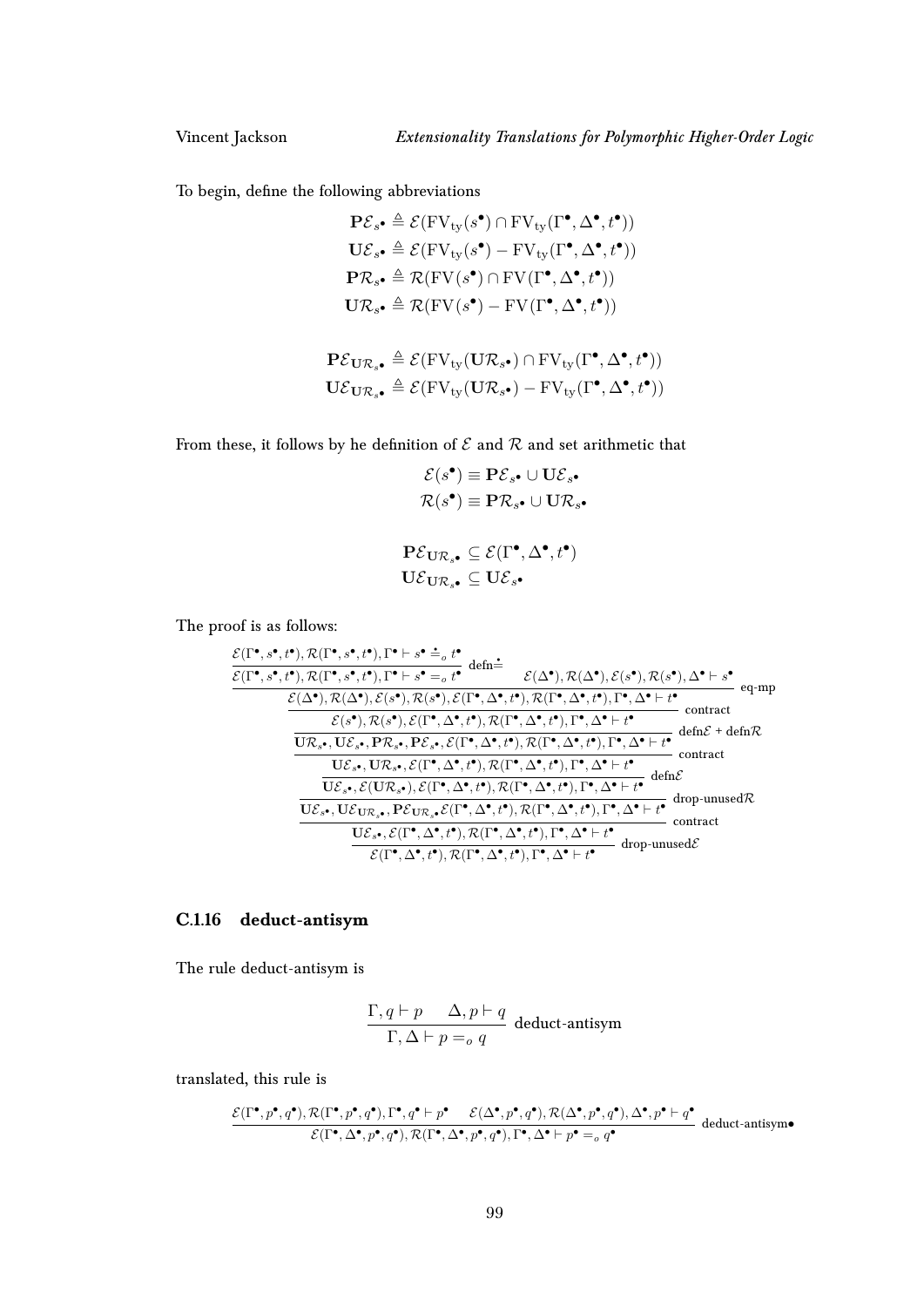The proof of this rule is as follows

$$
\frac{\mathcal{E}(\Gamma^{\bullet}, p^{\bullet}, q^{\bullet}), \mathcal{R}(\Gamma^{\bullet}, p^{\bullet}, q^{\bullet}), \Gamma^{\bullet}, q^{\bullet} \vdash p^{\bullet} \quad \mathcal{E}(\Delta^{\bullet}, p^{\bullet}, q^{\bullet}), \mathcal{R}(\Delta^{\bullet}, p^{\bullet}, q^{\bullet}), \Delta^{\bullet}, p^{\bullet} \vdash q^{\bullet}}{\mathcal{E}(\Gamma^{\bullet}, p^{\bullet}, q^{\bullet}), \mathcal{R}(\Gamma^{\bullet}, p^{\bullet}, q^{\bullet}), \mathcal{E}(\Delta^{\bullet}, p^{\bullet}, q^{\bullet}), \mathcal{R}(\Delta^{\bullet}, p^{\bullet}, q^{\bullet}), \Gamma^{\bullet}, \Delta^{\bullet} \vdash p^{\bullet} =_o q^{\bullet}} \text{ contract } \frac{\mathcal{E}(\Gamma^{\bullet}, \Delta^{\bullet}, p^{\bullet}, q^{\bullet}), \mathcal{R}(\Gamma^{\bullet}, \Delta^{\bullet}, p^{\bullet}, q^{\bullet}), \Gamma^{\bullet}, \Delta^{\bullet} \vdash p^{\bullet} =_o q^{\bullet}}{\mathcal{E}(\Gamma^{\bullet}, \Delta^{\bullet}, p^{\bullet}, q^{\bullet}), \mathcal{R}(\Gamma^{\bullet}, \Delta^{\bullet}, p^{\bullet}, q^{\bullet}), \Gamma^{\bullet}, \Delta^{\bullet} \vdash p^{\bullet} =_o q^{\bullet}} \text{ defn=}
$$

#### **C.1.17 select-ax**

The rule 'select-ax' is

$$
\overline{\vdash p \ x \longrightarrow p \ (\varepsilon x.\, p \ x)}
$$
 select-ax

translated, this rule is

$$
\overline{\mathcal{E}((p\ x \longrightarrow p\ (\varepsilon x.\ p\ x))^{\bullet}), \mathcal{R}((p\ x \longrightarrow p\ (\varepsilon x.\ p\ x))^{\bullet}) \vdash (p\ x \longrightarrow p\ (\varepsilon x.\ p\ x))^{\bullet}} \text{ select-ax-}
$$

Note that this proof relies on the fact that  $\varepsilon^{\bullet} \equiv \varepsilon$  and  $(s \longrightarrow t)^{\bullet} = s^{\bullet} \longrightarrow t^{\bullet}$ .

*Proof.*

$$
\frac{\overline{p} \cdot p^{\bullet} x \longrightarrow p^{\bullet} (\varepsilon x. p^{\bullet} x)}{\overline{p} \cdot p^{\bullet} x \longrightarrow p^{\bullet} (\varepsilon x. p x)^{\bullet}} \varepsilon^{\bullet + \text{defn}\bullet}
$$
\n
$$
\frac{\overline{p} \cdot p^{\bullet} x \longrightarrow p^{\bullet} (\varepsilon x. p x)^{\bullet}}{\overline{p} \cdot (p x \longrightarrow p (\varepsilon x. p x))^{\bullet}} \longrightarrow \text{defn}\bullet
$$
\n
$$
\overline{\mathcal{E}((p x \longrightarrow p (\varepsilon x. p x))^{\bullet}), \mathcal{R}((p x \longrightarrow p (\varepsilon x. p x))^{\bullet}) \vdash (p x \longrightarrow p (\varepsilon x. p x))^{\bullet}} \text{ weaken}
$$

#### **C.1.18 infinity-ax**

The rule 'infinity-ax' is

$$
\overline{\vdash \exists (f: \iota \Rightarrow \iota). \text{ inj } f \land \neg \text{ onto } f} \text{ infinity-ax}
$$

translated, this rule is

$$
\overline{\vdash (\exists (f: \iota \Rightarrow \iota).\operatorname{inj} f \land \neg \operatorname{onto} f)}\quad \text{infinity-ax} \bullet
$$

Note that the theorem has no free variables or free type-variables, as such, its  $\mathcal E$  and  $\mathcal R$  are both empty.

This lemma depends on the translation of onto, and inj, and these in turn rely on the translation of  $[\forall]$  and  $[\exists]$ . A crucial point to note is that becase  $\vdash (f \doteq_{\iota \Rightarrow \iota} f)$  and  $\top \longrightarrow$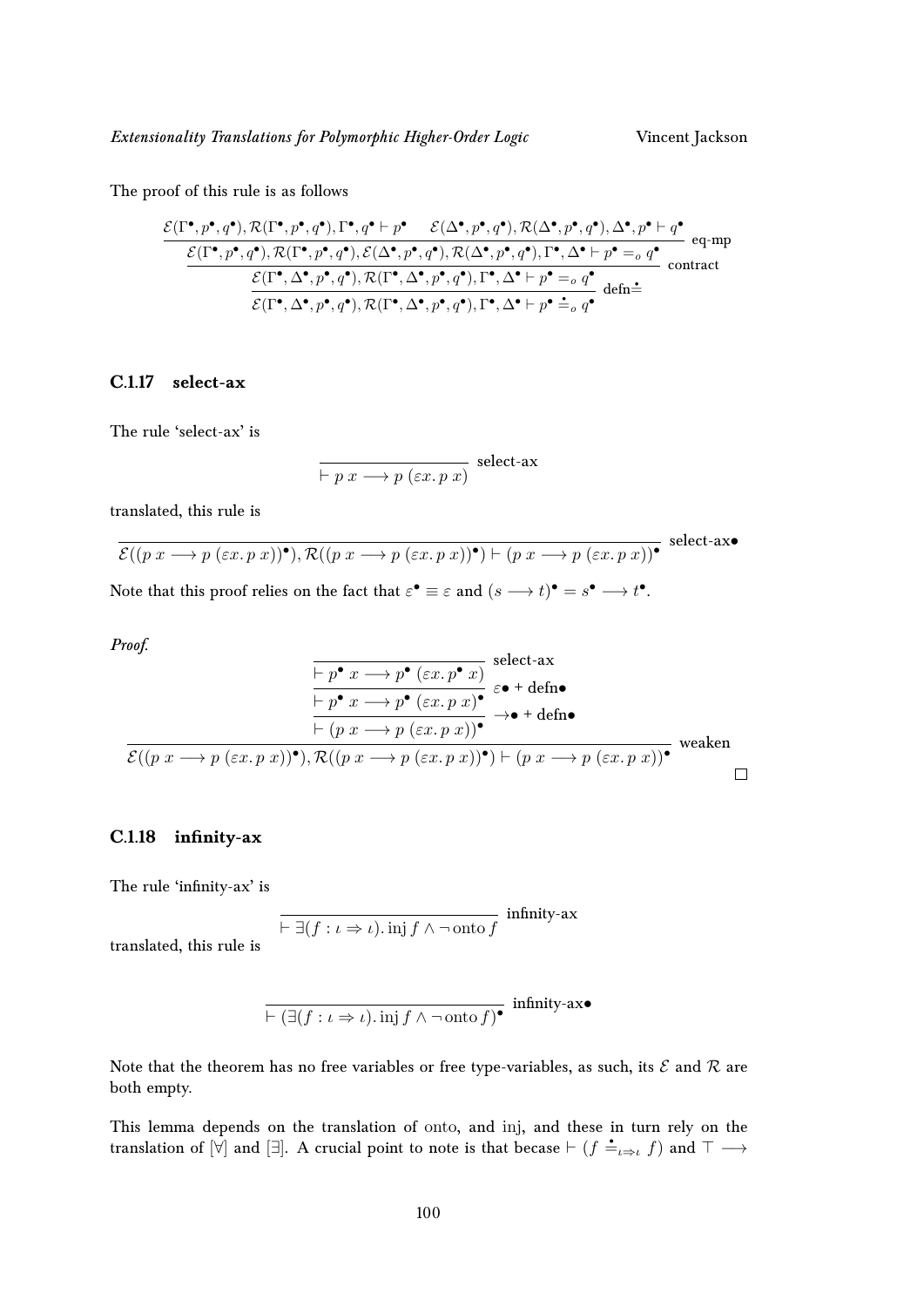*p* = *p*, that the additional complicating assumptions can be removed from the rules *∀•* and *∃•*. The proof of infinity axiom is then by simply unfolding the definition *•*.

Here is the proof that  $f \stackrel{\bullet}{=} \iota \Rightarrow \iota f$  is true:

$$
\frac{\overline{\smash{\vdash}\fbox{$x =_t f$ $x$}}} {\overline{\smash{\vdash}\fbox{$x =_t f$ $y$}}} \text{ rewrite + assim}
$$
\n
$$
(x, y \text{ fresh}) \xrightarrow{\overline{\smash{\vdash}\xspace x =_t y \rightarrow f \text{ $x =_t f$ $y$}}} \overline{\smash{\vdash}\xspace y \rightarrow I}
$$
\n
$$
\frac{\overline{\smash{\vdash}\xspace x =_t y \rightarrow f \text{ $x =_t f$ $y$}} \text{ } \forall I \text{ } \overline{\smash{\vdash}\xspace \uparrow x \text{ $y \mathcal{.} x =_t g \rightarrow f \text{ $x =_t f$ $y$}}}}{\overline{\smash{\vdash}\xspace f \mathcal{.}\xspace} \overline{\smash{\vdash}\xspace f \mathcal{.}\xspace}} \text{ define}^{\perp}
$$

# **C.2 Not Trivial**

The proof that the translation is non-trivial is in three steps.

# **C.2.1 Step 1: Mapping Backwards**

We first define the mapping (*−*) *◦* from PHOL terms to PHOL*ξη* terms.

$$
x^{\circ} \triangleq x
$$
  
\n
$$
( \lambda x. s)^{\circ} \triangleq \lambda x. s^{\circ}
$$
  
\n
$$
(s t)^{\circ} \triangleq s^{\circ} t^{\circ}
$$
  
\n
$$
( \Lambda \alpha. s)^{\circ} \triangleq \Lambda \alpha. s^{\circ}
$$
  
\n
$$
(s [:\tau:])^{\circ} \triangleq s^{\circ} [\cdot \tau:]
$$
  
\n
$$
([=]_{\tau})^{\circ} \triangleq [=]_{\tau}
$$
  
\n
$$
([\forall]_{\tau})^{\circ} \triangleq [ \forall]_{\tau}
$$
  
\n
$$
([\forall]_{\tau})^{\circ} \triangleq [\forall_{\tau}]
$$

we will use this to show the theorem

$$
\frac{}{\vdash_{\mathsf{PHOL}_{\xi\eta}} s^{\bullet\circ} = s} \text{ translate-reverse-eq-id}
$$

*Proof.* By induction on *s*.

**Case** *x*:

$$
\frac{\overline{\mathsf{F} \ x = x}}{\mathsf{F} \ x^{\circ} = x} \text{ define}
$$
\n
$$
\frac{\overline{\mathsf{F} \ x^{\circ} = x}}{\mathsf{F} \ x^{\bullet \circ} = x} \text{ define}
$$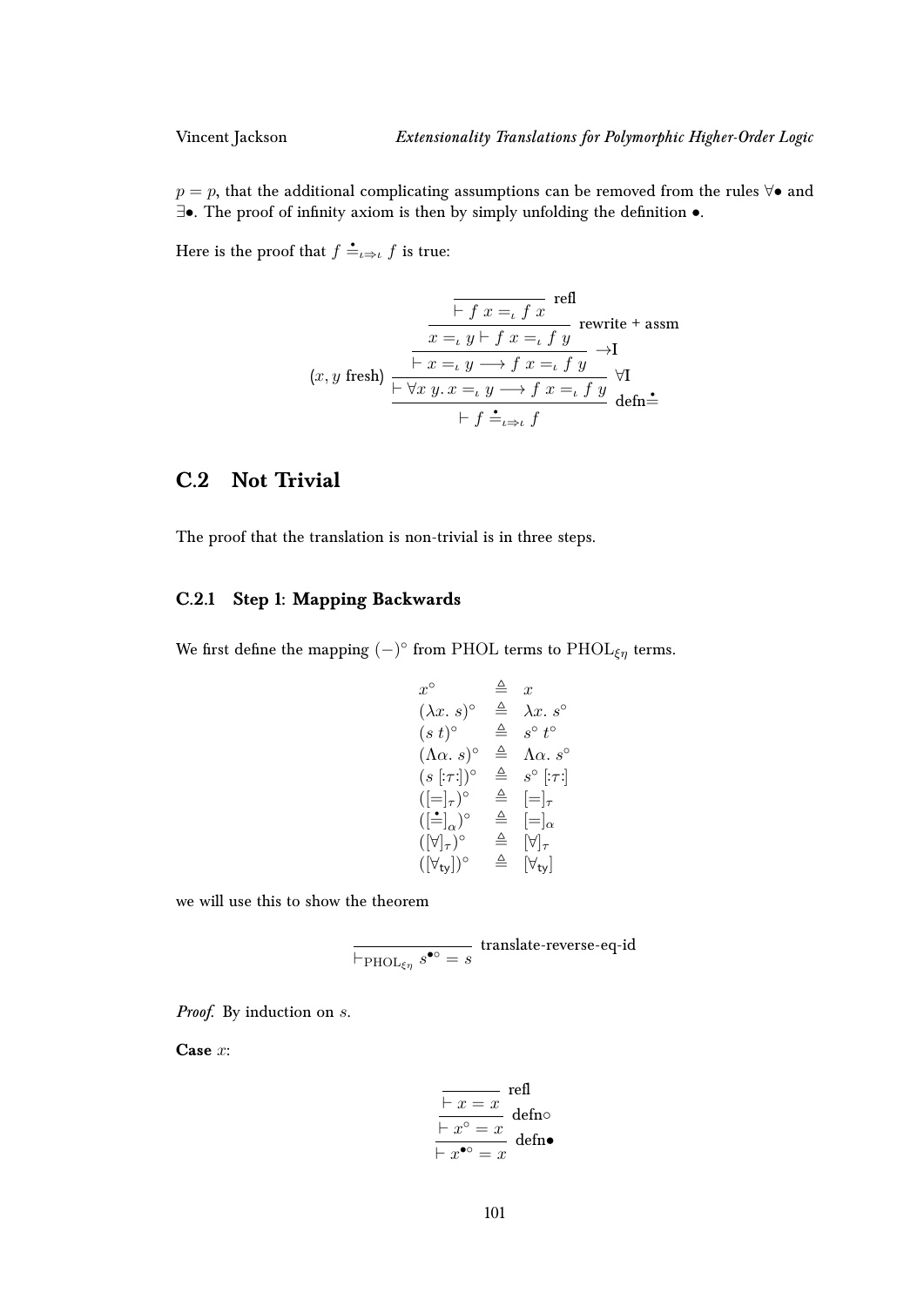# **Case** *λx. s*:

$$
\frac{\overline{\phantom{0}}\vdash s^{\bullet \circ} = s}{\vdash (\lambda x. s^{\bullet \circ}) = (\lambda x. s)} \text{ abs}
$$
\n
$$
\frac{\vdash (\lambda x. s^{\bullet \circ}) = (\lambda x. s)}{\vdash (\lambda x. s)^{\bullet \circ} = (\lambda x. s)} \text{ define}
$$
\n
$$
\frac{\vdash (\lambda x. s)^{\bullet \circ} = (\lambda x. s)}{\vdash (\lambda x. s)^{\bullet \circ} = (\lambda x. s)}
$$

**Case** *s t*:

$$
\frac{\overline{\phantom{0}}\vdash s^{\bullet \circ} = s \quad \text{I.H.}}{\overline{\phantom{0}}\vdash s^{\bullet \circ} t^{\bullet \circ} = s \ t \quad \text{mk-comb}} \n\frac{\overline{\phantom{0}}\vdash s^{\bullet \circ} t^{\bullet \circ} = s \ t}{\overline{\phantom{0}}\vdash (s^{\bullet} t^{\bullet})^{\circ} = s \ t \quad \text{defno}} \n\frac{\overline{\phantom{0}}\vdash (s^{\bullet} t^{\bullet})^{\circ} = s \ t}{\overline{\phantom{0}}\vdash (s \ t)^{\bullet \circ} = s \ t \quad \text{defno}}
$$

**Case** Λ*α. s*:

$$
\frac{\overline{\phantom{0}}\vdash s^{\bullet \circ} = s}{\vdash (\Lambda \alpha. s^{\bullet \circ}) = (\Lambda \alpha. s)} \text{ tyabs}
$$
\n
$$
\frac{\vdash (\Lambda \alpha. s^{\bullet}) = (\Lambda \alpha. s)}{\vdash (\Lambda \alpha. s)^{\bullet \circ} = (\Lambda \alpha. s)} \text{ define}
$$
\n
$$
\frac{\vdash (\Lambda \alpha. s)^{\bullet \circ} = (\Lambda \alpha. s)}{\vdash (\Lambda \alpha. s)^{\bullet \circ} = (\Lambda \alpha. s)}
$$

**Case** *s* [:*α*:]:

$$
\frac{\overline{\phantom{a}}\vdash s^{\bullet \circ} = s \quad \text{I.H.}}{\overline{\phantom{a}}\vdash s^{\bullet \circ} [:\alpha:] = s \; [:\alpha:]} \quad \text{trapp} \\
\frac{\overline{\phantom{a}}\vdash (s^{\bullet} [:\alpha:])^{\circ} = s \; [:\alpha:]}{\overline{\phantom{a}}\vdash (s \; [:\alpha:])^{\bullet \circ} = s \; [:\alpha:]} \quad \text{define} \\
\frac{\overline{\phantom{a}}\vdash (s \; [:\alpha:])^{\bullet \circ} = s \; [:\alpha:]}{\overline{\phantom{a}}}\n\end{cases}
$$

 $Case [ = ]_7$ :

By cases on *τ*.

 $\textbf{Subcase} \; [\equiv]_{\chi}([=]_o/[\equiv]_l)$ :

$$
\frac{\overline{\vdash [=]_x = [=]_x}}{\overline{\vdash [=]_x^{\circ} = [=]_x}} \text{ define}
$$
\n
$$
\frac{\overline{\vdash [=]_x^{\circ} = [=]_x}}{\overline{\vdash [=]_x^{\circ} = [=]_x}} \text{ define}
$$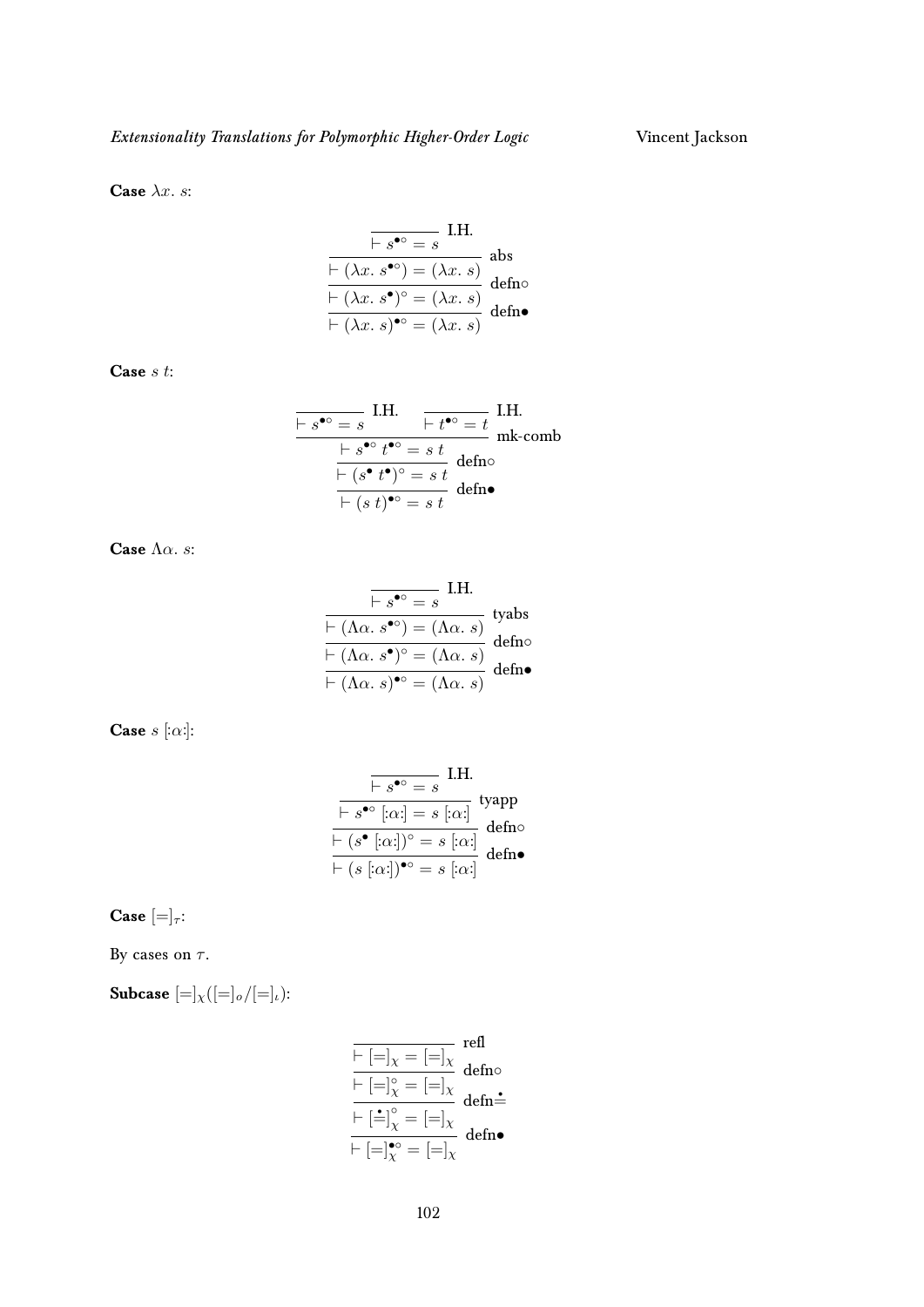$\textbf{Subcase} \; [\equiv]_{\tau_1 \Rightarrow \tau_2}$ :

$$
[x/x, x/y] \xrightarrow{\forall x \ y. x =_{\tau_1} y \longrightarrow f x =_{\tau_2} g y \vdash \forall x \ y. x =_{\tau_1} y \longrightarrow f x =_{\tau_2} g y} \forall E
$$
\n
$$
\xrightarrow{\forall x \ y. x =_{\tau_1} y \longrightarrow f x =_{\tau_2} g y \vdash x =_{\tau_1} x \longrightarrow f x =_{\tau_2} g x} \forall E
$$
\n
$$
\xrightarrow{\forall x \ y. x =_{\tau_1} y \longrightarrow f x =_{\tau_2} g y \vdash f x = g x} \text{fun-ext}
$$
\n
$$
\xrightarrow{\forall x \ y. x =_{\tau_1} y \longrightarrow f x =_{\tau_2} g y \vdash f = g} \text{fun-ext}
$$
\n
$$
\vdots 1
$$

$$
\frac{f = g \vdash f = g \quad \text{assm} \quad \frac{x =_{\tau_1} y \vdash x =_{\tau_1} y}{x =_{\tau_1} y \vdash f x =_{\tau_2} g y \quad \text{Feyn} \quad \text{rewrite}} + \frac{f = g, x =_{\tau_1} y \vdash f x =_{\tau_2} g y}{f = g \vdash x =_{\tau_1} y \longrightarrow f x =_{\tau_2} g y \quad \text{or} \quad \text{Feyn} \quad \text{Feyn} \quad \text{Feyn} \quad \text{Feyn} \quad \text{Feyn} \quad \text{Feyn} \quad \text{Feyn} \quad \text{Feyn} \quad \text{Feyn} \quad \text{Feyn} \quad \text{Feyn} \quad \text{Feyn} \quad \text{Feyn} \quad \text{Feyn} \quad \text{Feyn} \quad \text{Feyn} \quad \text{Feyn} \quad \text{Feyn} \quad \text{Feyn} \quad \text{Feyn} \quad \text{Feyn} \quad \text{Feyn} \quad \text{Feyn} \quad \text{Feyn} \quad \text{Feyn} \quad \text{Feyn} \quad \text{Feyn} \quad \text{Feyn} \quad \text{Feyn} \quad \text{Feyn} \quad \text{Feyn} \quad \text{Feyn} \quad \text{Feyn} \quad \text{Feyn} \quad \text{Feyn} \quad \text{Feyn} \quad \text{Feyn} \quad \text{Feyn} \quad \text{Feyn} \quad \text{Feyn} \quad \text{Feyn} \quad \text{Feyn} \quad \text{Feyn} \quad \text{Feyn} \quad \text{Feyn} \quad \text{Feyn} \quad \text{Feyn} \quad \text{Feyn} \quad \text{Feyn} \quad \text{Feyn} \quad \text{Feyn} \quad \text{Feyn} \quad \text{Feyn} \quad \text{Feyn} \quad \text{Feyn} \quad \text{Feyn} \quad \text{Feyn} \quad \text{Feyn} \quad \text{Feyn} \quad \text{Feyn} \quad \text{Feyn} \quad \text{Feyn} \quad \text{Feyn} \quad \text{Feyn} \quad \text{Feyn} \quad \text{Feyn} \quad \text{Feyn} \quad \text
$$

$$
\frac{\begin{array}{c}\n\vdots \\
\forall x \ y. \left[\right]=\right]_{\tau_1} x \ y \longrightarrow \left[\right]=\right]_{\tau_2} (f \ x) \ (g \ y) \vdash f = g \quad \quad f = g \vdash \forall x \ y. \left[\right]=\right]_{\tau_1} x \ y \longrightarrow \left[\right]=\right]_{\tau_2} (f \ x) \ (g \ y) \\
\vdots \\
\uparrow (\forall x \ y. \left[\right]=\right]_{\tau_1} x \ y \longrightarrow \left[\right]=\right]_{\tau_2} (f \ x) \ (g \ y)) = (f = g)\n\end{array} \text{deduct-antisym}
$$
\n
$$
\vdots \ 3
$$

$$
\frac{\mathbf{F}[\mathbf{=}]\mathbf{r}_{0}^{\bullet}=[\mathbf{r}]_{\tau_{1}}}{\mathbf{F}[\mathbf{=}]\mathbf{r}_{1}^{\bullet}=[\mathbf{r}]_{\tau_{1}}}
$$
l.H. 
$$
\frac{\mathbf{F}[\mathbf{=}]\mathbf{r}_{2}^{\bullet}=[\mathbf{r}]_{\tau_{2}}}{\mathbf{F}[\mathbf{=}]\mathbf{r}_{2}^{\bullet}=[\mathbf{r}]_{\tau_{2}}}=[\mathbf{r}]_{\tau_{2}} \qquad \mathbf{F}(\forall x \ y, [\mathbf{r}]_{\tau_{1}} \ x \ y \rightarrow [\mathbf{r}]_{\tau_{2}} \ (f \ x) \ (g \ y))=(f = g)
$$
rewrite
$$
\frac{\mathbf{F}(\forall x \ y, [\mathbf{r}]_{\tau_{1}}^{\circ} \ x \ y \rightarrow [\mathbf{r}]_{\tau_{2}}^{\circ} (f \ x) \ (g \ y))=(f = g)}{\mathbf{F}(\forall x \ y, [\mathbf{r}]_{\tau_{1}}^{\circ} \ x \ y \rightarrow [\mathbf{r}]_{\tau_{2}}^{\circ} (f \ x) \ (g \ y)) \ f \ g=(f = g)}
$$
beta  
(f, g fresh)
$$
\frac{\mathbf{F}(\forall x \ y, [\mathbf{r}]_{\tau_{1}}^{\circ} \ x \ y \rightarrow [\mathbf{r}]_{\tau_{2}}^{\circ} (f \ x) \ (g \ y)) \ f \ g=(f = g)}{\mathbf{F}(\forall x \ y, [\mathbf{r}]_{\tau_{1}}^{\circ} \ x \ y \rightarrow [\mathbf{r}]_{\tau_{2}}^{\circ} (f \ x) \ (g \ y)) = [\mathbf{r}]_{\tau_{1} \Rightarrow \tau_{2}} \ \text{then}
$$
4cm-ext<sup>+</sup>
$$
\frac{\mathbf{F}(\mathbf{r})_{\tau_{1}}^{\circ} \ (\mathbf{r}) \ (\mathbf{r}) \ (g \ y) \ (\mathbf{r}) = [\mathbf{r}]_{\tau_{1} \Rightarrow \tau_{2}}^{\circ} \ \text{then}}
$$

**Subcase**  $[=]_{\Pi\alpha.\ \tau}$ :

For the theorem  $\vdash \mathcal{E}(\alpha)^\circ$  (1.1), the first three conditions follow from *trans, refl*, and *sym*. The final condition is shown as follows

$$
\frac{\overline{\hspace{0.5cm}|\hspace{0.5cm}-\hspace{0.5cm}|_{\alpha \Rightarrow \alpha \Rightarrow \mathit{o}} = [=]_{\alpha \Rightarrow \alpha \Rightarrow \mathit{o}}}{\hspace{0.5cm}|\hspace{0.5cm} -\hspace{0.5cm}|\hspace{0.5cm}|_{\alpha \Rightarrow \alpha \Rightarrow \mathit{o}} = [=]_{\alpha}} \frac{\hspace{0.5cm}|\hspace{0.5cm} \text{I.H.} \hspace{0.2cm} \hspace{0.2cm} \overline{\hspace{0.5cm}|\hspace{0.5cm}-\hspace{0.5cm}|_{\alpha \Rightarrow \alpha \Rightarrow \mathit{o}} \hspace{0.2cm} \overline{ \hspace{0.5cm}|\hspace{0.5cm} -\hspace{0.5cm}|\hspace{0.5cm} \alpha}} \hspace{0.2cm}\text{refl}\hspace{0.2cm} \text{neff} } \frac{\hspace{0.5cm}|\hspace{0.5cm} \text{I.H.} \hspace{0.2cm} \hspace{0.2cm} \overline{\hspace{0.5cm}|\hspace{0.5cm}-\hspace{0.5cm}|_{\alpha \Rightarrow \alpha \Rightarrow \mathit{o}} \hspace{0.2cm} \overline{ \hspace{0.5cm}|\hspace{0.5cm} -\hspace{0.5cm}|\hspace{0.5cm} \alpha}} \hspace{0.2cm}\text{refl}\hspace{0.2cm} \text{neff} } \frac{\hspace{0.2cm}|\hspace{0.5cm} \text{I.H.} \hspace{0.2cm} \overline{\hspace{0.5cm}|\hspace{0.5cm}-\hspace{0.5cm}|_{\alpha \Rightarrow \alpha \Rightarrow \mathit{o}} \hspace{0.2cm} \overline{ \hspace{0.5cm}|\hspace{0.5cm} -\hspace{0.5cm}|\hspace{0.5cm} \alpha}} \hspace{0.2cm}\text{neff}} \hspace{0.2cm} \text{neff} \hspace{0.2cm} \text{neff} \hspace{0.2cm} \text{neff} \hspace{0.2cm} \text{neff} \hspace{0.2cm} \text{neff} \hspace{0.2cm} \text{neff} \hspace{0.2cm} \text{neff} \hspace{0.2cm} \text{neff} \hspace{0.2cm} \text{neff} \hspace{0.2cm} \text{
$$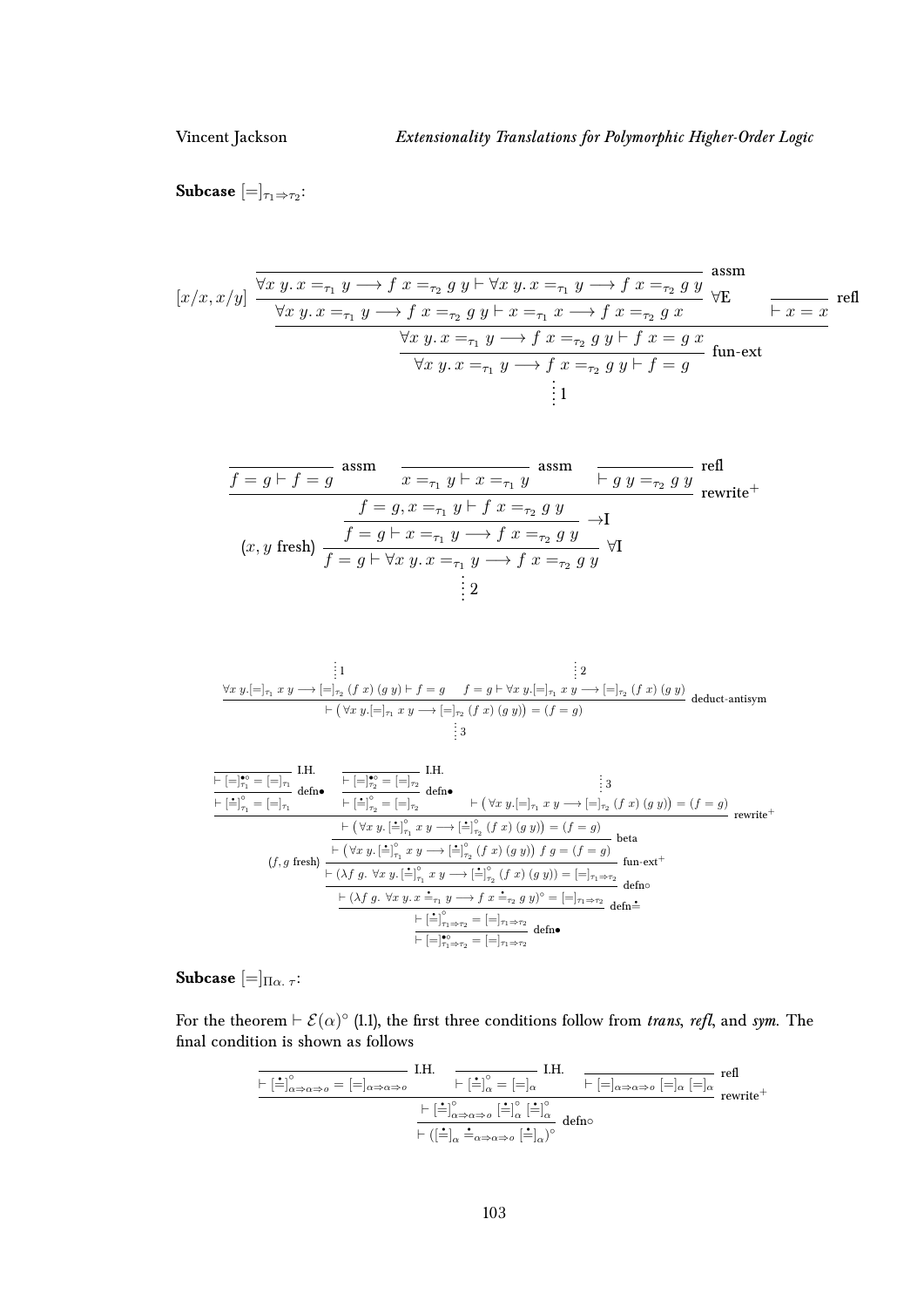$$
\frac{\forall_{\text{ty}}\alpha.\ \mathcal{E}(\alpha)^{\circ}\longrightarrow[\mathbf{=}]_{\tau}(f[\alpha])\ (g[\alpha])\vdash f[\alpha] =_{\Pi\alpha.\tau}g[\alpha]\qquad \qquad \mathbf{E}(\alpha)^{\circ}\qquad \mathbf{E}(\alpha)^{\circ}\qquad \mathbf{E}(\alpha)^{\circ}\qquad \mathbf{E}(\alpha)^{\circ}\qquad \mathbf{E}(\alpha)^{\circ}\qquad \mathbf{E}(\alpha)^{\circ}\qquad \qquad \mathbf{E}(\alpha)^{\circ}\qquad \mathbf{E}(\alpha)^{\circ}\qquad \mathbf{E}(\alpha)^{\circ}\qquad \mathbf{E}(\alpha)^{\circ}\qquad \mathbf{E}(\alpha)^{\circ}\qquad \mathbf{E}(\alpha)^{\circ}\qquad \mathbf{E}(\alpha)^{\circ}\qquad \mathbf{E}(\alpha)^{\circ}\qquad \mathbf{E}(\alpha)^{\circ}\qquad \mathbf{E}(\alpha)^{\circ}\qquad \mathbf{E}(\alpha)^{\circ}\qquad \mathbf{E}(\alpha)^{\circ}\qquad \mathbf{E}(\alpha)^{\circ}\qquad \mathbf{E}(\alpha)^{\circ}\qquad \mathbf{E}(\alpha)^{\circ}\qquad \mathbf{E}(\alpha)^{\circ}\qquad \mathbf{E}(\alpha)^{\circ}\qquad \mathbf{E}(\alpha)^{\circ}\qquad \mathbf{E}(\alpha)^{\circ}\qquad \mathbf{E}(\alpha)^{\circ}\qquad \mathbf{E}(\alpha)^{\circ}\qquad \mathbf{E}(\alpha)^{\circ}\qquad \mathbf{E}(\alpha)^{\circ}\qquad \mathbf{E}(\alpha)^{\circ}\qquad \mathbf{E}(\alpha)^{\circ}\qquad \mathbf{E}(\alpha)^{\circ}\qquad \mathbf{E}(\alpha)^{\circ}\qquad \mathbf{E}(\alpha)^{\circ}\qquad \mathbf{E}(\alpha)^{\circ}\qquad \mathbf{E}(\alpha)^{\circ}\qquad \mathbf{E}(\alpha)^{\circ}\qquad \mathbf{E}(\alpha)^{\circ}\qquad \mathbf{E}(\alpha)^{\circ}\qquad \mathbf{E}(\alpha)^{\circ}\qquad \mathbf{E}(\alpha)^{\circ}\qquad \mathbf{E}(\alpha)^{\circ}\qquad \mathbf{E}(\alpha)^{\circ}\qquad \mathbf{E}(\alpha)^{\circ}\qquad \mathbf{E}(\alpha)^{\circ}\qquad \mathbf{E}(\alpha)^{\circ}\qquad \mathbf{E}(\alpha)^{\circ}\qquad \mathbf{E}(\alpha)^{\circ}\qquad \mathbf{E}(\alpha)^{\circ}\qquad
$$

$$
\frac{\overline{\mathcal{F}(f[\alpha:])} =_{\tau} (f[\alpha:])}{\mathcal{E}(\alpha)^{\circ} + (f[\alpha:])} =_{\tau} (f[\alpha:])
$$
weaken  
\n
$$
\frac{\overline{\mathcal{E}(\alpha)^{\circ} + (f[\alpha:])} =_{\tau} (f[\alpha:]) \text{ weaken}}{\mathcal{F} =_{\Pi\alpha.\tau} g \vdash f =_{\Pi\alpha.\tau} g} \text{assm} \quad \alpha \text{ fresh} \xrightarrow[\text{by}\alpha. \mathcal{E}(\alpha)^{\circ} \rightarrow ]=]_{\tau} (f[\alpha:]) (f[\alpha:])
$$
\n
$$
f =_{\Pi\alpha.\tau} g \vdash \forall_{\text{ty}} \alpha. \mathcal{E}(\alpha)^{\circ} \rightarrow ]=]_{\tau} (f[\alpha:]) (g[\alpha:])
$$
\n
$$
\vdots 2
$$

$$
\frac{\begin{array}{c}\n\vdots \\
\forall_{\mathsf{ty}}\alpha.\ \mathcal{E}(\alpha)^{\circ}\longrightarrow\left[\begin{array}{c}\n\vdots \\
\vdots\n\end{array}\right] \quad\quad (g \ [\alpha])\ (g \ [\alpha]) =_{o} f =_{\Pi\alpha.\ \tau} g \quad f =_{\Pi\alpha.\ \tau} g \vdash \forall_{\mathsf{ty}}\alpha.\ \mathcal{E}(\alpha)^{\circ} \longrightarrow\left[\begin{array}{c}\n\vdots \\
\vdots\n\end{array}\right] \quad\quad (g \ [\alpha])\ (g \ [\alpha]) \\
\vdots\n\end{array} \text{deduct-antisym}
$$
\n
$$
\begin{array}{c}\n\vdots \\
\forall_{\mathsf{ty}}\alpha.\ \mathcal{E}(\alpha)^{\circ} \longrightarrow\left[\begin{array}{c}\n\vdots \\
\vdots\n\end{array}\right] \quad\quad (g \ [\alpha])\ (g \ [\alpha])\n\end{array} \text{deduct-antisym}
$$
\n
$$
\begin{array}{c}\n\vdots \\
\vdots\n\end{array}
$$

$$
\begin{array}{c}\n\vdots \\
\frac{\vdash[-]_{\tau}^{\bullet\circ}=[=]_{\tau}}{\vdash[-]_{\tau}}\quad\vdash(\forall_{\mathsf{ty}}\alpha.\ \mathcal{E}(\alpha)^{\circ}\longrightarrow[=]_{\tau}\ (f\ [\alpha\cdot])\ (g\ [\alpha\cdot])\ )=_{o}\ ([=]_{\Pi\alpha.\ \tau}\ f\ g) \\
\frac{\vdash(\forall_{\mathsf{ty}}\alpha.\ \mathcal{E}(\alpha)^{\circ}\longrightarrow[\stackrel{=}{\neg}]_{\tau}^{\circ}\ (f\ [\alpha\cdot])\ (g\ [\alpha\cdot])\ )=_{o}\ ([=]_{\Pi\alpha.\ \tau}\ f\ g)}{\vdash(\lambda f\ g.\ \forall_{\mathsf{ty}}\alpha.\ \mathcal{E}(\alpha)^{\circ}\longrightarrow[\stackrel{=}{\neg}]_{\tau}^{\circ}\ (f\ [\alpha\cdot])\ (g\ [\alpha\cdot])\ )=[=]_{\Pi\alpha.\ \tau}\ n\mathrm{thenext}^{+} \\
\frac{\vdash(\lambda f\ g.\ \forall_{\mathsf{ty}}\alpha.\ \mathcal{E}(\alpha)\longrightarrow f\ [\alpha\cdot]\stackrel{=}{\neg}\ g\ [\alpha\cdot])^{\circ}=[=]_{\Pi\alpha.\ \tau}}{\vdash[\stackrel{=}{\neg}\Pi\alpha.\ \tau}\ \mathrm{def}\mathrm{ne} \\
\frac{\vdash[\stackrel{=}{\neg}\Pi\alpha.\ \tau}=[=]_{\Pi\alpha.\ \tau}\ \mathrm{def}\mathrm{ne} \\
\frac{\vdash[\stackrel{=}{\neg}\Pi\alpha.\ \tau}=[=]_{\Pi\alpha.\ \tau}\ \mathrm{def}\mathrm{ne} \\
\end{array}
$$

Subcase  $[=]_{\alpha}$ :

$$
\frac{\overline{\vdash [=]_{\alpha} = [=]_{\alpha}} \text{refl}}{\overline{\vdash [=]^{\circ}_{\alpha} = [=]_{\alpha}} \text{defno}} \text{defno}
$$
\n
$$
\frac{\overline{\vdash [=]^{\circ}_{\alpha} = [=]_{\alpha}}}{\overline{\vdash [=]^{\circ}_{\alpha} = [=]_{\alpha}} \text{defno}}
$$

 $\Box$